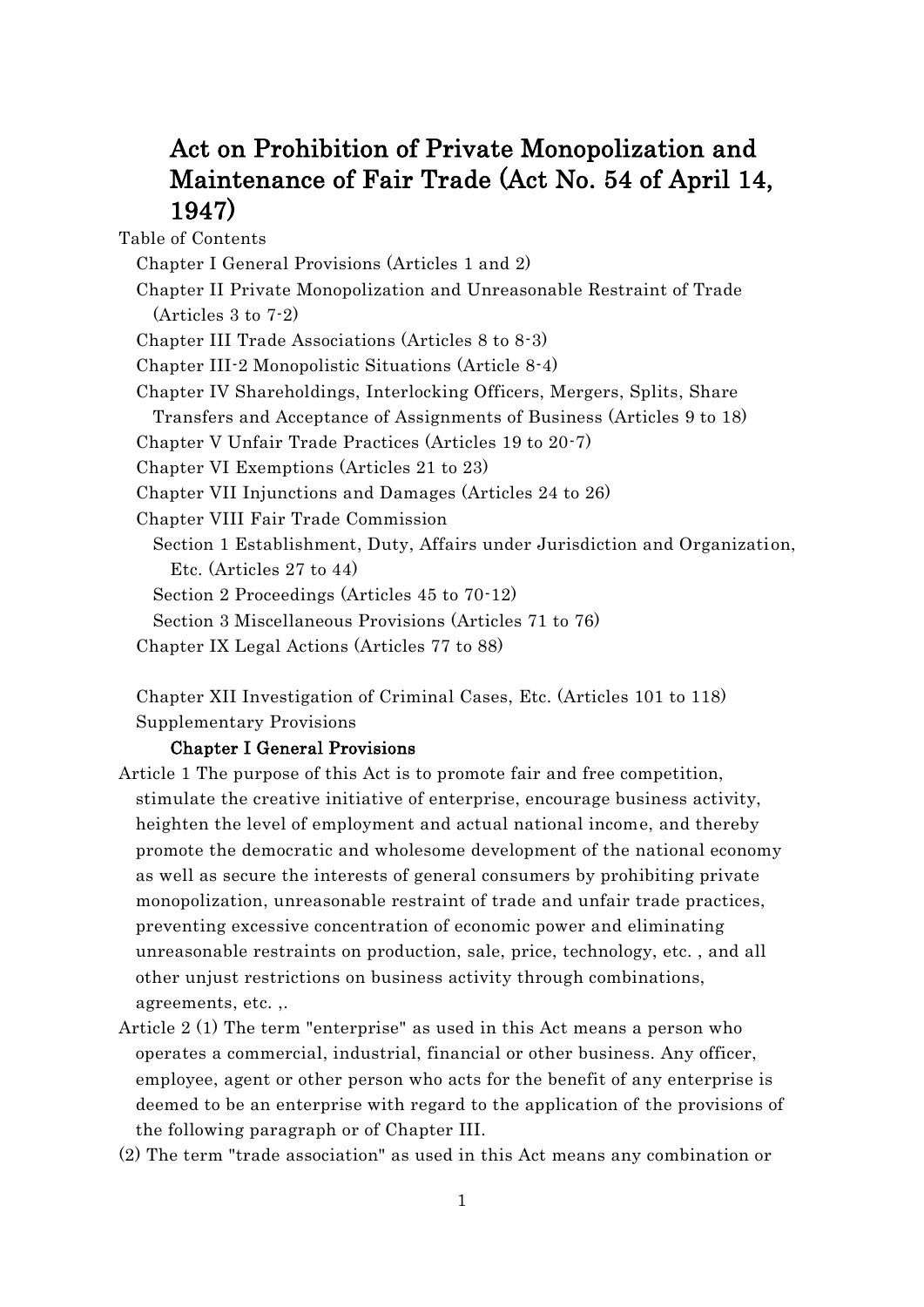federation of combinations of two or more enterprises having as its principal purpose the furtherance of their common interests as enterprise and includes the following; provided, however, that a combination or federation of combinations of two or more enterprises which has capital or contributions made by the constituent enterprise, and whose principal purpose is to operate and which is actually operating a commercial, industrial, financial or other business for profit is not included:

- (i) any incorporated association or other association of which two or more enterprises are members (including the equivalent thereof)
- (ii) any incorporated foundation or other foundation for which two or more enterprises control the appointment and dismissal of officers or managers, the management of business or continuation of its existence
- (iii) any partnership for which two or more enterprises are partners, or any contractual combination of two or more enterprises.
- (3) The term "officer" as used in this Act means an officer, an executive officer, a managing member, an inspector, an auditor, or an equivalent thereof, a manager, or a chief of business of the main or branch office.
- (4) The term "competition" as used in this Act means a state in which two or more enterprises, within the normal scope of their business activities and without making any material change to the facilities for, or kinds of, such business activities, engage in, or are able to engage in, any act listed in the following items.
	- (i) supplying the same or similar goods or services to the same user
	- (ii) receiving supplies of the same or similar goods or services from the same supplier
- (5) The term "private monopolization" as used in this Act means such business activities, by which any enterprise, individually or by combination, in conspiracy with other enterprises, or by any other manner, excludes or controls the business activities of other enterprises, thereby causing, contrary to the public interest, a substantial restraint of competition in any particular field of trade.
- (6) The term "unreasonable restraint of trade" as used in this Act means such business activities, by which any enterprise, by contract, agreement or any other means irrespective of its name, in concert with other enterprises, mutually restrict or conduct their business activities in such a manner as to fix, maintain or increase prices, or to limit production, technology, products, facilities or counterparties, thereby causing, contrary to the public interest, a substantial restraint of competition in any particular field of trade.
- (7) The term "monopolistic situation" as used in this Act means circumstances in which each of the following market structures and negative effect in the market exist in any particular field of business when the aggregate total value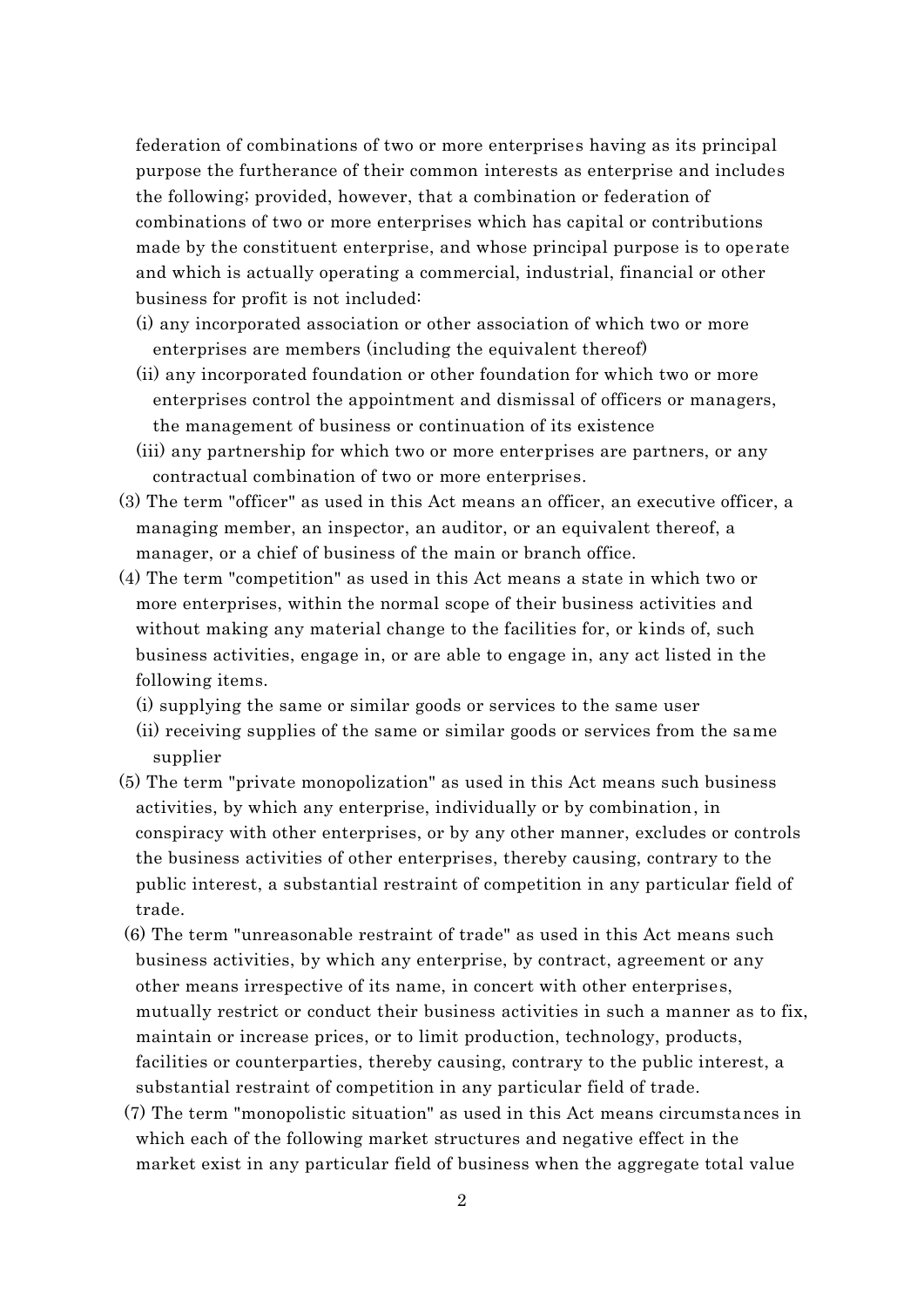(this term refers to the prices of the relevant goods less an amount equivalent to the amount of taxes levied directly on such goods) of goods of the same description (including goods capable of being supplied without making any material change to the facilities for, or kinds of, such business activities; hereinafter referred to as "Particular Goods" in this paragraph) and those of any other goods having an extremely similar function and utility thereto, which are supplied in Japan (excluding those exported), or the total value (this term refers to the prices of the relevant services less an amount equivalent to the amount of taxes levied on the recipient of such services with respect thereto) of services of the same description which are supplied in Japan, during the latest one-year period designated by Cabinet Order, exceeds one hundred billion yen:

- (i) a single enterprise' share of a field of business (meaning, out of the aggregate volume (if calculation in terms of volume is not appropriate, out of the aggregate value; hereinafter the same applies in this item) of the Particular Goods and any other goods with an extremely similar function and utility that are supplied in Japan (excluding those exported), or out of the aggregate volume of the services that are supplied in Japan, the ratio of Particular Goods and any other goods with an extremely similar function and utility or services that are supplied by the enterprise; hereinafter the same applies in this item) exceeding one-half or two enterprise' combined share of a field of business exceeding three-fourths during the relevant one-year period.
- (ii) the existence of conditions that make it extremely difficult for any other enterprise to newly enter the relevant particular field of business.
- (iii) the existence of a remarkable increase or of a slight decrease in the price of the Particular Goods or services supplied by the relevant enterprise during a considerable period of time in light of the changes in supply and demand, and changes in the cost of supply, for the Particular Goods or services, and the enterprise falling under any of the following items during the period.
	- (a) that the enterprise has made a profit at a rate far exceeding the profit rate specified by Cabinet Order as the standard for the business type specified by Cabinet Order to which the relevant enterprise belongs
	- (b) that the enterprise has expended selling and general administrative expenses which are considered to be far exceeding the standard selling and general administrative expenses for the field of business to which the relevant enterprise belongs
- (8) If a change in economic conditions results in an extreme change in domestic shipments from producers and wholesale prices, the amount in the preceding paragraph is separately provided for by Cabinet Order, in consideration of such conditions.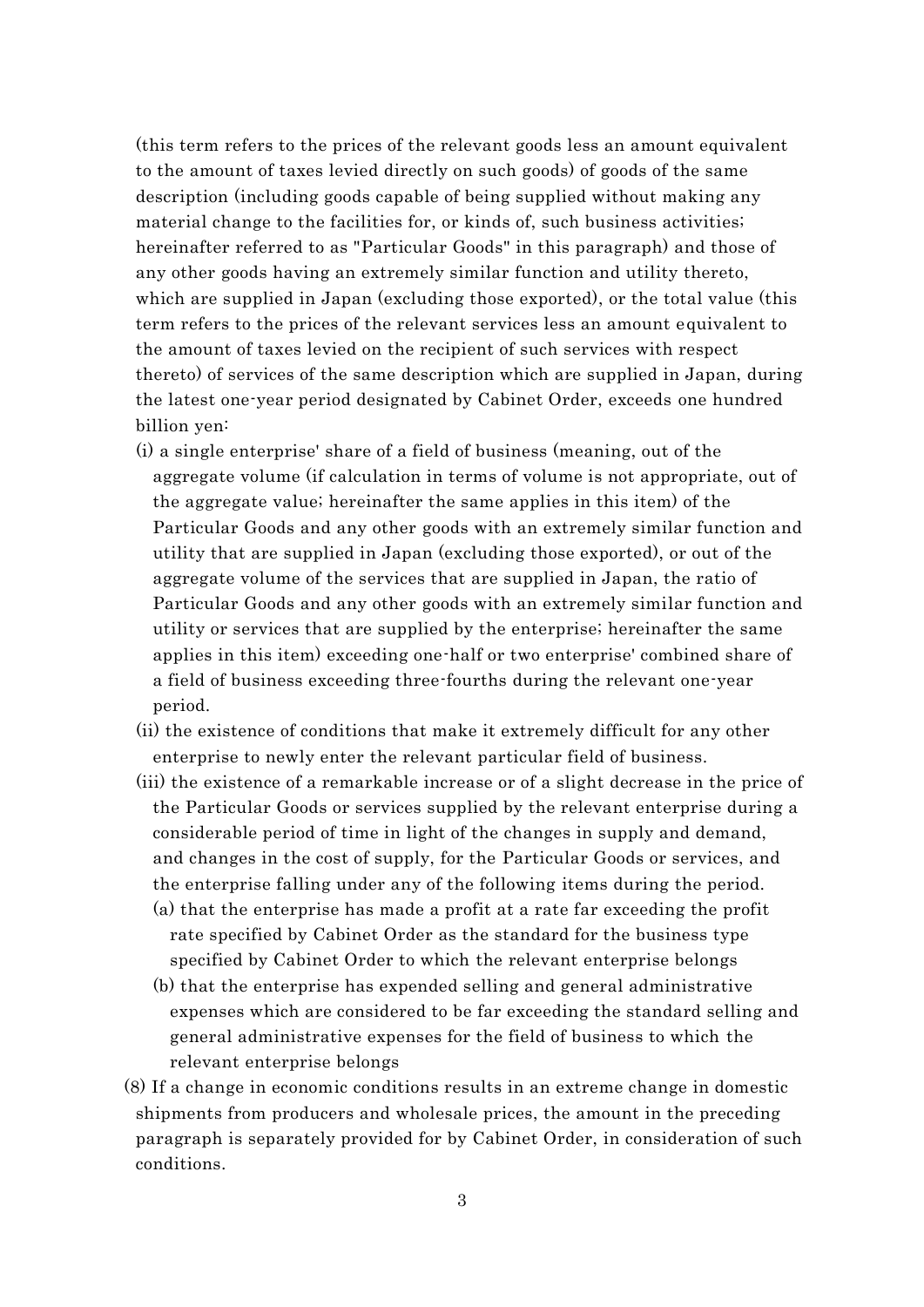- (9) The term "unfair trade practices" as used in this Act means an act falling under any of the following items:
	- (i) engaging, without justifiable grounds, in any of the following acts, in concert with a competitor:
		- (a) refusing to supply to a certain enterprise or restricting the quantity or substance of goods or services supplied to a certain enterprise
		- ain enterprise, or to restrict the quantity or substance of goods or services supplied to a certain enterprise
	- (ii) unjustly and continually supplying goods or services at a price applied differentially between regions or between parties, thereby tending to cause difficulties to the business activities of other enterprise
	- (iii) without justifiable grounds, continuously supplying goods or services at a price far below the cost incurred to supply them, thereby tending to cause difficulties to the business activities of other enterprises
	- (iv) supplying goods to another party who purchases the relevant goods from oneself while imposing, without justifiable grounds, one of the restrictive terms listed below:
		- (a) causing the party to maintain the selling price of the goods that one has determined, or otherwise restricting the party's free decision on selling price of the goods
		- (b) having the party cause an enterprise that purchases the goods from the party maintain the selling price of the goods that one has determined, or otherwise causing the party to restrict the relevant enterprise's free decision on the selling price of the goods.
	- (v) engaging in any act specified in one of the following by making use of one's superior bargaining position over the counterparty unjustly, in light of normal business practices:
		- (a) causing the counterparty in continuous transactions (including a party with whom one newly intends to engage in continuous transactions; the same applies in (b) below) to purchase goods or services other than those to which the relevant transactions pertain
		- (b) causing the counterparty in continuous transactions to provide money, services or other economic benefits
		- (c) refusing to receive goods in transactions with the counterparty, causing the counterparty to take back such goods after receiving them from the counterparty, delaying payment to the counterparty or reducing the amount of payment, or otherwise establishing or changing trade terms or executing transactions in a way disadvantageous to the counterparty
	- (vi) any act falling under any of the following items, which tends to impede fair competition and which is designated by the Fair Trade Commission, other than the acts listed in the preceding items: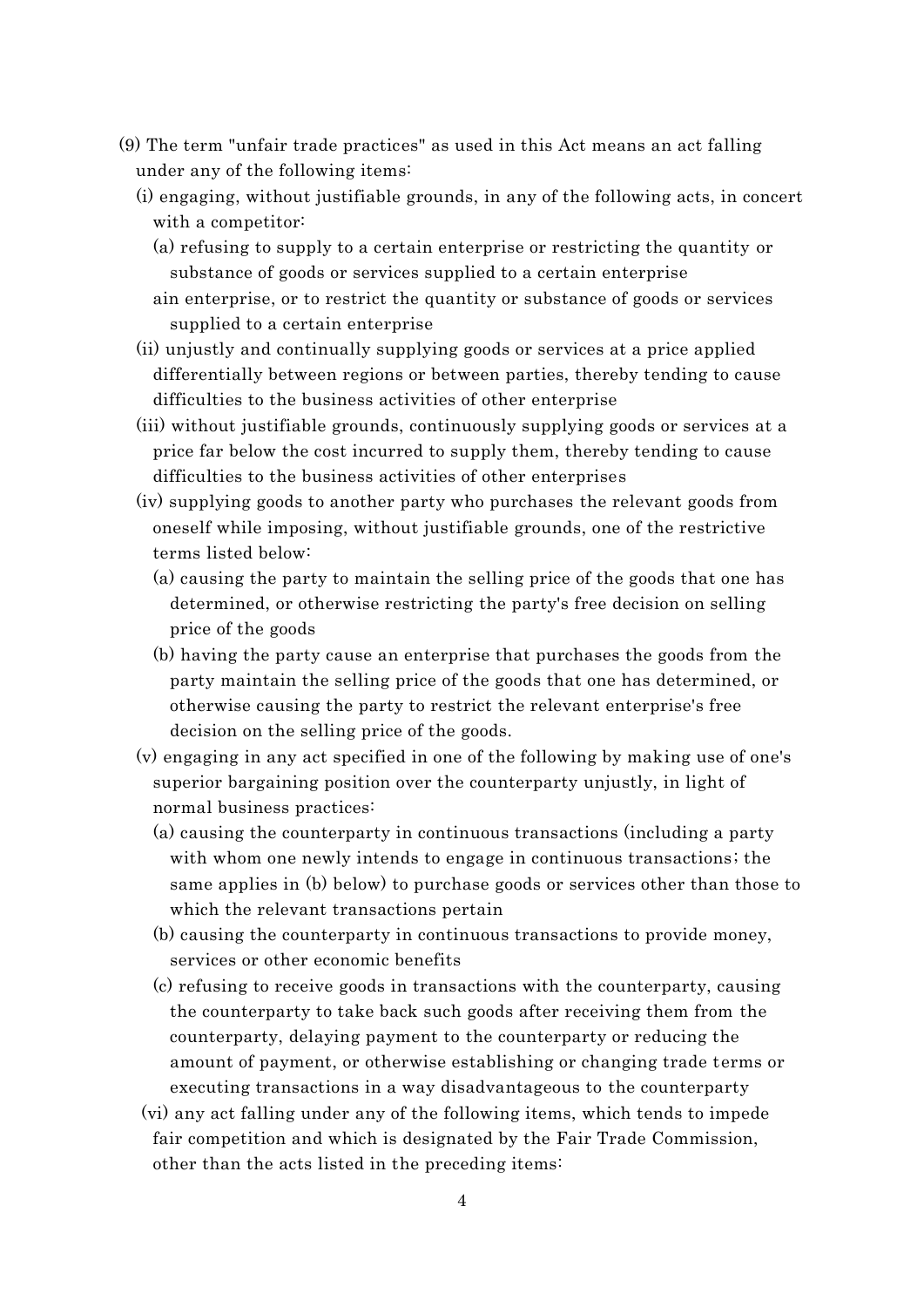- (a) unjustly treating other enterprise in a discriminatory manner
- (b) engaging in transactions at an unjust price
- (c) unjustly inducing or coercing the customers of a competitor to deal with one
- (d) dealing with another party on such conditions that will unjustly restrict the business activities of the counterparty
- (e) dealing with the counterparty by making use of one's superior bargaining position unjustly
- (f) unjustly interfering with a transaction between an enterprise in competition with one in Japan or a corporation of which one is a shareholder or an officer and another transaction counterparty; or, if such enterprise is a corporation, unjustly inducing, instigating or coercing a shareholder or officer of such corporation to act against the corporation's interests.

#### Chapter II Private Monopolization and Unreasonable Restraint of Trade

Article 3 An enterprise must not effect private monopolization or unreasonable restraint of trade.

Article 4 and Article 5 Deleted.

- Article 6 An enterprise must not enter into an international agreement or an international contract which contains such matters which fall under unreasonable restraint of trade or unfair trade practices.
- Article 7 (1) Whenever an act in violation of the provisions of Article 3 or the preceding Article occurs, the Fair Trade Commission may, pursuant to the procedures provided in Section 2 of Chapter VIII, order the relevant enterprise to cease and desist the relevant act, to transfer a part of the relevant enterprise's business, or to take any other measures necessary to eliminate the act in violation of the provisions.
- (2) Whenever the Fair Trade Commission finds it to be particularly necessary, even if an act in violation of the provisions of Article 3 or the preceding Article has already ceased to exist, the Fair Trade Commission may, pursuant to the procedures provided for in Section 2 of Chapter VIII, order the following person to take measures to make public that the act has been discontinued and to take any other measures necessary to ensure elimination of the relevant act; provided, however, that this does not apply if five years have passed since the date of discontinuation of the relevant act.
	- (i) enterprise who committed the relevant act
	- (ii) if the enterprise who committed the relevant act is a juridical person, any juridical person surviving, or established as a result of the merger the enterprise ceased to exist
	- (iii) if the enterprise who committed the relevant act is a juridical person, any juridical person who has acquired all or part of the business involving the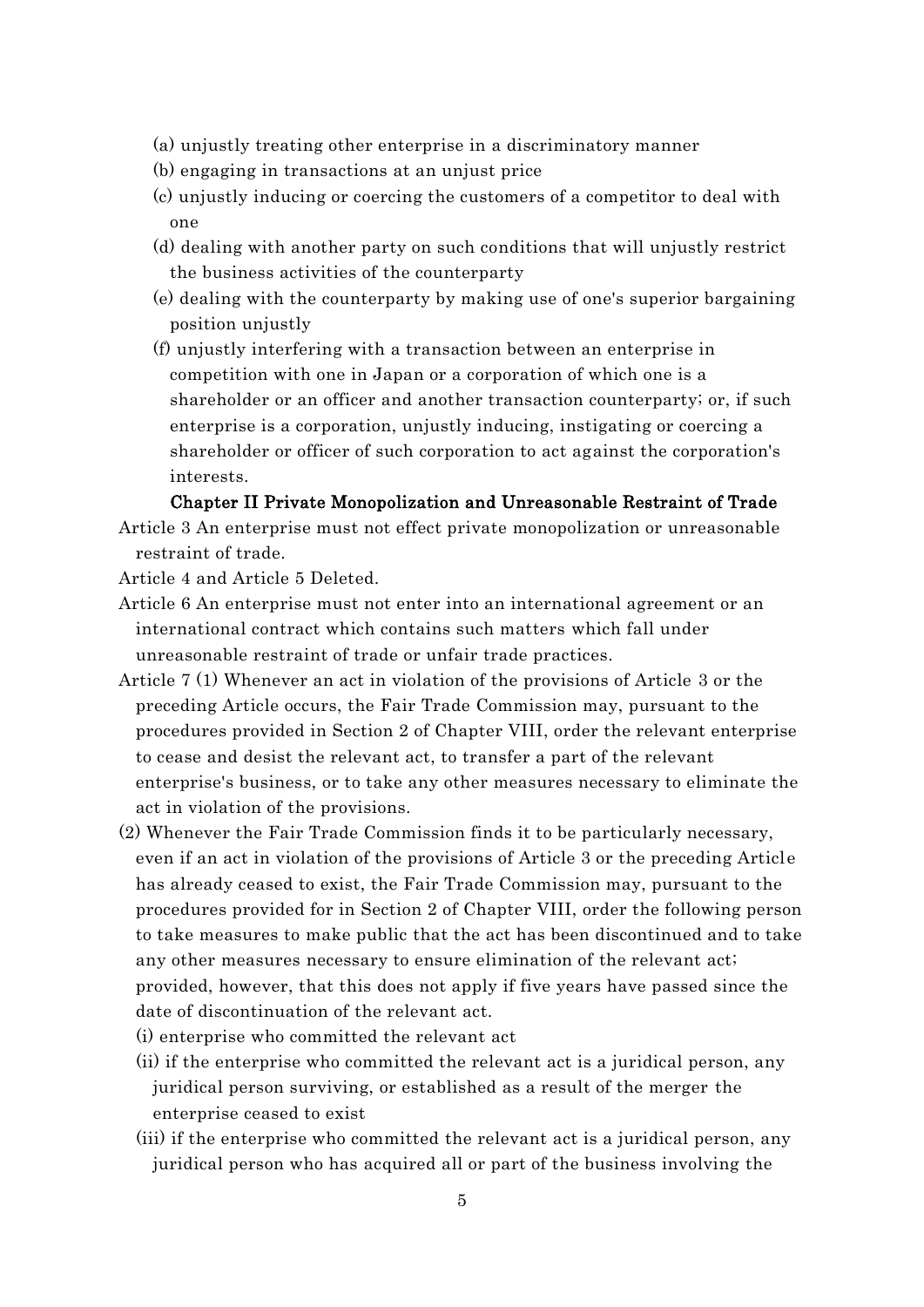relevant act from the enterprise by virtue of a company split

- (iv) any enterprise who has acquired all or part of the business involving the relevant act from the enterprise who committed the relevant act
- Article 7-2 (1) If an enterprise unreasonably restrains trade or enters into an international agreement or an international contract containing particulars that fall under unreasonable restraint of trade in a category under any of the following items, the Fair Trade Commission must order the enterprise, pursuant to the procedures as provided in Section 2 of Chapter VIII, to pay to the national treasury a surcharge of an amount equivalent to ten percent (three percent for a retail business, or two percent for a wholesale business) of the amount of sales from the relevant goods or services (or of the purchase amount of the goods or services, calculated using the method provided by Cabinet Order, if the relevant act involves being supplied goods or services), calculated using the method provided by Cabinet Order, for the period from the date on which the enterprise began implementing the act in violation in its business activities to the date on which it stopped implementing the act in violation in its business activities (if the period exceeds three years, during the three years preceding the date on which the business activities constituting the relevant act were discontinued; hereinafter referred to as "Period of Implementation"); provided, however, that if the amount thus calculated is less than one million yen, the Commission may not order the payment of such a surcharge.
- (i) those related to the price of goods or services;
- (ii) those that substantially restrain any of the following with respect to goods or services and thereby affecting their price:
	- (a) supply or purchase volume
	- (b) market share
	- (c) transaction counterparties
- (2) The provisions of the preceding paragraph apply mutatis mutandis to when an enterprise effects private monopolization (limited to that arising from the control of the business activities of other enterprise) that falls under either of the following items with respect to goods or services supplied by the relevant other enterprise (hereinafter referred to as "Controlled Enterprise" in this paragraph). In this case, the term "the amount of sales from the relevant goods or services (or of the purchase amount of the goods or services, calculated using the method provided by Cabinet Order, if the relevant act involves being supplied goods or services), calculated using the method provided by Cabinet Order" in the preceding paragraph is deemed to be replaced with "the amount of sales from the relevant goods or services supplied by the relevant enterprise to the Controlled Enterprise (including goods or services necessary for the Controlled Enterprise to supply the goods or services in the particular field of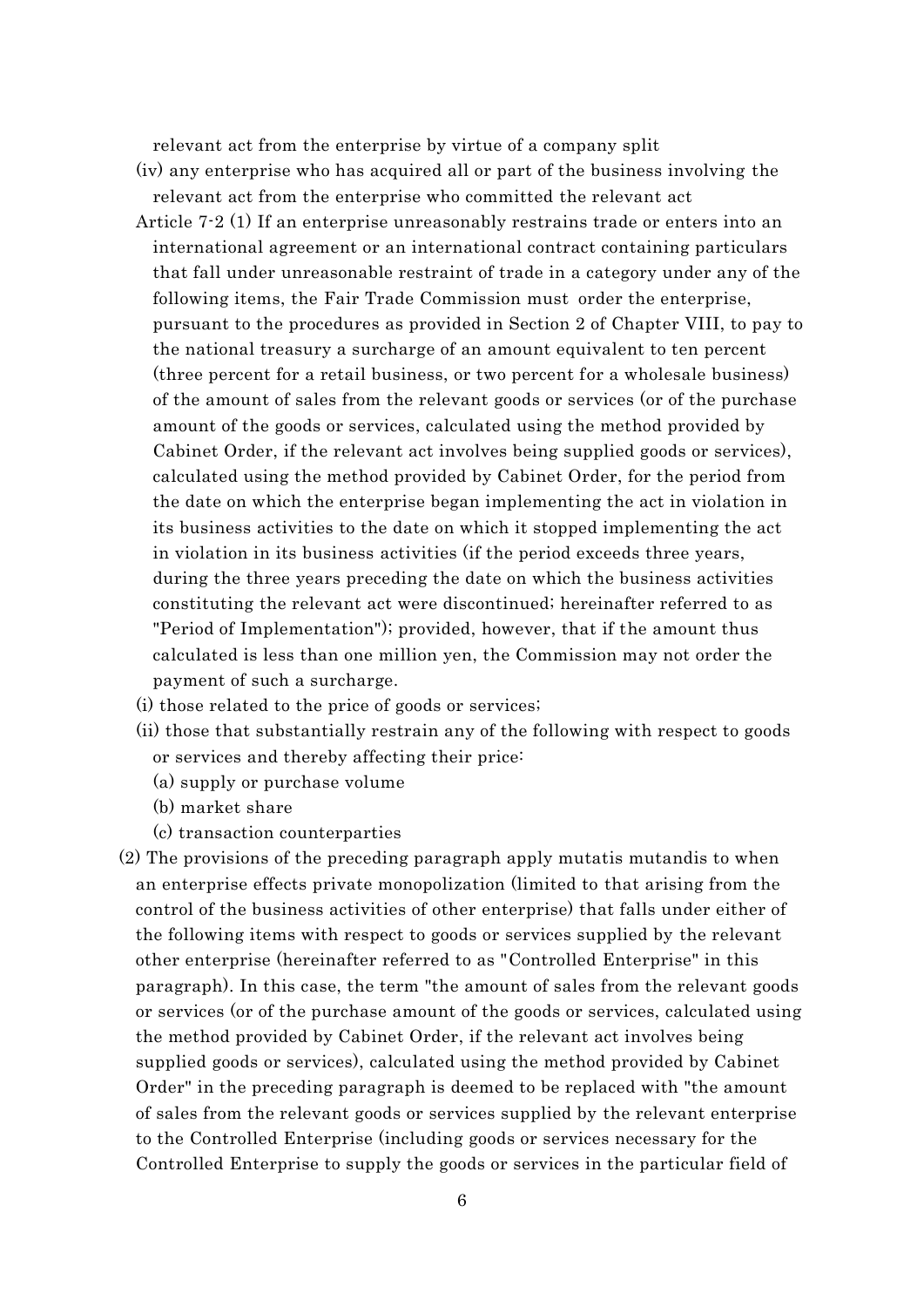trade related to the relevant act) and of the goods or services supplied by the enterprise in the particular field of trade (excluding those supplied to Controlled Enterprise) calculated using the method provided by Cabinet Order," and the term "(three percent for a retail business, or two percent for a wholesale business)" is deemed to be replaced with "(three percent if the enterprise engages in retail business or two percent if the enterprise engages in wholesale business)."

- (i) that involving prices;
- (ii) that which substantially restrains any of the following and thereby affects prices:
	- (a) supply volume
	- (b) market share
	- (c) transaction counterparties
- (3) The term "market share" provided in the preceding two paragraphs and paragraph (8) means the ratio of the volume of goods or services that one or two or more enterprise supplies or receives supplies of, to the aggregate total volume of the relevant goods or services supplied in any particular field of trade within a particular period, or the ratio of the value of goods or services that one or two or more enterprise supplies or receives supplies of, to the aggregate total value of the relevant goods or services supplied in any particular field of trade within a particular period.
- (4) If an enterprise has engaged in private monopolization (limited to that engaged in by excluding the business activities of other enterprise, and excluding those which fall under the provisions of paragraph (2)), the Fair Trade Commission must order the enterprise, pursuant to the procedures provided in Chapter VIII, Section 2, to pay to the national treasury a surcharge in an amount equivalent to six percent (two percent if the relevant enterprise engages in the retail business, or one percent if the relevant enterprise engages in the wholesale business) of the amount of sales for goods or services supplied by the enterprise in any particular field of trade through the act (excluding goods or services supplied to other enterprise that supply goods or services in the relevant particular field of trade) and of the amount of sales for goods or services supplied by the enterprise to other enterprise that supply goods or services in the relevant particular field of trade (including goods or services that are necessary in order for the relevant other enterprise to supply the relevant goods or services in the relevant particular field of trade), both of which are calculated using the method provided by Cabinet Order, during the period from the date on which the enterprise began to engage in the act, to the date on which it stopped engaging in the act (if this period exceeds three years, it is deemed to be the three years preceding the date on which the enterprise stopped engaging in the act; referred to as the "Violation Period" in paragraph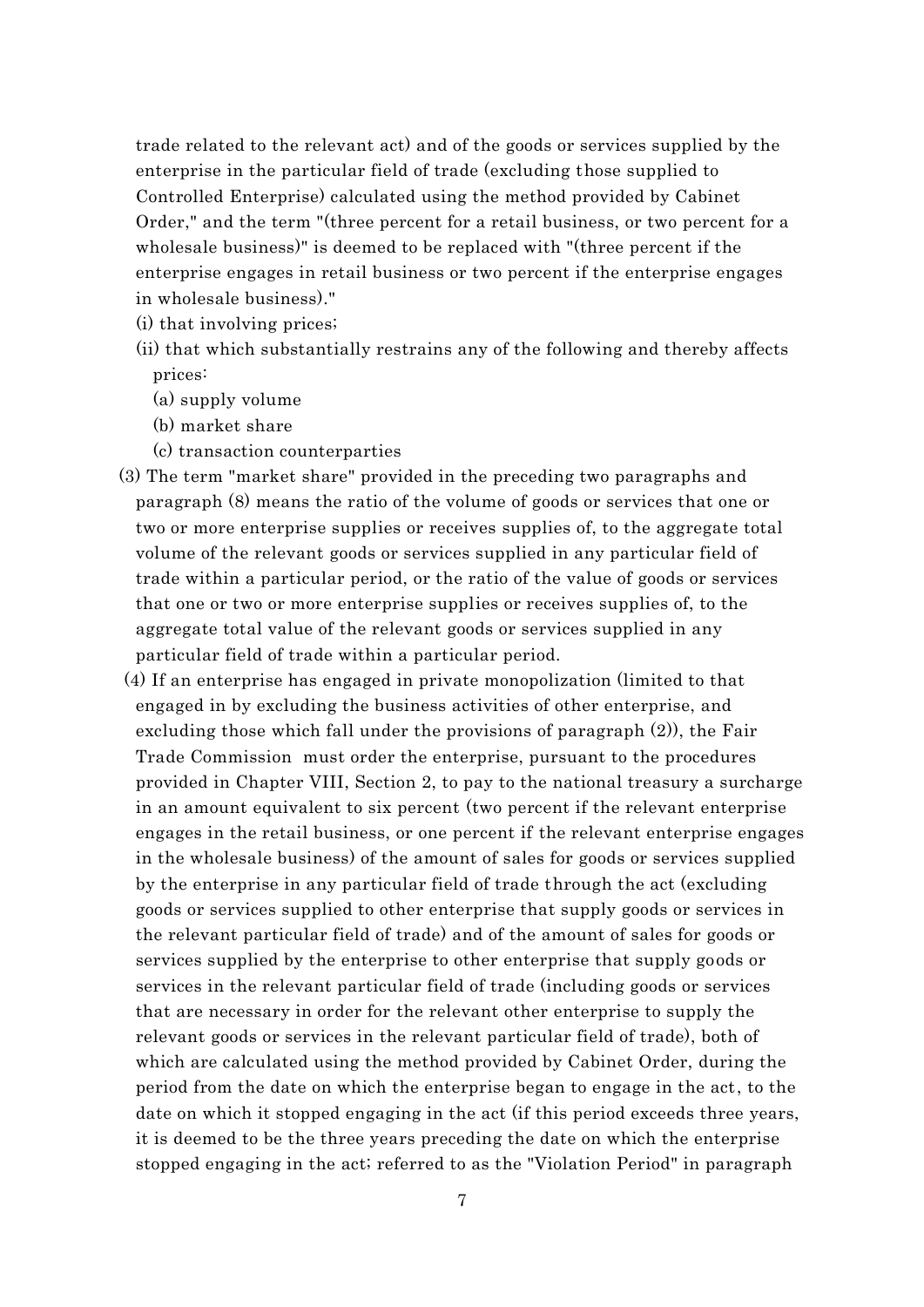(27)); provided, however, that if the amount thus calculated is less than one million yen, the Commission may not order the payment of such a surcharge.

- (5) In a case under paragraph (1), if the enterprise falls under any of the following items, the term "ten percent" appearing in that paragraph is deemed to be replaced with "four percent," the term "three percent" is deemed to be replaced with "one point two percent," and the term "two percent" is deemed to be replaced with "one percent":
	- (i) any company whose amount of stated capital or total contribution amount is not more than three hundred million yen and any company or individual whose number of regular employees is not more than three hundred, which operates as its principal business, a manufacturing, construction, transportation or other business (excluding the business types listed in items (ii) to (iv) inclusive and the business types provided by Cabinet Order pursuant to item (v)).
	- (ii) any company whose amount of stated capital or total contribution amount is not more than one hundred million yen and any company or individual whose number of regular employees is not more than one hundred, which operates a wholesale business (excluding business types provided by Cabinet Order pursuant to item (v)) as its principal business.
	- (iii) any company whose amount of stated capital or total amount of contribution is not more than fifty million yen and any company or individual whose number of regular employees is not more than one hundred, which operates as its principal business, business belonging to service business (excluding the business types provided by Cabinet Order pursuant to item (v)).
	- (iv) any company whose amount of stated capital or total amount of contribution is not more than fifty million yen and any company or individual whose number of regular employees is not more than fifty, which operates as its principal business, business belonging to retail business (excluding the business types provided by Cabinet Order pursuant to the following item).
	- (v) any company whose amount of stated capital or total amount of contribution is not more than the amount provided by Cabinet Order for each of its business types and any company or individual whose number of regular employees is not more than the number provided by Cabinet Order for each of its business types, which operates as its principal business, business belonging to any of the business types provided by Cabinet Order.
	- (vi) of cooperative partnerships and other partnerships established pursuant to special Acts with the principal purpose of company in business (including federation of partnerships), any partnership which has a scale comparable to the scale provided in each of the preceding items for the individual business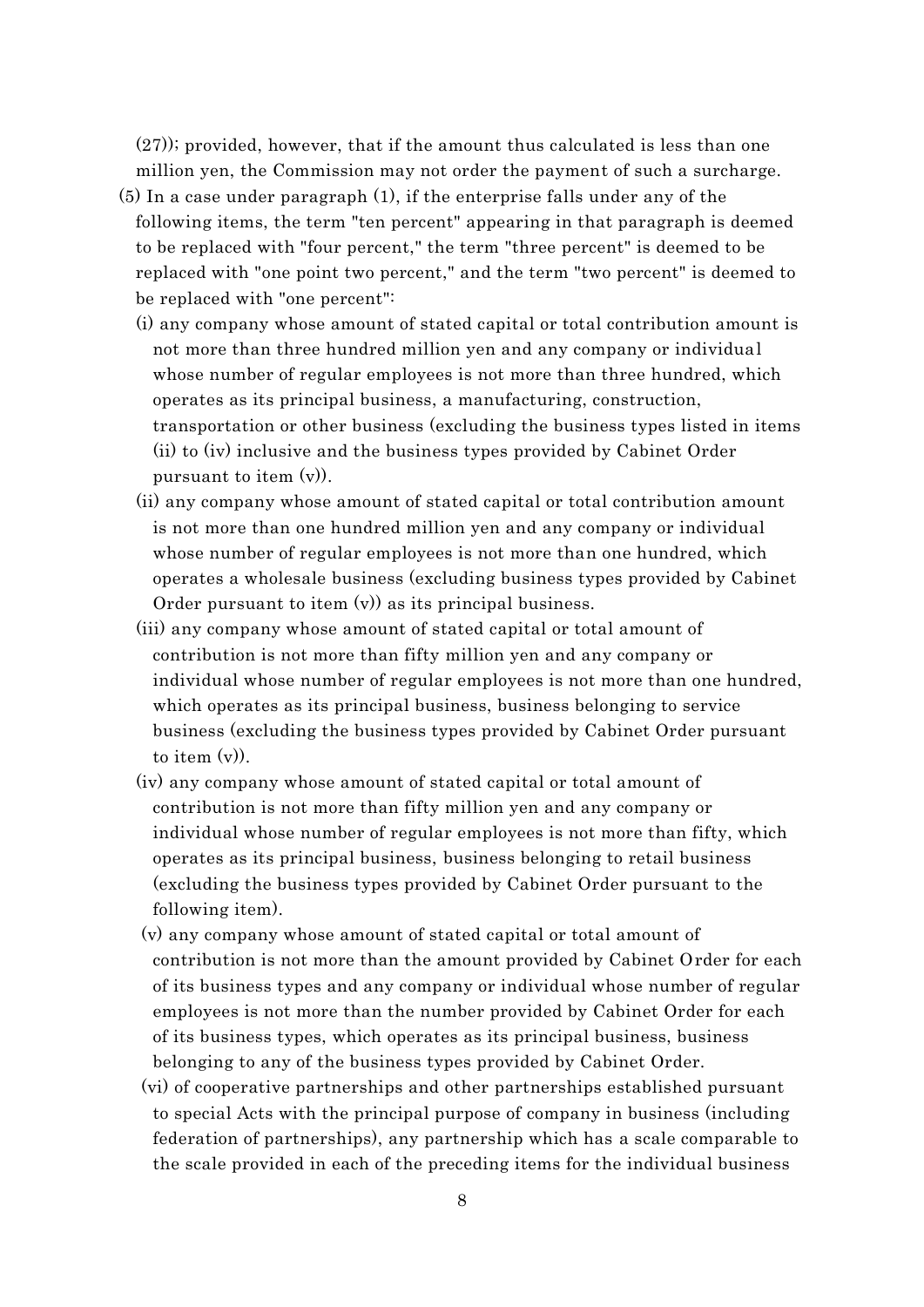type in the preceding items as provided by Cabinet Order.

- (6) If an enterprise is ordered to pay a surcharge pursuant to the provisions of paragraph (1), the term "ten percent" appearing in paragraph (1) is deemed to be replaced with "eight percent," the term "three percent" is deemed to be replaced with "two point four percent," the term "two percent" is deemed to be replaced with "one point six percent," the term "four percent" in the preceding paragraph is deemed to be replaced with "three point two percent," the term "one point two percent" is deemed to be replaced with "one percent," and the term "one percent" is deemed to be replaced with "zero point eight percent" if the enterprise had stopped engaging in the relevant violation (limited to when the Period of Implementation for the violation is less than two years) by the day one month prior to the date on which the measure listed in Article 47, paragraph (1), item (iv) or the measure provided in Article 102, paragraph (1) was first taken for the case connected with the relevant violation (hereinafter referred to as "Investigation Start Date" in this Article) (if the measure is not taken, the day one month prior to the date on which the enterprise received notification in connection with the violation pursuant to the provisions of Article 50, paragraph (1) as applied mutatis mutandis pursuant to Article 62, paragraph (4) following the deemed replacement of terms (hereinafter referred to as "Advance notification" in the following paragraph, paragraph (10) and Articles 20-2 to 20-5 inclusive)); provided, however, that this does not apply if the enterprise is subject to the application of provisions of the following paragraphs  $(7)$ ,  $(8)$  and  $(9)$ .
- (7) If an enterprise is ordered to pay a surcharge pursuant to the provisions of paragraph (1) (including when these are applied mutatis mutandis pursuant to paragraph (2) following the deemed replacement of terms; hereinafter the same applies in this paragraph and in paragraphs (19), (22) and (23)) or pursuant to the provisions of paragraph (4), the term "ten percent" appearing in paragraph (1) is deemed to be replaced with "fifteen percent," the term "three percent" is deemed to be replaced with "four point five percent," the term "two percent" is deemed to be replaced with "three percent," the term "six percent" appearing in paragraph (4) is deemed to be replaced with "nine percent," the term "two percent" is deemed to be replaced with "three percent," the term "one percent" is deemed to be replaced with "one point five percent," the term "four percent" appearing in paragraph (5) is deemed to be replaced with "six percent," the term "one point two percent" is deemed to be replaced with "one point eight percent," and the term "one percent" is deemed to be replaced with "one point five percent," if the enterprise falls under any of the following items; provided, however, that this does not apply if the enterprise is subject to application of the provisions of paragraph (9).

(i) a person that was subject to an order pursuant to the provisions of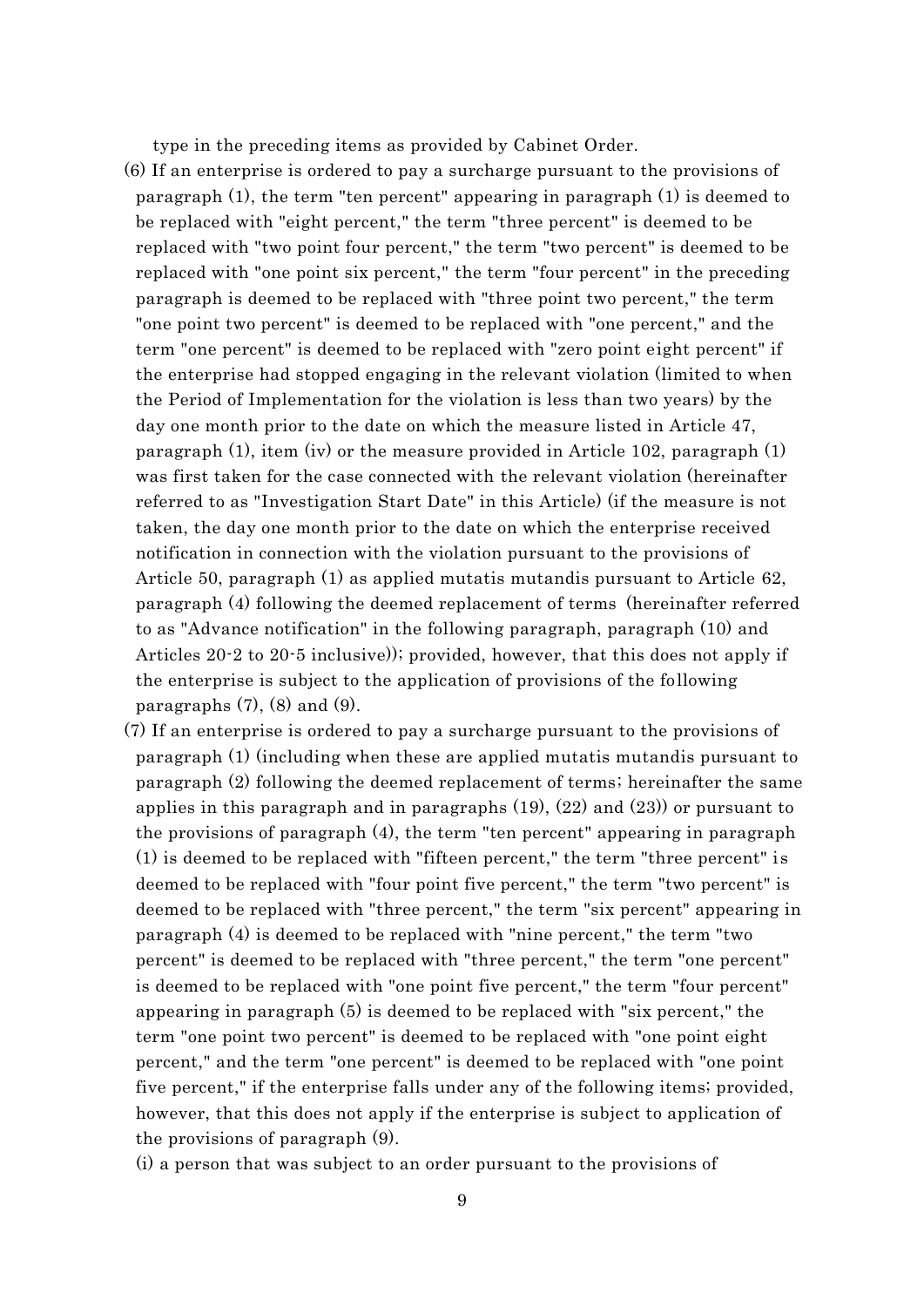paragraphs (1) or (4) (limited to when the order has become final and binding; the same applies in the following item), or a person that has received a notice pursuant to the provisions of paragraphs  $(18)$  or  $(21)$ , or a person that was subject to decision pursuant to the provisions of Article 63, paragraph (2) within the ten years prior to the Investigation Start Date.

- (ii) a person that was subject to an order pursuant to the provisions of paragraphs (1) or (4), a person that has received a notice pursuant to the provisions of paragraphs (18) or (21), or a person that was subject to a decision pursuant to the provisions of Article 63, paragraph (2) within the ten years prior to the date on which the enterprise received advance notification in connection with a violation if neither the measure listed in Article 47, paragraph (1), item (iv) nor the measure provided in Article 102, paragraph (1) was taken.
- (8) If an enterprise is ordered to pay a surcharge pursuant to the provisions of paragraph (1), the term "ten percent" appearing in paragraph (1) is deemed to be replaced with "fifteen percent," the term "three percent" is deemed to be replaced with "four point five percent," the term "two percent" is deemed to be replaced with "three percent," the term "four percent" appearing in paragraph (5) is deemed to be replaced with "six percent," the term "one point two percent" is deemed to be replaced with "one point eight percent," and the term "one percent" is deemed to be replaced with "one point five percent," if the enterprise falls under any of the following items; provided, however, that this does not apply if the enterprise is subject to application of provisions of following paragraph.
	- (i) a person that planned to engage in a violation and required, requested or instigated another enterprise to engage in, or not to discontinue, a violation, either individually or in concert with others, thereby causing the other enterprise to engage in, or not to discontinue, a violation
	- (ii) a person that has, at the request of another enterprise, designated a price, supply volume, purchase volume, market share or transaction counterparty in relation to the goods or services involved in the violation, continuously to other enterprise, either individually or in concert with others
	- (iii) a person that has committed any of the following acts to materially facilitate the relevant violation, either individually or in concert with others, in addition to the person listed in the preceding two items
		- (a) requiring, requesting or instigating another enterprise to perform, or not to discontinue, the relevant violation
		- (b) designating price, supply volume, purchase volume, market share or a transaction counterparty to another enterprise in connection with the goods or services involved in the violation, or about business activities constituting the violation (excluding designations exclusively about one's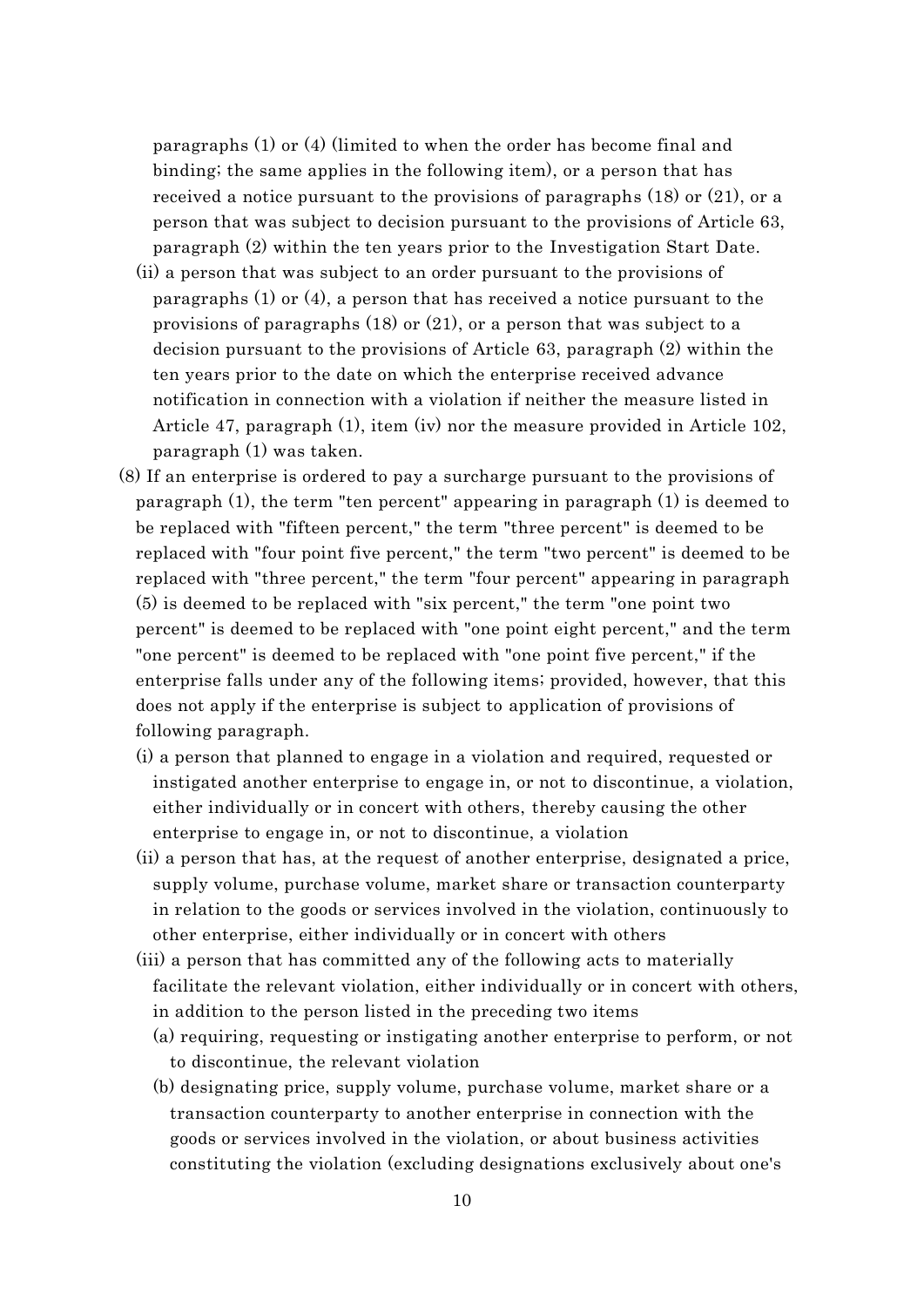own transactions)

- (9) If an enterprise is ordered to pay a surcharge pursuant to the provisions of paragraph (1), the term "ten percent" appearing in paragraph (1) is deemed to be replaced with "twenty percent," the term "three percent" is deemed to be replaced with "six percent," the term "two percent" is deemed to be replaced with "four percent," the term "four percent" appearing in paragraph (5) is deemed to be replaced with "eight percent," the term "one point two percent" is deemed to be replaced with "two point four percent," and the term "one percent" is deemed to be replaced with "two percent," if the enterprise falls under any of the items in paragraph (7) and any of the items in the preceding paragraph.
- (10) Notwithstanding the provisions of paragraph (1), the Fair Trade Commission may not order an enterprise that is to pay a surcharge pursuant to the provisions of paragraph (1) to pay the surcharge if the enterprise falls under both of the following items:
	- (i) the enterprise is the first among the enterprise who committed the relevant violation to individually submit reports and materials regarding the facts of the violation to the Fair Trade Commission pursuant to the provisions of the Rules of the Fair Trade Commission (excluding when the reports and materials are submitted on or after the Investigation Start Date (or the date on which the enterprise received an advance notification in connection with the violation if neither the measure listed in Article 47, paragraph (1), item (iv) nor the measure provided in Article 102, paragraph (1) was taken; the same applies in the following item, the following paragraph and paragraph (25)) for the case connected with the violation).
	- (ii) the enterprise has not committed the relevant violation since the Investigation Start Date for the case connected with the violation.
- (11) In a case under paragraph (1), the Fair Trade Commission is to reduce the relevant surcharge by fifty percent of the surcharge calculated pursuant to the provisions of paragraph (1) or paragraphs (5) to (9) inclusive, if the enterprise falls under items (i) and (iv) of this paragraph, or by thirty percent of the surcharge calculated pursuant to the provisions of paragraph (1) or paragraphs (5) to (9) inclusive, if the enterprise falls under items (ii) and (iv) or items (iii) and (iv) of this paragraph:
	- (i) the enterprise is the second among the enterprise who committed the relevant violation to have individually submitted reports and materials regarding the facts of the violation to the Fair Trade Commission pursuant to the provisions of the Rules of the Fair Trade Commission (excluding when the reports and materials are submitted on or after the Investigation Start Date for the case connected with the relevant violation).
	- (ii) the enterprise is the third among the enterprise who committed the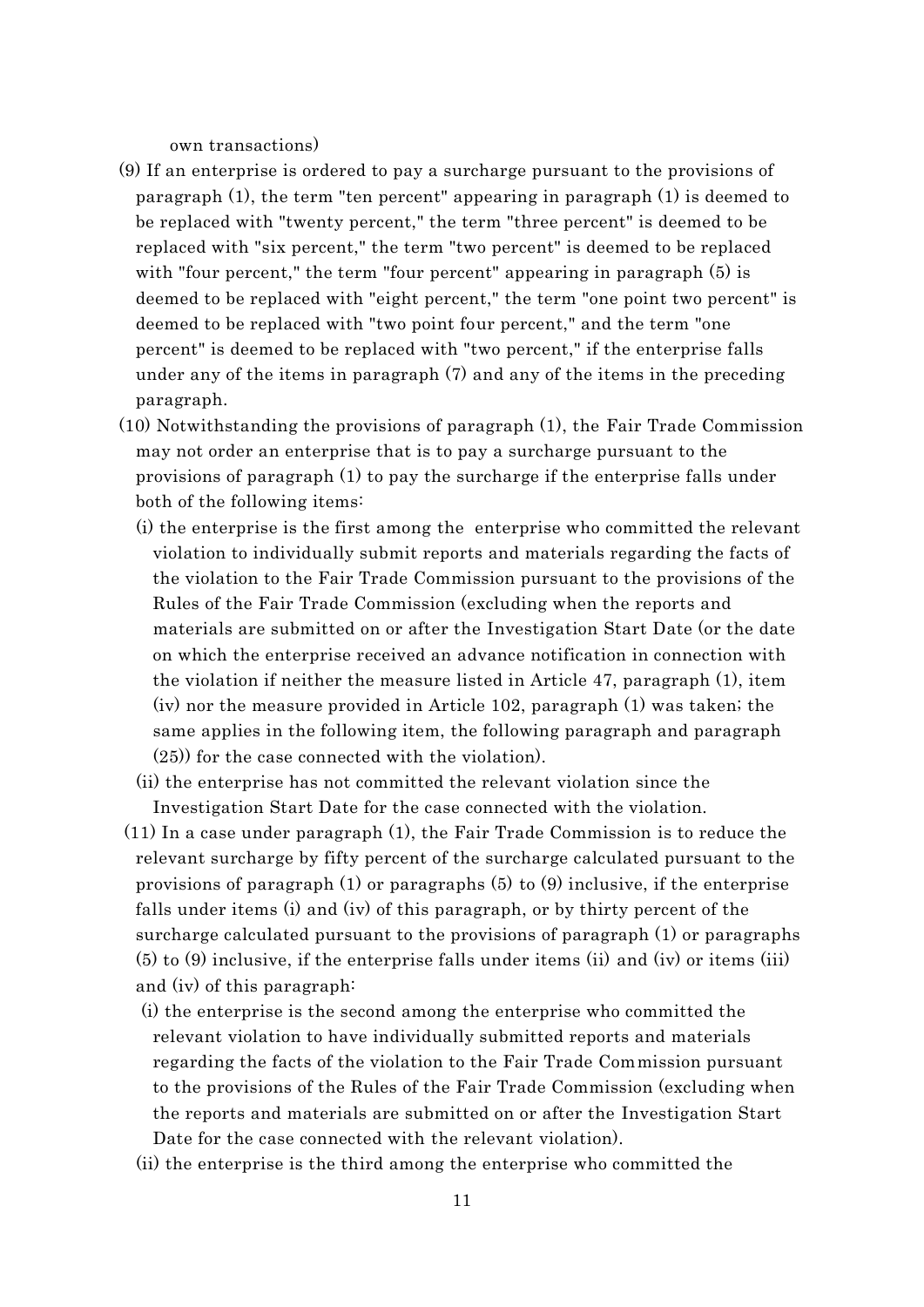violation to have individually submitted reports and materials regarding the facts of the violation to the Fair Trade Commission pursuant to the provisions of the Rules of the Fair Trade Commission (excluding when the reports and materials are submitted on or after the Investigation Start Date for the case connected with the relevant violation).

- (iii) the enterprise is the fourth or fifth among the enterprises that committed the violation to individually submit reports and materials regarding the facts of the violation (excluding reports and materials related to the facts already ascertained by the Fair Trade Commission through the report provided in Article 45, paragraph (1), or the measures as provided in paragraph (4) of the same Article, or other means) to the Fair Trade Commission pursuant to the provisions of the Rules of the Fair Trade Commission (excluding when the reports and materials are submitted on or after the Investigation Start Date for the case connected with the relevant violation).
- (iv) the enterprise has not committed the relevant violation since the Investigation Start Date for the case connected with the relevant violation.
- (12) In a case under paragraph (1), the Fair Trade Commission is to reduce the relevant surcharge by thirty percent of the surcharge calculated pursuant to the provisions of paragraphs  $(1)$  or  $(5)$  to  $(9)$  inclusive for an enterprise that committed the relevant violation and that falls under both of the following items, if the enterprise who submitted reports and materials regarding the relevant violation pursuant to the provisions of item (i) of paragraph (10) or item (i) to (iii) of the preceding paragraph number fewer than five (limited to when the sum of the enterprise who submitted reports and materials pursuant to the provisions of item (i) of paragraph  $(10)$  or item (i) to (iii) of the preceding paragraph and the enterprise who submitted reports and materials pursuant to the provisions of item (i) below number five or fewer, and when the total number of enterprise who submitted reports and materials pursuant to the provisions of item (i) below is three or fewer):
	- (i) the enterprise individually submitted reports and materials regarding the facts of the violation (excluding reports and materials related to the facts already ascertained by the Fair Trade Commission through the measures listed in the items under Article 47, paragraph (1) or provided in Article 102, paragraph (1), or other means) to the Fair Trade Commission pursuant to the provisions of the Rules of the Fair Trade Commission, by the date set in the Rules of the Fair Trade Commission on or after the Investigation Start Date for the case connected with the relevant violation.
	- (ii) the enterprise other than that which has not committed the relevant violation since the date of submission of the reports and materials pursuant to the preceding item.
- (13) If two or more enterprises (limited to when the enterprises are corporations)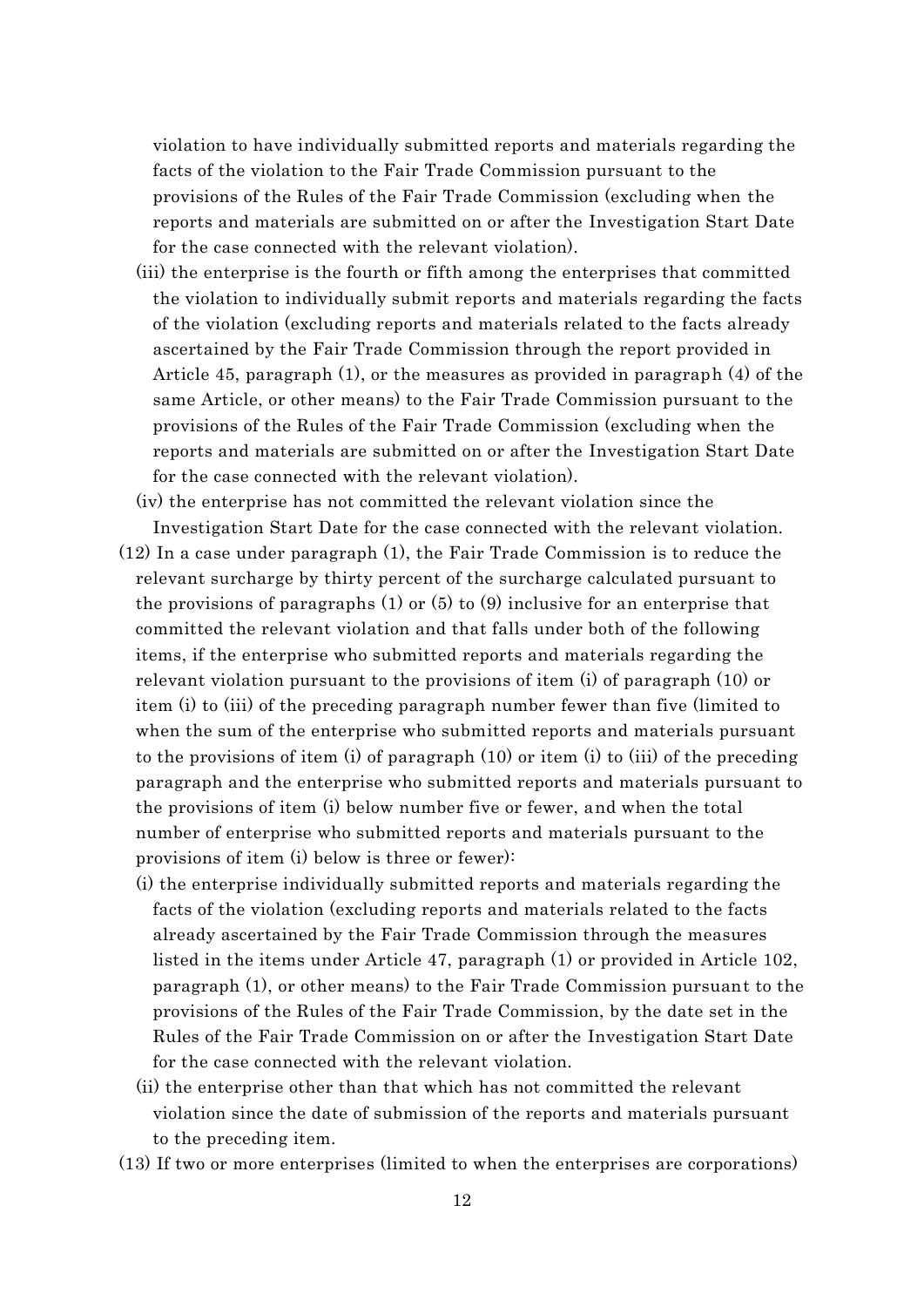that have violated paragraph (1) have jointly submitted reports and materials regarding the facts of the relevant violation to the Fair Trade Commission pursuant to the provisions of the Rules of the Fair Trade Commission, the relevant reports and materials are deemed to have been submitted individually and the provisions of the preceding three paragraphs apply to the two or more enterprises who have submitted the relevant reports and materials, as long as the two or more enterprises fall under item (i) below and either item (ii) or (iii) below. In such cases, the two or more enterprises are deemed to be a single enterprise for the purposes of the calculation of the number of enterprises who have submitted the reports and materials under the provisions of paragraph  $(10)$ , item (i), paragraph  $(11)$ , items (i) to (iii) inclusive and item (i) of the preceding paragraph.

- (i)that, at the time of the submission of the relevant reports and materials, the two or more enterprises are related as co-subsidiaries, etc. (meaning subsidiaries (meaning corporations for which the majority of the voting rights (excluding voting rights from shares for which voting rights cannot be exercised for all matters on which a resolution can be passed at the shareholders meeting, but including voting rights from shares that are deemed to confer voting rights pursuant to the provisions of Article 879, paragraph (3) of the Companies Act (Act No. 86 of 2005); hereinafter the same applies) of all shareholders (including all members; the same applies hereinafter) are held by another corporation. In such cases, if another corporation and one or more of its subsidiaries or if one or more subsidiaries of a corporation hold the majority of shareholders' voting rights in another corporation, the other corporation is deemed to be a subsidiary of the relevant corporation; the same applies hereinafter in this paragraph), a parent company of an enterprise (meaning another corporation of which the corporation is a subsidiary; the same applies in this item) of an enterprise, or another corporation whose parent company is the same as that of the enterprise; the same applies in the following item and paragraph (25)).
- (ii) that, among the relevant two or more enterprises, the one that committed the violation in concert with another of the two or more enterprises, was related to the other enterprise as a co-subsidiary, etc. for the entire period during which it committed the relevant violation concert with the other enterprise (limited to within five years preceding the date on which the relevant reports or materials were submitted).
- (iii) that a fact that falls under either of the following exists with regard to one of the two or more enterprises that has not committed the violation in concert with another of the relevant two or more enterprises:
	- (a) the enterprises has transferred all or part of the business involved in the violation to another enterprises of the relevant two or more enterprises or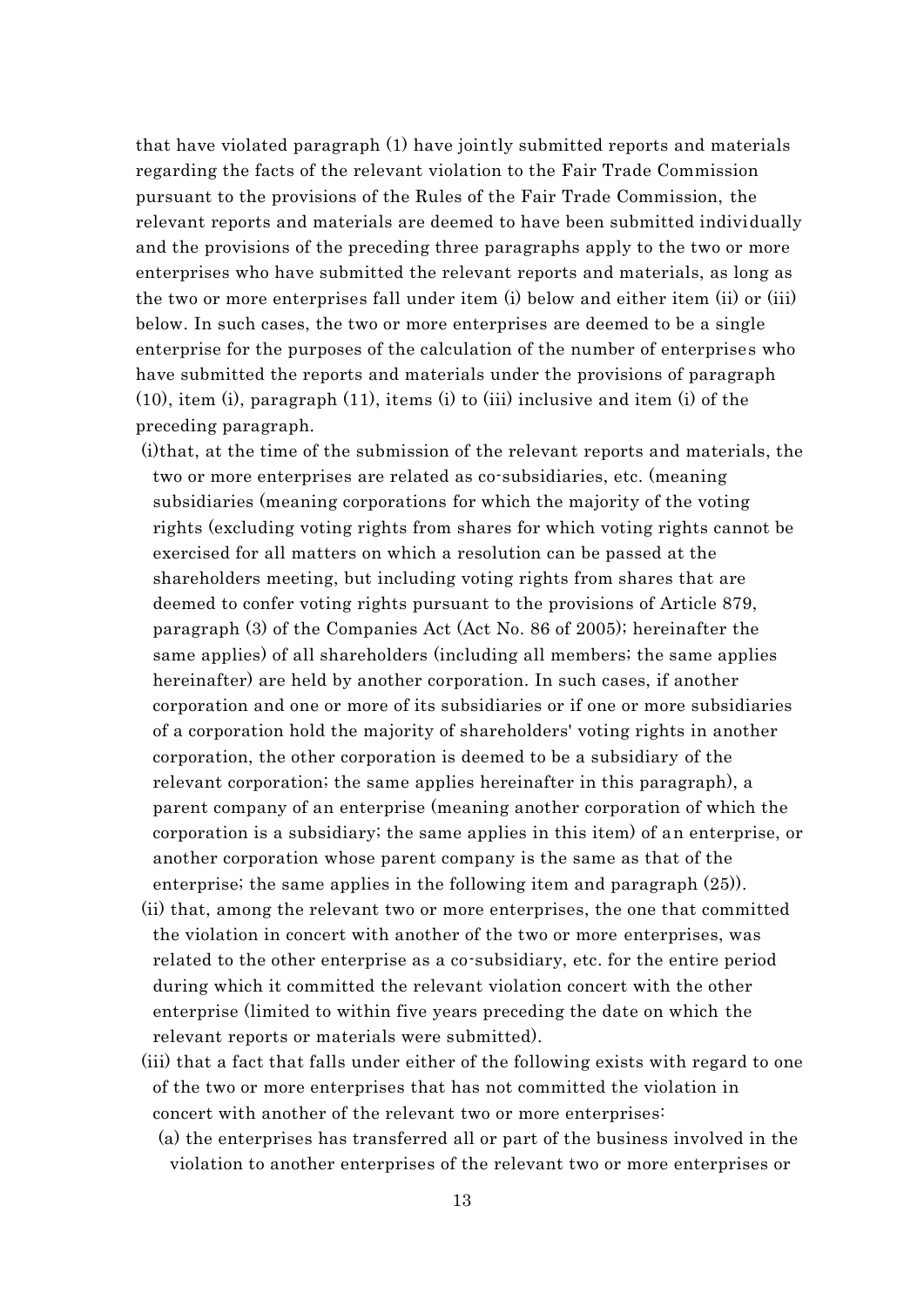has alienated all or part of the business involved in the violation through a company split, and the relevant other enterprise commenced the relevant violation on the date of the relevant transfer or of the company split.

- (b) the enterprise has received all or part of the business connected to the violation from another enterprise of the relevant two or more enterprises or has succeeded to all or part of the business connected to the relevant violation through a company split, and first committed the violation on the date of the relevant transfer or of the company split.
- (14) In a case under the preceding paragraph, the voting rights held by a corporation or the voting rights held by a corporation and any one or more of its subsidiaries or by any one or more subsidiaries of a corporation is to include the voting rights from shares that cannot be duly asserted against the issuer pursuant to the provisions of Article 147, paragraph (1) or Article 148, paragraph (1) of the Act on Book-Entry Transfer of Company Bonds, Shares (Act No. 75 of 2001).
- (15) Whenever the Fair Trade Commission receives the submission of reports and materials pursuant to the provisions of item (i) of paragraph (10), items (i) to (iii) inclusive of paragraph (11), or item (i) of paragraph (12), the Fair Trade Commission must promptly notify the enterprise that submitted the relevant reports and materials to that effect in writing.
- (16) Prior to issuing an order pursuant to the provisions of paragraph (1) or a notice pursuant to the provisions of paragraphs (18) or (21) to a enterprise that falls under any of the provisions of paragraphs (10) to (12) inclusive, the Fair Trade Commission may additionally request the relevant enterprise to submit reports or materials regarding the facts of the violation.
- (17) If the Fair Trade Commission finds that a fact falling under any of the following items exists before issuing an order pursuant to the provisions of paragraph (1) or a notice pursuant to the provisions of following paragraph to an enterprise that submitted reports and materials pursuant to the provisions of item (i) of paragraph (10), items (i) to (iii) inclusive of paragraph (11), or item (i) of paragraph (12), these provisions do not apply, notwithstanding the provisions of paragraphs (10) to (12) inclusive:
	- (i) the reports or materials submitted by the enterprise (meaning the enterprise and any one or more other enterprises that submitted the reports and materials jointly with the enterprise, if the relevant enterprise is the person who submitted the reports and materials pursuant to the provisions of paragraph (13); the same applies in the following item) contained false information.
	- (ii) in a case under the preceding paragraph, the relevant enterprise fails to submit the requested reports or materials or submits false reports or materials.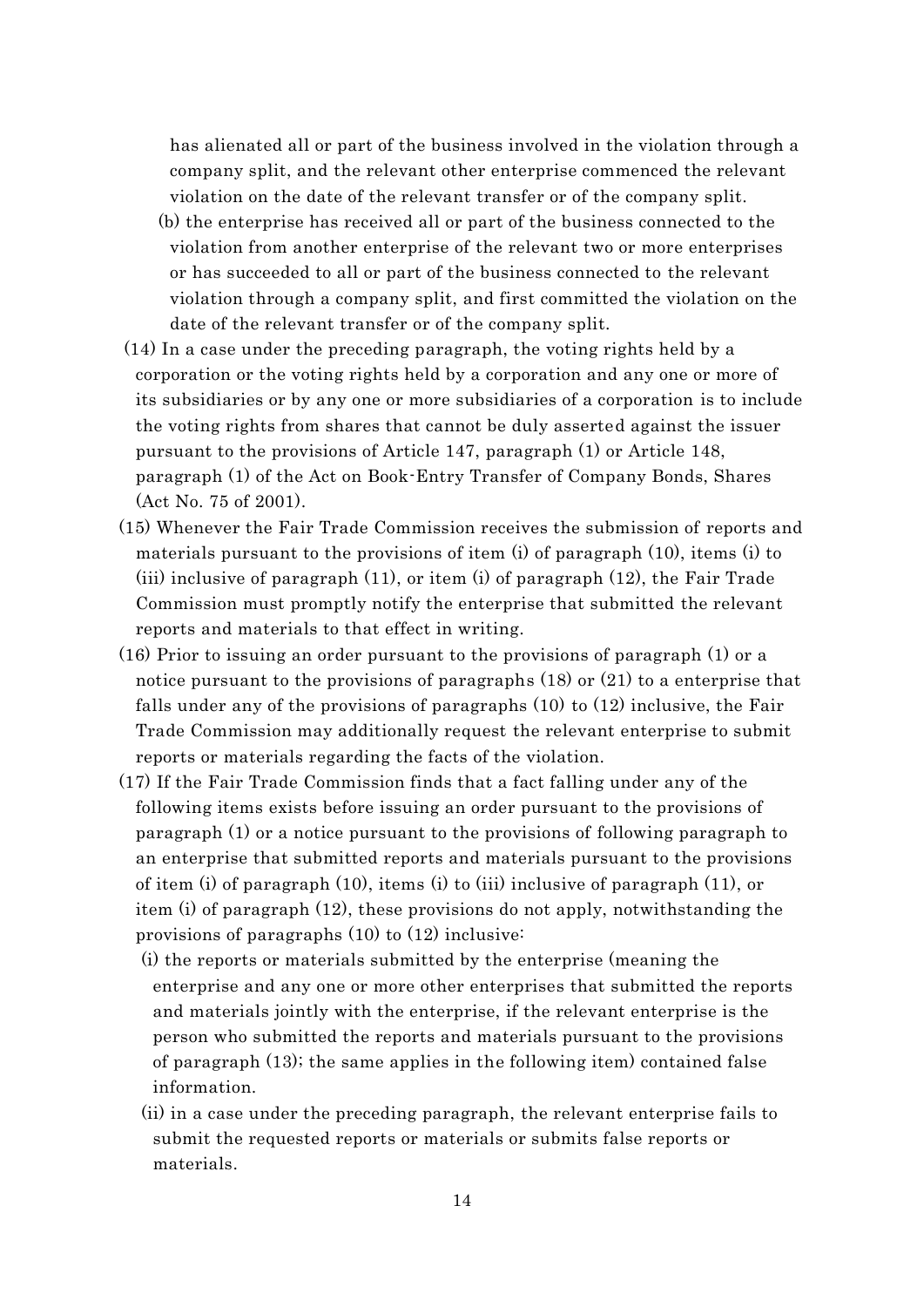- (iii) in the case connected with the violation committed by the relevant enterprise, the enterprise coerced another enterprise (if the enterprise is the person that submitted the reports and materials pursuant to the provisions of paragraph (13), among the enterprise and any other one or more enterprises that submitted the reports and materials jointly with the enterprise, one that has coerced an enterprise other than the relevant enterprise and other than any other enterprise that submitted the reports and materials jointly with the enterprise) to commit the violation provided in paragraph (1) or blocked another enterprise from discontinuing the relevant violation.
- (18) If the Fair Trade Commission has decided not to order the payment of a surcharge pursuant to the provisions of paragraph (10), it is to notify the relevant enterprise in writing of that decision at the time it issues an order, pursuant to the provisions of paragraph (1), to enterprises other than the enterprise regarding the case connected with the violation committed by the enterprise who fall under the provisions of paragraph (10) (by the time provided in the Rules of the Fair Trade Commission if the Fair Trade Commission does not issue an order pursuant to the provisions of paragraph  $(1)$ ).
- (19) In the case under paragraphs (1) or (4), if a final and binding decision on the same case sentences the relevant enterprise to a fine, instead of the amount calculated pursuant to the provisions of paragraphs (1), (4) to (9) inclusive, (11) or (12), the Fair Trade Commission is to deduct from the relevant amount the amount equivalent to one-half of the amount of the relevant fine; provided, however, that this does not apply if the surcharge amount calculated pursuant to the provisions of paragraphs  $(1)$ ,  $(4)$  to  $(9)$ inclusive, (11) or (12) does not exceed the amount equivalent to one-half of the amount of the relevant fine, or if the surcharge amount after the relevant deduction is less than one million yen.
- (20) In the case under the proviso to the preceding paragraph, the Fair Trade Commission may not order payment of a surcharge.
- (21) If the Fair Trade Commission does not order payment of a surcharge pursuant to the provisions of the preceding paragraph, it is to notify the fined enterprise to that effect in writing upon issuing an order pursuant to the provisions of paragraph (1) (including when these are applied mutatis mutandis pursuant to paragraph (2) following the deemed replacement of terms) or paragraph (4) to enterprise other than the relevant enterprises regarding the case connected with the violation provided in paragraph  $(1), (2)$ or (4) committed by the relevant enterprise (by the deadline provided for in the Rules of the Fair Trade Commission if the Fair Trade Commission does not issue an order pursuant to these provisions).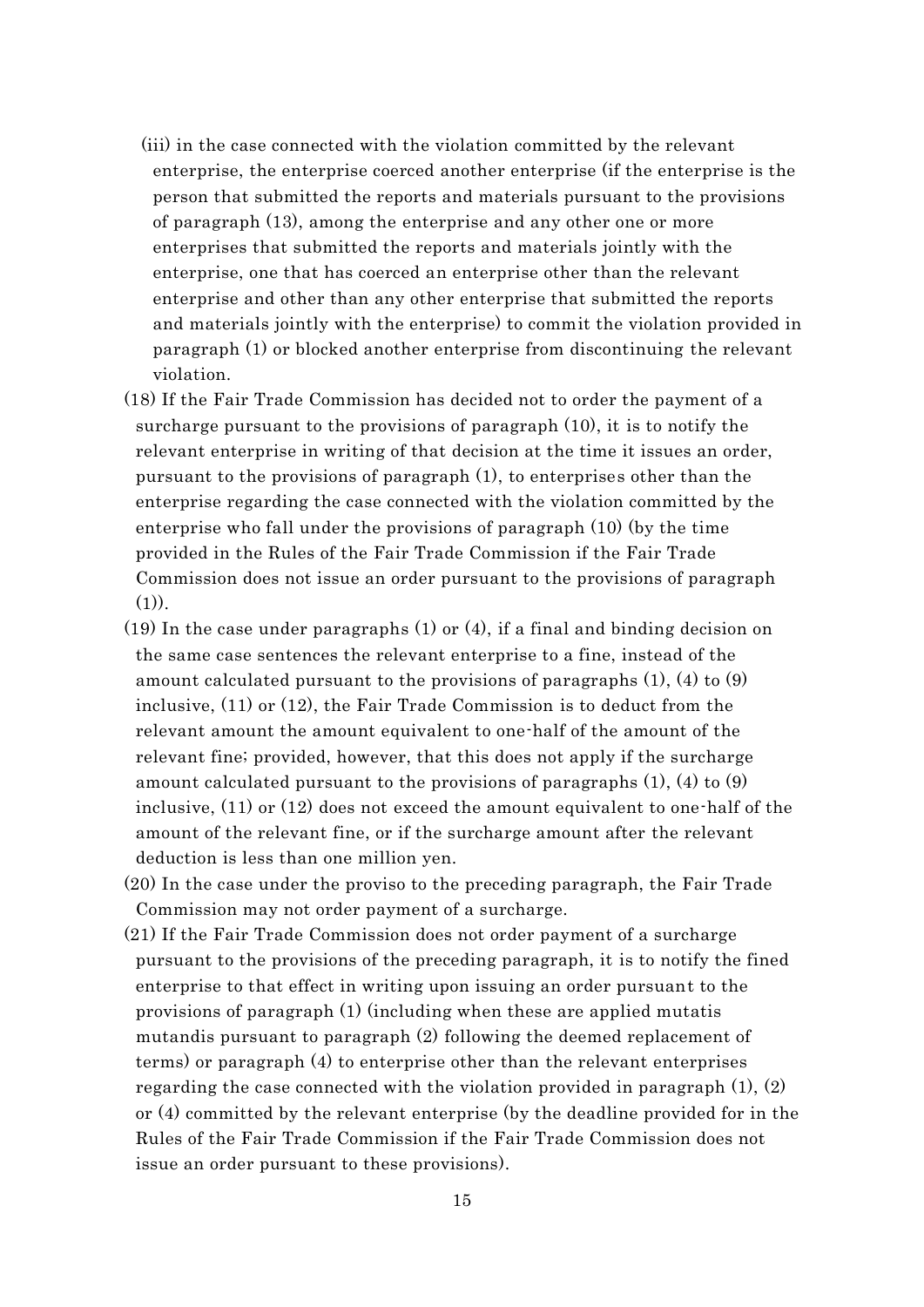- (22) Any enterprise who has received an order pursuant to the provisions of paragraph (1) or (4) must pay the surcharge calculated pursuant to the provisions of paragraphs  $(1)$ ,  $(4)$  to  $(9)$  inclusive,  $(11)$ ,  $(12)$  or  $(19)$ .
- (23) If the amount of surcharge calculated pursuant to the provisions of paragraphs  $(1)$ ,  $(4)$  to  $(9)$  inclusive,  $(11)$ ,  $(12)$  or  $(19)$  includes numbers to the right of the ten thousands place, the surcharge is rounded down to the nearest ten thousand yen.
- (24) If an enterprise that has committed a violation provided in paragraphs (1), (2) or (4) is a juridical person and if the relevant juridical person has ceased to exist by virtue of a merger, the violation committed by the relevant juridical person and any order pursuant to the provisions of paragraph (1) (including when these are applied mutatis mutandis pursuant to paragraph (2) following the deemed replacement of terms) and paragraph (4), notice pursuant to the provisions of paragraphs (18) and (21), or decision pursuant to the provisions of Article 63, paragraph (2), received by the juridical person (hereinafter referred to as an "Order, etc." in this paragraph and the following paragraph) is deemed to be a violation committed by the juridical person surviving, or established as a result of the merger, or an Order, etc. received by the juridical person surviving, or established as a result of the merger for the purpose of application of the provisions of the preceding paragraphs and the following paragraph.
- (25) If an enterprise that has committed a violation provided for in paragraph (1), (2) or (4) is a juridical person and the juridical person transferred all of the business connected with the violation to any one or more of its subsidiaries, etc. on or after the Investigation Start Date for the case connected with the relevant violation, or if the juridical person (limited to a corporation) had any one or more of its subsidiaries, etc. succeed to all of the business connected with the violation through a company split on or after the Investigation Start Date for the case connected with the violation, and ceased to exist due to a reason other than merger, the violation committed by the juridical person and the Order, etc. received by the juridical person is deemed to be a violation committed by the subsidiary, etc. to whom all or part of the relevant business has been transferred or who has succeeded to all or part of the relevant business through a company split (hereinafter referred to as a "Subsidiary, etc. That Has Succeeded to Specified Business") or to be an Order, etc. received by the Subsidiary, etc. That Has Succeeded to Specified Business, respectively, for the purpose of application of the provisions of the preceding paragraphs. In this case, if there are two or more subsidiaries, etc. that have succeeded to the specified business, the term "order the enterprise" appearing in paragraph (1) (including when it is applied mutatis mutandis pursuant to paragraph (2) following the deemed replacement of terms) is deemed to be replaced with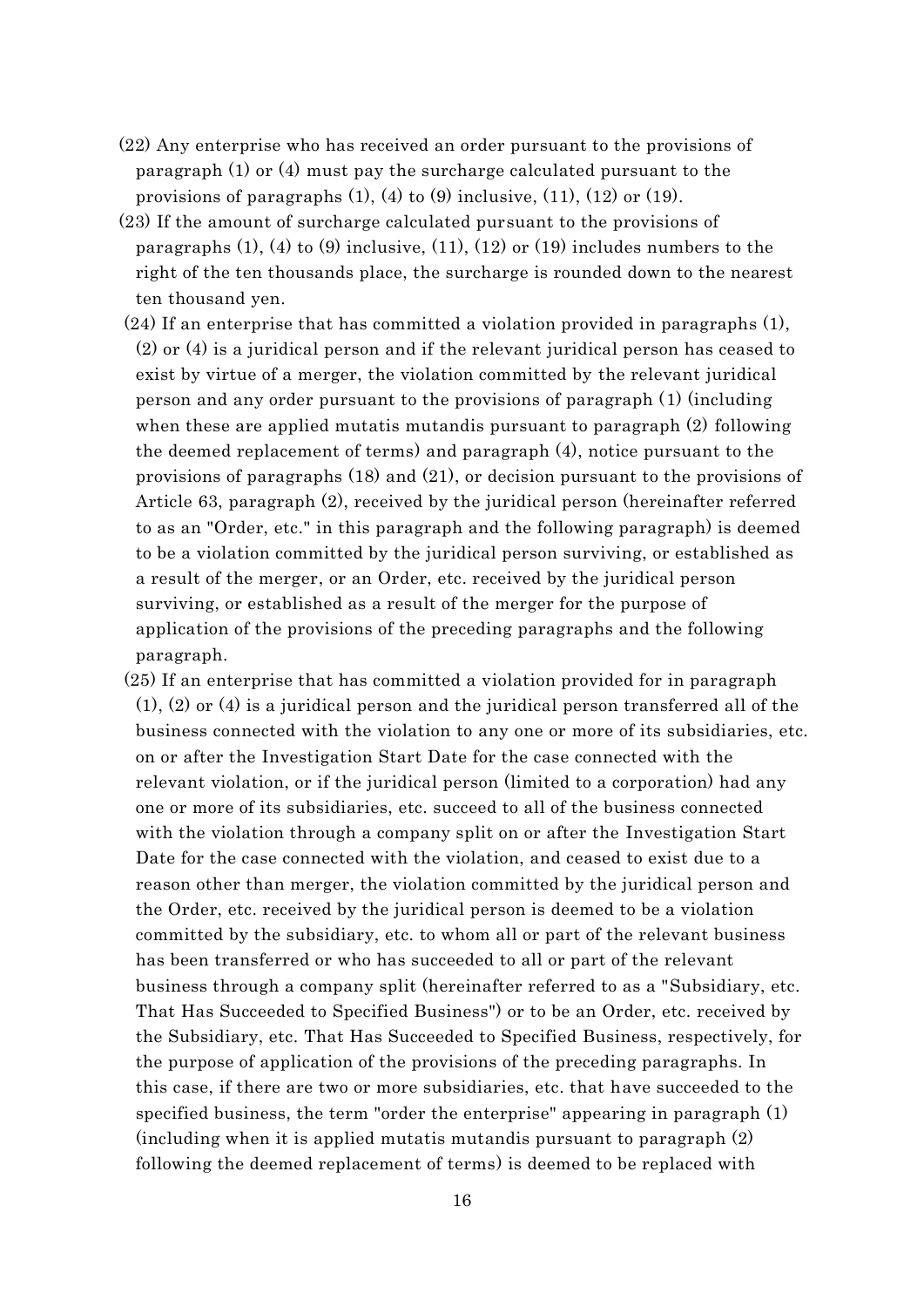"order the subsidiary, etc. that has succeeded to the specified business (meaning the Subsidiary, etc. That Has Succeeded to Specified Business as provided in paragraph (25); the same applies hereinafter), jointly and severally with any other subsidiary, etc. that has succeeded to the specified business and that has received an order pursuant to the provisions of this paragraph (including when these are applied mutatis mutandis pursuant to the following paragraph following the deemed replacement of terms)," the term "order the enterprise" appearing in paragraph (4) is deemed to be replaced with "order the subsidiary, etc. that has succeeded to the specified business, jointly and severally with another subsidiary, etc. that has succeeded to the specified business and that has received an order pursuant to the provisions of this paragraph," and the term "Any enterprise who has received an order pursuant to the provisions of paragraphs (1) or (4) must pay" appearing in paragraph (22) is deemed to be replaced with "Any Subsidiary, etc. That Has Succeeded to Specified Business and that has received an order pursuant to the provisions of paragraphs (1) or (4) must pay, jointly and severally with any other Subsidiary, etc. That Has Succeeded to Specified Business and that has received an order pursuant to these provisions."

- (26) In a case under the preceding two paragraphs, matters necessary for the application of the provisions of paragraphs (10) to (12) inclusive are provided by Cabinet Order.
- (27) After five years have passed since the end of the Period of implementation (or since the end of the Violation Period, for a violation as provided in paragraph (4)), the Fair Trade Commission may not order payment of a surcharge for the relevant violation.

#### Chapter III Trade Associations

- Article 8 A trade association must not engage in any act which falls under any of the following items:
- (i) substantially restraining competition in any particular field of trade
- (ii) entering into an international agreement or an international contract as provided in Article 6
- (iii) limiting the present or future number of enterprise in any particular field of business
- (iv) unjustly restricting the functions or activities of the constituent enterprise (meaning an enterprise who is a member of the trade association; the same applies hereinafter)
- (v) inducing an enterprise to employ such an act as falls under unfair trade practices
- Article 8-2 (1) Whenever an act in violation of the provisions of the preceding Article occurs, the Fair Trade Commission may, pursuant to the procedures provided for in Section 2 of Chapter VIII, order the relevant trade association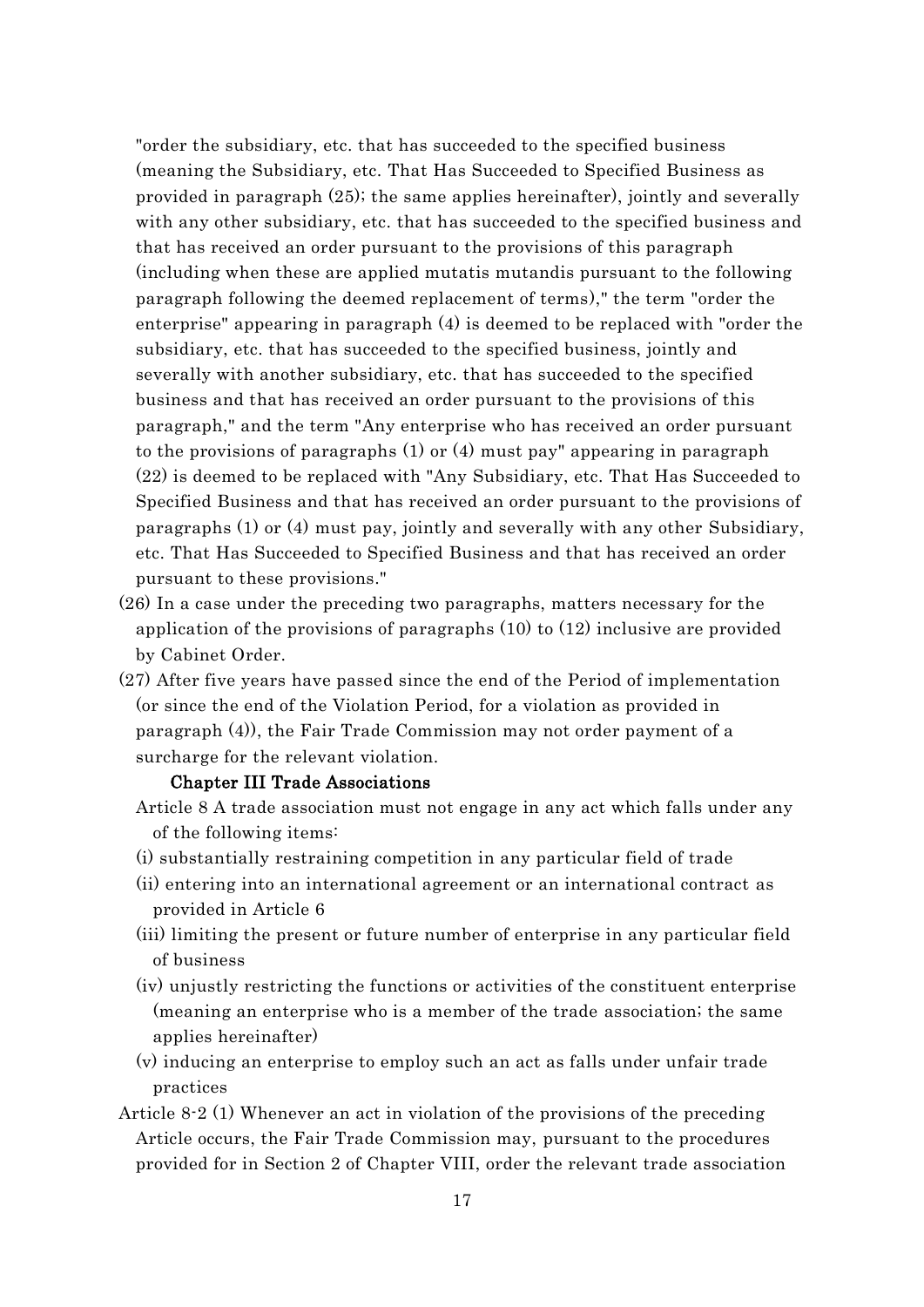to cease and desist the relevant act, to dissolve, or to take any other measures necessary to eliminate the relevant act.

- (2) The provisions of Article 7, paragraph (2) apply mutatis mutandis to any act in violation of the provisions of the preceding Article.
- (3) Whenever the Fair Trade Commission orders a trade association to take measures provided in Article 7, paragraphs  $(1)$  or  $(2)$ , as applied mutatis mutandis pursuant to the preceding paragraph, if the Fair Trade Commission finds it to be particularly necessary, it may, pursuant to the procedures as provided in Section 2 of Chapter VIII, order an officer, manager or constituent enterprise (including the relevant enterprise if an officer, employee, agent or any other person acting for the benefit of an enterprise is a constituent enterprise; the same applies in Article 26, paragraph (1)) of the relevant association to also take measures necessary to ensure the measures provided in Article 7, paragraphs (1) or (2), as applied mutatis mutandis pursuant to the preceding paragraph.
- Article 8.3 The provisions of Article 7.2, paragraphs  $(1)$ ,  $(3)$ ,  $(5)$  and  $(6)$ (excluding proviso), (10) to (18) inclusive (excluding paragraph (13), items (ii) and (iii)), and paragraphs  $(22)$ ,  $(23)$ , and  $(27)$  apply mutatis mutandis to cases in which an act is committed in violation of the provisions of Article 8, item (i) (limited to when an act is committed that constitutes an unreasonable restraint of trade) or item (ii) thereof (limited when an international agreement or an international contract is concluded that contains matters constituting unreasonable restraint of trade). In this case, in Article 7-2, paragraph (1), the term "enterprise" is deemed to be replaced with "trade association"; and the term "order the relevant enterprise" is deemed to be replaced with "order the constituent enterprise of the relevant trade association (including the relevant enterprise if an officer, employee, agent or any other person acting for the benefit of an enterprise is a constituent enterprise; hereinafter referred to as a "Specified Enterprise" in this Article)"; in paragraph (5) of the same Article, the term "enterprise" is deemed to be replaced with "Specified Enterprise"; in the main clause of paragraph (6) of the same Article, the term "enterprise" is deemed to be replaced with "Specified Enterprise"; the term "had discontinued the relevant violation (limited to when the Period of implementation for the violation is less than two years)" is deemed to be replaced with "had discontinued the business activities that constituted the relevant violation (limited to when the Period of implementation of the business activities that constituted the relevant violation is less than two years)"; in paragraph (10) of the same Article, the term "enterprise to pay" is deemed to be replaced with "Specified Enterprise to pay," the term "relevant enterprise" is deemed to be replaced with "relevant Specified Enterprise"; the term "enterprise who committed the relevant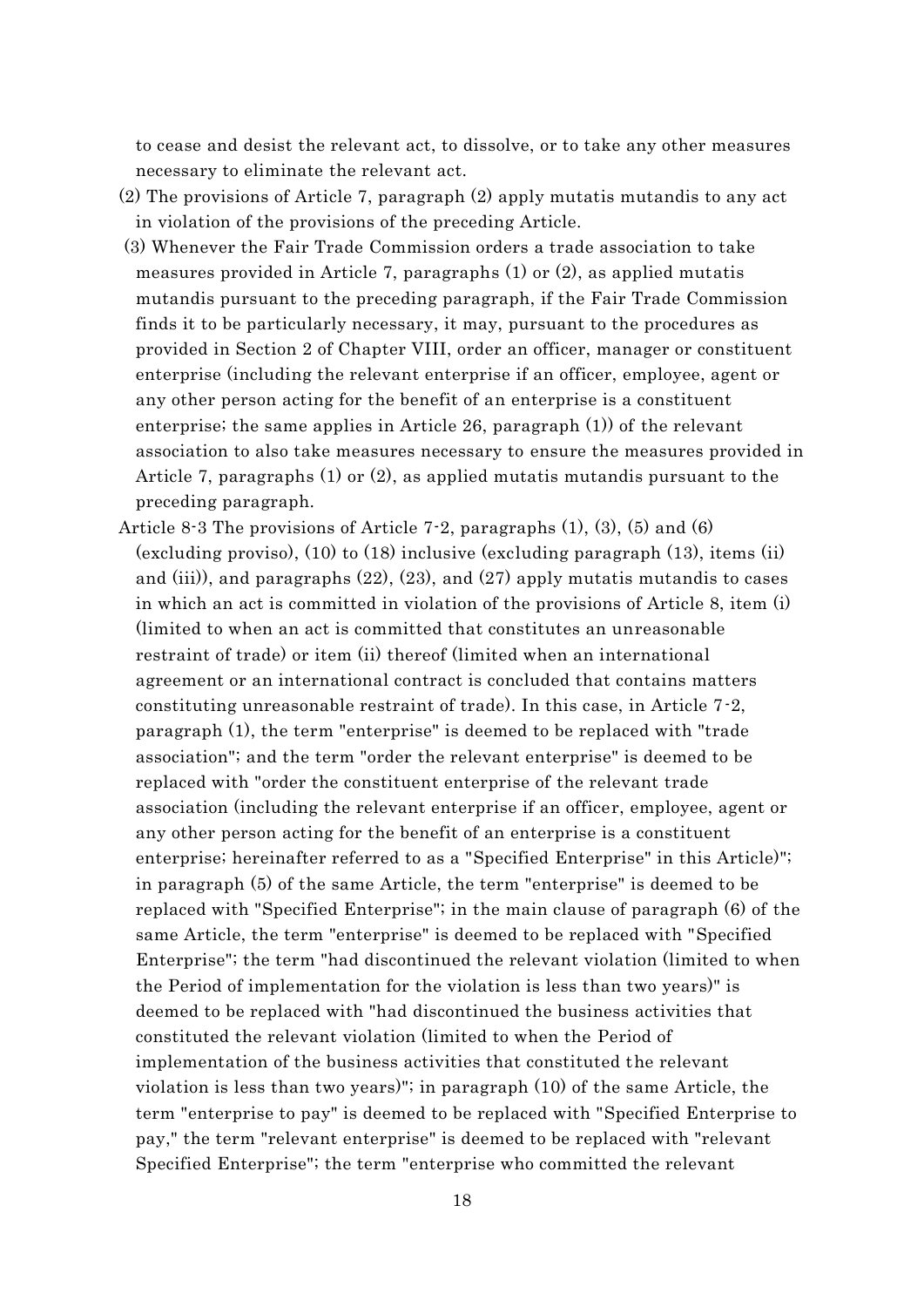violation" is deemed to be replaced with "Specified Enterprise of the trade association that committed the relevant violation"; and the term "has not committed" is deemed to be replaced with "has not effected the business activities that constituted"; in paragraph (11) of the same Article, the term "enterprise" is deemed to be replaced with "Specified Enterprise"; the term "paragraphs (5) to (9) inclusive" is deemed to be replaced with "paragraph (5) or (6)"; the term "enterprise who committed the relevant violation" is deemed to be replaced with "Specified Enterprise of the trade association that committed the relevant violation"; and the term "has not committed" is deemed to be replaced with "has not effected the business activities that constituted"; in paragraph (12) of the same Article, the term "enterprise who committed the relevant violation" is deemed to be replaced with "Specified Enterprise of the trade association that committed the relevant violation"; the term "or (5) to (9) inclusive" is deemed to be replaced with "(5) or (6)"; and the term "has not committed" is deemed to be replaced with "has not effected the business activities that constituted"; in paragraph (13) of the same Article excluding the items thereof, the term "the enterprises who have committed a violation as provided in paragraph (1)" is deemed to be replaced with "Specified Enterprises of the trade association that committed an act in violation of the provisions of item (i) (limited to when an act is committed that falls under unreasonable restraint of trade) or item (ii) (limited to when an international agreement or an international contract is entered into containing such matters as fall under unreasonable restraint of trade) of the following Article," the term "two or more of the enterprises" is deemed to be replaced with "two or more of the Specified Enterprises," the term "fall under item (i) below and either item (ii) or (iii) below" is deemed to be replaced with "fall under item (i) below," the term "the number of enterprises who have submitted" is deemed to be replaced with "the number of Specified Enterprises who have submitted," and the term "an enterprise" is deemed to be replaced with "a Specified Enterprise"; in item (i) of the same paragraph, the term "two or more enterprises" is deemed to be replaced with "two or more Specified Enterprises," and the term "the relevant enterprise" is deemed to be replaced with "the relevant Specified Enterprise"; in paragraphs (15) and (16) of the same Article, the term "enterprise" is deemed to be replaced with "Specified Enterprise"; in paragraph (17) of the same Article, the term "enterprises who submitted" is deemed to be replaced with "Specified Enterprises who submitted," the term "the relevant enterprise (if the enterprise is" is deemed to be replaced with "the relevant Specified Enterprise (if the Specified Enterprise is," the term "one or more of the relevant enterprises" is deemed to be replaced with "one or more of the relevant Specified Enterprises," the term "jointly with the relevant enterprise" is deemed to be replaced with "jointly with the relevant Specified Enterprise,"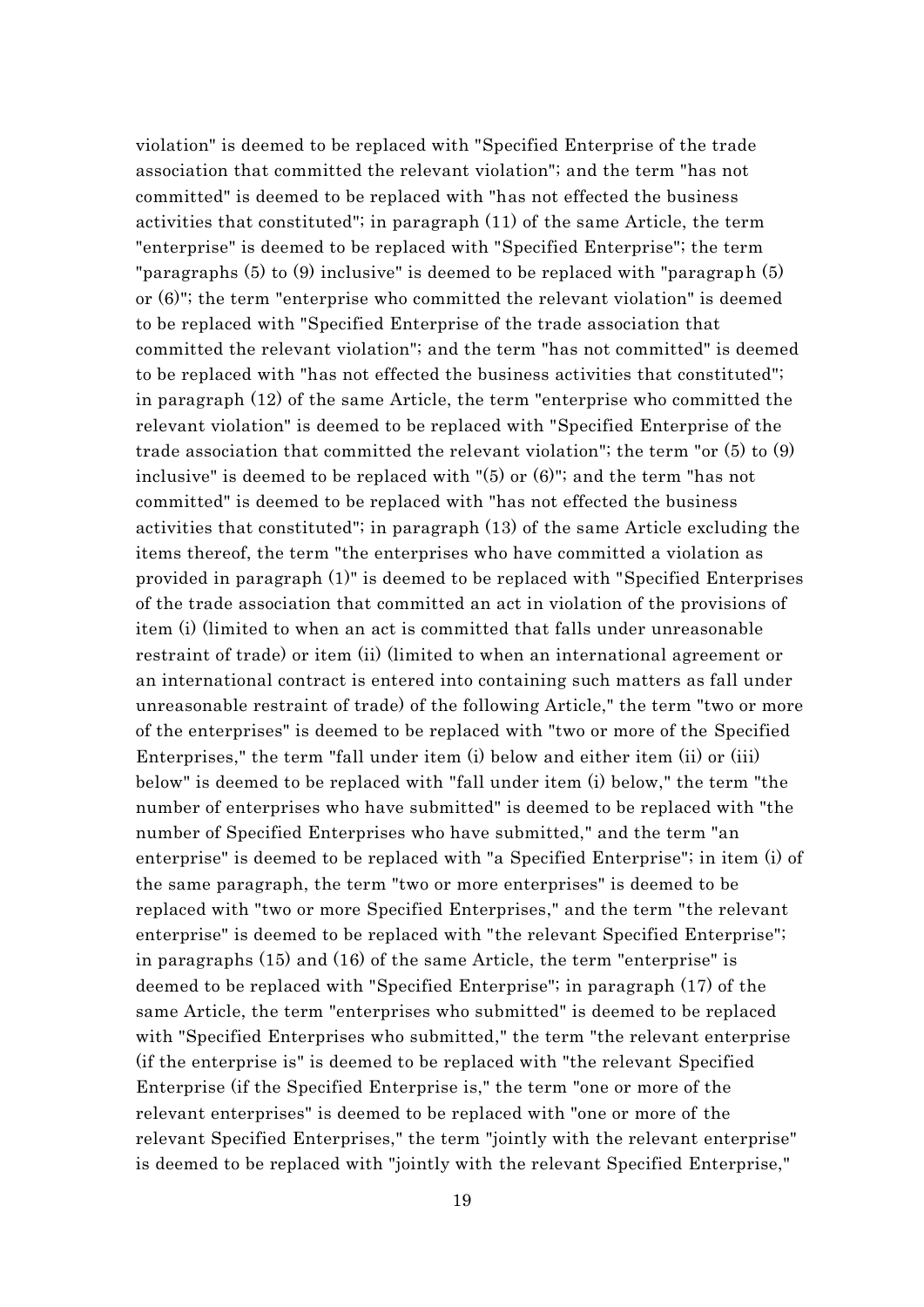the term "other enterprises" is deemed to be replaced with "other Specified Enterprises," the term "one or more of the relevant enterprises and other enterprises" is deemed to be replaced with "one or more of the relevant Specified Enterprises and other Specified Enterprises," the term "committed by the relevant enterprise" is deemed to be replaced with "committed by the relevant trade association," the term "if the relevant enterprise" is deemed to be replaced with "if the relevant Specified Enterprise," the term "an enterprise other than" is deemed to be replaced with "a Specified Enterprise other than," the term "commit the violation provided in paragraph (1)" is deemed to be replaced with "effect the business activities that constituted the relevant violation," and the term "discontinuing" is deemed to be replaced with "discontinuing the business activities that constituted"; in paragraph (18) of the same Article, the term "enterprise" is deemed to be replaced with "Specified Enterprise"; and the term "violation committed" is deemed to be replaced with "report submitted pursuant to the provisions of item (i) of the same paragraph"; in paragraph (22) of the same Article, the term "paragraph (1) or  $(4)$ " is deemed to be replaced with "paragraph  $(1)$ ," the term "paragraphs  $(1)$ , (4) to (9) inclusive" is deemed to be replaced with "the same paragraph or paragraphs  $(5)$ ,  $(6)$ ," and the term " $(12)$ , or  $(19)$ " is deemed to be replaced with "or  $(12)$ "; in paragraph  $(23)$  of the same Article, the term " $(4)$  to  $(9)$  inclusive" is deemed to be replaced with "(5), (6)," and the term "(12), or (19)" is deemed to be replaced with "or (12)"; and in the paragraph (27) of the same Article, the term "the Period of implementation (or since the end of the Violation Period, which is applicable to a violation stipulated in paragraph  $(4)$ " is deemed to be replaced with "the Period of implementation."

#### Chapter III-2 Monopolistic Situations

- Article 8-4 (1) Whenever a monopolistic situation exists, the Fair Trade Commission may order the relevant enterprise, pursuant to the procedures as provided in Section 2 of Chapter VIII, to transfer a part of its business or to take any other measures necessary to restore competition with respect to the relevant goods or services; provided, however, that this does not apply if it is found that such measures may, in relation to the relevant enterprise, reduce the scale of business to such an extent that the expenses required for the supply of goods or services the relevant that the enterprise supplies will rise sharply, undermine its financial position, or make it difficult to maintain its international competitiveness, or if alternative measures that are found to be sufficient for restoring competition with respect to the relevant goods or services can be taken.
- (2) In issuing an order pursuant to the preceding paragraph, the Fair Trade Commission must give consideration, based on the matters listed in the following items, to the smooth operation of business activities by the relevant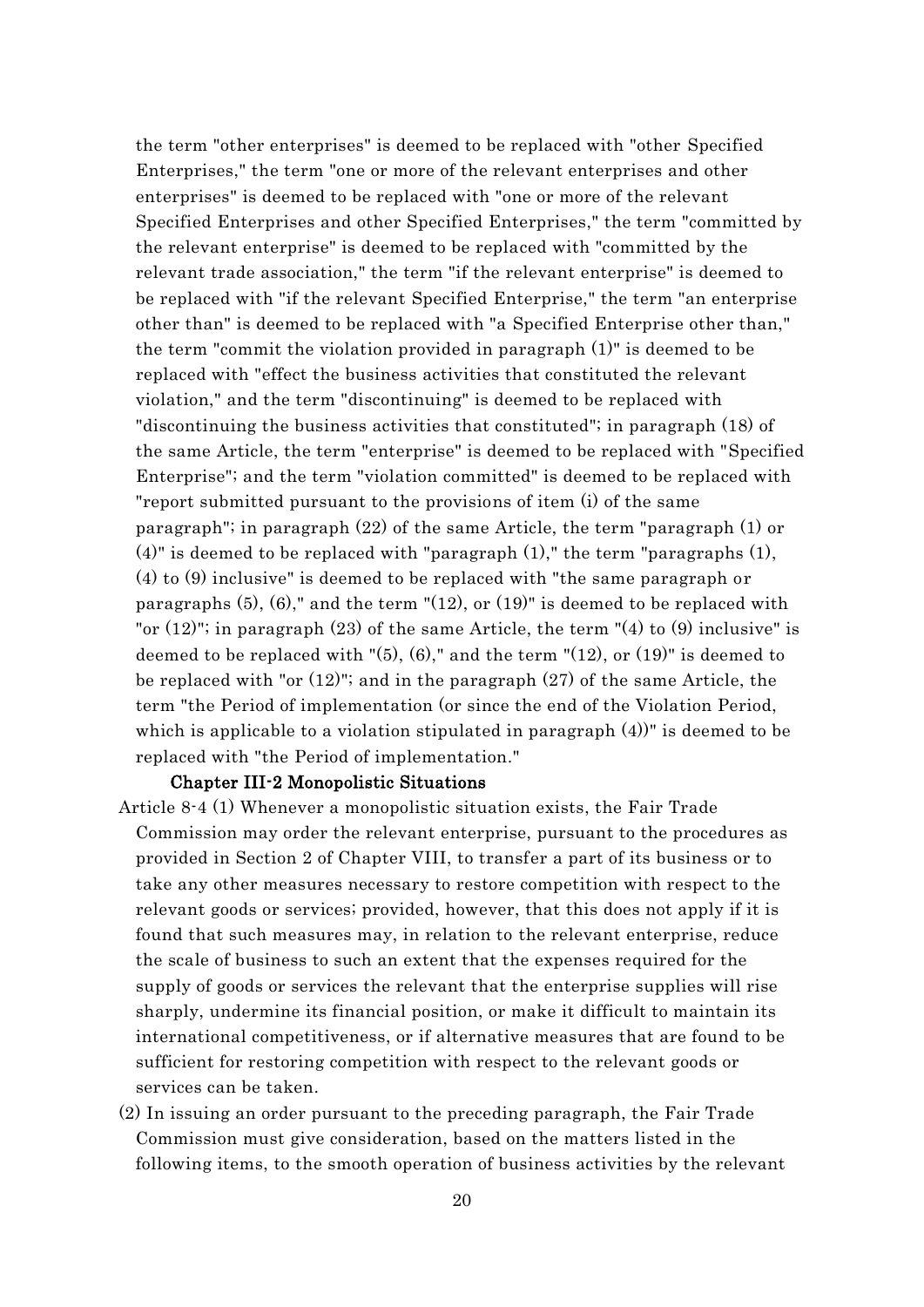enterprise and enterprise affiliated therewith and the stabilization of life of those employed by the relevant enterprise:

- (i) situations of assets, income and expenditures and other aspects of accounting
- (ii) situations of officers and employees
- (iii) location and other locational conditions of factories, workplaces and offices
- (iv) situations of facilities and equipment for the business
- (v) the substance of patent rights, trademark rights, and other intellectual property rights and other technological features
- (vi) capacity for and situations of production, sales, etc.
- (vii) capacity for and situations of funding and acquisition of raw materials, etc.
- (viii) situations of supply and distribution of goods or services.

## Chapter IV Shareholdings, Interlocking Officers, Mergers, Splits, Share Transfers and Acceptance of Assignments of Business

- Article 9 (1) No company may be established that would cause an excessive concentration of economic power due to share holding (including equity interest; the same applies hereinafter) in other companies in Japan.
- (2) No company (including a foreign company; the same applies hereinafter) may become a company that causes an excessive concentration of economic power in Japan by acquiring or holding shares in other companies in Japan.
- (3) The term "excessive concentration of economic power" in the preceding two paragraphs means that the overall business scale of a company, its subsidiary companies, and other domestic companies whose business activities it controls through shareholding, is extremely large across a considerable number of business fields; that a company, its subsidiary companies, and other domestic companies it controls have a great amount of power to influence other enterprises through transactions with their funds; or that a company, its subsidiary companies, and other domestic companies it controls occupy influential positions in a considerable number of interrelated fields of business; and that any of these factors have a large effect on the national economy and impede fair and free competition from moving forward.
- (4) If the sum of the total assets (meaning the amount of total assets calculated pursuant to the method provided in the Rules of the Fair Trade Commission; hereinafter the same applies in this paragraph) of a company falling under any of the descriptions listed in the following items and its subsidiary companies (limited to total assets of companies in Japan), as aggregated pursuant to the method provided in the Rules of the Fair Trade Commission, exceeds the amount provided by Cabinet Order, which must be no less than the amount listed in the relevant item, the company must submit, pursuant to the provisions of the Rules of the Fair Trade Commission, a written report on its and its subsidiary companies' business to the Fair Trade Commission within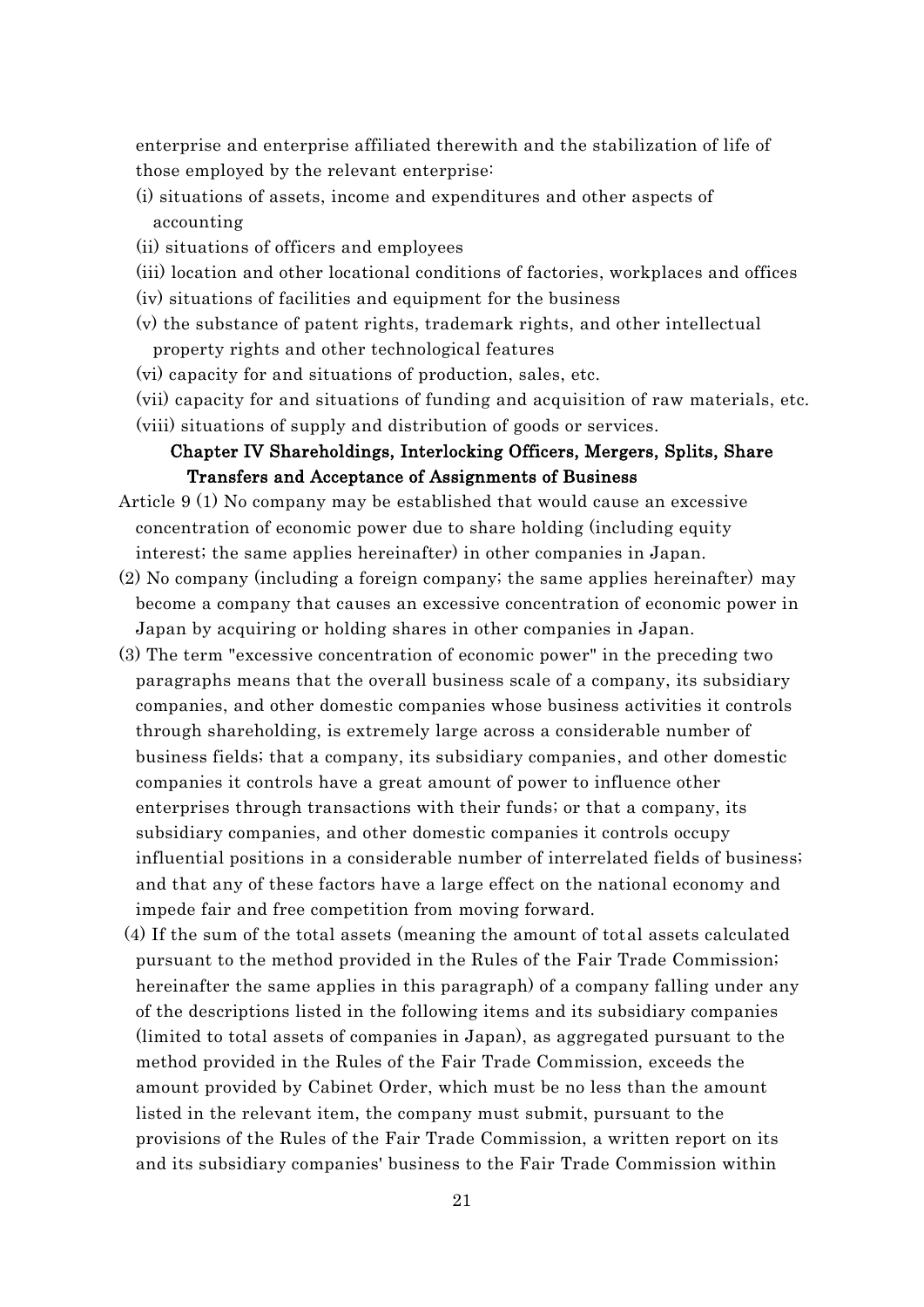three months from the end of each business year; provided, however, that this does not apply if the company is a subsidiary company of another company.

- (i) a company for which the ratio of the total acquisition value (or other value if it is so listed in the latest balance sheet) of the shares of subsidiary companies to the total assets of the relevant company exceeds fifty percent (referred to as "holding company" in the following item): six hundred billion yen
- (ii) a company that is engaged in banking, insurance or Type I Financial Instruments Business (meaning Type I Financial Instruments Business as provided in Article 28, paragraph (1) of Financial Instruments and Exchange Act (Act No. 25 of 1948); the same applies in paragraphs (3) and (4) of the following Article) (excluding holding companies): eight trillion yen
- (iii) a company other than those listed in the preceding two items: two trillion yen
- (5) The term "subsidiary companies" as used in the preceding two paragraphs means other companies in Japan of which the majority of voting rights of all shareholders are held by another company. In this case, any other company in Japan of which majority of voting rights of all shareholders are held by a company and any one or more of its subsidiary companies or by any one or more subsidiary companies of a company is deemed as a subsidiary company of the relevant company.
- (6) In a case under the preceding paragraph, the voting rights held by a company or the voting rights held by a company and one or two or more of its subsidiary companies or by one or two or more of subsidiary companies of a company are to include the voting rights from shares that cannot be duly asserted against the issuer pursuant to the provisions of Article 147, paragraph (1) and Article 148, paragraph (1) of the Act on Book-Entry Transfer of Company Bonds, Shares, etc.
- (7) A newly incorporated company that falls under a case provided in paragraph (4) at incorporation must, pursuant to the provisions of the Rules of the Fair Trade Commission, notify the Commission thereof within thirty days from the date of its incorporation.
- Article 10 (1) No company may acquire or hold shares of any other companies if its acquisition or holding of shares substantially restrains competition in any particular field of trade, nor may any company use unfair trade practices to acquire or hold shares in another company.
- (2) If a company whose domestic sales (meaning the amount stipulated by the Rules of the Fair Trade Commission as the total amount of value of goods and services supplied in Japan in the most recent business year; the same applies hereinafter) as calculated in conjunction with the domestic sales of companies, etc. other than the relevant company (meaning companies, partnerships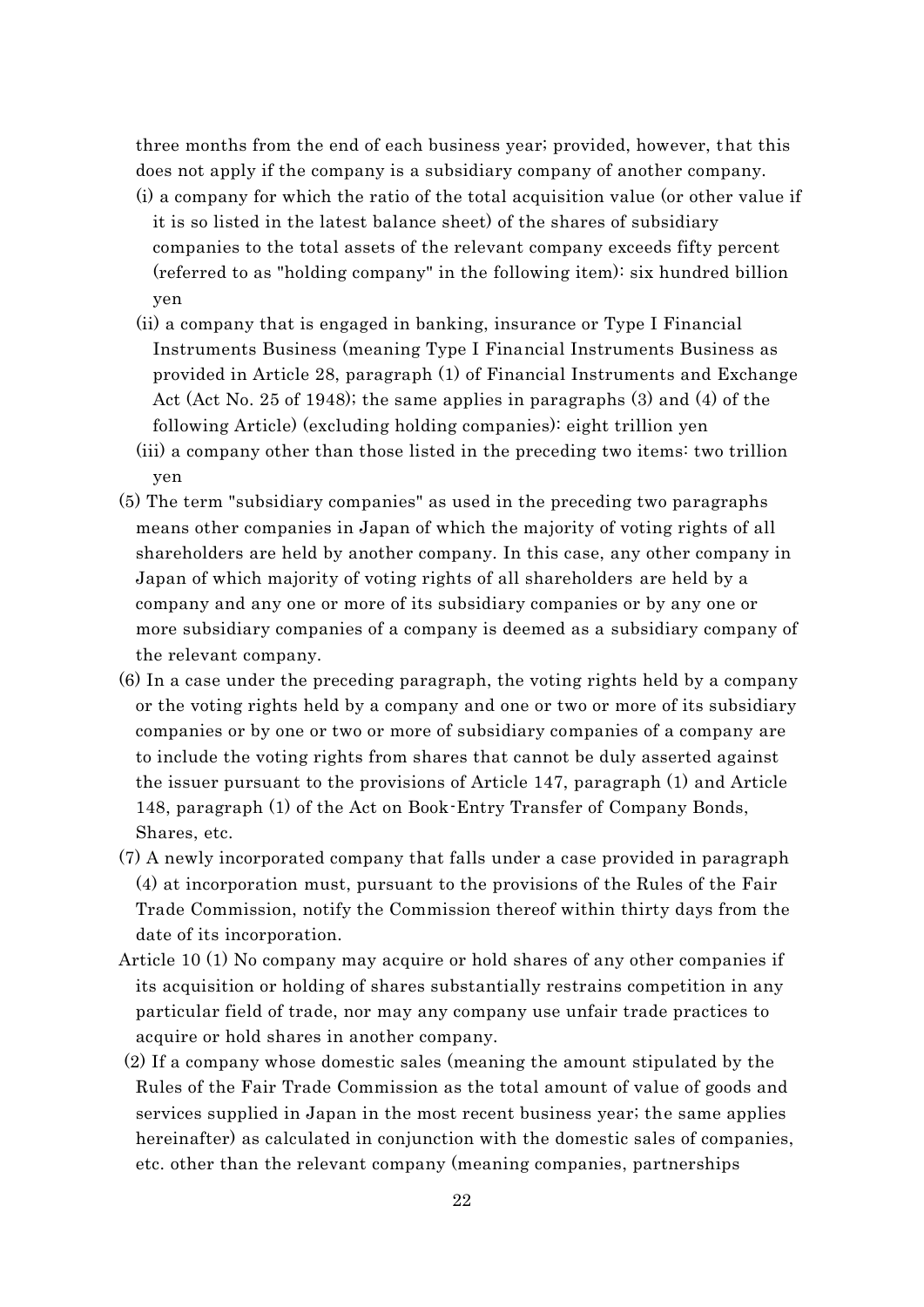(including equivalents of partnerships in foreign countries; the same applies hereinafter) and any other business entities that are similar to these; the same applies hereinafter in this Article) that belong to the group of combined companies to which the relevant company belongs (meaning a group consisting of the relevant company, its subsidiary companies, its parent company which is not a subsidiary company of another company, and subsidiary companies of the relevant parent company (excluding the relevant company and subsidiary companies of the relevant company); the same applies hereinafter) using a method stipulated in the Rules of the Fair Trade Commission (hereinafter referred to as the "Total Domestic Sales Amount") exceed the amount provided by Cabinet Order, which must be no less than twenty billion yen (such a company is referred to as an "Acquiring Company" hereinafter in this Article), intends to acquire shares of another company whose domestic sales as calculated in conjunction with the domestic sales of subsidiary companies of the relevant other company using a method stipulated in the Rules of the Fair Trade Commission exceed the amount provided by Cabinet Order, which must be no less than five billion yen (such a company is referred to as the " Issuing Company" hereinafter in this Article) (including when the Acquiring Company is a settlor or beneficiary and may exercise voting rights or give instructions to the trustee regarding the exercise of such voting rights with regard to the shares held in money or securities trust, and intends to have the trustee acquire shares issued by the Issuing Company), so that the ratio of the number of voting rights, which combines the number of voting rights for the shares of the Issuing Company to be held by the Acquiring Company after the acquisition with the number of voting rights for the shares of the Issuing Company held by companies, etc. other than the Acquiring Company that belongs to the group of combined companies to which the Acquiring Company belongs (referred to as "companies, etc. other than the Acquiring Company" in paragraph (4) below), to the voting rights of all shareholders of the Issuing Company exceeds the numerical value provided for by Cabinet Order (if more than one numerical value is provided for, each of the numerical values pursuant to the provisions of Cabinet Order), which must be no less than twenty percent, is to give the Fair Trade Commission advance notification of the plan for the acquisition, pursuant to the provisions of the Rules of the Fair Trade Commission; provided, however, this does not apply if the advance submission of such a plan is stipulated as being difficult under the Rules of the Fair Trade Commission.

(3) In a case under the preceding paragraph, the voting rights from shares of the Issuing Company to be held by the Acquiring Company after the acquisition may not include voting rights from shares held in money or securities trust (limited to when the settlor or beneficiary may exercise the voting rights or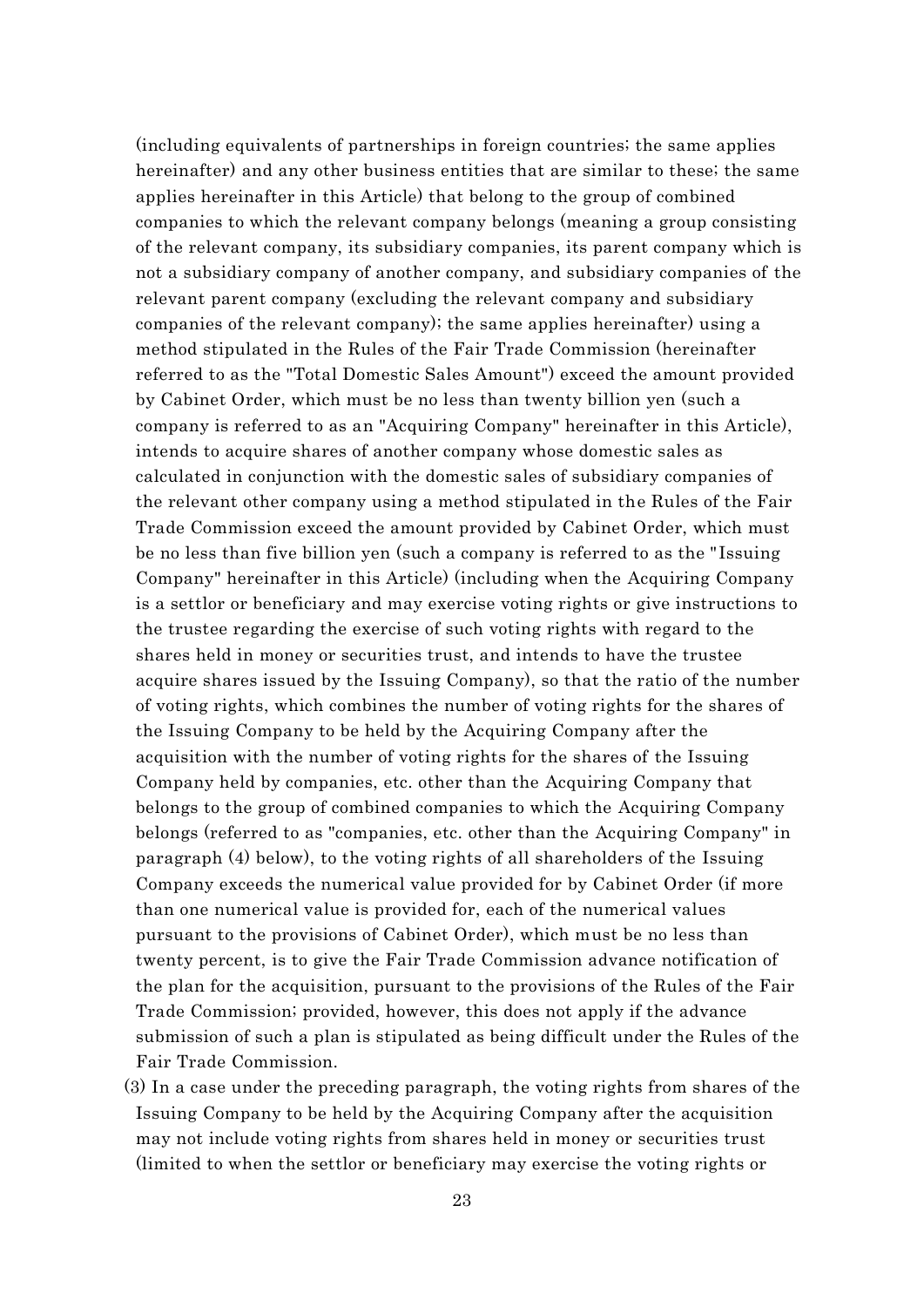give instructions to the trustee regarding the exercise of such voting rights), voting rights from shares to be held by the Acquiring Company after the acquisition if the Acquiring Company is engaged in banking or insurance (excluding companies engaged in insurance that are provided in the Rules of the Fair Trade Commission; the same applies in the following paragraph and paragraphs (1) and (2) of the following Article) and intends to acquire shares of other companies in Japan (excluding companies engaged in banking or insurance and other companies provided in the Rules of the Fair Trade Commission; the same applies in the following paragraph and paragraphs (1) and (2) of the following Article), and voting rights from shares to be held by the Acquiring Company after the acquisition if the Acquiring Company is engaged in Type I Financial Instruments Business and intends to acquire the shares in the course of its business, but do include voting rights from shares held in money or securities trust that the Acquiring Company may exercise as the settlor or beneficiary or that allow the Acquiring Company to give instructions regarding their exercise (excluding voting rights provided in the Rules of the Fair Trade Commission; the same applies in the following paragraph), and voting rights for the shares that may not be duly asserted against the issuer pursuant to the provisions of Article 147, paragraph (1) and Article 148, paragraph (1) of the Act on Book-Entry Transfer of Company Bonds, Shares, etc.

- (4) In a case under paragraph (2), voting rights from shares of the Issuing Company to be held by companies, etc. other than the Acquiring Company may not include voting rights from shares held in money or securities trust (limited to voting rights that the settlor or beneficiary can exercise or give instructions to the trustee to exercise), voting rights from the shares of other companies in Japan held by companies, etc. other than the Acquiring Company if the Acquiring Company is engaged in banking or insurance, and voting rights from shares held by companies, etc. other than the Acquiring Company in the course of its business if the Acquiring Company is engaged in Type I Financial Instruments Business, but do include voting rights from shares held in money or securities trust that the Acquiring Company may exercise as the settlor or beneficiary, or that allow the Acquiring Company to give instructions regarding their exercise, and voting rights from shares that may not be duly asserted against the issuer pursuant to the provisions of Article 147, paragraph (1) and Article 148, paragraph (1) of the Act on Book-Entry Transfer of Company Bonds, Shares, etc.
- (5) If a partner in a partnership that is a subsidiary company of a company (limited to partnerships that were established under a partnership contract as provided in Article 667, paragraph (1) of the Civil Code (Act No. 89 of 1896), an Investment LPS as provided in Article 2, paragraph (2) of the Limited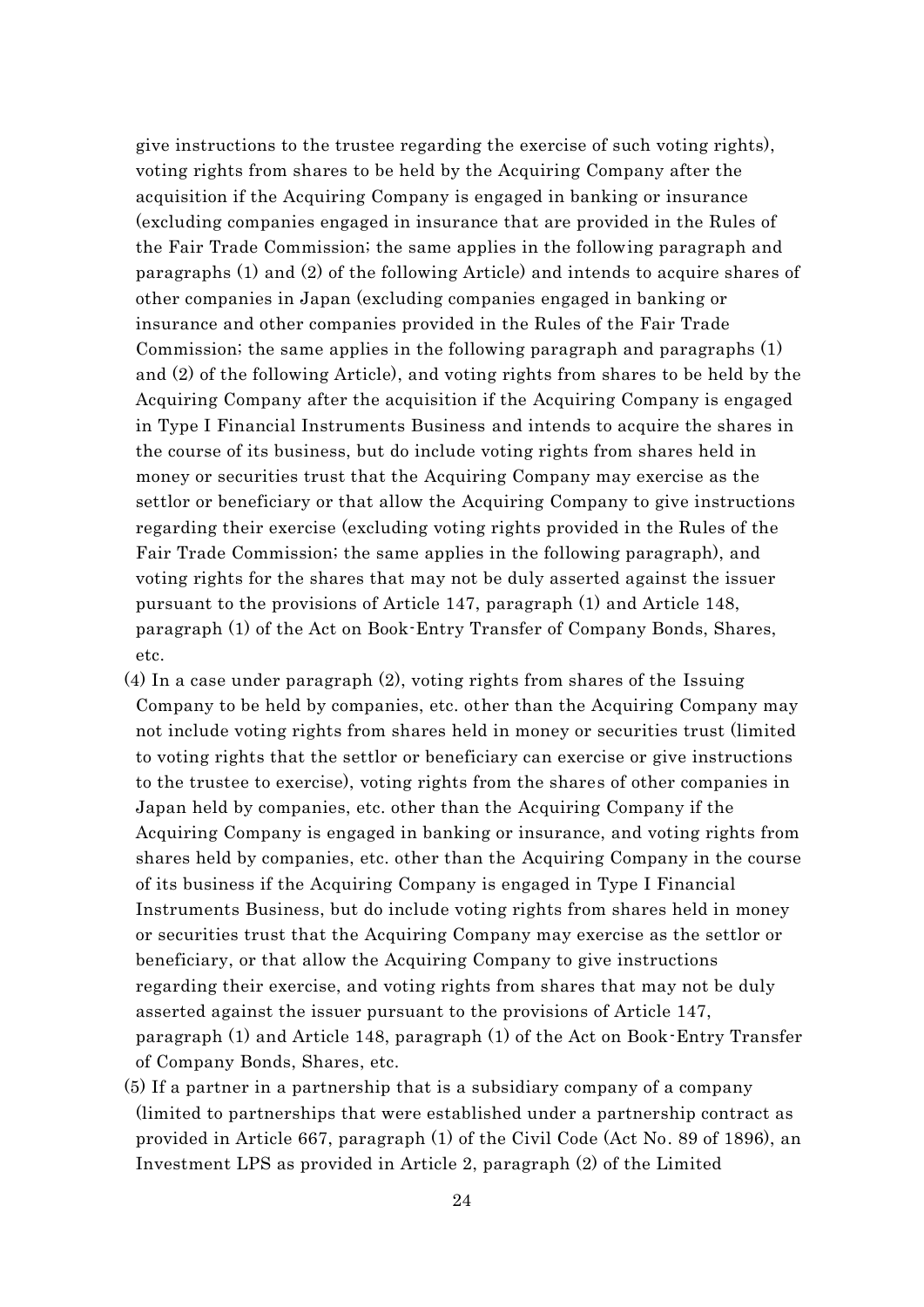Partnership Act for Investment (Act No. 90 of 1998) (referred to simply as an "investment limited partnership" in paragraph (1), item (iv) of the following Article), a Limited Liability Partnership as provided in Article 2 of the Limited Liability Partnership Act (Act No. 40 of 2005), or an organization similar to these that were established in accordance with the laws and regulations of a foreign country (hereinafter referred to as a "Specified Organization Similar to a Partnership" in this paragraph); the same applies hereinafter in this paragraph) (including a member of a Specified Organization Similar to a Partnership; the same applies hereinafter in this paragraph) intends to acquire shares of the Issuing Company as partnership property (including property of a Specified Organization Similar to a Partnership; the same applies hereinafter in this paragraph) (including if all of the partners in a partnership that is a subsidiary company of a company may be settlors or beneficiaries and may exercise voting rights or give instructions to the trustee regarding the exercise of voting rights with regard to shares held in money or securities trust, and intend to have the trustee acquire shares issued by the Issuing Company), it is deemed that the parent company of the partnership (meaning, if a partnership has two or more parent companies, the parent company of the partnership that is a subsidiary company of all the other parent companies; the same applies hereinafter in this paragraph) intends to acquire all of the shares, and if the shares of the Issuing Company belong to the partnership property of a partnership that is a subsidiary company of a company (including when, regarding the shares held in money or securities trust that belong to the partnership property of a partnership that is a subsidiary company of a company, all the partners in the partnership may be trustees or beneficiaries and may exercise the voting rights or give instructions to the trustee regarding the exercise of such voting rights), the parent company of the relevant partnership is deemed to hold all of the shares, for the purpose of the application of the provisions of paragraph (2).

- (6) The term "subsidiary company" as used in paragraph (2) and the preceding paragraph means a stock company for which the majority of voting rights of all shareholders are held by a company or any other company, etc. prescribed by the Rules of the Fair Trade Commission as one whose management is controlled by such a company.
- (7) The term "parent company" as used in paragraphs (2) and (5) means a company prescribed by the Rules of the Fair Trade Commission as one that controls the management of a company, etc.
- (8) No company that gave notification in accordance with the provisions of paragraph (2) may acquire the shares under the notification until the expiration of the thirty-day waiting period from the date of acceptance of the notification; provided, however, that whenever the Fair Trade Commission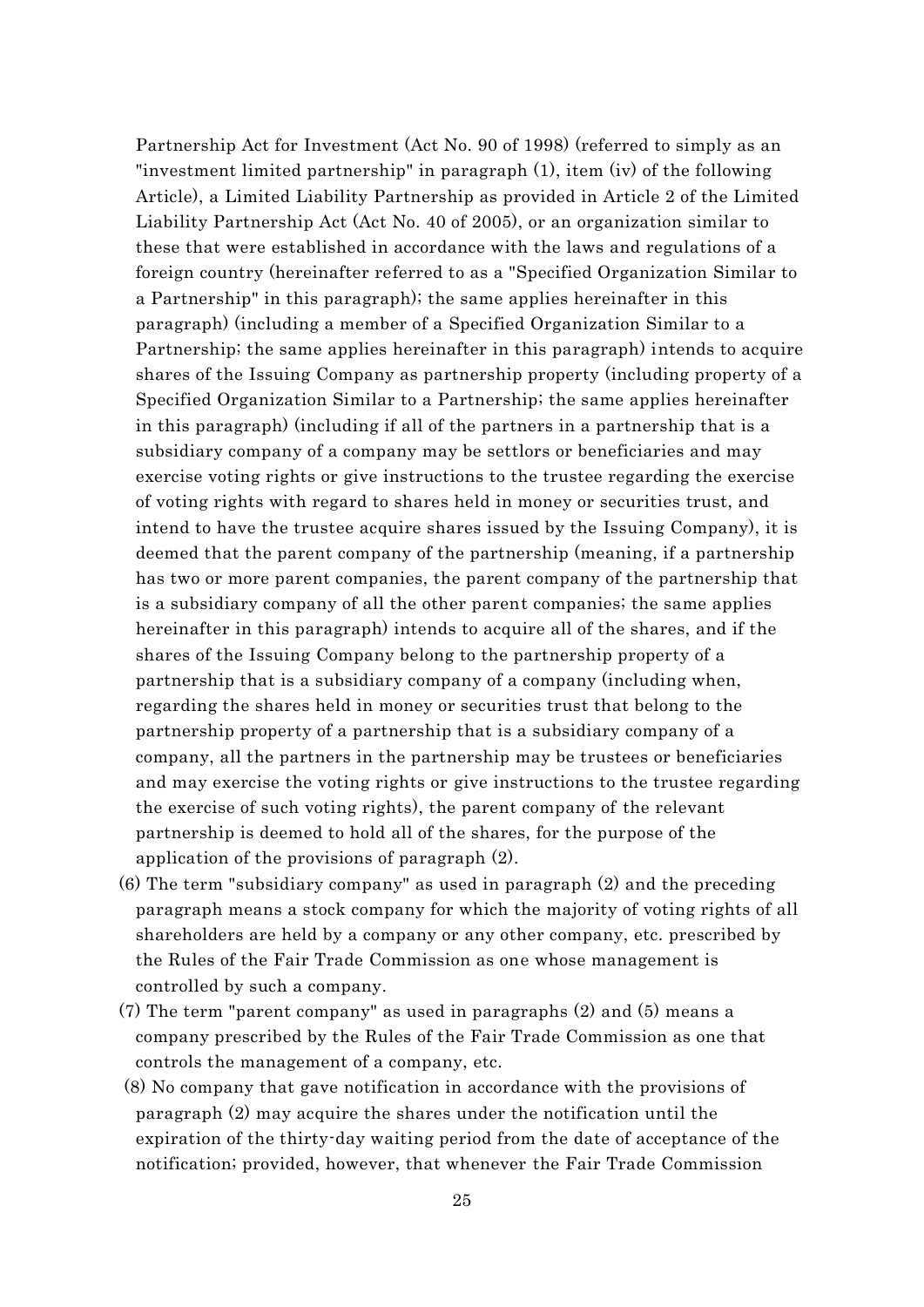finds it to be necessary, it may shorten the relevant period.

- (9) If the Fair Trade Commission intends to order necessary measures regarding the relevant share acquisition under a notification pursuant to the provisions of Article 17-2, paragraph (1), it must notify the Acquiring Company pursuant to the provisions of Article 50, paragraph (1) before the expiration of the thirtyday waiting period provided in the main clause of the preceding paragraph, or of any shortened period pursuant to the proviso thereof (if the Fair Trade Commission requested the Acquiring Company to submit necessary reports, information or materials (hereinafter in this paragraph, "Reports, etc.") pursuant to the provisions of the Rules of the Fair Trade Commission during the relevant period, the period up to the date on which one hundred-twenty days from the date of acceptance of the notification stipulated in the preceding paragraph have passed, or the date on which ninety days from the date of acceptance of all the Reports, etc. have passed, whichever is later)(hereinafter referred to as "Notice Period" in this Article.); provided, however, that this does not apply to cases falling under any of the following items:
	- (i) of matters in the plan regarding the acquisition of shares under the notification, those which are considered important in light of the provisions of paragraph (1) are not carried out by the deadline stipulated in the relevant plan.
	- (ii) there has been a false statement with respect to important matters in the plan regarding the acquisition of shares under the notification.
	- (iii) when the notice pursuant to provisions of Article 48-2 has been made in relation to the acquisition of shares under the notification, the application for approval under the provisions of Article 48-3 (1) has not been made within the period stipulated in that clause.
	- (iv) when the notice pursuant to the provisions of Article 48-2 has been made in relation to the acquisition of shares under the notification, there has been a withdrawal of the application for approval under the provisions of Article 48-3 (1).
	- (v) when the notice pursuant to the provisions of Article 48-2 has been made in relation to the acquisition of shares under the notification, there has been a decision made under the provisions of Article 48-3 (6) on the application for approval under the provisions of Article 48-3 (1).
	- (vi) the approval of Article 48-3 (3) (including approval of a change under the provisions of Article 48-3 (8)) has been rescinded under the provisions of Article 48-5 (1) (limited to portions for item 1) in relation to the acquisition of shares under the notification.
	- (vii) the approval of Article 48-3 (3) (including approval of a change under the provisions of Article 48-3 (8)) has been rescinded under the provisions of Article 48-5 (1) (limited to portions for item 2) in relation to the acquisition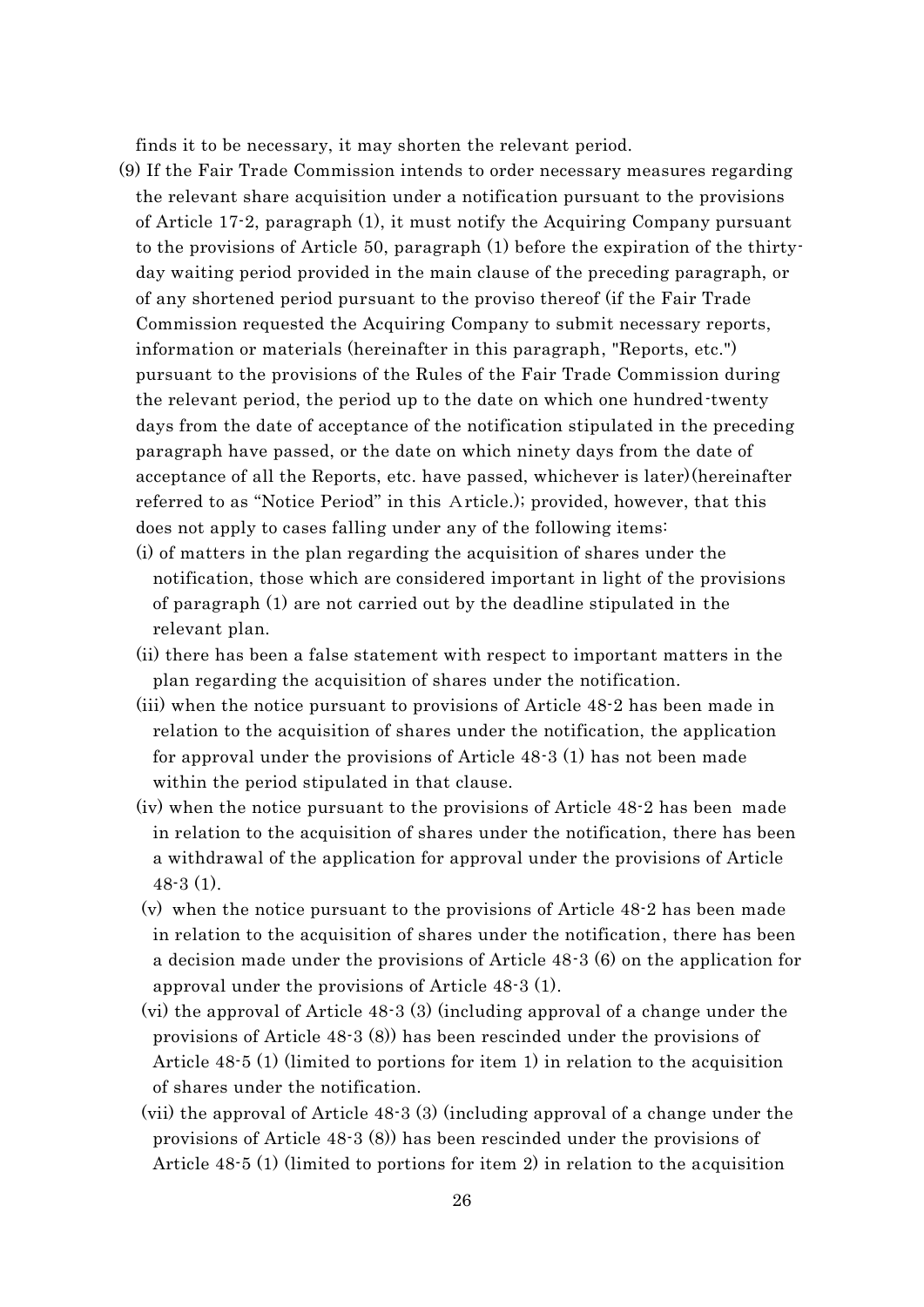of shares under the notification.

- (10) In cases falling under the provisions of item (i) of the preceding paragraph, the Fair Trade Commission must send a notification under the main clause of the preceding paragraph within one year from the deadline in the same item if it intends to order necessary measures relating to the acquisition of shares under the notification pursuant to the provisions of Article 17-2, paragraph (1).
- $(11)$  In cases falling under the provisions of Article 10 (9) (iii), when the Fair Trade Commission intends to order measures that are necessary in relation to the acquisition of shares under the notification pursuant to the provisions of Article 17-2 (1), it must give the notice of the main text of Article 10 (9) within the period that results from adding sixty days to the Notice Period.
- (12) In cases falling under the provisions of Article 10 (9) (iv), when the Fair Trade Commission intends to order measures that are necessary in relation to the acquisition of shares under the notification pursuant to the provisions of Article 17-2 (1), it must give the notice of the main text of Article 10 (9) within the period that results from adding to the Notice Period the period that is equivalent to the period from the date of the notice pursuant to the provisions of Article 48-2 until the date when the withdrawal of that item was made.
- (13) In cases falling under the provisions of Article 10 (9) (v), when the Fair Trade Commission intends to order measures that are necessary in relation to the acquisition of shares under the notification pursuant to the provisions of Article 17-2 (1), it must give the notice of the main text of Article 10 (9) within the period that results from adding ninety days to the Notice Period.
- $(14)$  In cases falling under the provisions of Article 10  $(9)$  (vi), when the Fair Trade Commission intends to order measures that are necessary in relation to the acquisition of shares under the notification pursuant to the provisions of Article 17-2 (1), it must give the notice of the main text of Article 10 (9) within the one year beginning on the date of the decision pursuant to the provisions of Article 48-5 (1).
	- Article 11 (1) No company engaged in banking or insurance businesses may acquire or hold voting rights in another company in Japan if it results in its holding more than five percent (ten percent for a company engaged in insurance business; the same applies in the following paragraph) of voting rights of all shareholders; provided, however, that this does not apply if the approval of the Fair Trade Commission is obtained in advance pursuant to the provisions of the Rules of the Fair Trade Commission, and to cases falling under any of the following items:
	- (i) cases in which voting rights are acquired or held by acquisition or holding of shares as a result of the exercise of a security interest, or of receipt of substitute performance
	- (ii) cases in which the ratio of the voting rights from shares already held to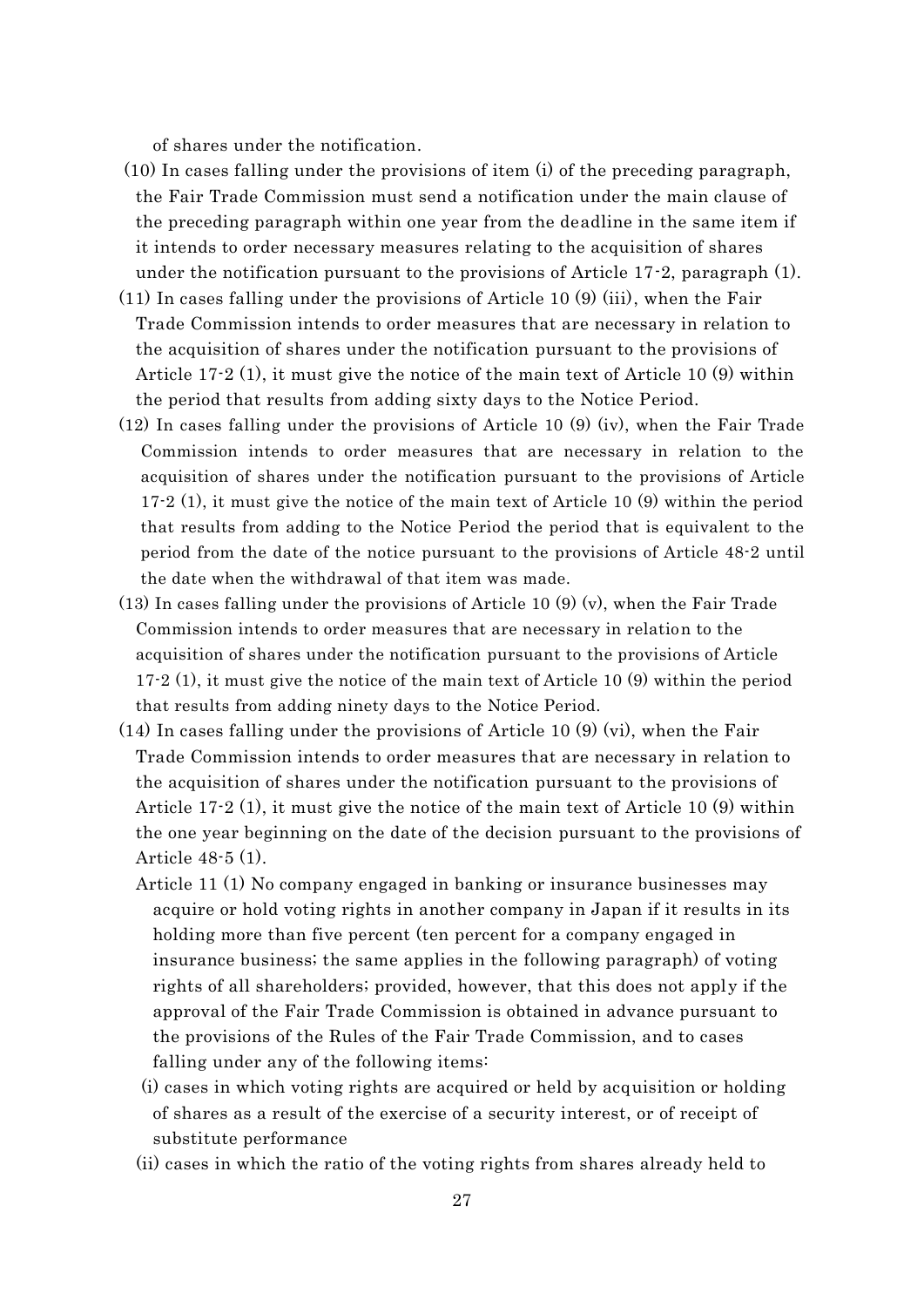voting rights of all shareholders of the company increases, as a result of acquisition by another company in Japan of its own shares

- (iii) cases in which voting rights are acquired or held by acquisition or holding of the shares in the form of trust property in a money or securities trust
- (iv) cases in which voting rights are acquired or held by a limited liability partner in an investment limited partnership (hereinafter referred to as "Limited Liability Partner" in this item) as a result of acquisition or holding of shares as partnership property; provided, however, that this does not apply if the Limited Liability Partner may exercise the voting rights, if the Limited Liability Partner may give instructions to an unlimited liability partner in the investment limited partnership regarding the exercise of such voting rights, or if the voting rights are held in excess of the period provided by Cabinet Order from the date on which the voting rights were acquired
- (v) cases in which voting rights are acquired or held by a partner (excluding a partner to which management of the business is delegated; hereinafter referred to as a "Non-Managing Partner" in this item) in a partnership that was established by a partnership contract provided in Article 667, paragraph (1) of the Civil Code, whose purpose is operation of business to make investments into companies (limited to partnerships in which management of the business is delegated to one or more partners) as a result of acquisition or holding of shares as partnership property; provided, however, that this does not apply if the Non-Managing Partner may exercise voting rights, if the Non-Managing Partner may give instructions to a partner to which the management of business regarding the exercise of such voting rights is delegated, or if the voting rights are held in excess of the period provided in the Cabinet Order referred to in the preceding item from the date on which the relevant voting rights were acquired
- (vi) In addition to the cases under the preceding items, cases provided for in the Rules of the Fair Trade Commission as cases in which there is no danger of restriction on the business activities of another company in Japan
- (2) Any company, in the cases under items (i) to (iii) inclusive and (vi) of the preceding paragraph (in the case under item (iii) of the same paragraph, excluding when the settlor or beneficiary other than those acquired or holding the relevant voting rights may exercise the voting rights and the relevant settlor or beneficiary may instruct the trustee on the exercise of such voting rights), that attempts to hold the relevant voting rights of another company in Japan over a period of one year from the date of such acquisition resulting in holding in excess of five percent of total voting rights of all shareholders must obtain approval to do so in advance from the Commission, pursuant to the provisions of the Rules of the Fair Trade Commission. Except in a case under item (iii) of the same paragraph, the approval of the Fair Trade Commission in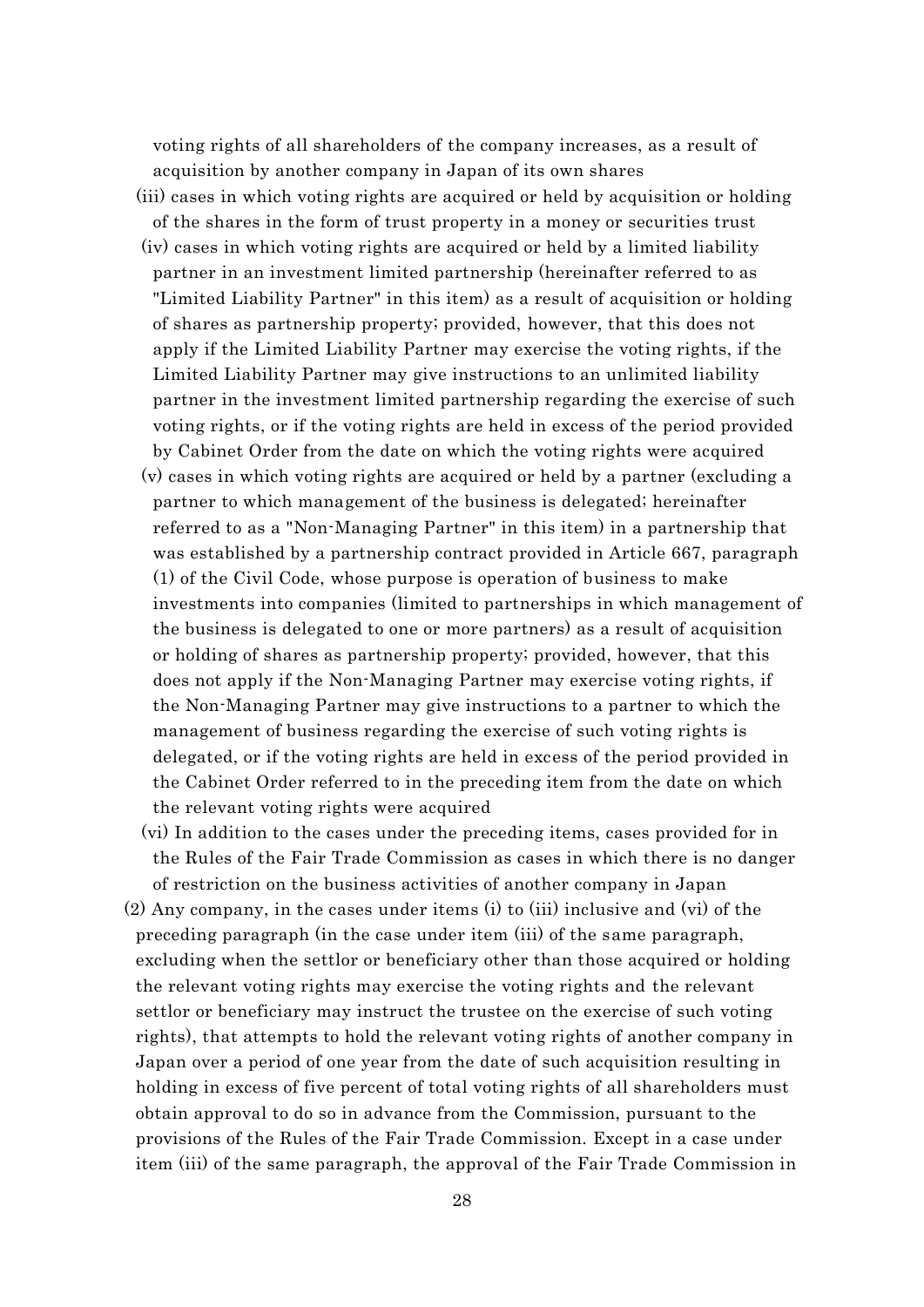such cases must be conditional on prompt disposal of the relevant voting rights by the company engaged in the banking or insurance business.

- (3) If the Fair Trade Commission seeks to grant approval under the provisions of the preceding two paragraphs, it must consult with the Prime Minister in advance of doing so.
- (4) The authority of the Prime Minister as set forth in the preceding paragraph is hereby delegated to the Commissioner of the Financial Services Agency.

Article 12 Deleted.

- Article 13 (1) An officer or an employee (meaning, in this Article, a person other than an officer engaged in the business of a company on a regular basis) of a company may not hold a position as an officer of another company at the same time, if the person's doing so substantially restrains competition in any particular field of trade.
- (2) A company must not use unfair trade practices to coerce another company with which it is in competition in Japan to admit its officer to a concurrent position as an officer or employee of the other company, or to coerce another company to admit its employee to a concurrent position as an officer.
- Article 14 A person other than a company may not acquire or hold shares in a company if the person's doing so substantially restrains competition in any particular field of trade, nor may a person that is not a company use unfair trade practices to acquire or hold shares in a company.
- Article 15 (1) No company may effect a merger if any of the following items applies:
	- (i) if the merger substantially restrains competition in a particular field of trade
	- (ii) if unfair trade practices are employed in the course of the merger.
- (2) Every company that intends to become a party to a merger (hereinafter in this Article "Merging Company") must, pursuant to the provisions of the Rules of the Fair Trade Commission, notify the Fair Trade Commission in advance of its merger plan if the total domestic sales amount of any one of the companies intending to be parties to the merger exceeds the amount provided by Cabinet Order, which must be no less than twenty billion yen, and the total domestic sales amount of any one of the other merging companies exceeds the amount provided by Cabinet Order, which must be no less than five billion yen; provided, however, that this does not apply if all of the merging companies belong to the same group of combined companies.
- (3) The provisions of paragraphs (8) to (14) inclusive of Article 10 apply mutatis mutandis to the restriction of a merger under a notification pursuant to the provisions of the preceding paragraph and to the orders made by the Fair Trade Commission pursuant to the provisions of Article 17-2, paragraph (1). In this case, in Article 10, paragraph (8) and paragraphs (10) to (14), the term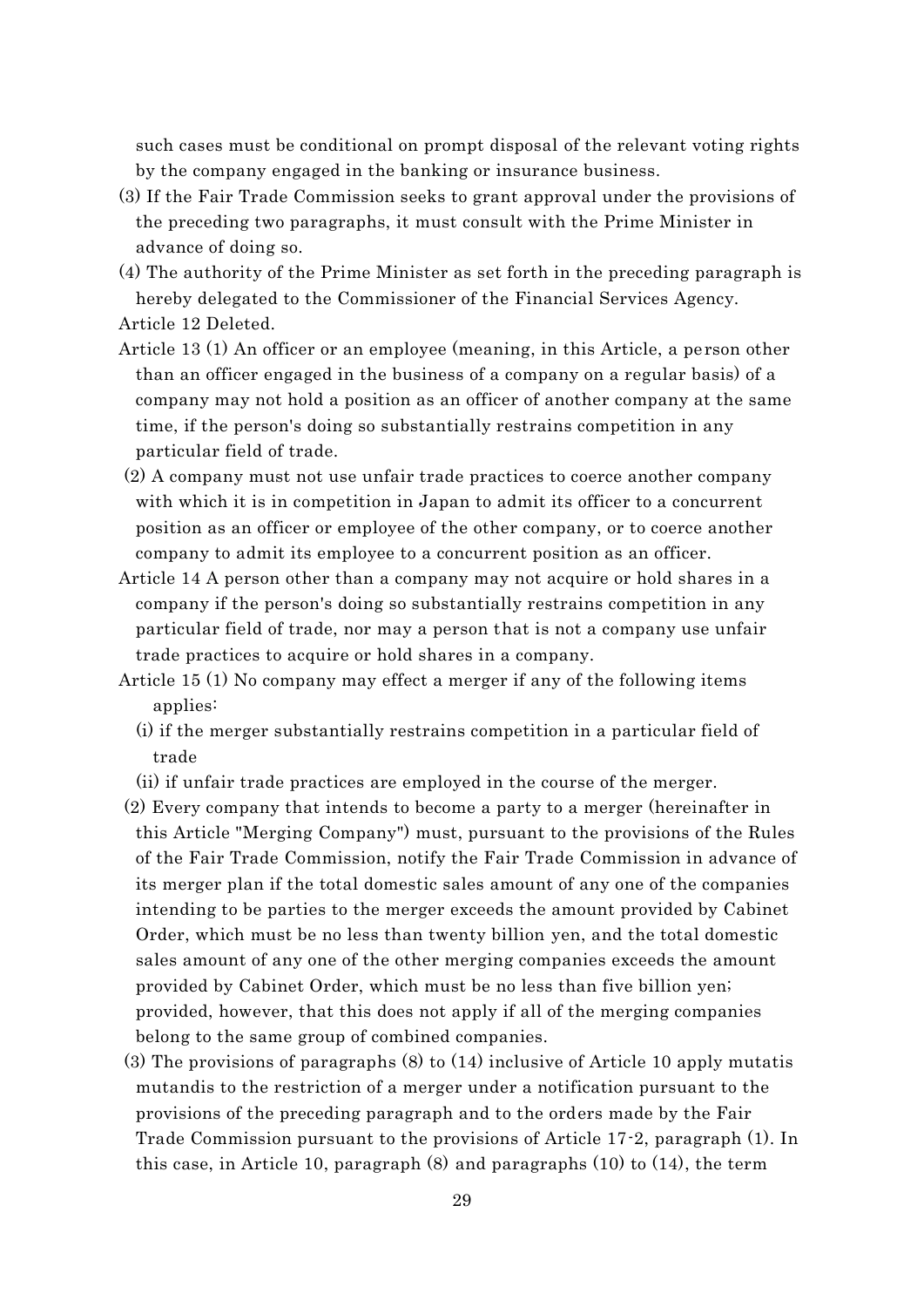"acquire the shares" is deemed to be replaced with "merge"; in paragraph (9) of the same Article, the terms "share acquisition" and "acquisition of shares" is deemed to be replaced with "merger"; the term "notify the Acquiring Company" is deemed to be replaced with "notify the merging companies"; and the term "requested the Acquiring Company" is deemed to be replaced with "requested at least one of the merging companies"; and in paragraph (10) of the same Article, the term "acquisition of shares" is deemed to be replaced with "merger."

- Article 15-2 (1) No company may effect a joint incorporation-type company split (meaning an incorporation-type company split that a company effects jointly with another company; the same applies hereinafter) or an absorption-type split if any of the following items applies:
- (i) if the joint incorporation-type company split or absorption-type split substantially restrains competition in a particular field of trade
- (ii) if unfair trade practices have been employed in the course of the joint incorporation-type company split or absorption-type split
- (2) Every company that intends to become a party to a joint incorporation-type company split, pursuant to the provisions of the Rules of the Fair Trade Commission, is to notify the Fair Trade Commission in advance of its plan with regard to such a joint incorporation-type company split if any of the following items applies; provided, however, that this does not apply if all the companies intending to become parties to the joint incorporation-type company split belong to the same group of combined companies:
	- (i) the total domestic sales amount of any one of the companies that intend to become parties to the joint incorporation-type company split (limited to a company that intends to have the company incorporated through such a joint incorporation-type company split acquire all of its business (hereinafter in this paragraph "Total Succession Company")) exceeds the amount specified by Cabinet Order, which must be no less than twenty billion yen, and the total domestic sales amount of any one of the other companies that intend to become parties to the same company split (limited to a Total Succession Company) exceeds the amount specified by Cabinet Order, which must be no less than five billion yen.
	- (ii) the total domestic sales amount of any one of the companies that intend to become parties to the joint incorporation-type company split (limited to a Total Succession Company) exceeds the amount specified by Cabinet Order, which must be no less than twenty billion yen, and the domestic sales of any one of the other companies that intend to become parties to the same company split (limited to a company that intends to have the company incorporated through such a joint incorporation-type company split acquire a substantial part of its business (hereinafter in this paragraph "substantial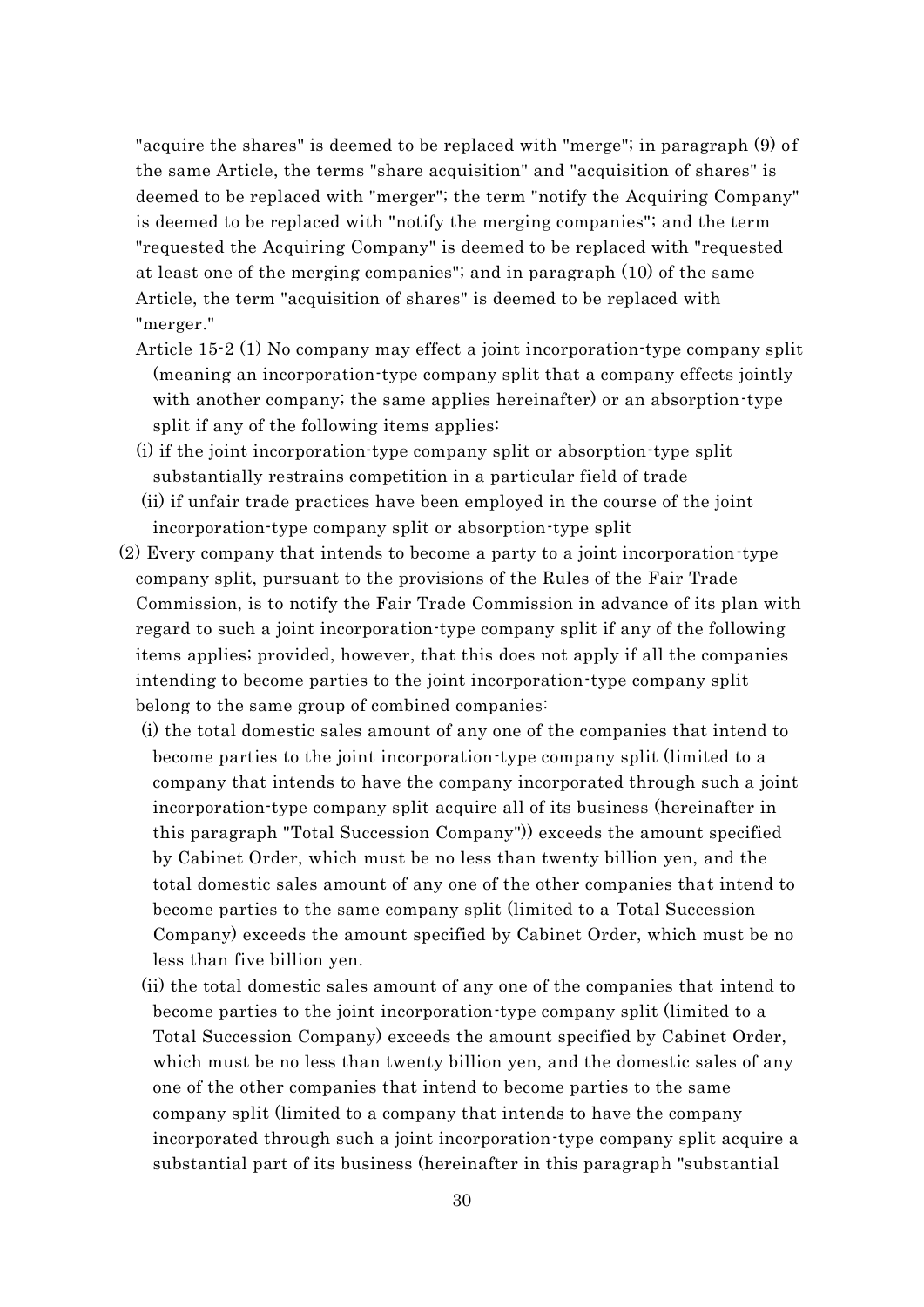part succession company")), in connection with the part of the business to be succeeded to, exceed the amount specified by Cabinet Order, which must be no less than three billion yen.

- (iii) the total domestic sales amount of any one of the companies that intend to become parties to the joint incorporation-type company split (limited to a Total Succession Company) exceeds the amount specified by Cabinet Order, which must be no less than five billion yen, and the domestic sales of any one of the other companies that intend to become parties to the same company split (limited to a substantial part succession company), in connection with the part of the business to be succeeded to, exceeds the amount specified by Cabinet Order, which must be no less than ten billion yen (excluding cases that fall under the previous item).
- (iv) the domestic sales of any one of the companies that intend to become parties to the joint incorporation-type company split (limited to a substantial part succession company), in connection with the part of the business to be succeeded to, exceed the amount specified by Cabinet Order, which must be no less than ten billion yen, and the domestic sales of any one of the other companies that intend to become parties to the same company split (limited to a substantial part succession company), in connection with the part of the business to be succeeded to, exceed the amount specified by Cabinet Order, which must be no less than three billion yen.
- (3) Every company that intends to become a party to an absorption-type split must, pursuant to the provisions of the Rules of the Fair Trade Commission, notify the Fair Trade Commission in advance of its plan with regard to such an absorption-type split if any of the following items applies; provided, however, that this does not apply if all the companies intending to become parties to the absorption-type split belong to the same group of combined companies:
	- (i) the total domestic sales amount of any one of the companies that intend to become parties to the absorption-type split (limited to a company that intends to alienate all of its business through such absorption-type split (referred to in the following item as "Total Succession Company")) exceeds the amount specified by Cabinet Order, which must be no less than twenty billion yen, and the total domestic sales amount of the company that intends to succeed to the business through such a split exceeds the amount specified by Cabinet Order, which must be no less than five billion yen.
	- (ii) the total domestic sales amount of any one of the companies that intend to become parties to the absorption-type split (limited to a Total Succession Company) exceeds the amount specified by Cabinet Order, which must be no less than five billion yen, and the total domestic sales amount of the company that intends to succeed to the business through such a split exceeds the amount specified by Cabinet Order, which must be no less than twenty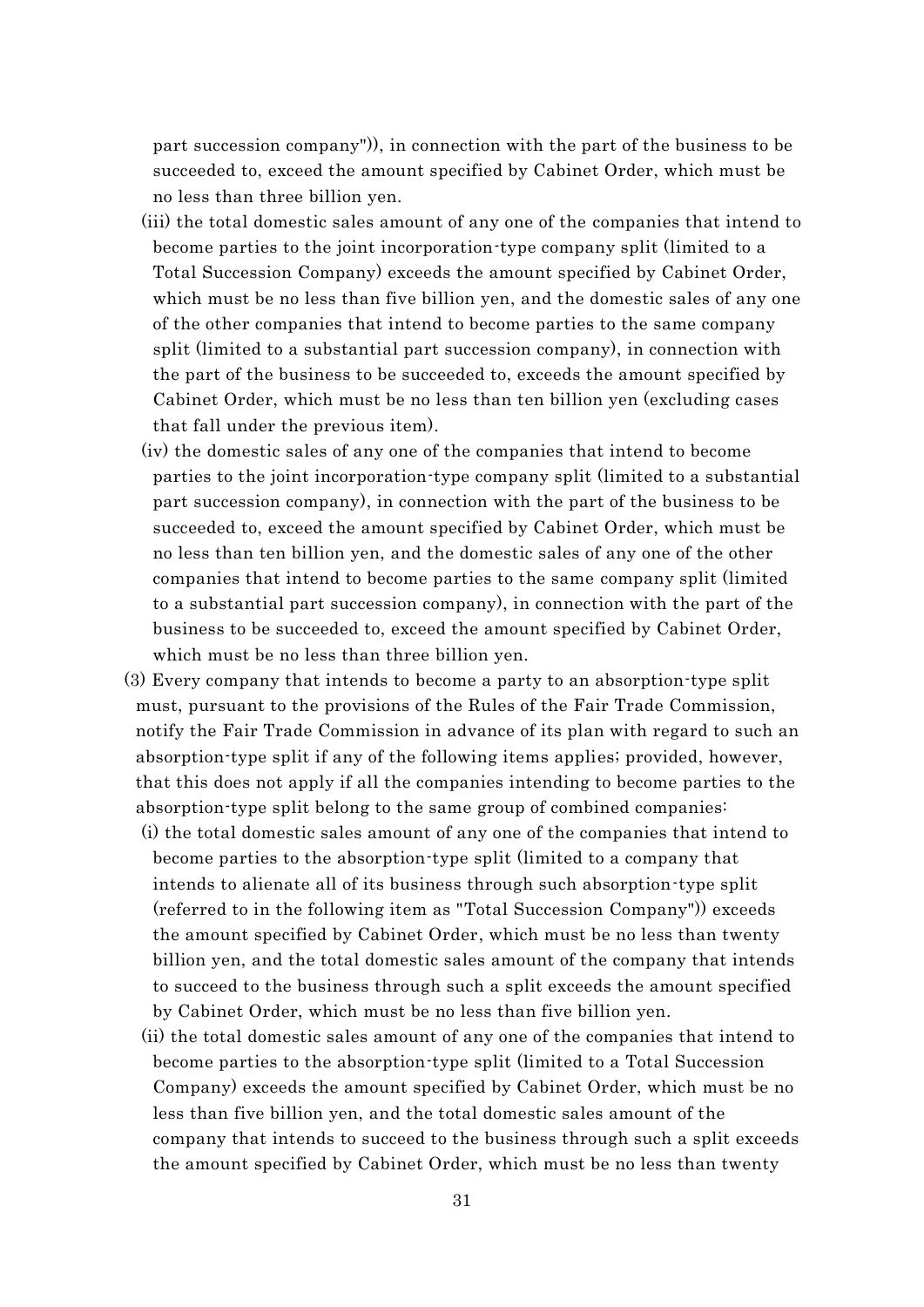billion yen (excluding cases that fall under the previous item).

- (iii) the domestic sales of any one of the companies that intend to become parties to the absorption-type split (limited to a company that intends to alienate a substantial part of its business through such an absorption-type split (referred to in the following item as "substantial part succession company")), in connection with the part of the business to be alienated, exceeds the amount specified by Cabinet Order, which must be no less than ten billion yen, and the total domestic sales amount of the company that intends to succeed to the business through such a split exceeds the amount specified by Cabinet Order, which must be no less than five billion yen.
- (iv) the domestic sales of any one of the companies that intend to become parties to the absorption-type split (limited to a substantial part succession company), in connection with the part of the business to be alienated, exceeds the amount specified by Cabinet Order, which must be no less than three billion yen, and the total domestic sales amount of the company that intends to succeed to the business through such a split exceeds the amount specified by Cabinet Order, which must be no less than twenty billion yen (excluding cases that fall under the previous item).
- (4) The provisions of Article 10, paragraphs (8) to (14) inclusive apply mutatis mutandis to the restriction of joint incorporation-type company splits and absorption-type splits under a notification pursuant to the provisions of the two preceding paragraphs and to the orders made by the Fair Trade Commission pursuant to the provisions of Article 17-2, paragraph (1). In this case, the term "acquire the shares" in Article 10, paragraph (8) and paragaraphs (10) to (14) is deemed to be replaced with "become a party to the joint incorporation-type company split or to the absorption-type split"; in paragraph (9) of the same Article, the terms "share acquisition" and "acquisition of shares" is deemed to be replaced with "joint incorporation-type company split or absorption-type split"; the term "requested the Acquiring Company" is deemed to be replaced with "requested at least one of the companies intending to become parties to the joint incorporation-type company split or to the absorption-type split"; and the term "notify the Acquiring Company" is deemed to be replaced with "notify the company intending to be a party to the joint incorporation-type company split or to the absorption-type split"; and in paragraph (10) of the same Article, the term "the acquisition of shares" is deemed to be replaced with "the joint incorporation-type company split or the absorption-type split."
	- Article 15-3 (1) No company may engage in a joint share transfer (meaning a share transfer carried out by a company jointly with another company; the same applies hereinafter) if it falls under either of the following items:
	- (i) if the joint share transfer substantially restrains competition in a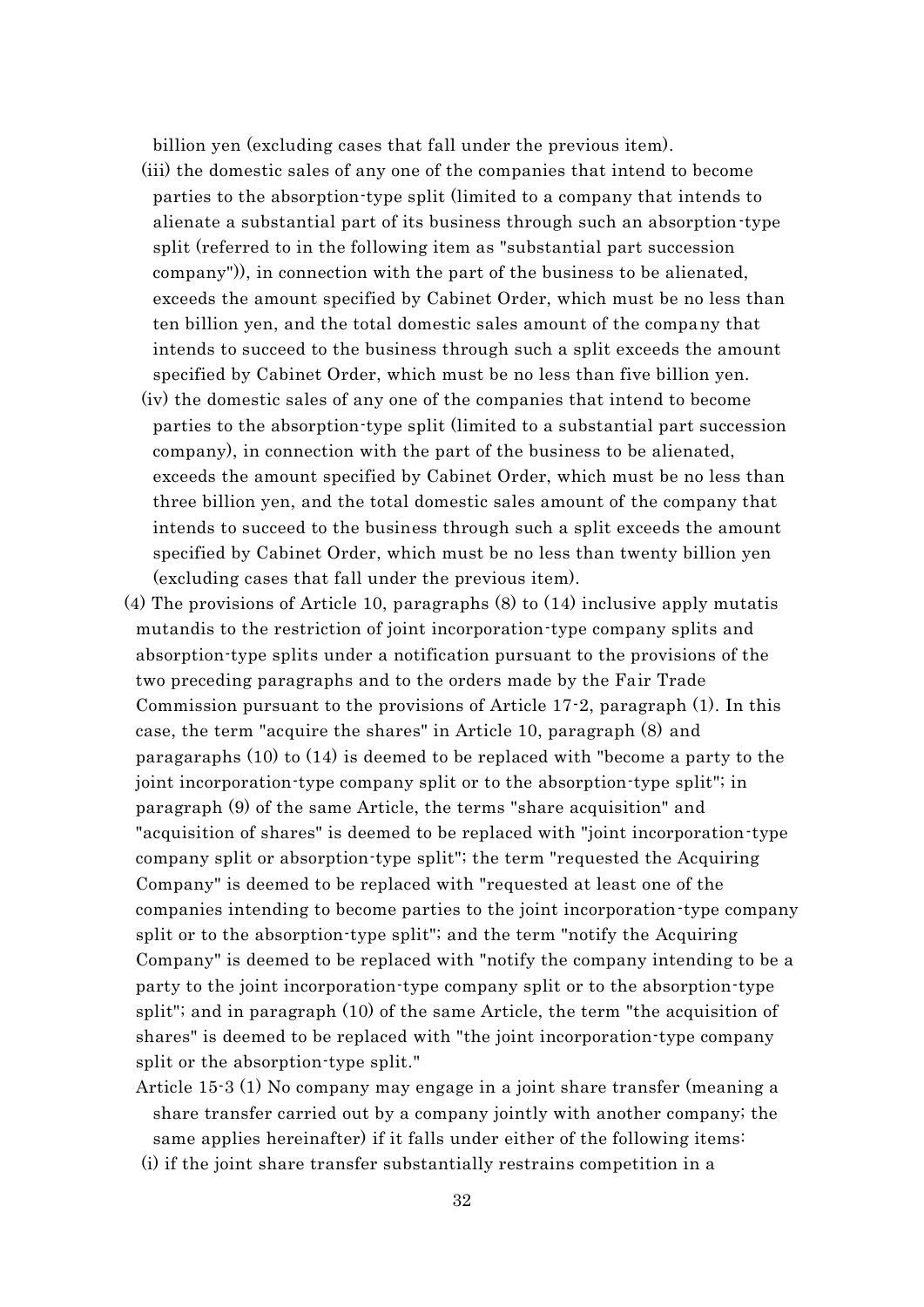particular field of trade

- (ii) if unfair trade practices have been employed in the course of the share transfer
- (2) Every company that intends to engage in a joint share transfer must, pursuant to the provisions of the Rules of the Fair Trade Commission, notify the Fair Trade Commission in advance of its plan with regard to the share transfer, if the total amount of the domestic sales of any one of the companies intending to be parties to the joint share transfer exceeds the amount provided by Cabinet Order, which must be no less than twenty billion yen, and the total amount of the domestic sales of any one of the other companies intending to be parties to the same joint share transfer exceeds the amount provided by Cabinet Order, which must be no less than five billion yen; provided, however, that this does not apply if all the companies intending to be parties to the joint share transfer belong to the same group of combined companies.
- (3) The provisions of the paragraphs (8) to (14) inclusive of Article 10 apply mutatis mutandis to the restriction of a joint share transfer under a notification pursuant to the provisions of the preceding paragraph, and to the orders made by the Fair Trade Commission pursuant to the provisions of Article 17-2, paragraph (1). In this case, the term "acquire the shares" appearing in Article 10, paragraph (8) and paragraphs (10) to (14) is deemed to be replaced with "perform the joint share transfer"; in paragraph (9) of the same Article, the terms "share acquisition" and "acquisition of shares" is deemed to be replaced with "joint share transfer"; the term "notify the Acquiring Company" is deemed to be replaced with "notify at least one of the companies intending to be parties to the joint share transfer"; and the term "requested the Acquiring Company" is deemed to be replaced with "requested the company intending to be a party to the joint share transfer"; and in paragraph (10) of the same Article, the term "acquisition of shares" is deemed to be replaced with "joint share transfer."
	- Article 16 (1) No company may engage in any of the following acts if its doing so substantially restrains competition in any particular field of trade, nor may it engage in any of the following acts through unfair trade practices:
	- (i) accepting assignment of the whole or a substantial part of the business of another company
	- (ii) accepting assignment of the whole or a substantial part of the fixed assets used for the business of another company
	- (iii) taking on a lease of the whole or a substantial part of the business of another company
	- (iv) undertaking the management of the whole or a substantial part of the business of another company
	- (v) entering into a contract which provides for a joint profit and loss account for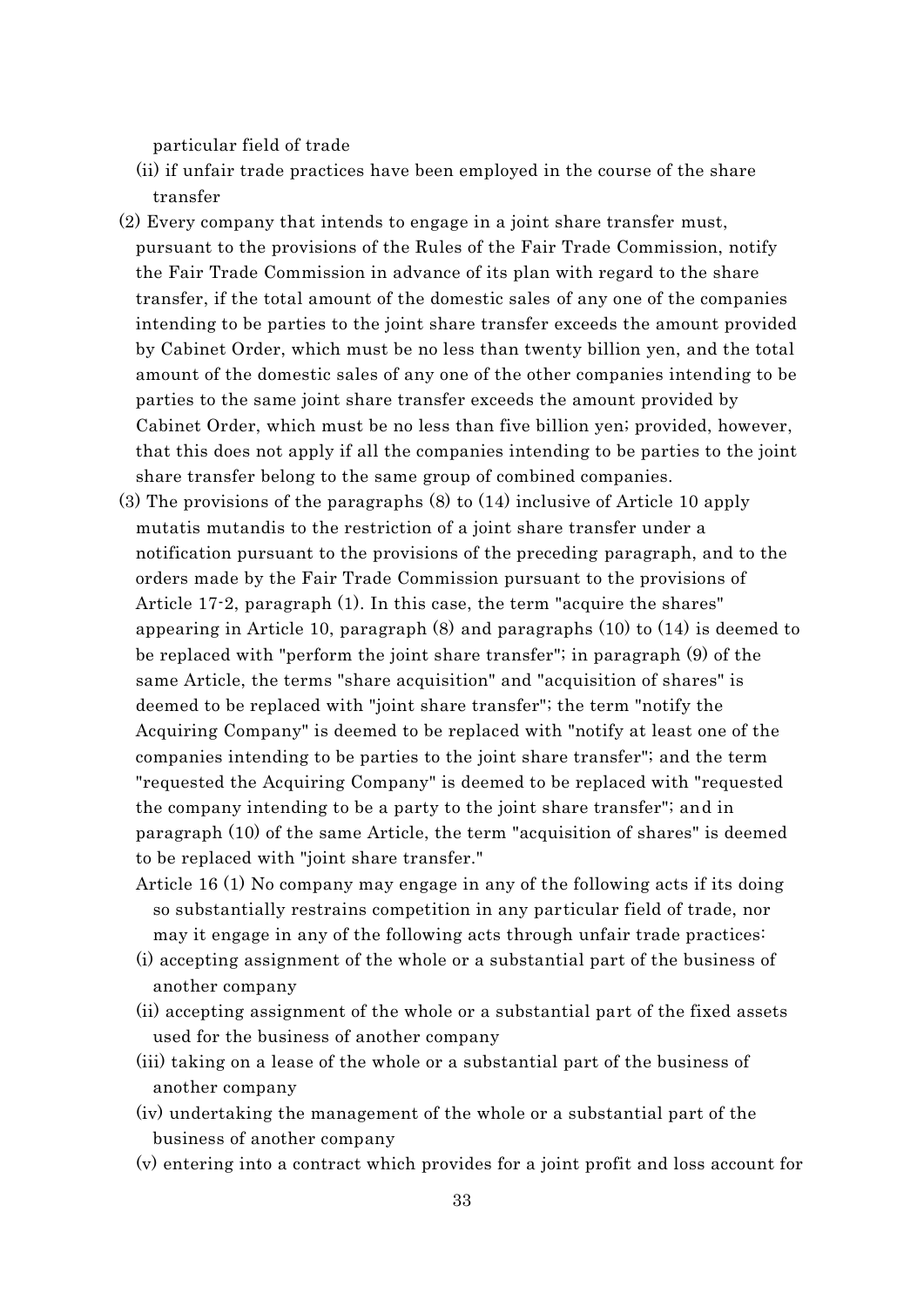business with another company

(2) Any company whose total domestic sales amount exceeds the amount provided by Cabinet Order, which must be no less than twenty billion yen (referred to in paragraph (4) as "assignee company") must, pursuant to the provisions of the Rules of the Fair Trade Commission, notify the Fair Trade Commission in advance of its plan with regard to the acceptance of assignment of the business or the fixed assets used for the business (hereinafter in this Article "Business, etc.") if either of the following items applies; provided, however, that this does not apply if the company intending to accept assignment of the Business, etc. and the company intending to assign the relevant Business, etc. belong to the same group of combined companies. (i) the company intends to accept assignment of the whole business of another company whose domestic sales exceeds the amount provided by Cabinet

Order, which must be no less than three billion yen.

- (ii) the company intends to accept assignment of a substantial part of the business or the whole or a substantial part of the fixed assets used for the business of another company, and the domestic sales in connection with the subject of such acceptance of assignment exceeds the amount provided by Cabinet Order, which must be no less than three billion yen.
- (3) The provisions of paragraphs (8) to (14) inclusive of Article 10 apply mutatis mutandis to the restriction of acceptance of assignment of Business, etc. under a notification pursuant to the provisions of the preceding paragraph and the orders made by the Fair Trade Commission pursuant to the provisions of Article 17-2, paragraph (1). In this case, the term "acquire the shares" appearing in Article 10, paragraph (8) and paragraphs (10) to (14) is deemed to be replaced with "accept assignment of the business or the fixed assets used for the business"; in paragraph (9) of the same Article, the terms "share acquisition" and "acquisition of shares" is deemed to be replaced with "acceptance of assignment of the business or the fixed assets used for the business"; and the term "Acquiring Company" is deemed to be replaced with "company intending to accept assignment of the business or the fixed assets used for the business"; and in paragraph (10) of the same Article, the term "the acquisition of shares" is deemed to be replaced with "the acceptance of assignment of the business or the fixed assets used for the business."
- Article 17 No person may engage in any act, irrespective of the name given to that act, that evades the prohibitions and restrictions provided for in the provisions of Articles 9 to 16 inclusive.
- Article 17-2 (1) If an act in violation of the provisions of Article 10, paragraph (1); Article 11, paragraph (1); Article 15, paragraph (1); Article 15-2, paragraph (1); Article 15-3, paragraph (1); Article 16, paragraph (1); or the preceding Article has occurred, the Fair Trade Commission may, pursuant to the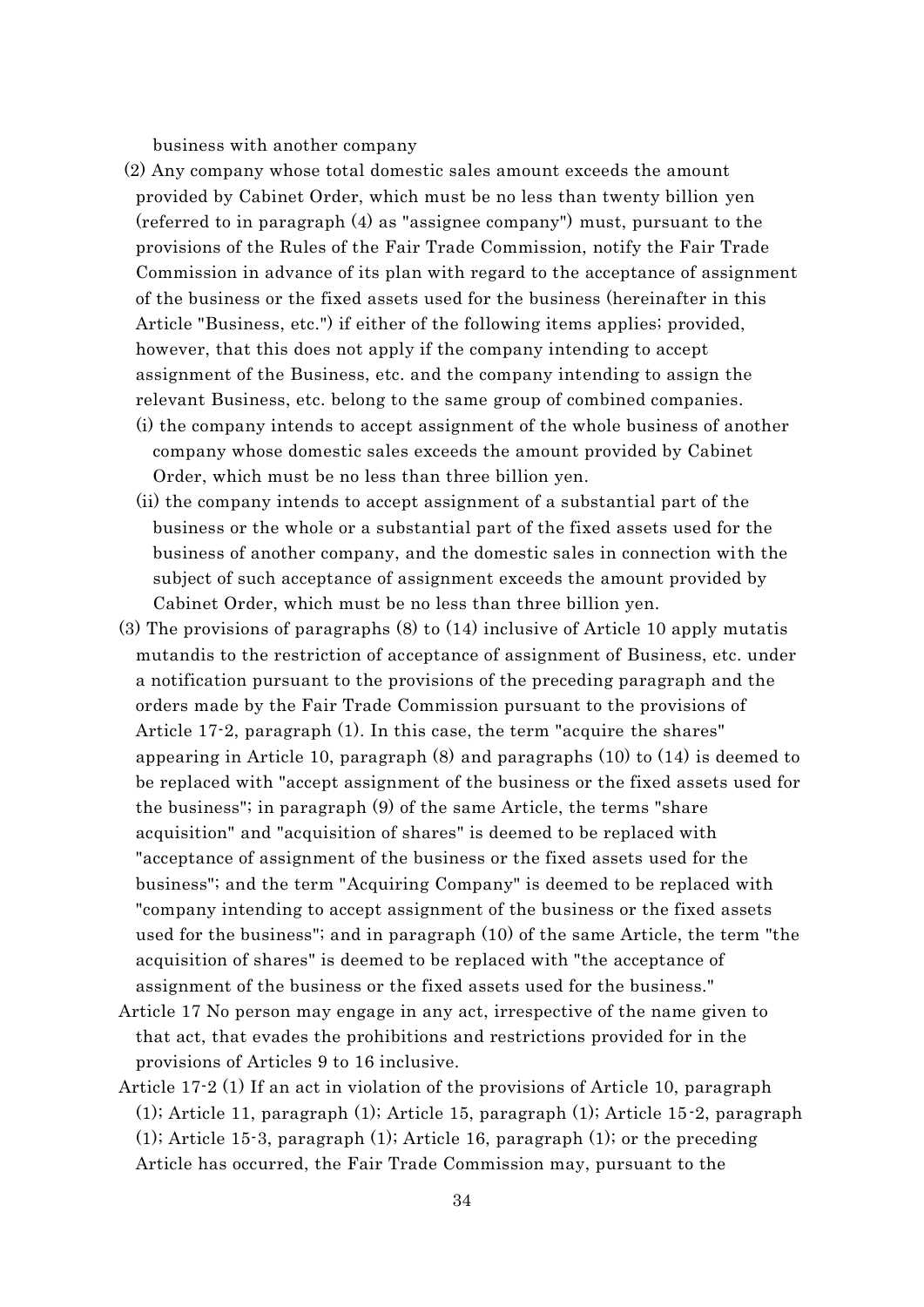procedures provided in Section 2 of Chapter VIII, order the enterprise concerned to dispose of all or some of its shares, transfer a part of its business or take any other measures necessary to eliminate the act in violation of the provisions.

- (2) If an act in violation of the provisions of Article 9, paragraph (1) or (2), Article 13, Article 14, or the preceding Article has occurred, the Fair Trade Commission may, pursuant to the procedures provided for in Section 2 of Chapter VIII, order the person violating the provisions to dispose of all or some of the person's shares, resign from the person's position as an officer of the company or take any other measures necessary to eliminate the act in violation of the provisions.
- Article 18 (1) If companies have merged in violation of the provisions of Article 15, paragraph (2) and Article 10, paragraph (8) as applied mutatis mutandis pursuant to Article 15, paragraph (3) following the deemed replacement of terms, the Fair Trade Commission may bring an action to have the merger declared invalid.
- (2) The provisions of the preceding paragraph apply mutatis mutandis to when companies have effected a joint incorporation-type company split or an absorption-type split in violation of the provisions of Article 15-2, paragraph (2) and (3) and Article 10, paragraph (8) as applied mutatis mutandis pursuant to Article 15-2, paragraph (4) following the deemed replacement of terms. In this case, the term "action seeking invalidation of the merger" in the preceding paragraph is deemed to be replaced with "action seeking invalidation of the joint incorporation-type company split or the absorption-type split."
- (3) The provisions of paragraph (1) are applied mutatis mutandis to when companies have affected a joint share transfer in violation of provisions of Article 15-3, paragraph (2) and Article 10, paragraph (8) as applied mutatis mutandis pursuant to Article 15-3, paragraph (3) following the deemed replacement of terms. In this case, the term "action seeking invalidation of the merger" in paragraph (1) is deemed to be replaced with "action seeking invalidation of the joint share transfer."

### Chapter V Unfair Trade Practices

Article 19 An enterprise must not employ unfair trade practices.

- Article 20 (1) If an act in violation of the provisions of the preceding Article has occurred, the Fair Trade Commission may, pursuant to the procedures provided in Section 2 of Chapter VIII, order the enterprise to cease and desist from engaging in the relevant act, delete the relevant clauses from the contract, or take any other measure necessary to eliminate the relevant act.
- (2) The provisions of Article 7, paragraph (2) apply mutatis mutandis to an act in violation of the provisions of the preceding Article.

Article 20-2 If an enterprise under either of the following items has committed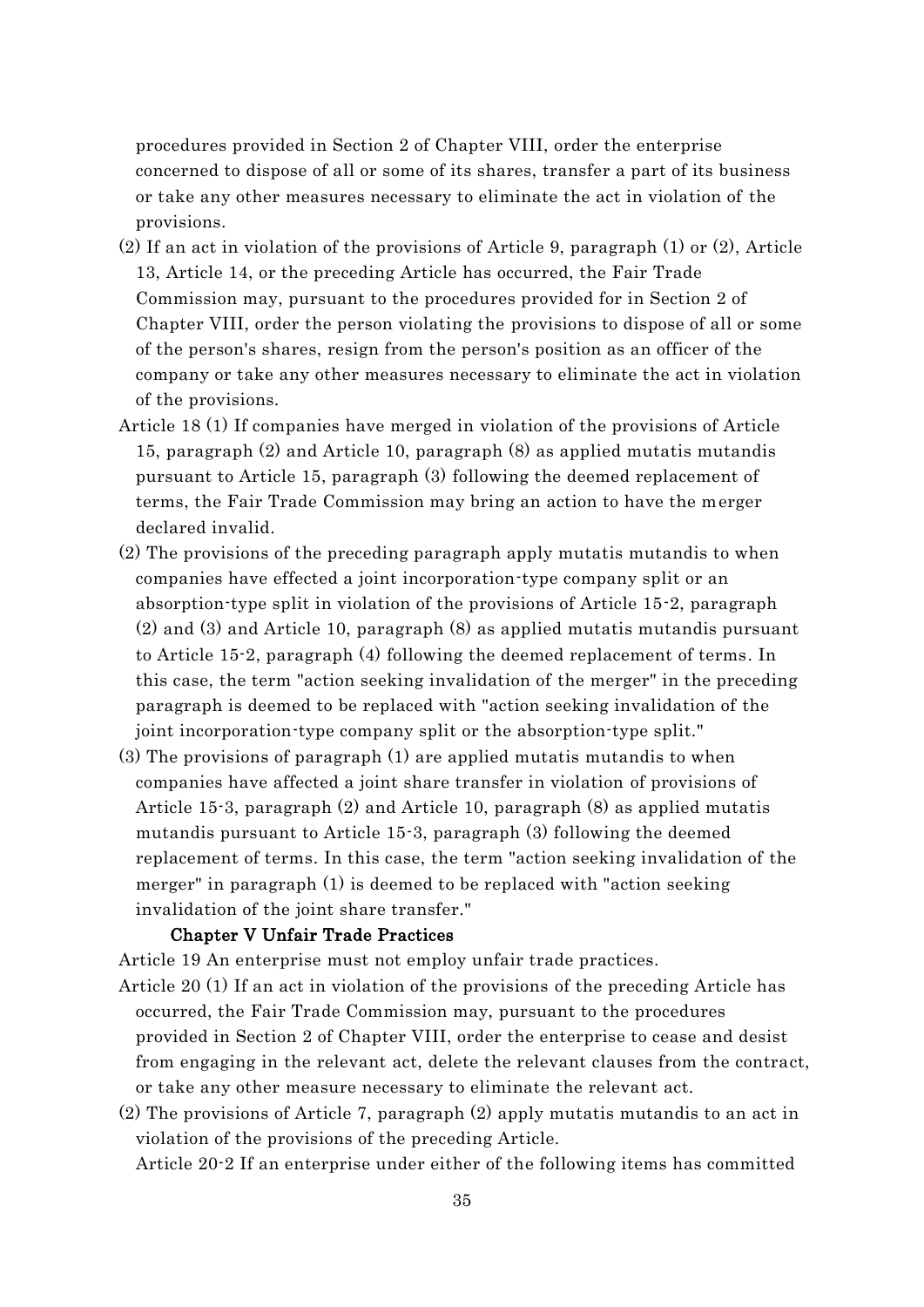an act in violation of the provisions of Article 19 (limited to acts that fall under Article 2, paragraph (9), item (i)), the Fair Trade Commission is to order the enterprise, pursuant to the procedures provided in Chapter VIII, Section 2, to pay to the national treasury a surcharge in an amount equivalent to three percent (two percent if the enterprise engages in retail business, or one percent if the enterpriseengages in wholesale business) of the amount of sales for goods or services identical to those set forth in (a) of the same item that the relevant enterprise supplied, through the act in violation, to the competitor of an enterprise to which it refused to supply the goods or services or to which it supplied the goods or services in limited quantities or with a limited content (for an act in violation under the provisions of (b) of the same item, the amount of sales for goods or services identical to those set forth in (b) of the same item that the relevant enterprise supplied to the other enterprise prescribed in (b) of the same item (hereinafter referred to as the "Refusing Enterprise" in this Article) (including goods or services that were necessary in order for the Refusing Enterprise to supply the relevant type of goods or services), for goods or services identical to those that the enterprise supplied to the competitor of a enterprise to which the Refusing Enterprise refused to supply the goods or services or to which it supplied the goods or services in limited quantities or with a limited content, and for goods or services identical to those that the refusing company supplied to the relevant enterprise), which is calculated using the method prescribed by Cabinet Order, during the period from the date on which the enterprise began to engage in the act to the date on which it stopped engaging in the act (if this period exceeds three years, it is deemed to be the three years preceding the date on which the enterprise stopped engaging in the act); provided, however, that the Commission may not order the payment of such a surcharge if, with regard to the act in violation, the enterprise has received an order pursuant to the provisions of Article 7-2, paragraph (1) (including when these are applied mutatis mutandis pursuant to paragraph (2) of the same Article and to Article 8-3 following the deemed replacement of terms; the same applies in the following Article to Article 20- 5 inclusive) or an order pursuant to the provisions of Article 7-2, paragraph (4) (limited to when the relevant order is final and binding; the same applies in Article 20-4 and Article 20-5), a notification pursuant to the provisions of Article 7-2, paragraph (18) or (21), or a decision pursuant to the provisions of Article 63, paragraph (2), or if the amount of surcharge pursuant to this Article is less than one million yen:

(i) a person who received an order pursuant to the provisions of the preceding Article (limited to an order related to Article 2, paragraph (9), item (i); the same applies in the following item) or an order pursuant to the provisions of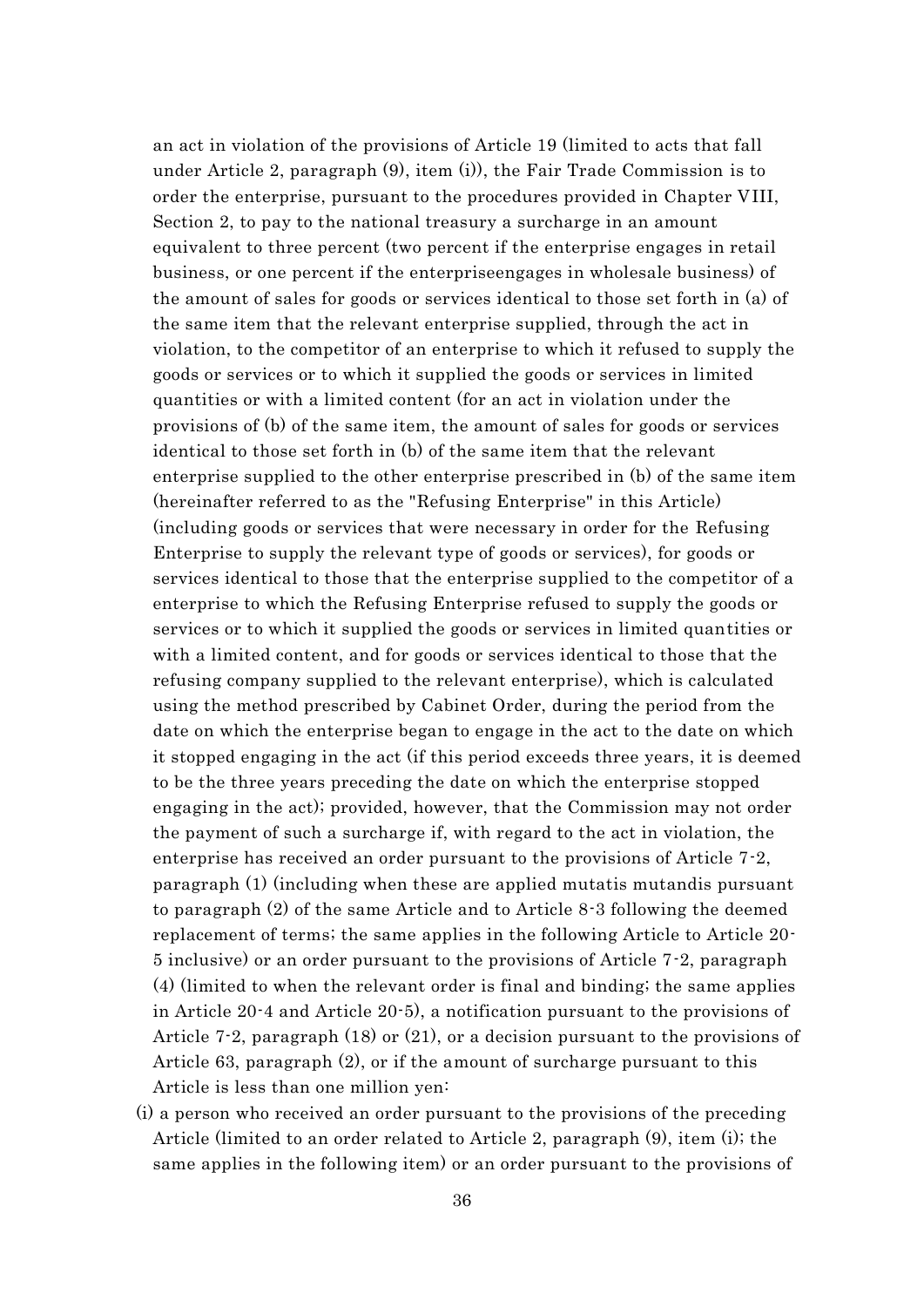this Article (limited to when the relevant order is final and binding; the same applies in the following item), within ten years before the date on which the measure listed in Article 47, paragraph (1), item (iv) was first made in relation to the case connected with the relevant violation (hereinafter referred to as "Investigation Start Date" in the following Article to Article 20-5 inclusive).

- (ii) if the measures listed in Article 47, paragraph (1), item (iv) were not taken, the person that was subject to an order pursuant to the provisions of the preceding Article or of this Article within the ten years prior to the date on which the relevant enterprise received advance notification in connection with the relevant violation.
- Article 20-3 If an enterprise under either of the following items has committed an act in violation of the provisions of Article 19 (limited to an act that falls under Article 2, paragraph (9), item (ii), paragraph (9), item (ii)), the Fair Trade Commission must order the enterprise, pursuant to the procedures provided in Chapter VIII, Section 2, to pay to the national treasury a surcharge in an amount equivalent to three percent (two percent if the enterprise engages in retail business, or one percent if the enterprise engages in wholesale business) of the amount of sales for the goods or services under the same item that the enterprise supplied through the act in violation, which is calculated using the method provided by Cabinet Order, during the period from the date on which the enterprise began to engage in the act until the date on which it stopped engaging in the act (if this period exceeds three years, it is deemed to be the three years preceding the date on which the enterprise stopped engaging in the act); provided, however, that the Commission may not order the payment of such a surcharge if, with regard to the act in violation, the enterprise has received an order pursuant to the provisions of Article 7-2, paragraph  $(1)$  or  $(4)$  or provisions of the following Article (limited to when the relevant order is final and binding), a notification pursuant to the provisions of Article 7-2, paragraph (18) or (21), or a decision pursuant to the provisions of Article 63, paragraph (2), or if the amount of surcharge pursuant to this Article is less than one million yen:
- (i) a person who has received an order pursuant to the provisions of Article 20 (limited to an order related to Article 2, paragraph (9), item (ii); the same applies in the following item) or an order pursuant to the provisions of this Article (limited to when the relevant order is final and binding; the same applies in the following item), within ten years before the investigation start date.
- (ii) if the measures listed in Article 47, paragraph (1), item (iv) were not taken, a person that was subject to an order pursuant to the provisions of the Article 20 or of this Article within the ten years prior to the date on which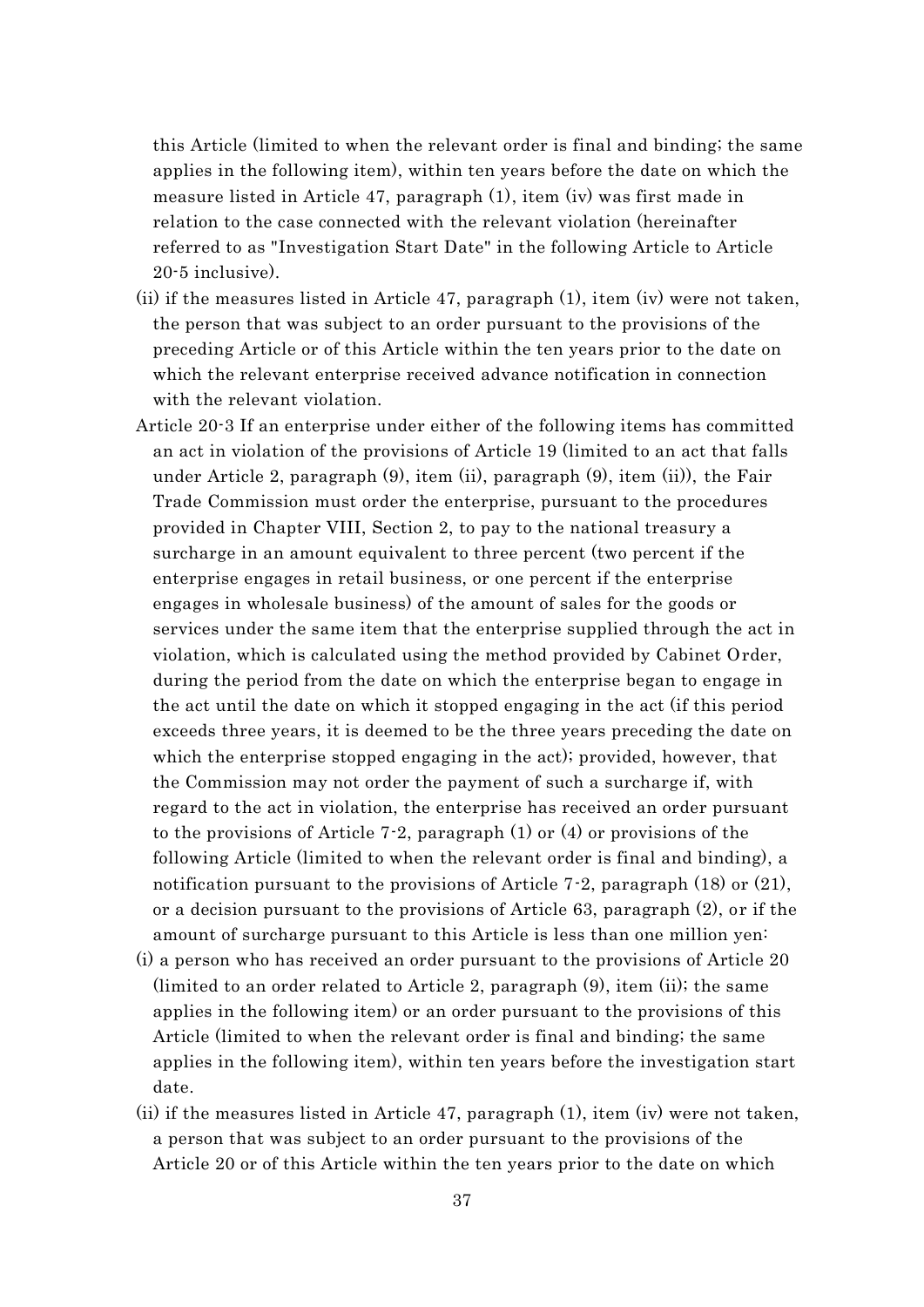the relevant enterprise received advance notification in connection with the relevant violation.

- Article 20-4 If an enterprise under either of the following items has committed an act in violation of the provisions of Article 19 (limited to an act that falls under Article 2, paragraph (9), item (iii)), the Fair Trade Commission must order the enterprise, pursuant to the procedures provided in Chapter VIII, Section 2, to pay to the national treasury a surcharge in an amount equivalent to three percent (two percent if the enterprise engages in retail business, or one percent if the enterprise engages in wholesale business) of the amount of sales for the goods or services provided in the same item that the enterprise supplied through the act in violation, which is calculated using the method provided by Cabinet Order, during the period from the date on which the enterprise first engaged in the act to the date on which it stopped engaging in the act (if this period exceeds three years, it is deemed to be the three years preceding the date on which the enterprise stopped engaging in the act); provided, however, that the Commission may not order the payment of such a surcharge if, with regard to the act in violation, the enterprise has received an order pursuant to the provisions of Article 7-2, paragraph (1) or (4), a notification pursuant to the provisions of paragraph (18) or (21) of the same Article, or a decision pursuant to the provisions of Article 63, paragraph (2), or if the amount of surcharge pursuant to this Article is less than one million yen:
- (i) a enterprise that was subject to an order pursuant to the provisions of Article 20 (limited to an order related to Article 2, paragraph (9), item (iii); the same applies in the following item) or an order pursuant to the provisions of this Article (limited to when the relevant order has become final and binding; the same applies in the following item), within ten years before the investigation start date.
- (ii) if the measure listed in Article 47, paragraph (1), item (iv) was not taken, an enterprise that was subject to an order pursuant to the provisions of Article 20 or of this Article within the ten years prior to the date on which the relevant enterprise received advance notification in connection with the violation.
- Article 20-5 If an enterprise under either of the following items engages in an act in violation of the provisions of Article 19 (limited to an act that falls under Article 2, paragraph (9), item (iv)), the Fair Trade Commission must order the enterprise, pursuant to the procedures provided in Chapter VIII, Section 2, to pay to the national treasury a surcharge in an amount equivalent to three percent (two percent if the enterprise engages in retail business, or one percent if the enterprise engages in wholesale business) of the amount of sales for the goods or services under the same item that the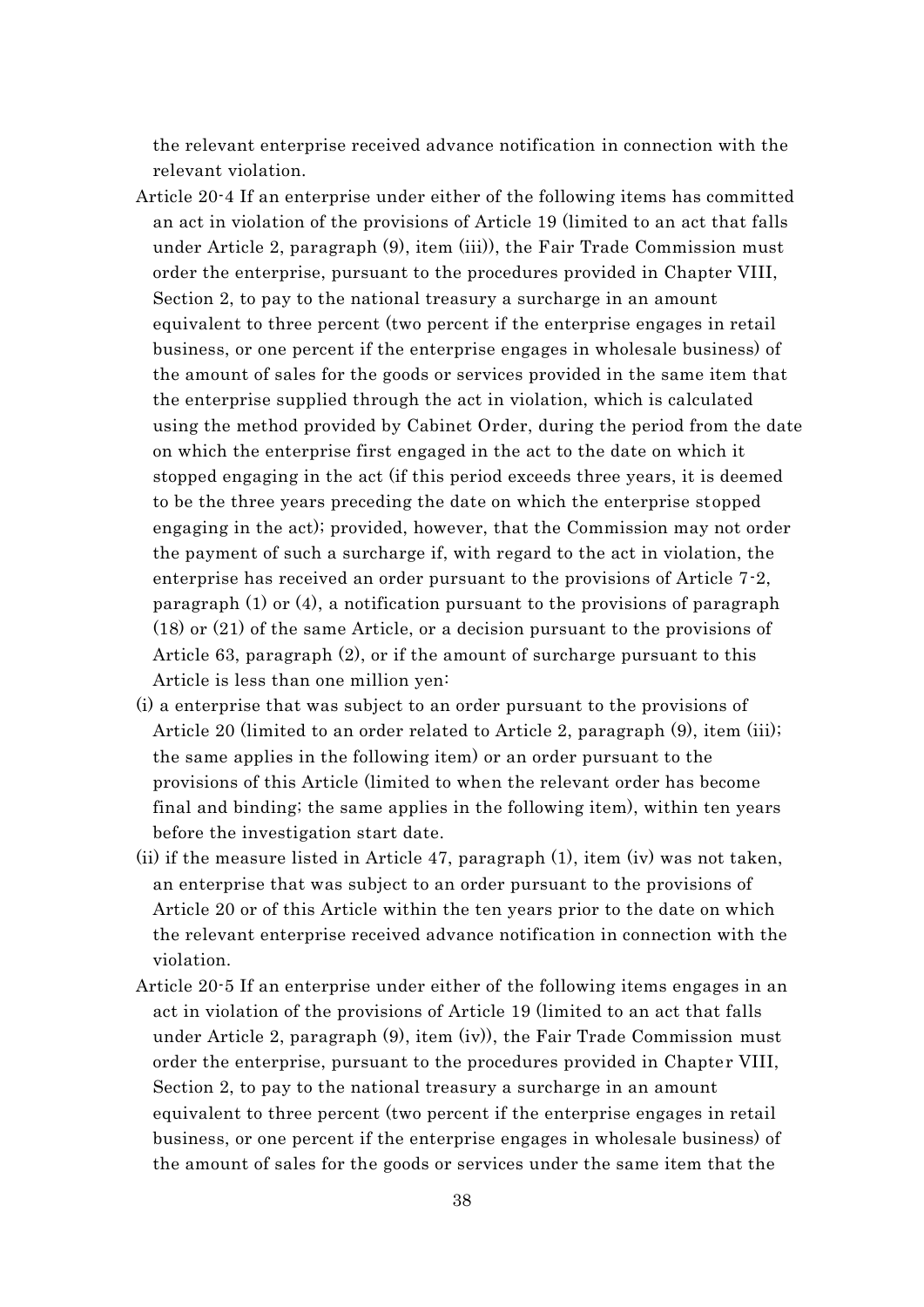enterprise supplied through the act in violation, which is calculated using the method provided by Cabinet Order, during the period from the date on which the enterprise began to engage in the act to the date on which it stopped engaging in the act (if this period exceeds three years, it is deemed to be the three years preceding the date on which the enterprise stopped engaging in the act); provided, however, that the Commission may not order the payment of such a surcharge if, with regard to the act in violation, the enterprise has received an order pursuant to the provisions of Article 7-2, paragraph (1) or (4), a notification pursuant to the provisions of paragraph (18) or (21) of the same Article, or a decision pursuant to the provisions of Article 63, paragraph (2), or if the amount of surcharge pursuant to this Article is less than one million yen:

- (i) an enterprise that was subject to an order pursuant to the provisions of Article 20 (limited to an order related to Article 2, paragraph (9), item (iv); the same applies in the following item) or an order pursuant to the provisions of this Article (limited to when the order has become final and binding; the same applies in the following item), within ten years before the investigation start date.
- (ii) if the measures listed in Article 47, paragraph (1), item (iv) are not taken, an enterprise that was subject to an order pursuant to the provisions of Article 20 or of this Article within the ten years prior to the date on which the relevant enterprise received advance notification in connection with the relevant violation.
- Article 20-6 If an enterprise has committed an act in violation of the provisions of Article 19 (limited to an act under Article 2, paragraph (9), item (v) that the enterprise engaged in on a continuous basis), the Fair Trade Commission must order the enterprise, pursuant to the procedures provided in Chapter VIII, Section 2, to pay to the national treasury a surcharge in an amount equivalent to one percent of the enterprise's sales to the counterparty to the act in violation, which is calculated using the method provided by Cabinet Order, for the period from the date on which the enterprise began implementing in the act to the date on which the enterprise discontinued implementing in the act (if this period exceeds three years, it is deemed to be the three years preceding the date on which the enterprise stopped engaging in the act) (if the enterprise engaged in the act in violation against a counterparty to which it supplied goods or services, a surcharge in an amount equivalent to one percent of the amount of purchases by the counterparty, which is calculated using the method provided by Cabinet Order, and if there were multiple counterparties to the act in violation, the surcharge in an amount equivalent to one percent of the total amount of sales to the counterparties or one percent of the total amount of purchases by the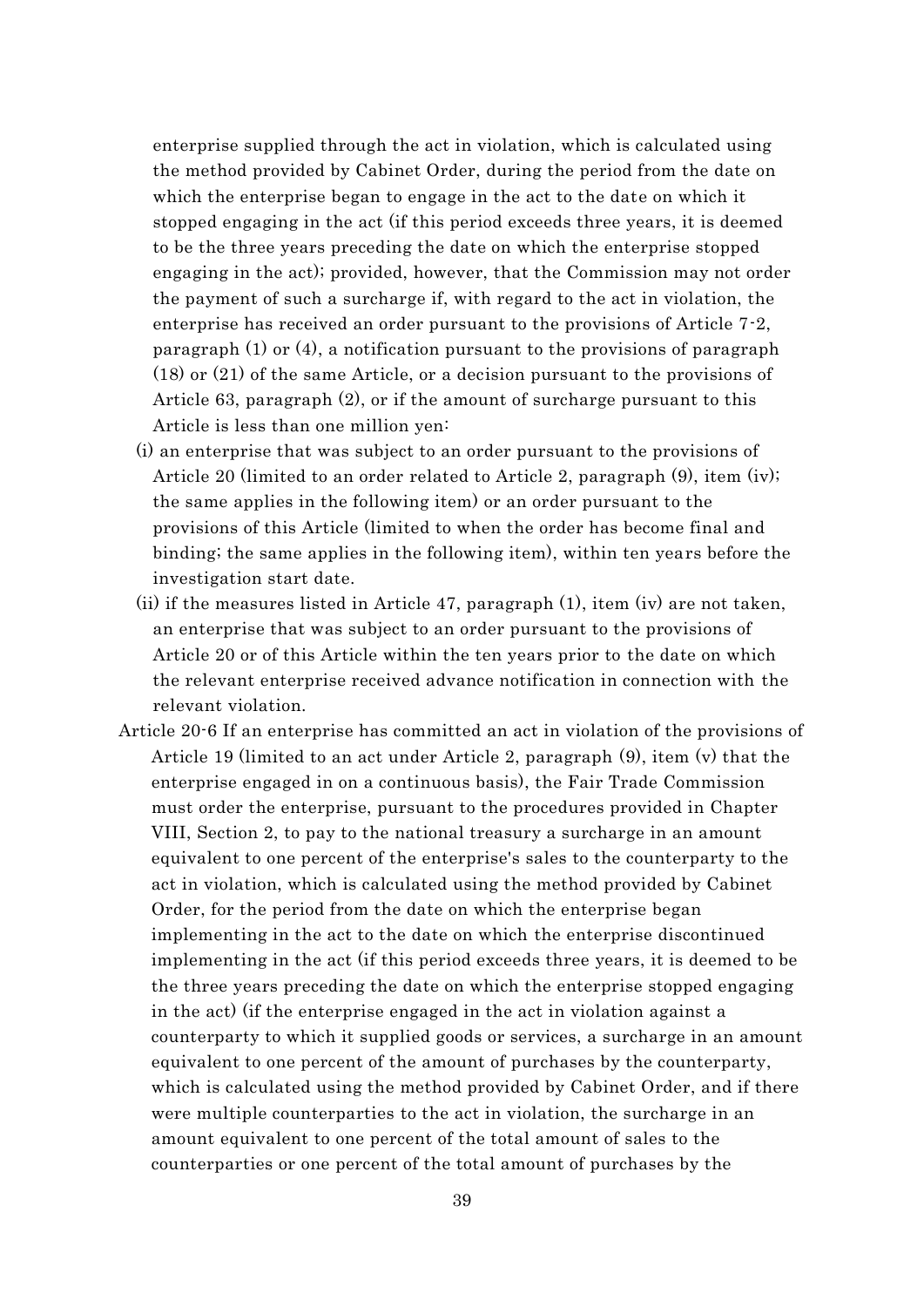counterparties, which is calculated using the method provided by Cabinet Order); provided, however, that the Commission may not order the payment of such a surcharge if the amount of the surcharge is less than one million yen.

Article 20-7 The provisions of paragraph (22) to (25) inclusive and Article 7-2, paragraph (27) are applied mutatis mutandis to when violations as provided in Article 20-2 to the preceding Article inclusive have been committed. In this case, in Article 7-2, paragraph (22), the term "paragraph (1) or (4)" is deemed to be replaced with "Article 20-2 to Article 20-6 inclusive"; and the term "paragraphs  $(1)$ ,  $(4)$  to  $(9)$  inclusive,  $(11)$ ,  $(12)$  or  $(19)$ " is deemed to be replaced with "these paragraphs"; in paragraph (23) of the same Article, the term  $\sqrt{(1)}$ , (4) to (9) inclusive, (11), (12) or (19)" is deemed to be replaced with "Article 20-2 to Article 20-6 inclusive"; in paragraph (24) of the same Article, the term "paragraph (1), (2) or (4)" is deemed to be replaced with "Article 20- 2 to Article 20-6 inclusive"; the term "and an order pursuant to the provisions of paragraph (1) (including when these are applied mutatis mutandis pursuant to paragraph (2) following the deemed replacement of terms) and paragraph (4), a notice pursuant to the provisions of paragraph (18) and paragraph (21), and a decision pursuant to the provisions of Article 63, paragraph (2) , received by the relevant juridical person (hereinafter referred to as 'Order, etc.' in this paragraph) is deemed as a violation committed by the juridical person surviving, or established as a result of the merger, or an Order, etc. received by the juridical person surviving, or established as a result of the merger" is deemed to be replaced with "is deemed as a violation committed by the juridical person surviving, or established as a result of the merger"; and the term "the preceding paragraphs and the following paragraph" is deemed to be replaced with "the preceding two paragraphs and the following paragraph as applied mutatis mutandis pursuant to Article 20- 7 following the deemed replacement of terms, and of Article 20-2 to Article 20-6 inclusive"; in paragraph (25) of the same Article, the term "paragraph (1), (2) or (4)" is deemed to be replaced with "Article 20-2 to Article 20-6 inclusive"; the term "the violation committed by the relevant juridical person and the Order, etc. received by the relevant juridical person" is deemed to be replaced with "the violation"; the term "or to be an Order, etc. received by the subsidiary company, etc. that has succeeded to specified business, respectively" is deemed to be deleted; the term "the preceding paragraphs" is deemed to be replaced with "the preceding three paragraphs as applied mutatis mutandis pursuant to Article 20-7 following the deemed replacement of terms and Article 20-2 to Article 20-6 inclusive"; the term "the term 'order the relevant enterprise' appearing in paragraph (1) (including when these are applied mutatis mutandis pursuant to paragraph (2) following the deemed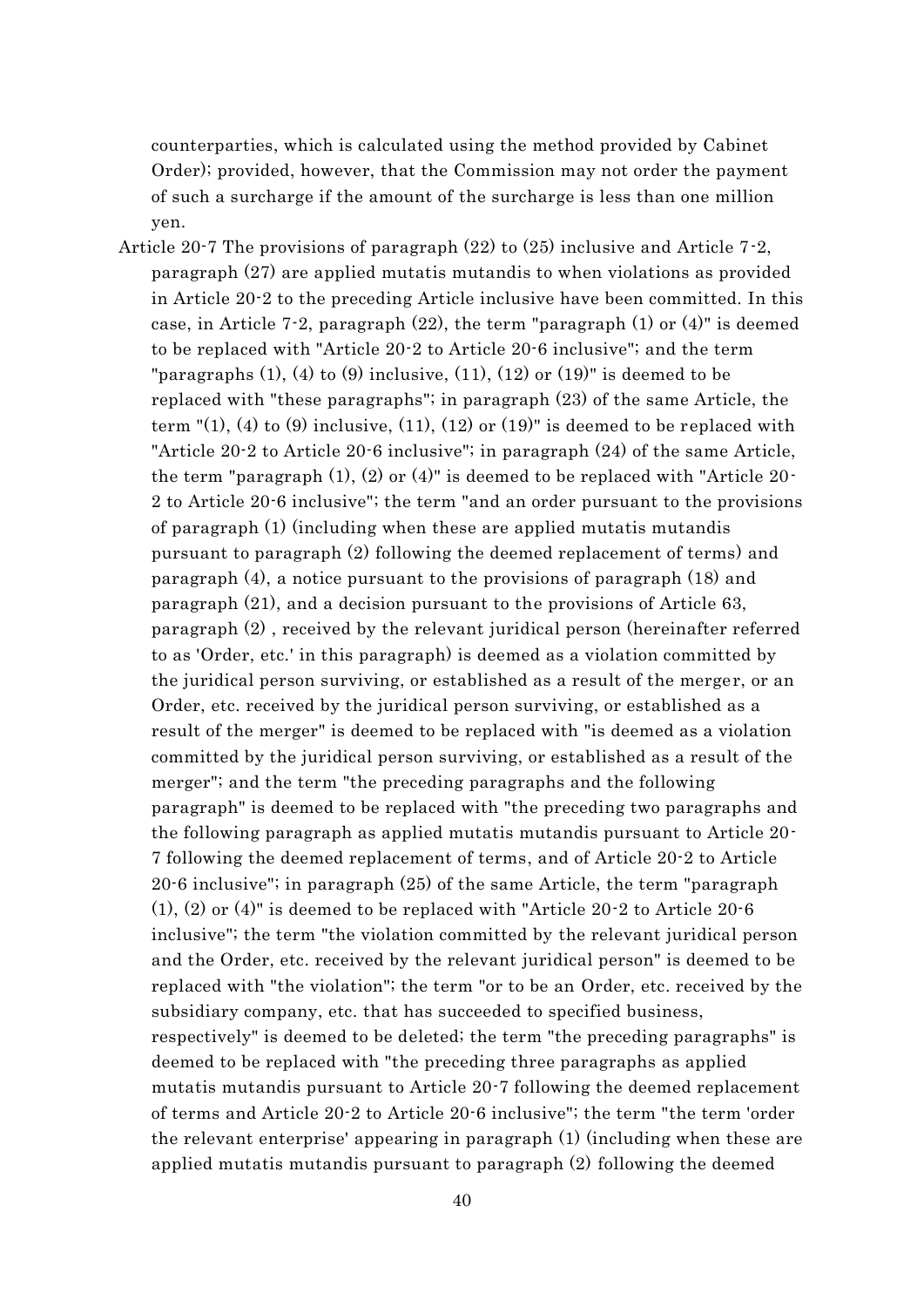replacement of terms)" is deemed to be replaced with "the term 'order the relevant enterprise' appearing in Article 20-2 to Article 20-6 inclusive"; the term "'order subsidiary company, etc. that has succeeded to specified business (meaning the subsidiary company, etc. that has succeeded to specified business as provided in paragraph (25); the same applies hereinafter), jointly and severally with another subsidiary company, etc. that has succeeded to specified business and that has received an order pursuant to the provisions of this paragraph (including when these are applied mutatis mutandis pursuant to the following paragraph following the deemed replacement of terms),' the term 'order the relevant enterprise' appearing in paragraph (4) is deemed to be replaced with 'order subsidiary company, etc. that has succeeded to specified business, jointly and severally with another subsidiary company, etc. that has succeeded to specified business and that has received an order pursuant to the provisions of this paragraph'" is deemed to be replaced with "order subsidiary company, etc. that has succeeded to specified business, jointly and severally with another subsidiary company, etc. that has succeeded to specified business and that has received an order pursuant to the provisions of this Article"; the term "paragraph  $(22)$ " is deemed to be replaced with "paragraph  $(22)$  as applied mutatis mutandis pursuant to Article 20-7 following the deemed replacement of terms"; and the term "Any subsidiary company, etc. that has succeeded to specified business and that has received" is deemed to be replaced with "Any subsidiary company, etc. that has succeeded to specified business (meaning subsidiary company, etc. that has succeeded to specified business as provided in paragraph (25) as applied mutatis mutandis pursuant to Article 20-7 following the deemed replacement of terms; the same applies hereinafter in this paragraph)"; and in paragraph (27) of the same Article, the term "the end of the Period of implementation (or since the end of the Violation Period, for a violation stipulated in paragraph (4))" is deemed to be replaced with "the date on which the enterprise stopped engaging in the violation."

## Chapter VI Exemptions

- Article 21 The provisions of this Act do not apply to acts found to constitute an exercise of rights under the Copyright Act, Patent Act, Utility Model Act, Design Act or Trademark Act.
- Article 22 The provisions of this Act do not apply to acts by a partnership (including a federation of partnerships) which conforms to the requirements listed in each of the following items and which has been formed pursuant to the provisions of other Acts; provided, however, that this does not apply if unfair trade practices are employed, or if competition in any particular field of trade is substantially restrained, resulting in unjust price increases: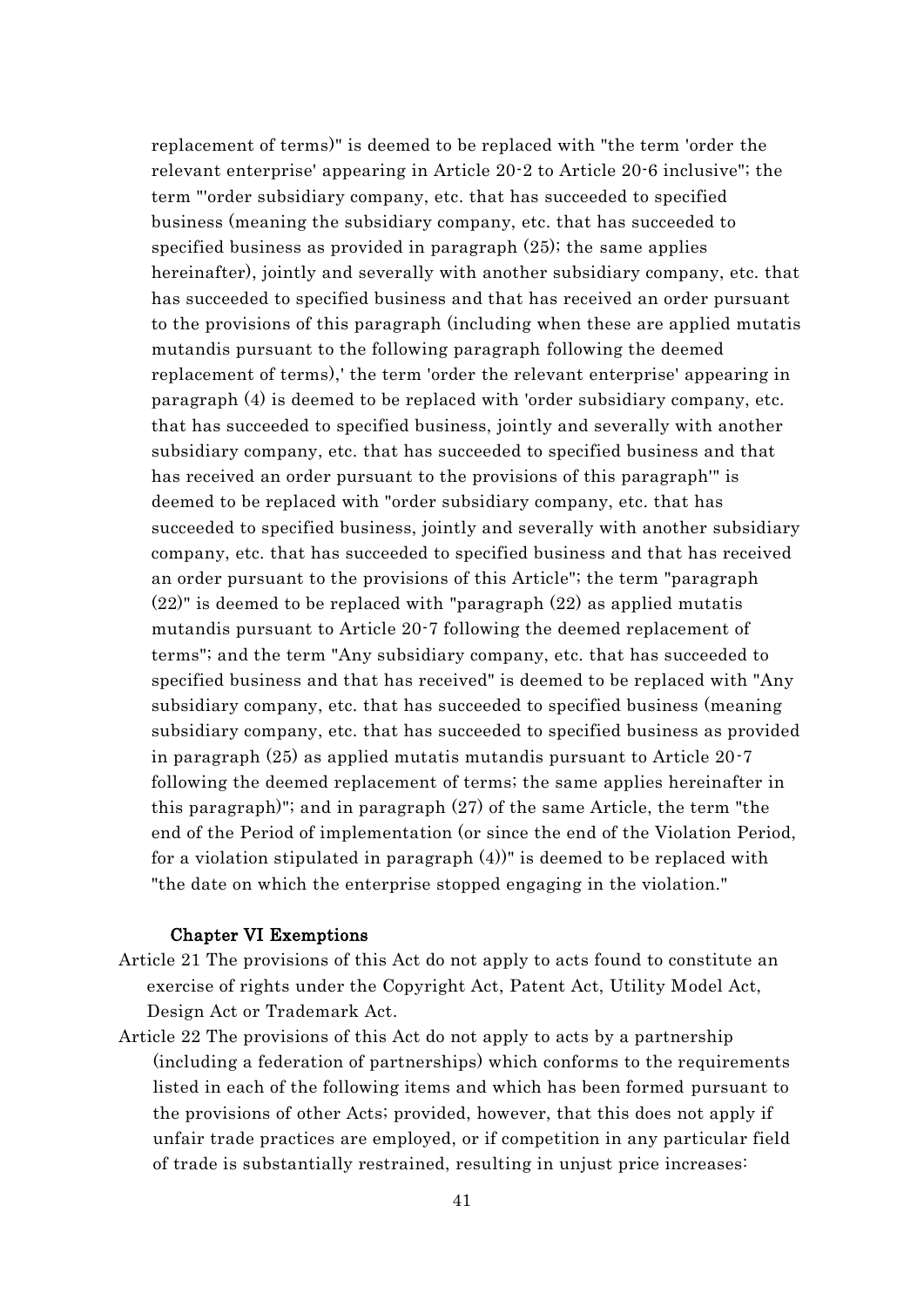- (i) the purpose of the partnership is to provide mutual support to small-scale enterprise or consumers
- (ii) the partnership is voluntarily formed, and the partners may voluntarily participate in and withdraw from it
- (iii) each partner possesses equal voting rights
- (iv) if a distribution of profits among partners is contemplated, the limits of the distributions are prescribed by laws and regulations or in the articles of partnership
- Article 23 (1) The provisions of this Act do not apply to legitimate acts engaged in by an enterprise that produces or sells a goodsdesignated by the Fair Trade Commission of easily recognizable uniform quality, in order to fix and maintain the resale price thereof with another enterprise that purchases such goods (this term "resale price" means the price at which the latter enterprise or an enterprise that purchases such a goods from the latter enterprise for sale sells it; the same applies hereinafter); provided, however, that this does not apply if the act tends to unreasonably harm the interests of general consumers, or if it is engaged in by an enterprise that sells the goods against the will of the enterprise that produces the goods.
- (2) The Fair Trade Commission may not designate a goods under the provisions of the preceding paragraph unless each of the following items applies:
	- (i) the goods is for daily use by general consumers
	- (ii) free competition exists with respect to the goods
- (3) The designation of a goods under the provisions of paragraph (1) is made via a public notice.
- (4) Paragraph (1) also applies to legitimate acts engaged in by an enterprise that publishes works or an enterprise that sells such published works in order to fix and maintain the resale price thereof with another enterprise that purchases such works.
- (5) Organizations formed pursuant to the provisions of any of the following Acts may not be included in another enterprise who purchases goods or works provided in paragraph (1) or the preceding paragraph; provided, however, that for organizations formed pursuant to the provisions of any of the Acts listed in items (vii) and (x), this only applies if a business cooperative, a minor business cooperative, a federation of cooperatives, a commercial and industrial partnership, or a federation of commercial and industrial partnerships purchases such goods as provided in paragraph (2) or such works as provided in the preceding paragraph, for the consumption of persons directly or indirectly constituting the relevant business cooperative, federation of cooperatives, commercial and industrial partnerships, or a federation of commercial and industrial partnerships:
	- (i) National Public Service Act (Act No. 120 of 1947)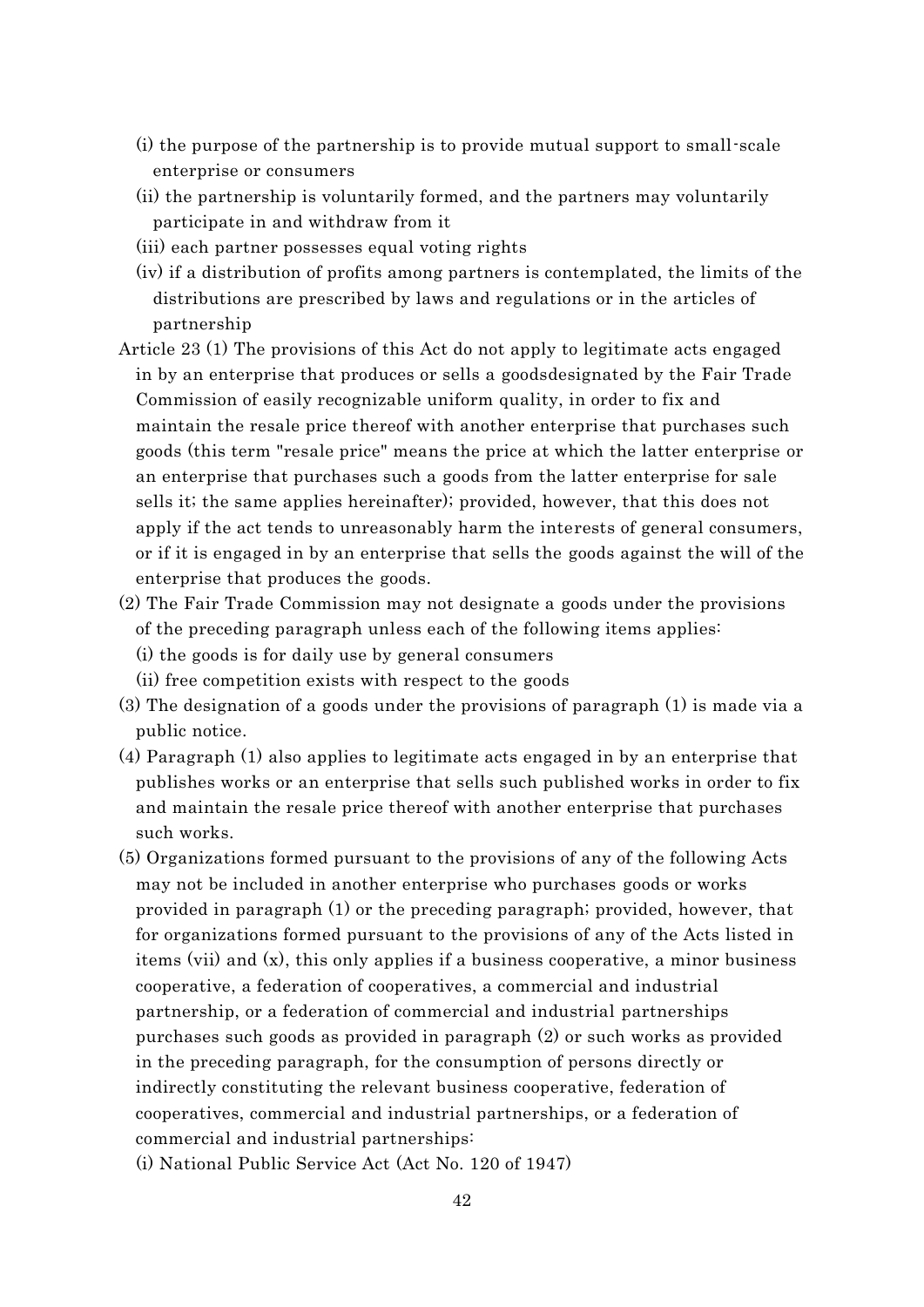- (ii) Agricultural Cooperatives Act (Act No. 132 of 1947)
- (iii) Consumer Cooperatives Act (Act No. 200 of 1948)
- (iv) Fishery Cooperatives Act (Act No. 242 of 1948)
- (v) Act on Labor Relationship of Specified Independent Administrative Agency, etc. (Act No. 257 of 1948)
- (vi) Labor Union Act (Act No. 174 of 1949)
- (vii) Small and Medium-Sized Enterprise Cooperatives Act (Act No. 181 of 1949)
- (viii) Local Public Service Act (Act No. 261 of 1950)
- (ix) Local Public Enterprise Labor Relationships Act (Act No. 289 of 1952)
- (x) Act on the Organization of Small and Medium-Sized Enterprise Association (Act No. 185 of 1957)
- (xi) National Public Officers Mutual Aid Association Act (Act No. 128of 1958)
- (xii) Local Public Officers, etc. Mutual Aid Association Act (Act No. 152 of 1962)
- (xiii) Forestry Cooperatives Act (Act No. 36 of 1978)
- (6) If an enterprise as provided in paragraph (1) has entered into a contract that fixes and maintains the resale price as provided in the Rules of the Fair Trade Commission, notify the Fair Trade Commission thereof within thirty days from the date of the contract; provided, however, that this does not apply if otherwise prescribed by the Rules of the Fair Trade Commission.

## Chapter VII Injunctions and Damages

- Article 24 A person whose interests are infringed upon or likely to be infringed upon by an act in violation of the provisions of Article 8, item  $(v)$  or Article 19 and who is thereby suffering or likely to suffer extreme damage is entitled to seek the suspension or prevention of such infringements from an enterprise or a trade association that infringes upon or is likely to infringe upon such interests.
- Article 25 (1) An enterprise that has committed an act in violation of the provisions of Articles 3, 6 or 19 (for enterprise that have committed acts in violation of the provisions of Article 6, limited to enterprises that have effected unreasonable restraint of trade or employed unfair trade practices in the international agreement or contract concerned) and any trade association that has committed an act in violation of the provisions of Article 8 is liable for damages suffered by another party.
- (2) No enterprise or trade association may be exempted from the liability provided in the preceding paragraph by proving the non-existence of intention or negligence on its part.
- Article 26 (1) The right to claim damages under to the provisions of the preceding Article may not be asserted in court until the Cease and Desist Order provided for in the provisions of Article 49 (if no such order has been issued, the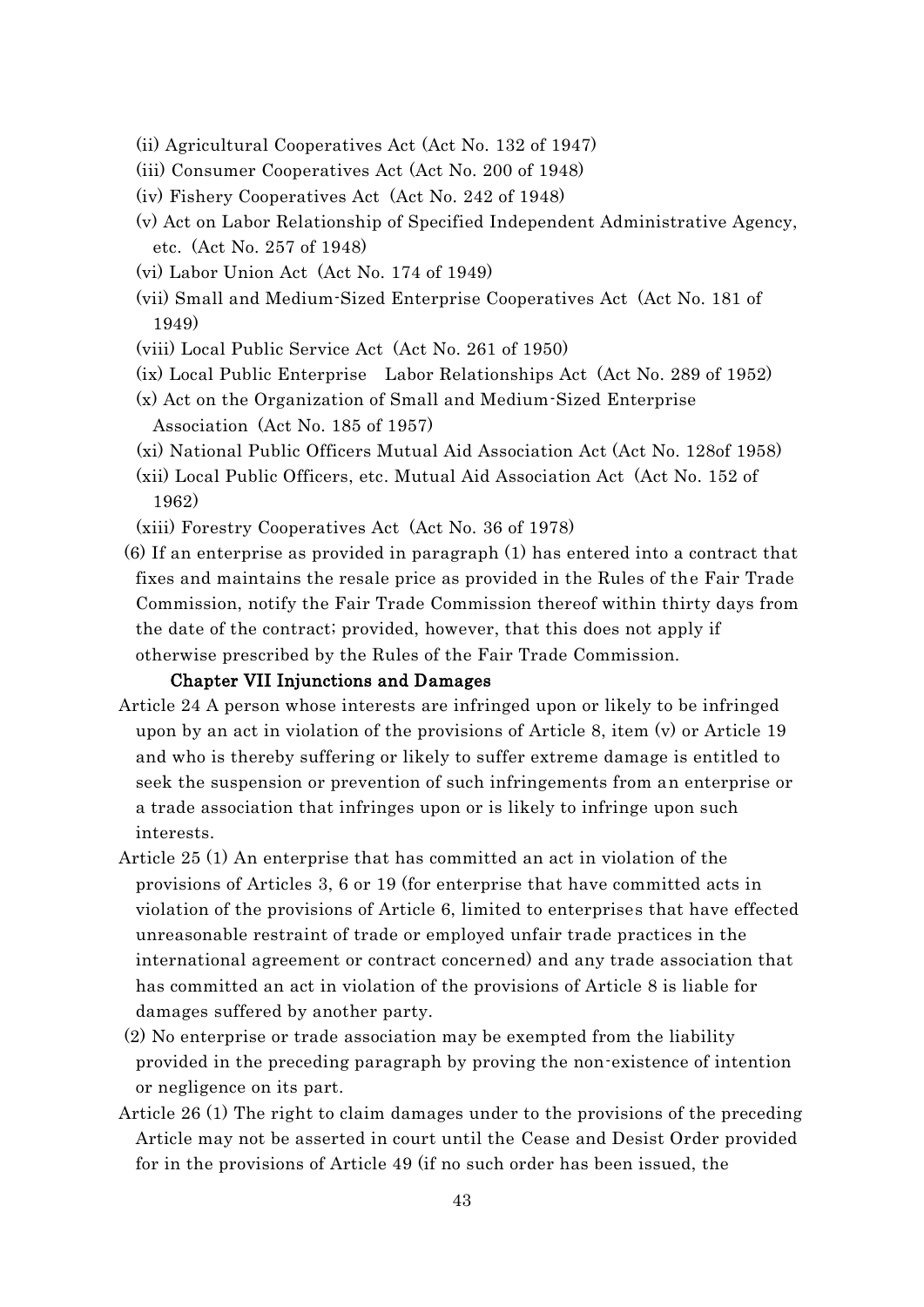Payment Order provided in Article 62, paragraph (1) (excluding those issued against an enterprise that constitutes a trade association that has committed an act in violation of the provisions of Article 8, item (i) or (ii))) has become final and binding.

(2) The right set forth in the preceding paragraph expires by prescription after a lapse of three years from the date on which the Cease and Desist Order or the Payment Order set forth in the same paragraph became final and binding.

# Chapter VIII Fair Trade Commission Section 1 Establishment, Duty, Affairs under the Jurisdiction and Organization, Etc.

- Article 27 (1) The Fair Trade Commission, which has the duty to achieve the purpose set forth in Article 1, is hereby established pursuant to the provisions of Article 49, paragraph (3) of the Act for Establishment of the Cabinet Office (Act No. 89 of 1999).
- (2) The Fair Trade Commission is administratively attached to the office of the Prime Minister.
	- Article 27-2 In order to perform the duty set forth in paragraph (1) of the preceding Article, the Fair Trade Commission takes charge of the following administrativeaffairs:
	- (i) those concerning regulations on private monopolization
	- (ii) those concerning regulations on unreasonable restraint of trade
	- (iii) those concerning regulations on unfair trade practices
	- (iv) those concerning regulations on monopolistic situations
	- (v) those concerning international company in administrative affairs under the jurisdiction of the Fair Trade Commission
	- (vi) administrative affairs that are assigned to the Fair Trade Commission pursuant to an Act (including an order pursuant to an Act), in addition to what is listed in any of the preceding items
- Article 28 The chairman and commissioners of the Fair Trade Commission exercise their authority independently.
- Article 29 (1) The Fair Trade Commission consists of a chairman and four commissioners.
- (2) The chairman and commissioners are appointed by the Prime Minister with the consent of both Houses of the Diet from among persons aged thirty-five or above who have knowledge and experience in law or economics.
- (3) The appointment and dismissal of the chairman is certified by the Emperor.
- (4) The chairman and commissioners are public officials.
- Article 30 (1) The term of office of the chairman and commissioners is five years. However, the term of office of a chairman or commissioner appointed to fill a vacancy is the remaining term of office of the chairman or commissioner's predecessor.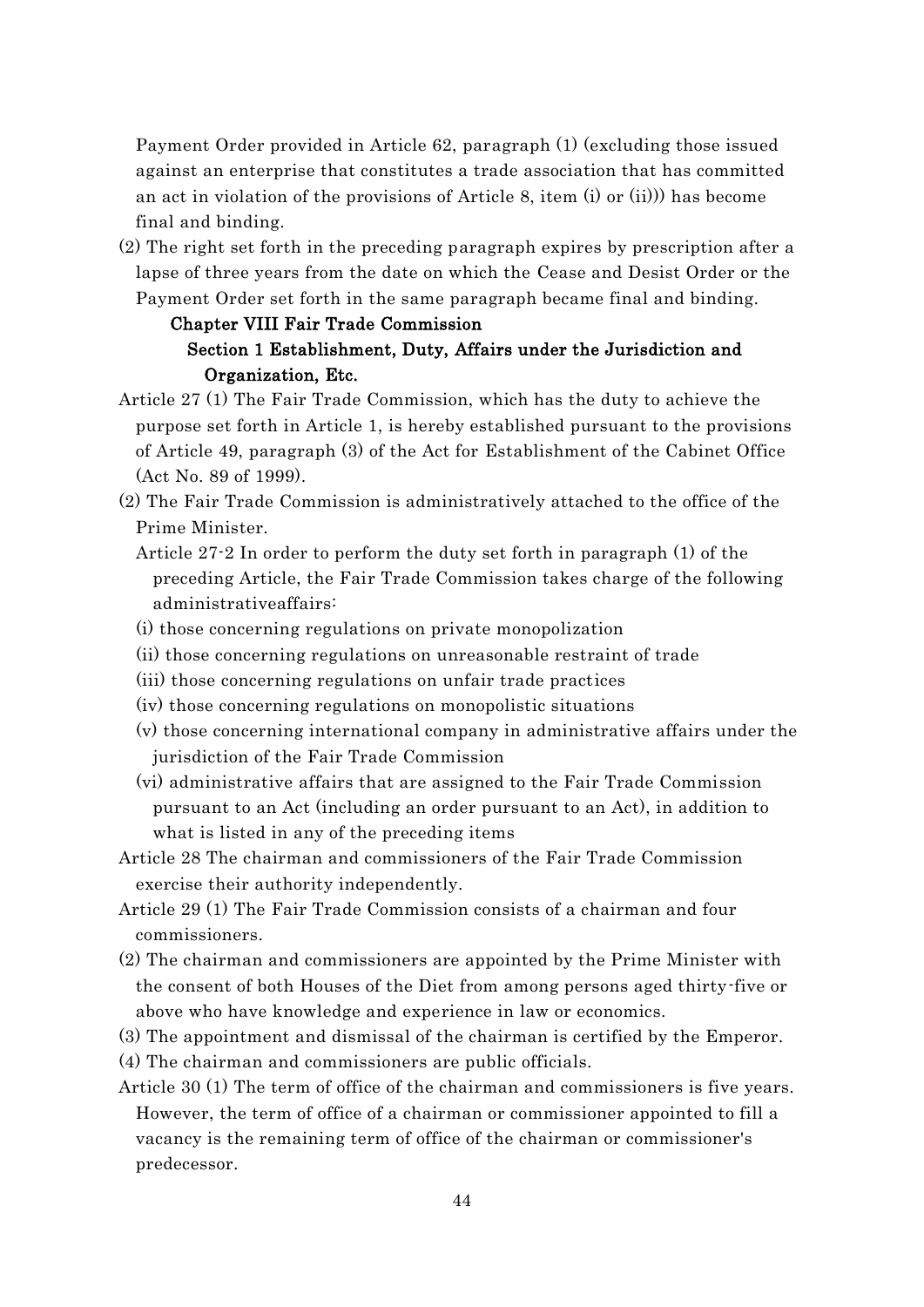- (2) The chairman and commissioners may be reappointed.
- (3) The chairman and commissioners retire from office upon reaching the age of seventy.
- (4) If the term of office of the chairman or commissioner expires, or a vacancy occurs at a time when the consent of both Houses of the Diet cannot be obtained because the Diet is not in session or the House of Representatives has been dissolved, the Prime Minister may appoint a chairman or commissioner from among persons who have the qualifications provided in paragraph (2) of the preceding Article. In this case, the subsequent approval of both Houses of the Diet must be obtained in the first session of the Diet after the appointment. Article 31 A chairman or commissioner may not be dismissed from office
	- against the chairman or commissioner's will, except in cases falling under any of the following items:
	- (i) a decision of the commencement of bankruptcy proceedings has been made against the chairman or commissioner
	- (iii) the chairman or commissioner has been punished for violation of the provisions of this Act
	- (iv) the chairman or commissioner has been punished by imprisonment without work or severer punishment
	- (v) the Fair Trade Commission has decided that the chairman or commissioner is incapable of executing the chairman or commissioner's duties due to mental or physical disorder
	- (vi) the subsequent approval of both Houses of the Diet could not be obtained in a case under paragraph (4) of the preceding Article

Article 32 In a case under items (i) or (iii) to (vi) inclusive of the preceding Article, the Prime Minister must dismiss the chairman or commissioner concerned from office.

- Article 33 (1) The chairman presides over the Fair Trade Commission and represents it.
- (2) The Fair Trade Commission must designate in advance an acting chairman from among the commissioners in case where the chairman cannot execute the chairman's duties.
- Article 34 (1) No meeting of the Fair Trade Commission may be held, nor may a resolution be effected without the attendance of the chairman and two or more commissioners.
- (2) A Fair Trade Commission's decision is effected by a majority of the attendees. In the event of a tie vote, the chairman is to decide.
- (3) Notwithstanding the provisions of the preceding paragraph, a Fair Trade Commission decision under the provisions of Article 31, item (v) must have unanimous concurrence by all commissioners and the chairman except for the commissioner or chairman concerned.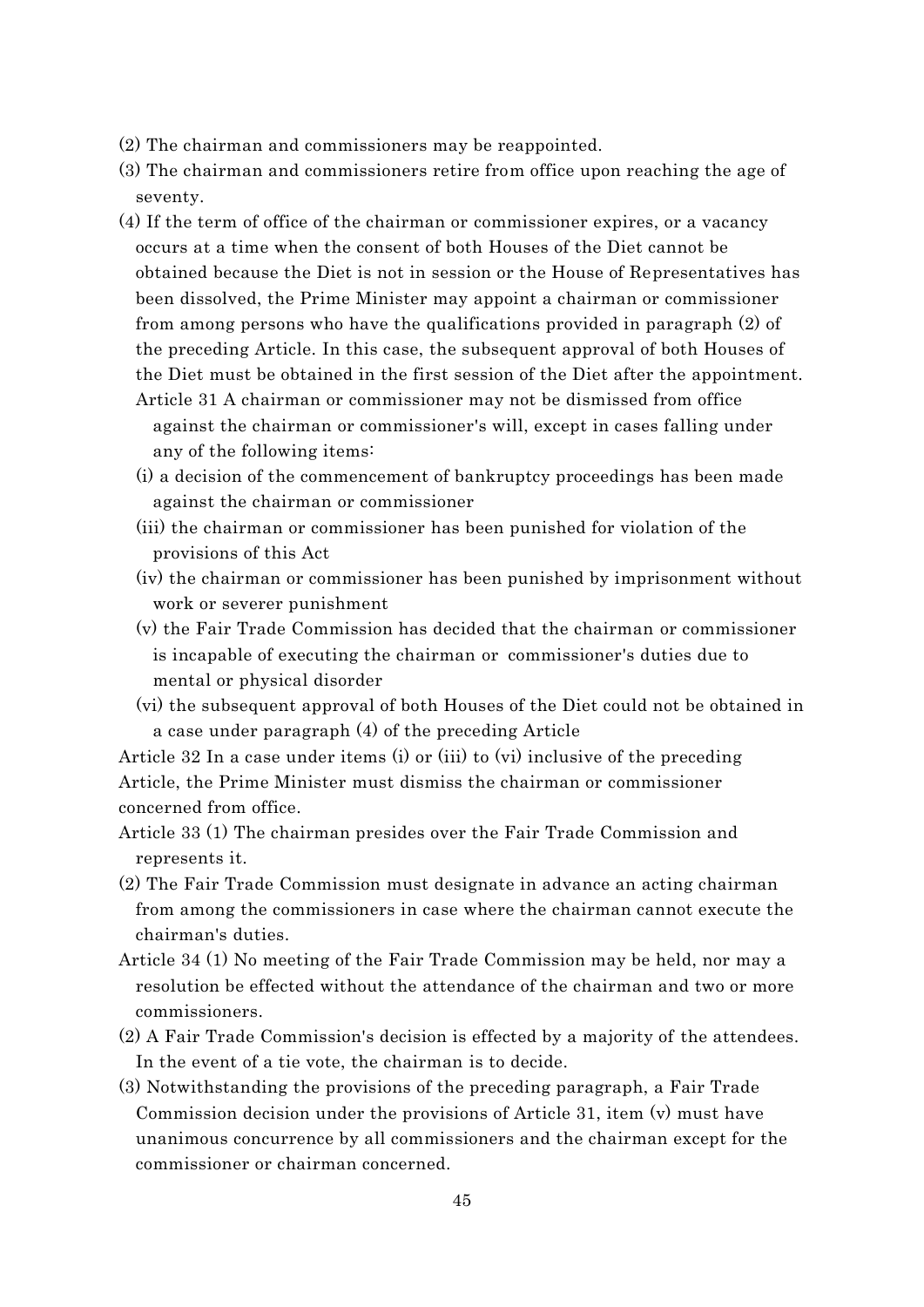- (4) For the purpose of applying the provisions of paragraph (1) in the case where the chairman cannot execute the chairman's duties, the commissioner chosen to act on behalf of the chairman pursuant to the provisions of paragraph (2) of the preceding Article is deemed to be the chairman.
- Article 35 (1) A general secretariat is hereby established for the Fair Trade Commission for the purpose of the administration of itsaffairs.
- (2) The general secretariat is headed by a secretary general.
- (3) The secretary general presides over the administrative affairs of the general secretariat.
- (4) The secretariat and bureaus are hereby established in the general secretariat.
- (5) The provisions of paragraphs (2) to (8) inclusive of Article 17 of the Act for Establishment of the Cabinet Office apply mutatis mutandis to the establishment, the scope of the affairs under the jurisdiction, and the internal organization of the secretariat and bureaus referred to in the preceding paragraph.
- (6) The secretariat and bureaus established pursuant to the provisions of paragraph (4) do not exceed three in number.
- (7) A public prosecutor, an attorney practicing at the time of the appointment or a person qualified to be an attorney must be among the staff members of the general secretariat.
- (8) The duties of the staff member who is the public prosecutor referred to in the preceding paragraph are limited to duties related to cases of violation of the provisions of this Act.
- Article 35-2 (1) Local offices are established at necessary locations as local organizations of the general secretariat of the Fair Trade Commission.
- (2) The names, locations and jurisdictional districts of the local offices referred to in the preceding paragraph are provided by Cabinet Order.
- (3) Branches may be established at necessary locations under the local offices referred to in paragraph (1) to conduct some of the affairs of the local offices.
- (4) The names, locations and jurisdictional districts of the branches referred to in the preceding paragraph are provided by Cabinet Office Ordinance.
- Article 36 (1) The remuneration of the chairman and commissioners are provided for separately.
- (2) The remuneration of the chairman and commissioners may not, against their will, be reduced in amount while they are in office.
	- Article 37 The chairman, the commissioners and the staff members of the Fair Trade Commission prescribed by Cabinet Order may not engage in any of the following acts while they are in office:
	- (i) becoming a member of the Diet or of the council of a local public entity, or actively engaging in political activities
	- (ii) engaging in any other remunerative duties except as permitted by the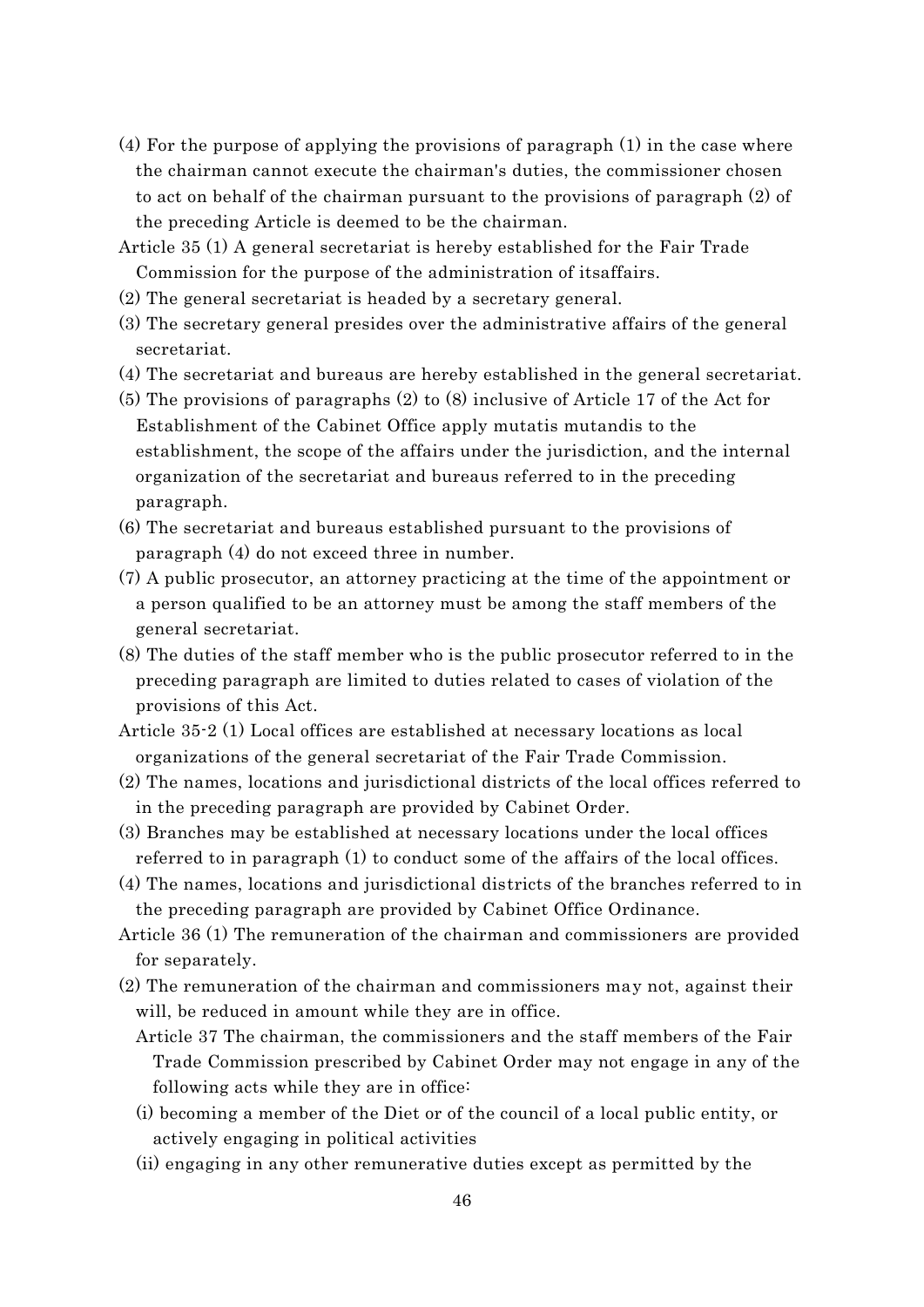Prime Minister

- (iii) engaging in commerce or any other business for monetary profit Article 38 The chairman, commissioners and staff members of the Fair Trade Commission must not express their opinions outside the Fair Trade Commission on the existence or non-existence of facts or the application of laws and regulations with regard to a case; provided, however, this does not apply to a case provided for in this Act or to a case in which the results of their research on this Act are published.
- Article 39 The chairman, commissioners and staff members of the Fair Trade Commission and any person who once held such a position must not divulge to others or make surreptitious use of the secrets of enterprises that came to their knowledge in the course of their duties.
- Article 40 The Fair Trade Commission may, if necessary for the performance of its duties, order public offices, juridical persons formed by special laws and regulations, enterprises or organizations of enterprises, or their personnel to appear before the Fair Trade Commission, or require them to submit necessary reports, information or materials.
- Article 41 The Fair Trade Commission may, if necessary for the performance of its duties, commission public offices, juridical persons formed by special laws and regulations, schools, enterprises, organizations of enterprises, persons with the relevant knowledge and experience, or others to carry out necessary investigations.
- Article 42 The Fair Trade Commission may, if necessary for the performance of its duties, hold public hearings to obtain the opinions of the public.
- Article 43 The Fair Trade Commission may, in order to ensure the proper operation of this Act, make any necessary matters public except for the secrets of enterprises.
- Article 43-2 (1) The Fair Trade Commission may provide any foreign authority responsible for enforcement of any foreign laws and regulations equivalent to those of this Act (hereinafter referred to in this Article as a "Foreign Competition Authority") with information that is deemed helpful and necessary for the execution performance of the Foreign Competition Authority's duties (limited to duties equivalent to those of the Fair Trade Commission as provided in this Act; the same applies in the following paragraph); provided, however, that this does not apply if the provision of the relevant information is found likely to interfere with the proper execution of this Act or to infringe on the interests of Japan in any other way.
- (2) Whenever the Fair Trade Commission provides information to a Foreign Competition Authority pursuant to the provisions of the preceding paragraph, the Fair Trade Commission must confirm the matters listed in the following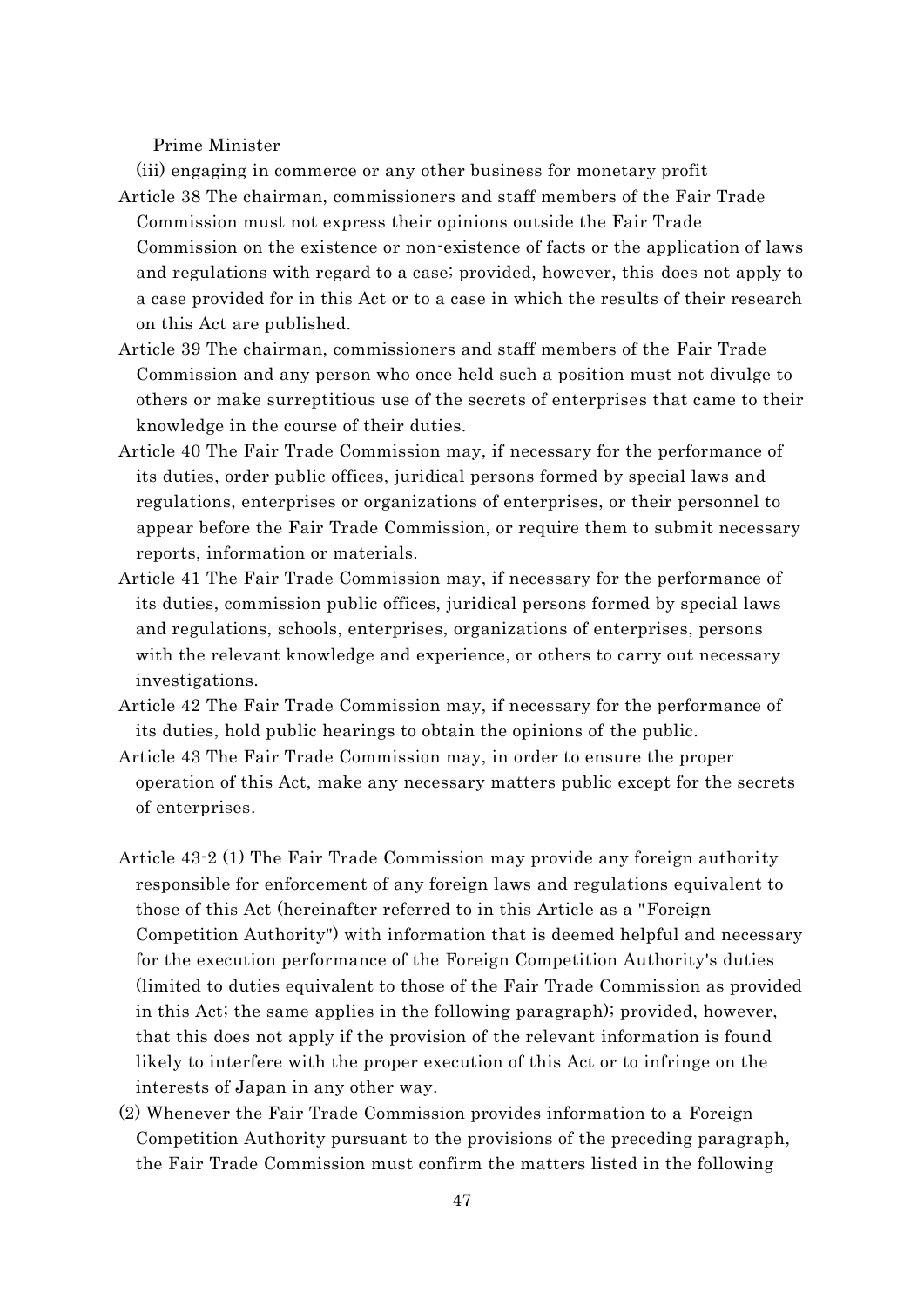items:

- (i) that the relevant Foreign Competition Authority is capable of providing information equivalent to the information provided pursuant to the provisions of the preceding paragraph
- (ii) that the secrecy of information provided as secret pursuant to the provisions of the preceding paragraph will be protected under the laws and regulations of the relevant foreign country to a degree that is equivalent to the degree to which the secrecy of such information is protected in Japan
- (iii) that the information provided pursuant to the provisions of the preceding paragraph will not be used by the relevant Foreign Competition Authority for purposes other than those contributing to the performance of its duties
- (3) Appropriate measures must be taken so that the information provided pursuant to the provisions of paragraph (1) is not used for criminal proceedings undertaken by a court or a judge in a foreign country.
- Article 44 (1) The Fair Trade Commission must report annually to the Diet, through the Prime Minister, on the enforcement of this Act.
- (2) The Fair Trade Commission may submit to the Diet, through the Prime Minister, its opinions on matters necessary to attain the purpose of this Act. Section 2 Proceedings
- Article 45 (1) Whenever any person believes there to be a fact in violation of the provisions of this Act, the person may report the fact to the Fair Trade Commission and ask for appropriate measures to be taken.
- (2) When the Fair Trade Commission receives a report as provided in the preceding paragraph, it must make the necessary investigations into the case.
- (3) If a report made pursuant to the provisions of paragraph (1) includes a written allegation with regard to a specific fact pursuant to the provisions of the Rules of the Fair Trade Commission, when the Fair Trade Commission decides to take appropriate measures or to take no measures with respect to the case connected with the report, the Fair Trade Commission must promptly notify the person who made the report to that effect.
- (4) Whenever the Fair Trade Commission believes there to be a fact in violation of the provisions of this Act or a fact falling under the purview of a monopolistic situation, the Fair Trade Commission may take appropriate measures on its own authority.
- Article 46 (1) If the Fair Trade Commission believes there to be a fact that falls under the purview of a monopolistic situation and decides to take the measures set forth in paragraph (4) of the preceding Article, the Fair Trade Commission must notify the competent minister for the business that the enterprise concerned operates to that effect.
- (2) When a notice set forth in the preceding paragraph has been given, the competent minister may express the competent minister's opinion to the Fair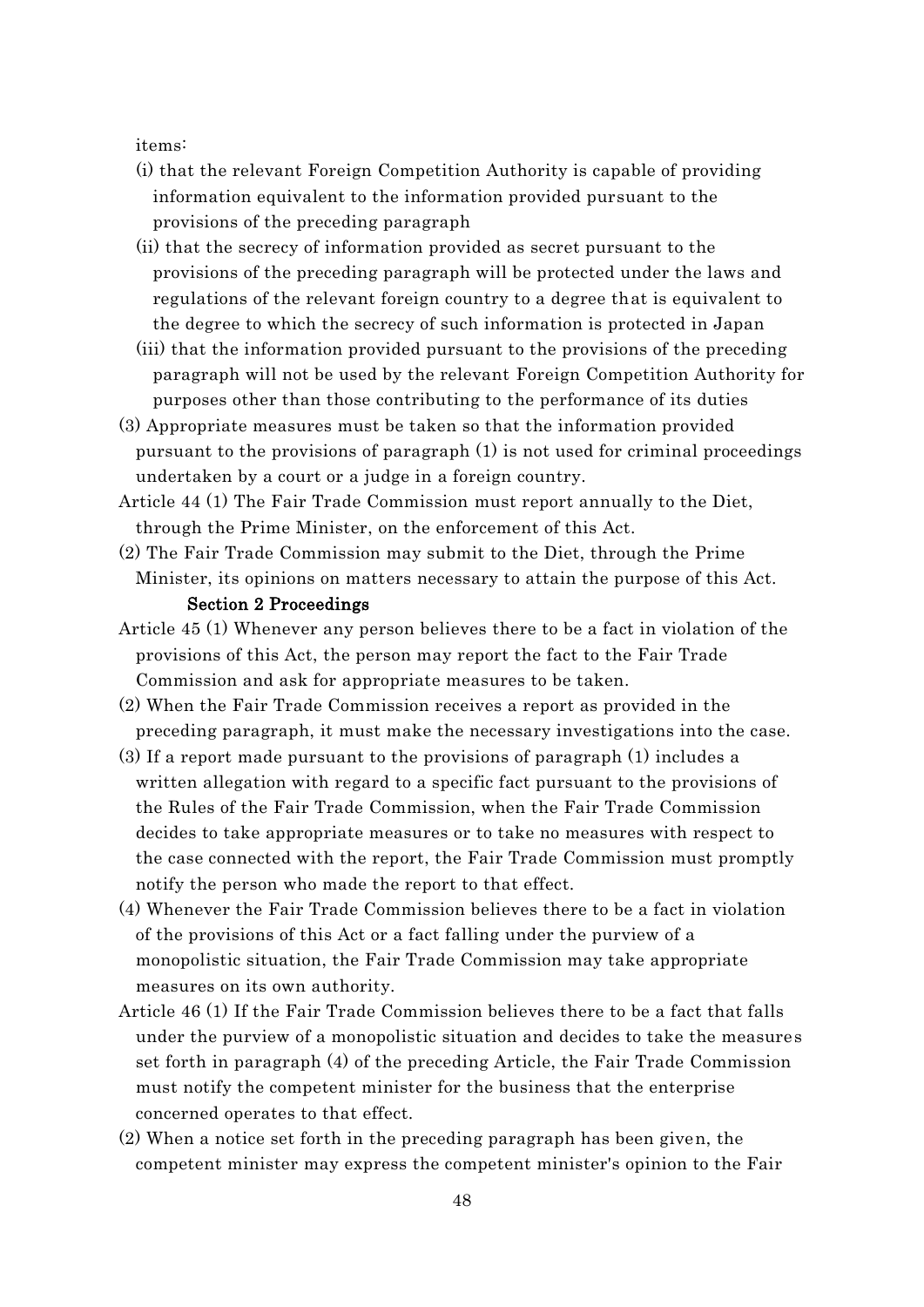Trade Commission regarding the existence or non-existence of a monopolistic situation and other measures that the competent minister considers sufficient to restore competition as provided in the proviso to Article 8-4, paragraph (1).

- Article 47 (1) In order to conduct the necessary investigation with regard to a case, the Fair Trade Commission may take the following measures:
	- (i) order persons concerned with a case or witness to appear to be interrogated, or collect their opinions or reports
	- (ii) order expert witnesses to appear to give expert opinions
	- (iii) order persons holding books and documents and other object to submit such objects, or keep such submitted objects at the Fair Trade Commission
	- (iv) enter any business office of the persons concerned with a case or other necessary sites, and inspect conditions of business operation and property, books and documents, and other materials
- (2) If the Fair Trade Commission finds it to be appropriate, it may designate a staff member of the Fair Trade Commission as an investigator pursuant to Cabinet Order, and cause the staff member to take the measures set forth in the preceding paragraph.
- (3) If the Fair Trade Commission causes a staff member to conduct an on-site inspection pursuant to the provisions of the preceding paragraph, the Fair Trade Commission must instruct the staff member to carry an identification card and to present it to the persons concerned.
- (4) The authority to take measures pursuant to the provisions of paragraph (1) must not be construed as being granted for conducting criminal investigation.
- Article 48 Whenever the Fair Trade Commission conducts the necessary investigations for a case, it is to compile a record of the substance of the investigation, and whenever it takes a measure provided in paragraph (1) of the preceding Article, it must clearly record the date on which the measure was taken and the results thereof.
- Article 48-2 If the Fair Trade Commission believes there to be a fact in violation of the provisions of Article 3, Article 6, Article 8, Article 9 (1) or (2), Article 10 (1), Article 11 (1), Article 13, Article 14, Article 15 (1), Article 15-2 (1), Article 15-3 (1), Article 16 (1), Article 17 or Article 19 and recognizes that it is necessary for promotion of fair and free competition, it may notify the party conducting the act that was the reason for that suspicion of the following matters in writing. Provided, however, that this does not apply after notice under the provisions of Article 50 (1) (including when these are applied mutatis mutandis pursuant to Article 62 (4) following the deemed replacement of terms) was made.
	- (i) the overview of the relevant act
	- (ii) the clause of laws and regulations for which there is suspicion of violation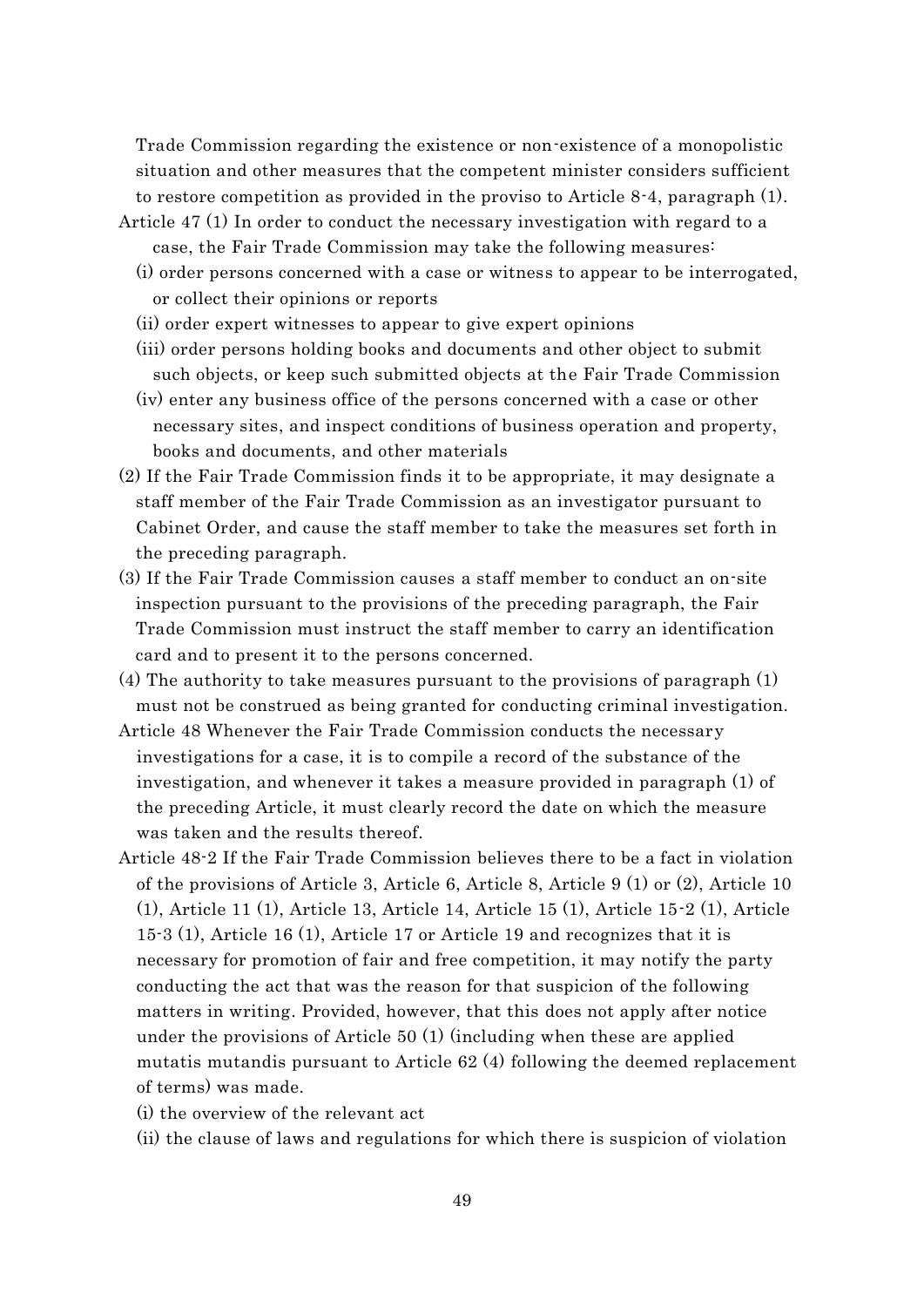- (iii) the fact that it is possible to make an application for approval under the provisions of Article 48-3 (1)
- Article 48-3 (1) When a party that has received a notice pursuant to the provisions of the previous article intends to formulate and conduct measures that are necessary in order to exclude the act that was the reason for the suspicion, it may create a plan (hereinafter referred to as the "Exclusion Measures Plan" in this article and Article 48-5) related to the measures that it intends to conduct (hereinafter referred to as the "Exclusion Measures" in this article to Article 48-5 ), submit that plan to the Fair Trade Commission within sixty days after the relevant notice and apply for its approval, pursuant to the provisions of the Rules of the Fair Trade Commission.
- (2) The Exclusion Measures Plan must contain the following:
	- (i) the content of the Exclusion Measures
	- (ii) the deadline for conducting the Exclusion Measures
	- (iii) other matters specified by the Rules of the Fair Trade Commission
- (3) When there has been an application for approval pursuant to the provisions of paragraph(1), the Fair Trade Commision is to approve the plan if the Fair Trade Commision finds that Exclusion Measures Plan conforms to both of the following items.
	- (i) the Exclusion Measures are sufficient for excluding the act that was the reason for the suspicion.
	- (ii) the Exclusion Measures are expected to be reliably conducted.
- (4) The approval of the preceding paragraph must be rendered in writing, and the chairman and the commissioners who attended the meeting pursuant to the provisions of Article 65 (1) must affix their names and seals on the statement of approval.
- (5) The approval under the provisions of paragraph(3) is to take effect by serving a copy of the statement of approval on addressee thereof.
- (6) When there has been an application for approval pursuant to the provisions of paragraph(1) has been made, the Fair Trade Commission must render a decision to dismiss it if the Fair Trade Commission finds that Exclusion Measures Plan does not conform to any of the items of paragraph(3).
- (7) The provisions of paragraphs(4) and (5) apply mutatis mutandis to a decision pursuant to the provisions of preceding paragraph. In such a case, the term "statement of approval" in paragraphs(4) and (5) is deemed to be replaced with "statement of decision."
- (8) When a party that has received the approval of paragraph(3) intends to change the Exclusion Measures Plan related to that approval, it must receive approval by the Fair Trade Commission, pursuant to the provisions of the Rules of the Fair Trade Commission.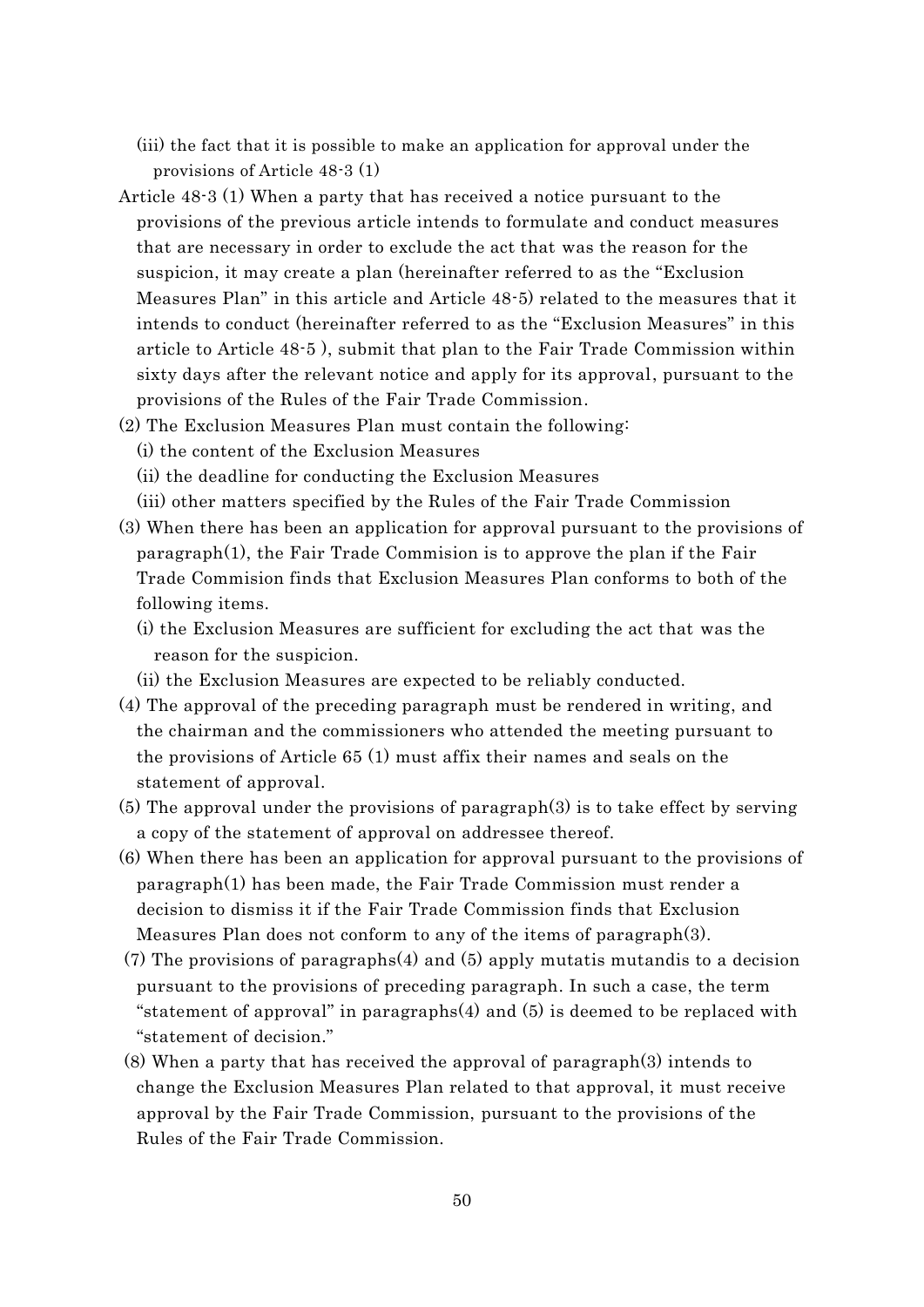- (9) The provisions of paragraphs(3) to (7) apply mutatis mutandis to approval for changes pursuant to the provisions of preceding paragraph.
- Article 48-4 The provisions of Article 7 (1) and (2) (including when these are applied mutatis mutandis pursuant to Article 8-2 (2) and Article 20 (2)), Article 7-2 (1) (including when these are applied mutatis mutandis pursuant to Article 7-2 (2) and Article 8-3 following the deemed replacement of terms), Article 7-2 (4), Article 8-2 (1) and (3), Article 17-2, Article 20 (1), and Article 20-2 to Article 20-6 shall not apply for the act that was the reason for suspicion related to that approval and the act related to the Exclusion Measures, if the Fair Trade Commission gave the approval of paragraph (3) of the preceding Article (including approval for changes pursuant to Article 48-3 (8); the same applies in Article 48-5, Article 65, Article 68 (1), and Article 76(2)). Provided, however, that this does not apply if there is a decision pursuant to the provisions of paragraph(1) of the following Article.
- Article 48-5 (1) When either of the following items applies, the Fair Trade Commission must render a decision to rescind the approval of Article 48-3 (3). (i) when the Fair Trade Commission recognizes that the Exclusion Measures are not being conducted according to the Exclusion Measures Plan that received the approval of Article 48-3 (3)
	- (ii) when it has been revealed that the party that received the approval of Article 48-3 (3) received that approval based on false or wrongful facts
- (2) The provisions of Article 48-3 (4) and (5) apply mutatis mutandis to a decision pursuant to the provision of the preceding paragraph. In such a case, the term "statement of approval" in Article  $48-3(4)$  and  $(5)$  is deemed to be replaced with "statement of decision."
- (3) In the event that there has been rescission of the approval of Article 48-3 (3) pursuant to the provisions of paragraph(1), when that rescission was on or after the date two years before the expiration date of the period stipulated in proviso to Article 7  $(2)$  (including when these are applied mutatis mutandis pursuant to Article 8-2 (2) and Article 20 (2); the same applies hereinafter in this paragraph), an order pursuant to the provisions of Article 7 (2) (including when these are applied mutatis mutandis pursuant to Article 8-2 (2) and Article 20 (2)) or Article 8-2 (3) may be issued for the act that was the reason for the suspicion related to that approval, notwithstanding the provisions of proviso to Article 7 (2),within the two-year period from the date of the decision for rescission.
- (4) The provisions of the preceding paragraph apply mutatis mutandis to the order pursuant to the provisions of Article  $7-2$  (1) (including when these are applied mutatis mutandis pursuant to Article 7-2 (2) and Article 8-3 following the deemed replacement to term) and (4), or Article 20-2 to Article 20-6. In such a case, in the preceding paragraph, the term "proviso to Article  $7 \frac{2}{\ldots}$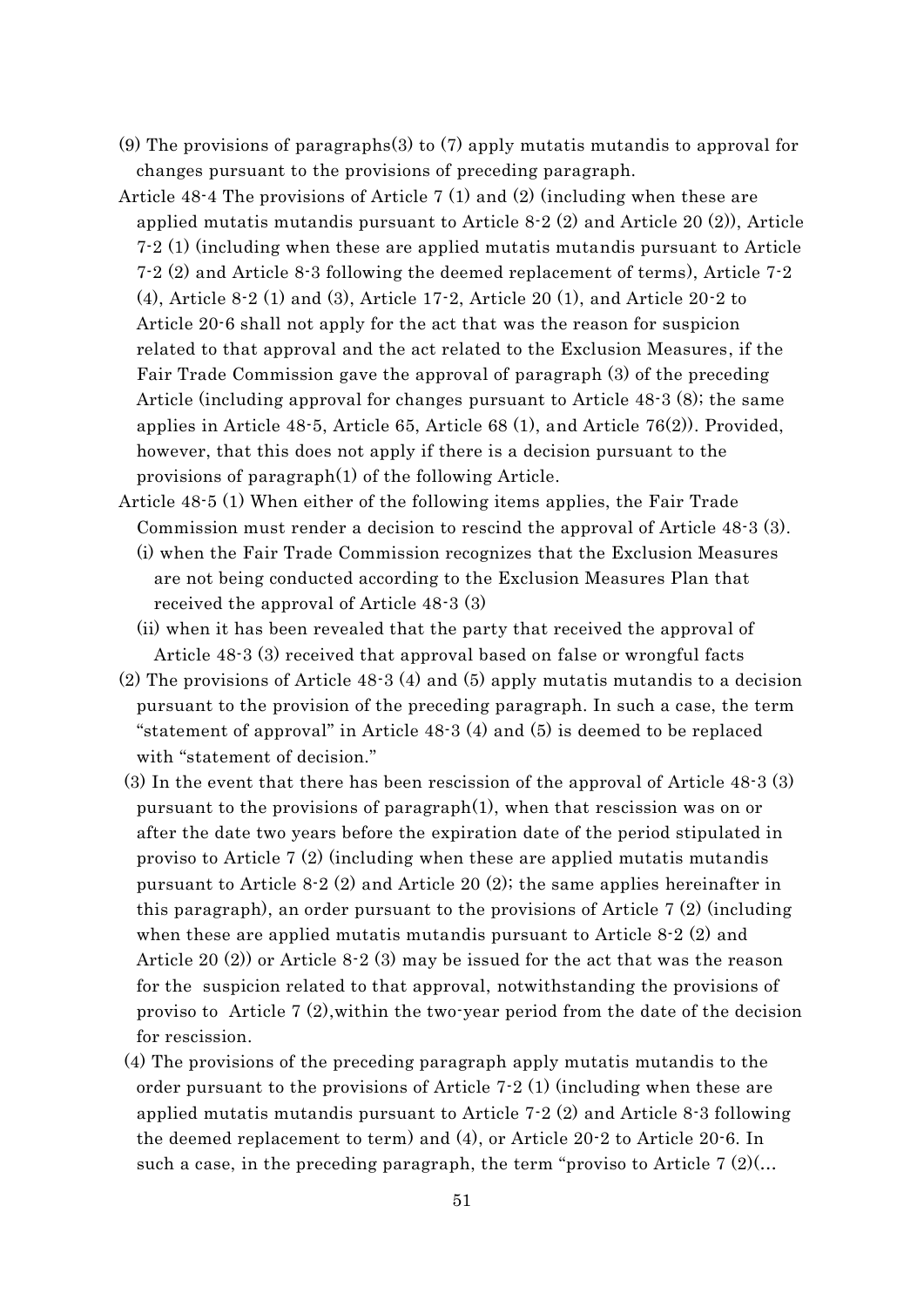pursuant to Article 8-2 (2) and Article 20 (2)" is deemed to be replaced with "the provision of proviso to Article  $7-2(27)$  (... pursuant to Article 8-3 and Article 20-7, the term "proviso to Article  $7(2)$ " is deemed to be replaced with "notwithstanding the provision of Article 7-2 (27)."

- Article 48-6 Whenever the Fair Trade Commission finds it to be particularly necessary for promotion of fair and free competition,even if the act that was the reason for the suspicion of violation of the provisions of Article 3, Article 6, Article 8, or Article 19 has already ceased to exist, it may notify the party stated in item 1 in the form of a document of the matters in item 2 in writing. Provided, however, that this does not apply after notice was made pursuant to the provisions of Article 50 (1) (including when these are applied mutatis mutandis pursuant to 62 (4) following the deemed replacement of term).
	- (i) the following party
		- (a) the party who committed the act that was the reason for the suspicion
		- (b) if the party who committed the act that was the reason for the suspicion is a juridical person, any juridical person surviving, or established as a result of the merger the juridical person ceased to exist
		- (c) if the party who committed the act that was the reason for the suspicion is juridical person, any juridical person who has acquired all or part of the business involving the relevant act from the juridical person by virtue of a company spilt
		- (d) any party who acquired all or part of the business involving the relevant act from the party who committed the act that was the reason for the suspicion
	- (ii) the following matters
		- (a) overview of the act that was the reason for the suspicion
	- (b) clause of the laws and regulations for which there was suspicion of violation
		- (c) the fact that it is possible to make an application for approval under the provisions of Article 48-7 (1)
- Article 48-7 (1) When a party who has received a notice pursuant to the provisions of the previous article intends to formulate and conduct measures that are necessary in order to ensure that the act that was the reason for suspicion has been excluded, it may create a plan (hereinafter reffered to as "Plan for Measures to Ensure Exclusion" in this article and Article 48-9 ) related to the measures that it intends to conduct (hereinafter reffered to as "Measures to Ensure Exclusion" in this article to Article 48-9 ), submit that plan to the Fair Trade Commission within sixty days after the relevant notice, and apply for approval, pursuant to according to the provisions of the Rules of the Fair Trade Commission.
- (2)The Plan for Measures to Ensure Exclusion must contain the following:.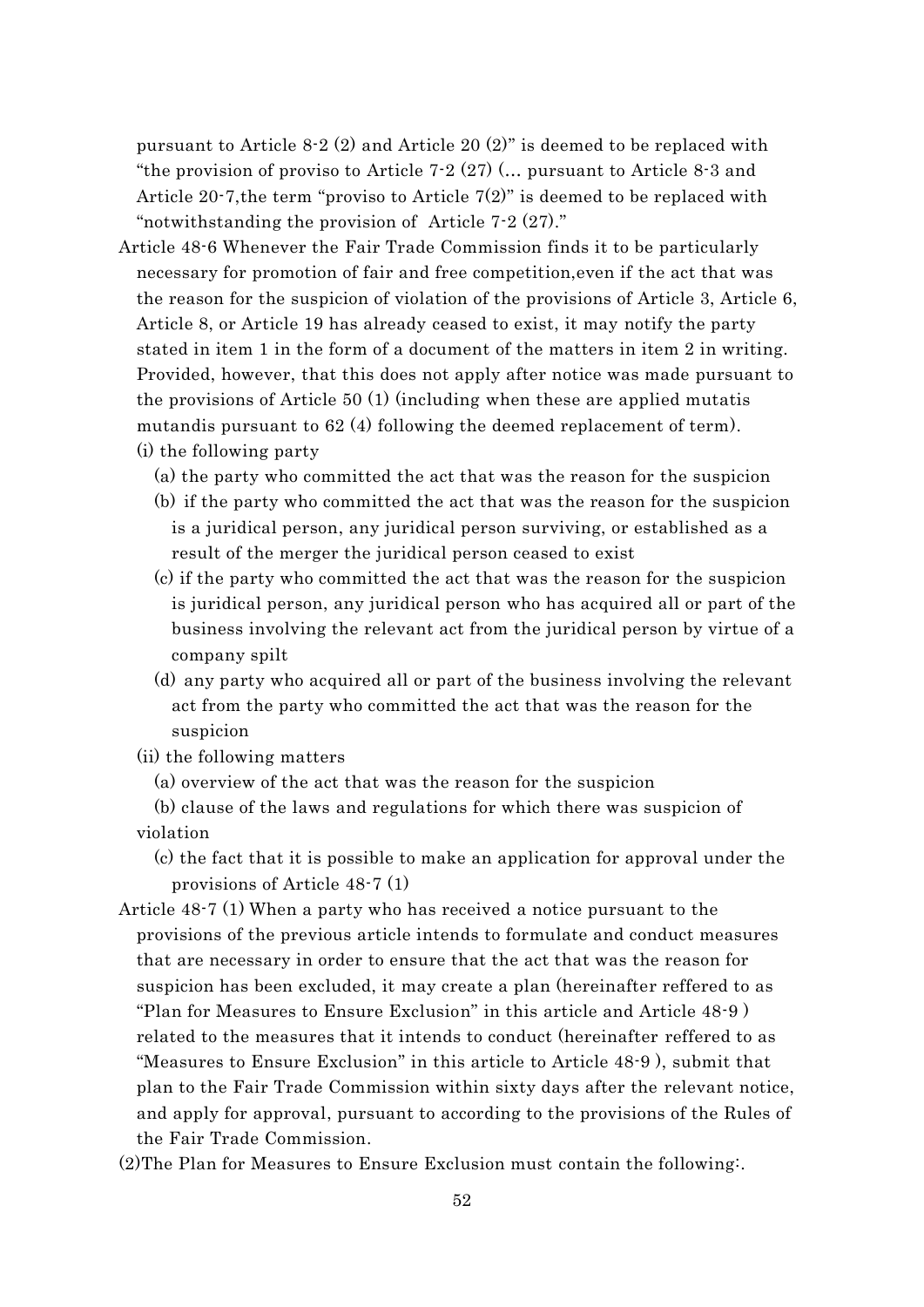(i) the content of the Measures to Ensure Exclusion

(ii) the deadline for conducting the Measures to Ensure Exclusion

(iii) other matters specified by the Rules of the Fair Trade Commission

- (3) When there has been an application for approval pursuant to the provisions of Article 48-7 (1), the Fair Trade Commission is to approve the plan if the Fair Trade Commision finds that Plan for Measures to Ensure Exclusion conforms to both of the following items,
	- (i) The Measures to Ensure Exclusion are sufficient for ensuring that the act that was the reason for the suspicion was excluded.
	- (ii) The Measures to Ensure Exclusion are expected to be reliably conducted.
- (4) The provisions of Article 48-3 (4) and (5) apply mutatis mutads to the approval pursuant to the provisions of the preceding paragraph.
- (5) When there has been an application for approval pursuant to the provisions of paragraph(1) has been made, the Fair Trade Commission must render a decision to dismiss it if the Fair Trade Commission finds that Plan for Measures to Ensure Exclusion does not conform to any of the items of paragraph(3).
- (6) The provisions of Article 48-3 (4) and (5) apply mutatis mutandis to a decision pursuant to the provision of the preceding paragraph. In such a case, the term "statement of approval" in Article 48-3 (4) and (5) is deemed to be replaced with "statement of decision."
- (7) When a party that has received the approval of paragraph(3) intends to change the Plan for Measures to Ensure Exclusion related to that approval, it must receive approval by the Fair Trade Commission, pursuant to the provisions of the Rules of the Fair Trade Commission.
- (8) The provisions of paragraphs(3) to (6) apply mutatis mutandis to approval for changes pursuant to the provision of the preceding paragraph.
- Article 48-8 The provision of Article7(1) and (2)(including when these are applied mutatis mutandis pursuant to Article8-2(2) and Article20(2)), Article7-2(1)(including when these are applied mutatis mutandis pursuant to Article7(2) and Article8-3 following the deemed replacement of term) and  $(4)$ ,Article8-2(1) and  $(3)$ ,Article20(1),and Article20-2 to Article20-6 shall not apply for the act that was the reason for the suspiction related to that approval and the act related to the Measures to Ensure Exclusion, if the Fair Trade Commission gave the approval of Article 48-7 (3) (including approval for changes pursuant to the provisions of Article 48-7 (7); the same applies in the following Article65, Article68(2) and Article76(2)). Provided, however, that this does not apply if there is a decision pursuant to the provisions of paragraph(1) of following Article.
- Article 48-9 (1) When either of the following items applies, the Fair Trade Commission must render a decision to rescind the approval of Article 48-7 (3).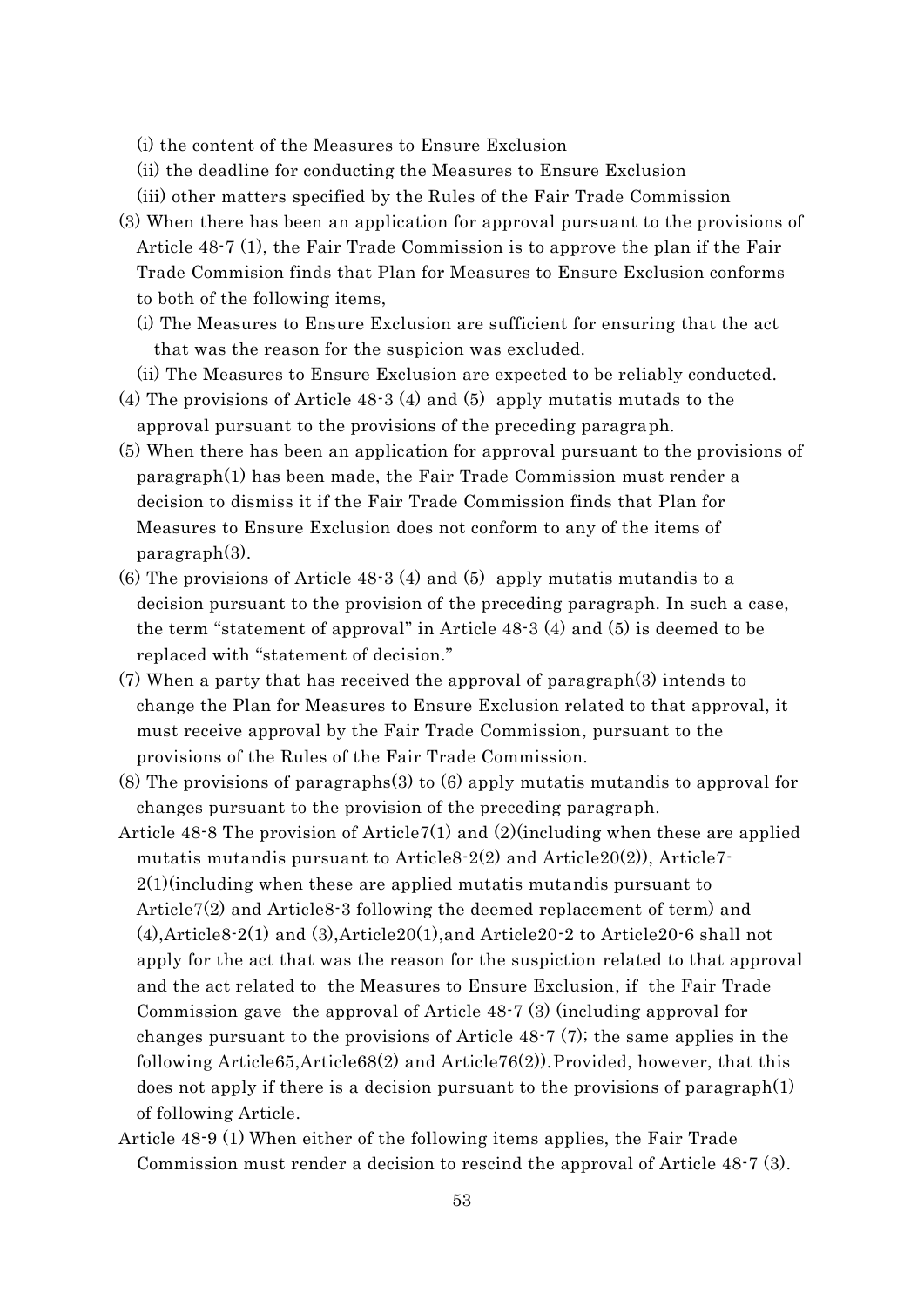- (i) When the Fair Trade Commission recognizes that the Measures to Ensure Exclusion are not being conducted according to the Plan for Measures to Ensure Exclusion that received the approval of Article 48-7 (3).
- (ii) When it has been revealed that the party that received the approval of Article 48-7 (3) received that approval based on false or wrongful facts.
- (2) The provisions of Article 48-3 (4) and (5) apply mutatis mutandis to a decision pursuant to the provision of preceding paragraph. In such a case, the term "statement of approval" in Article 48-3 (4) and (5) is deemed to be replaced with "statement of decision."
- (3) In the event that there has been rescission of the approval of Article 48-7 (3) pursuant to the provisions of paragraph(1), when that rescission was on or after the date two years before the expiration date of the period stipulated in proviso to Article 7 (2) (including when these are applied mutatis mutandis pursuant to Article 8-2 (2) and Article 20 (2); the same applies hereinafter in this paragraph) , an order pursuant to the provisions of Article 7 (2) (including when these are applied mutatis mutandis pursuant to Article 8-2 (2) and Article 20 (2)) or Article 8-2 (3) may be issued for the act that was the reason for the suspicion related to that approval, notwithstanding the provisions of proviso to Article 7 (2) ,within the two-year period from the date of the decision for that rescission.
- (4) The provisions of the preceding paragraph apply mutatis mutandis to the order pursuant to provisions of Article 7-2 (1) (including when these are applied mutatis mutandis pursuant to Article 7-2 (2) and Article 8-3 following the deemed replacement of term) and(4), or Article 20-2 to Article 20-6. In such a case, in preceding paragraph,the term "proviso to Article7(2)(… pursuant to Article8-2(20) and Article20(2)" is deemed to be replaced with "the provision of Article7-2(27)(… pursuant to Article 8-3 and Article 20-7" and the term "the provision of proviso to Article 7 (2)" is deemed to be replaced with "notwithstanding the provision of Article 7-2 (27)".
- Article 49 If the Fair Trade Commission seeks to issue an order pursuant to the provisions of Article 7, paragraphs (1) or (2) (including when they are applied mutatis mutandis pursuant to Article 8-2, paragraph (2) and Article 20, paragraph (2)); Article 8-2, paragraphs (1) or (3); Article 17-2; or Article 20, paragraph (1) (hereinafter referred to as a "Cease and Desist Order"), it must conduct a hearing of opinions with the would-be addressee of the Cease and Desist Order.
	- Article 50 (1) In a hearing set forth in the preceding Article, the Fair Trade Commission must notify the would-be addressee of the Cease and Desist Order of the following matters in writing, by a reasonable period of time prior to the date of hearing:
	- (i) the expected contents of the Cease and Desist Order
	- (ii) the facts found by the Fair Trade Commission, and the application of laws and regulations thereto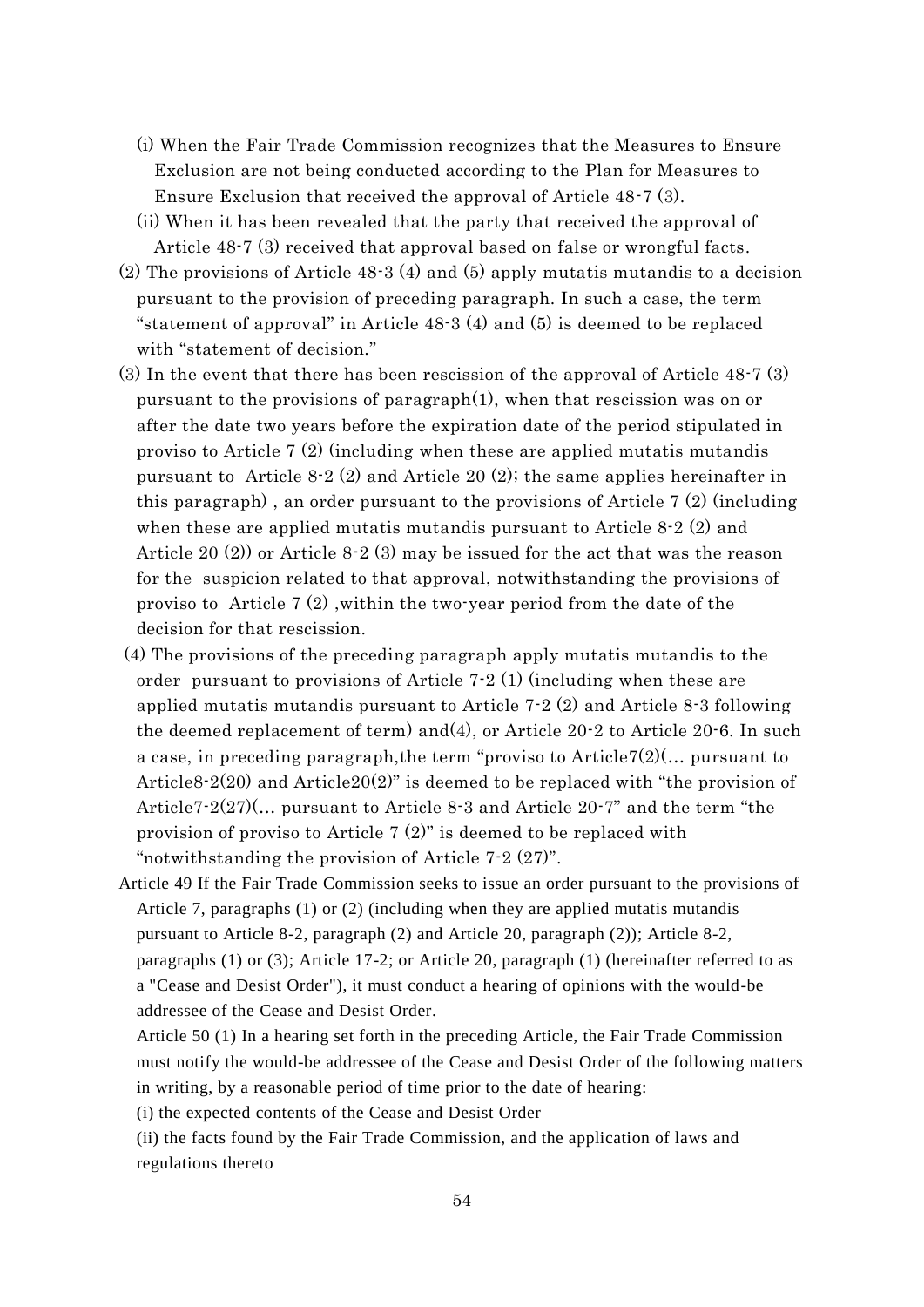(iii) the date and place of hearing

(iv) the name and location of the organization which has jurisdiction over affairs relating to hearing

- (2) The written notice set forth in the preceding paragraph must inform the following matters:
	- (i) that the would-be addressee of the Cease and Desist Order may state its opinions and submit evidence on the date of hearing or submit a written statement and evidence instead of appearance on the date of hearing.
	- (ii) that the would-be addressee of the Cease and Desist Order, until the conclusion of the hearing, may request inspection and a copy of evidence pursuant to the provisions of Article 52.
- Article 51 (1) The person who has received the notice set forth in paragraph (1) of the preceding Article (hereinafter referred to as the "Party" in this Section) may appoint agents.
- (2) Agents may perform any act relating to an individual hearing on behalf of the Party.
- Article 52 (1) The Party may, between the time when notice of a hearing is given pursuant to Article 50, paragraph (1) and the time when the hearing is concluded, submit a request to the Fair Trade Commission to inspect or copy the evidence proving the facts found by the Fair Trade Commission with respect to the case for hearing (as for copy, only limited to evidence prescribed by the Rules of the Fair Trade Commission as one that was submitted by the relevant Party or its employees or that records the statements of the relevant Party or its employees; hereinafter the same applies in this Article). In this case, the Fair Trade Commission may not refuse the inspection or copy unless this is likely to infringe on the interests of a third party or unless there are any other justifiable grounds.
- (2) The provisions of preceding paragraph do not preclude the Party from further requesting inspection or copy of the evidence, which becomes necessary in the course of the procedures for hearing.
- (3) The Fair Trade Commission may designate the date, time and place for inspection or copy set forth in the preceding two paragraphs.
- Article 53 (1) The procedures for hearing is to be presided by the staff member designated by the Fair Trade Commission for each case (hereinafter referred to as the "Designated Staff Member").
- (2) The Fair Trade Commission may not designate any staff member who performed the duties of an investigator with respect to the case pursuant to the preceding paragraph and any other staff members who conducted the administrative affairs pertaining to investigations into the relevant case as the presiding staff member for hearing.
- Article 54 (1) The Designated Staff Member is to have the investigators designated pursuant to Article 47, paragraph (2) with respect to the case for which the procedures for hearing must be taken and any other staff members who conducted the administrative affairs pertaining to investigations into the relevant case (in the following paragraph and paragraph (3), and Article 56, paragraph (1), referred to as the "investigators, etc.")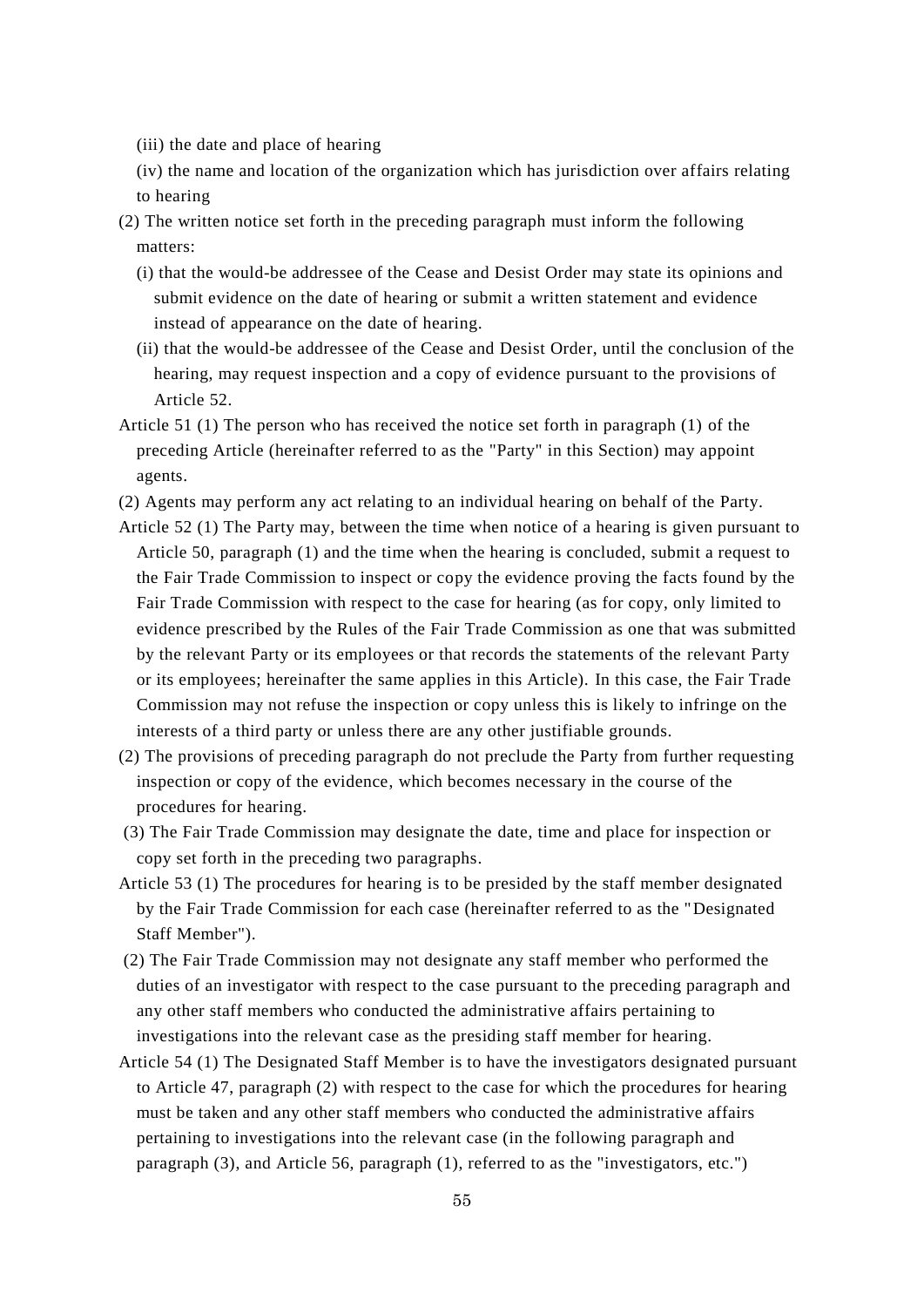explain to the Party appearing on the date of hearing the expected content of the Cease and Desist Order, the facts found by the Fair Trade Commission and major evidence among those provided for Article 52, paragraph (1), and the application of laws and regulations to the facts found by the Fair Trade Commission at the outset of the first date of the hearing.

- (2) The Party may appear on the date of hearing, state its opinions and submit evidence and also address questions to the investigators, etc. with the permission of the Designated Staff Member.
- (3) When the Designated Staff Member finds it necessary on the date of hearing, the Designated Staff Member may address questions to parties, call upon them to state their opinions or submit evidence or request explanation from the investigators, etc.
- (4)The proceedings on the date of hearing is not open to the public.
- Article 55 The Party may, instead of appearing on the date of hearing, submit written statements and evidence to a Designated Staff Member on or before the date of hearing.
- Article 56 (1) The Designated Staff Member may, when it is found necessary to continue the hearing as a result of the statement of opinions, submission of evidence, and questions by the Party, and explanation by the investigators, etc., (in Article 58, paragraphs (1) and (2), referred to as the "statements, etc. by the party"),assign a date for continuation.
- (2) In the case referred to in the preceding paragraph, the parties must be given, in advance, notice in writing of the date and the location of the next hearing. However, it would be sufficient to notify parties who appeared on the date of hearing of the above matters which is made on the date of hearing.
- Article 57 (1) The Designated Staff Member may, where the parties fail to appear on the date of a hearing without justifiable grounds and to submit written statements or evidence pursuant to Article 55, conclude the hearing without giving any further opportunity for the party to state its opinions and submit evidence.
- (2) In addition to the case pursuant to the preceding paragraph, in cases where the parties fail to appear on the date of the hearing and do not submit written statements or evidence pursuant to Article 55, and when the Party is not expected to appear on a date for hearing for a considerable substantial period of time, the Designated Staff Member may ask submission of written statements and evidence of them with the due date, and conclude the hearing when the due date falls.
- Article 58 (1) The Designated Staff Member is to prepare a record of the proceedings of the statement of opinions by the Party, etc. on the date of hearing and the record must clearly indicate the outline of the statements raised by parties concerned with respect to the matters listed in Article 50, paragraph (1), items (i) and (ii).
- (2) The record set forth in the preceding paragraph must be prepared on each date of the hearing when the statement, etc. by the Party is conducted, and where the statement, etc. by the Party is not conducted, promptly after the hearing is concluded.
- (3) The record pursuant to paragraph (1) must be accompanied by the evidence submitted (the written statements and evidence submitted, when written statements and evidence are submitted pursuant to Article 55).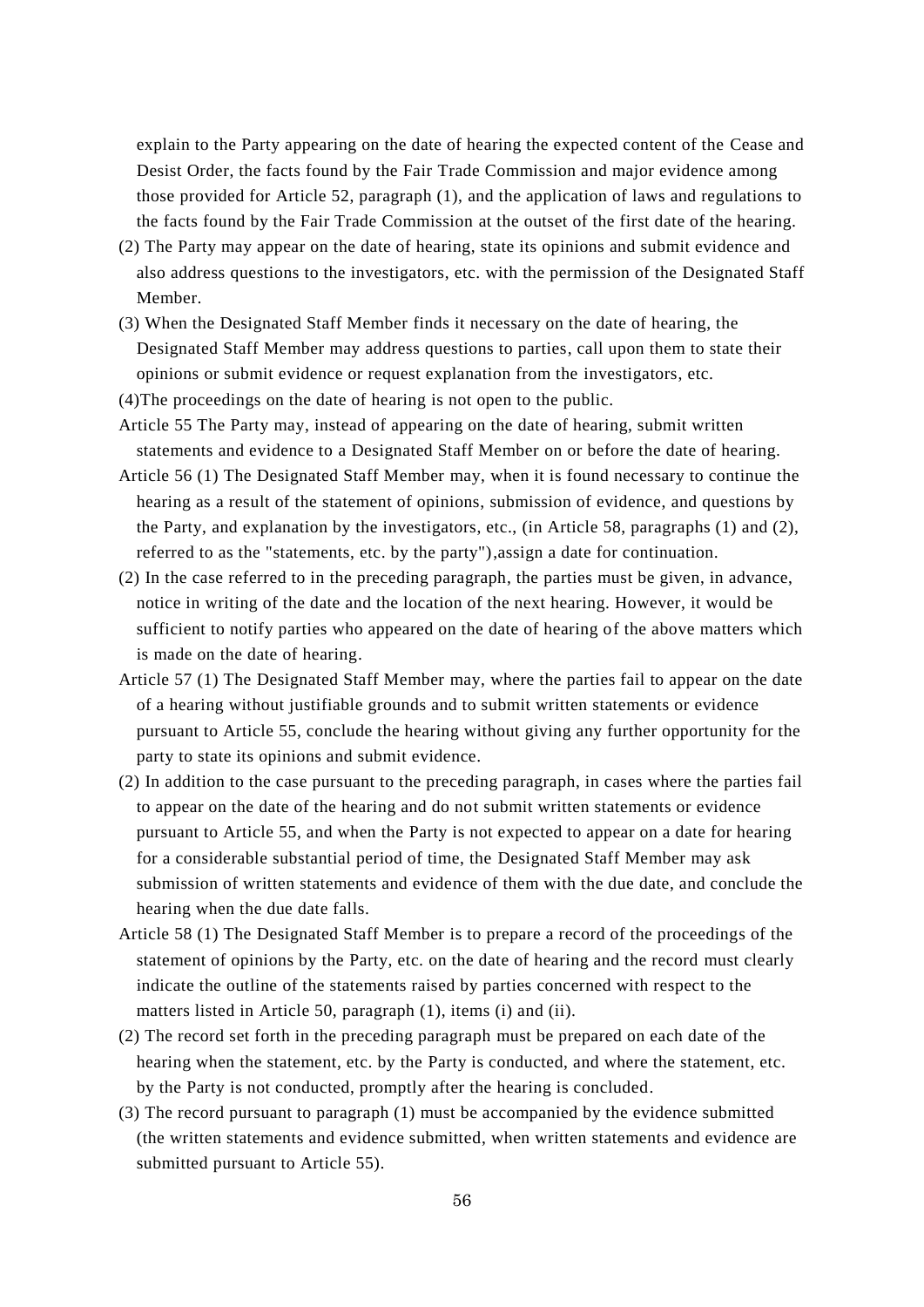- (4) The Designated Staff Member must, promptly after the hearing is concluded, identify the issues of the case for a hearing, prepare a written report containing the relevant issues and submit it to the Fair Trade Commission together with the record pursuant to paragraph (1).
- (5) Parties concerned may demand inspection of the record pursuant to paragraph (1) and the written report pursuant to the preceding paragraph.
- Article 59 (1) The Fair Trade Commission may, when it finds necessary in light of the circumstances arising after conclusion of the hearing, order the Designated Staff Member to reopen a hearing by returning to the Designated Staff Member the report submitted pursuant to the preceding Article, paragraph (4).
- (2) The provisions of the main clause of Article 56, paragraph (2) apply mutatis mutandis to the case of the preceding paragraph.
- Article 60 In making a resolution pertaining to the cease and desist order, the Fair Trade Commission must do so only after careful consideration of the contents of the record pursuant to Article 58, paragraph (1) and the report pursuant to Article 58.
- Article 61 (1) A Cease and Desist Order must be rendered in writing, and the written Cease and Desist Order is to indicate the measures necessary to eliminate the violation or to ensure that the violation is eliminated, and the facts found by the Fair Trade Commission and the application of laws and regulations thereto, and the chairman and commissioners who attended the meeting pursuant to the provisions of Article 65, paragraph (1) must affix their names and seals thereto.
- (2) A Cease and Desist Order is to take effect by serving a copy of the written Cease and Desist Order to the addressee thereof.
- Article 62 (1) An order issued pursuant to the provisions of paragraph (1) (including when these are applied mutatis mutandis pursuant to Article 7-2, paragraph (2) and Article 8-3 following the deemed replacement of terms ) or paragraph (4) of Article 7-2, or Articles 20-2 to 20-6 inclusive (hereinafter referred to as a "Payment Order") must be rendered in writing, and the written Payment Order for a surcharge is to state the amount of the surcharge to be paid, the basis of its calculation, the violation to which it pertains, and the time limit for payment, and the chairman and commissioners who attended the meeting pursuant to the provisions of Article 65, paragraph (1) must affix their names and seals thereto.
- (2) A Payment Order is to take effect upon service of a copy of the written Payment Order for a surcharge on the addressee thereof.
- (3) The time limit for payment of the surcharge set forth in paragraph (1) is to fall on the day on which seven months have elapsed from the day on which the copy of the written Payment Order for a surcharge is issued.
- (4) The provisions of Articles 49 to 60 inclusive apply mutatis mutandis to the Payment Order. In this case, in Article 50, paragraph (1), item (i), the term "The expected contents of the Cease and Desist Order" is deemed to be replaced with "Amount of the surcharge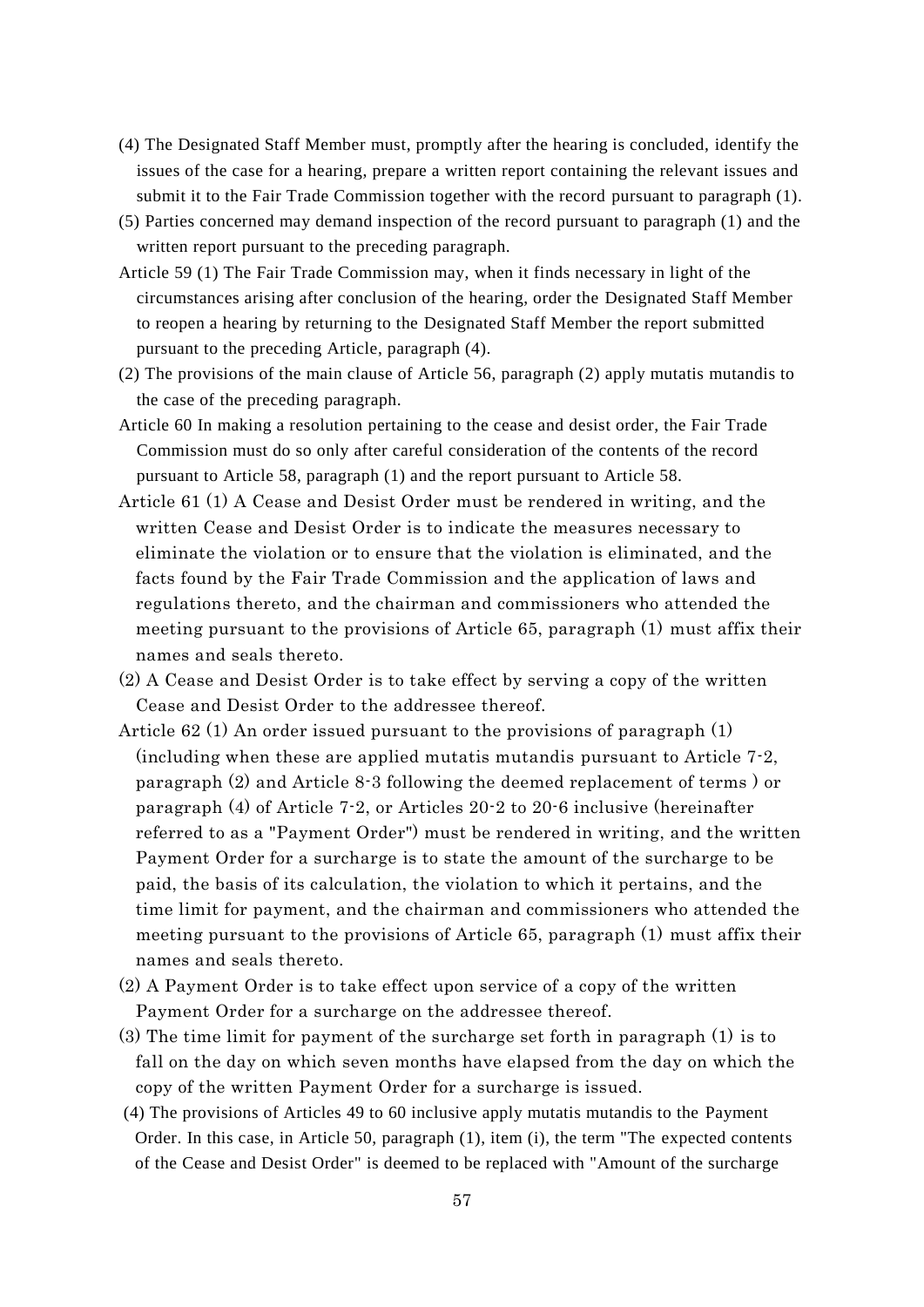intended to be ordered to be paid"; the term "The facts found by the Fair Trade Commission, and the application of laws and regulations thereto" in item (ii) of the same paragraph and the term "the facts found by the Fair Trade Commission" in Article 52, paragraph (1) is deemed to be replaced with "The basis of calculation of the surcharge and the violation related to the surcharge"; in Article 54, paragraph (1), the term "the expected content of the Cease and Desist Order, the facts found by the Fair Trade Commission and major evidence among those provided for Article 52, paragraph (1), and the application of laws and regulations to the facts found by the Fair Trade Commission" is deemed to be replaced with "Amount of the surcharge intended to be ordered to be paid, the basis of calculation of the surcharge and the violation related to the surcharge, and major evidence among those pursuant to Article 52, paragraph (1) as applied mutatis mutandis pursuant to Article 62, paragraph (4) following the deemed replacement of terms."

- Article 63 (1) After the Fair Trade Commission has issued a Payment Order pursuant to the provisions of Article 7-2, paragraph (1) (including when these are applied mutatis mutandis pursuant to paragraph (2) of the same Article following the deemed replacement of terms; the same applies in the following paragraph) or paragraph (4), if a final and binding decision on the same case imposes a fine on the person who received the relevant Payment Order, the Fair Trade Commission must issue a decision to modify the amount of the surcharge in the Payment Order by reducing the amount thereof by an amount equivalent to one-half of the amount of the fine imposed in the final and binding decision; provided, however, that this does not apply if the amount of the surcharge in the Payment Order does not exceed the amount equivalent to one-half of the amount of the fine or if the amount after the modification is less than one million yen.
- (2) In the case under the proviso to the preceding paragraph, the Fair Trade Commission must render a decision to rescind the Payment Order pursuant to the provisions of Article 7-2, paragraphs (1) or (4).
- (3) A decision under the provisions of the preceding two paragraphs must be rendered in writing, and the written decision is to indicate the facts found by the Fair Trade Commission and the application of laws and regulations thereto, and the chairman and commissioners who attended the meeting pursuant to the provisions of Article 65, paragraph (1) must affix their names and seals thereto.
- (4) A decision under the provisions of paragraphs (1) and (2) is to take effect by serving a copy of the written decision on the addressee thereof.
- (5) In a case under paragraphs (1) and (2), the Fair Trade Commission must refund in money any amount already paid pursuant to the pre-modification or pre-rescission Payment Order (excluding delinquency charges as provided in Article 69, paragraph  $(2)$ , if there is some portion that should be refunded.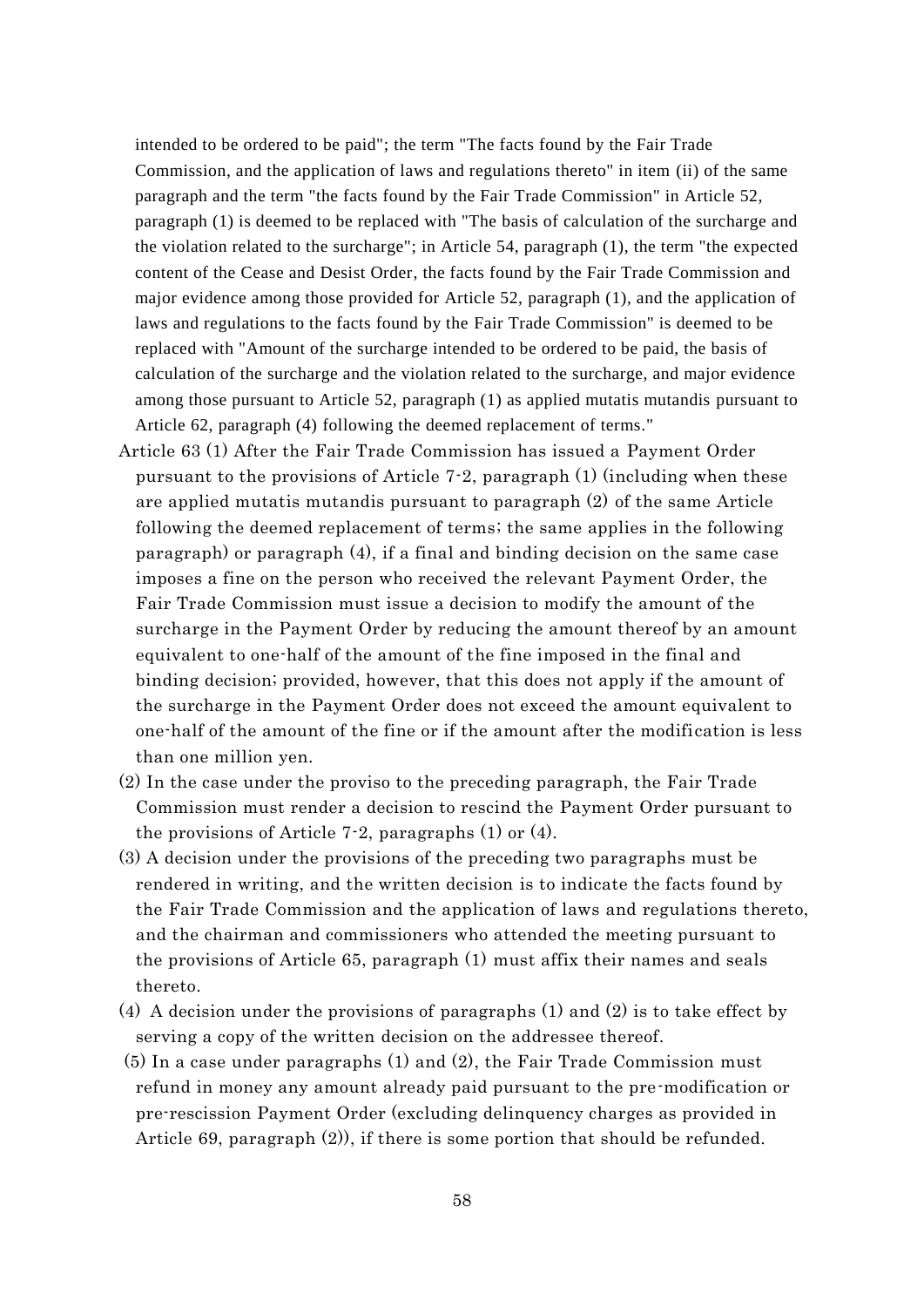- Article 64 (1) An order issued pursuant to the provisions of Article 8-4, paragraph (1) (hereinafter referred to as a "Competition Restoration Order") must be rendered in writing, and the written Competition Restoration Order is to indicate the measures necessary to restore competition with respect to the goods or services involved in the monopolistic situation, and the facts found by the Fair Trade Commission and the application of laws and regulations thereto, and the chairman and commissioners who attended the meeting pursuant to the provisions of paragraph (1) of the following Article must affix their names and seals thereto.
- (2) A Competition Restoration Order is to take effect by serving a copy of the written Competition Restoration Order to the addressee thereof.
- (3) No Competition Restoration Order can be executed until it becomes final and binding.
- (4) The provisions of Articles 49 to 60 inclusive apply mutatis mutandis to the Competition Restoration Order.
- (5) If the Fair Trade Commission intends to make a notification under provisions of Article 50, paragraph (1), as applied mutatis mutandis pursuant to the preceding paragraph, it must consult with the competent ministers for the business operated by the enterprise concerned and hold a public hearing to obtain the opinions of the public.
- Article 65 (1) Cease and Desist Orders, Payment Orders, Competition Restoration Orders, approvals of Article 48-3 (3) and approvals of Article 48-7 (3), and decisions under the provisions of this Section (excluding payment decision pursuant to the provisions of Article 70, paragraph (2)) must be reached in meetings of the chairman and commissioners.
- (2) The provisions of Article 34, paragraphs  $(1)$ ,  $(2)$ , and  $(4)$  apply mutatis mutandis to the meetings set forth in the preceding paragraph.
- (3) For a Competition Restoration Order three or more people must concur, notwithstanding the provisions of Article 34, paragraph (2) as applied mutatis mutandis pursuant to the preceding paragraph.
- Article 66 Meetings of the Fair Trade Commission are not open to the public.
- Article 67 Any public office or public organization concerned may, in order to protect the public interest, provide its opinions to the Fair Trade Commission.
- Article 68 (1) After the approval of Article 48-3 (3), the Fair Trade Commission may, if it considers particularly necessary, take the measure, or order its staff members to take the measures pursuant to the provision of Article47, necessary to ascertain whether either of the items of Article 48-5 (1) applies.
- (2) After the approval of Article 48-7 (3) , the Fair Trade Commission may, if it considers particularly necessary, take the measure, or order its staff members to take the measures pursuant to the provision of Article47, necessary to ascertain whether either of the items of Article 48-9 (1) applies.
- (3) After issuing a Cease and Desist Order or a Competition Restoration Order becoming final and binding , the Fair Trade Commission may, if it considers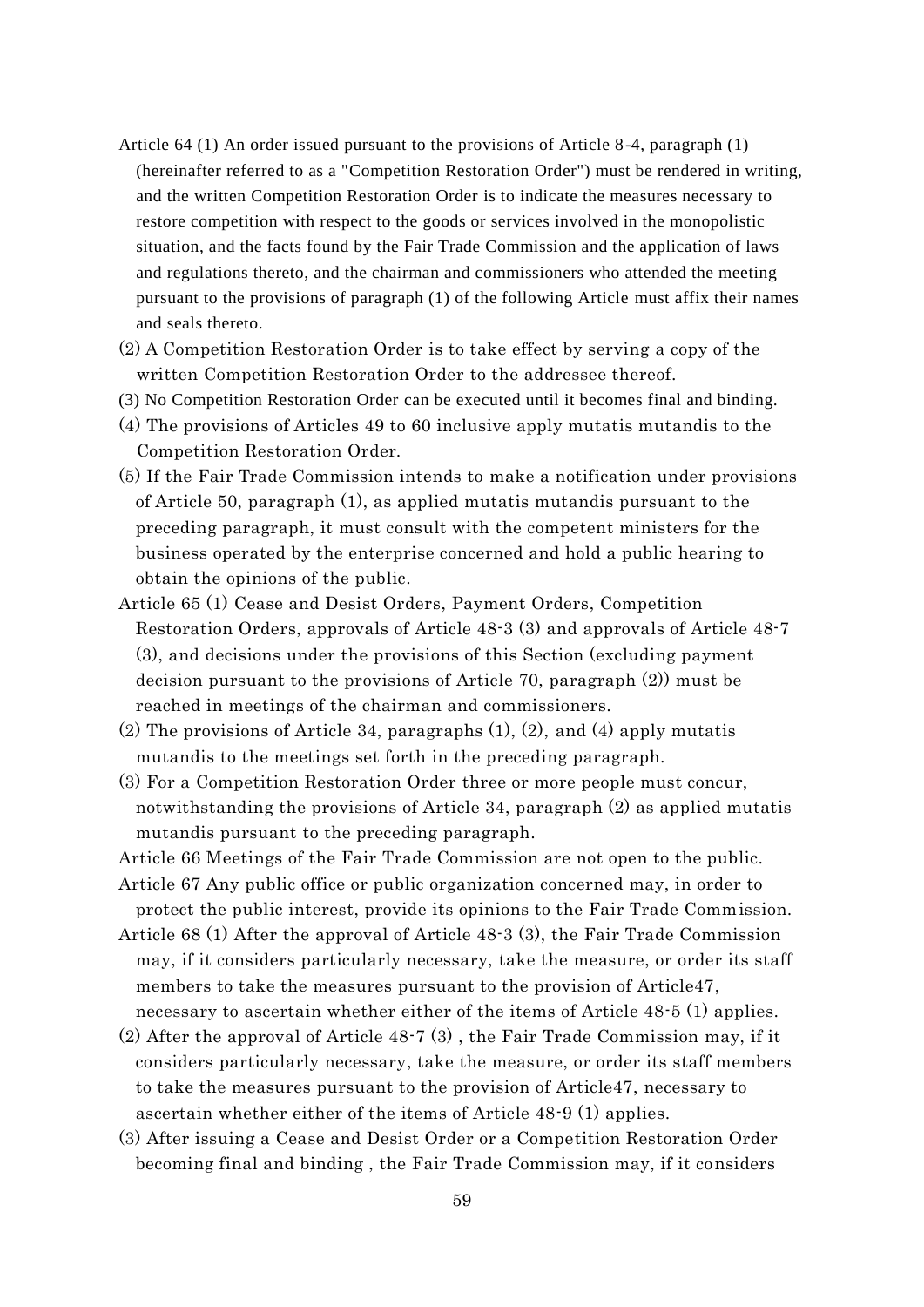particularly necessary, take the measures, or order its staff members to take the measures pursuant to the provisions of Article 47, necessary to ascertain whether the measures ordered in that order are being taken.

- Article 69 (1) If any person fails to pay a surcharge by the time limit for payment, the Fair Trade Commission must demand the payment by serving a written demand designating a time limit for the payment.
- (2) The Fair Trade Commission may, when it demanded payment pursuant to the provisions of the preceding paragraph, collect delinquency charges calculated at a rate of fourteen point five percent per annum of the amount of such surcharge for the number of days intervening between the day after the time limit for payment and the day of payment; provided, however, that this does not apply if the delinquency charges involved are less than one thousand yen.
- (3) If the amount of delinquency charges, calculated pursuant to the provisions of the preceding paragraph, includes numbers to the right of the hundreds place, the delinquency charges are rounded down to the nearest hundred yen.
- (4) If a person upon whom a demand has been served under the provisions of paragraph (1) fails to make the payment by the designated time limit, the Fair Trade Commission may collect the surcharge to the demand and delinquency charges under the provisions of paragraph (2) pursuant to a disposition of the national tax delinquency.
- (5) A statutory lien for a payment to be collected pursuant to the preceding paragraph follows national and local taxes in priority, and the period of prescription for payment follows the rules for national tax.
- Article 70 (1) If the Fair Trade Commission has ordered payment of a surcharge pursuant to the provisions of Article 7-2, paragraph (1) (including when these are applied mutatis mutandis pursuant to paragraph (2) of the same Article following the deemed replacement of terms), paragraph (4) of the same Article, or Article 20-2 to 20-6 inclusive, in accordance with the provisions of Article 7- 2, paragraph (25) (including when these are applied mutatis mutandis pursuant to Article 20-7 following the deemed replacement of terms), if there is some portion that should be refunded (except in the cases provided in Article 63, paragraph (5)), the Fair Trade Commission shall promptly refund in money any amount already paid pursuant to these provisions.
- (2) If the Fair Trade Commission refunds the amount set forth in the preceding paragraph, it must add to the relevant amount the amount calculated by multiplying by a rate specified by Cabinet Order, which must not exceed seven point two five percent per annum, of the amount for the number of days in the period between the day after the lapse of one month from the day after the amount was paid and the day on which the decision was made to pay the refund.
- (3) The provisions of the proviso to paragraph (2) and paragraph (3) of the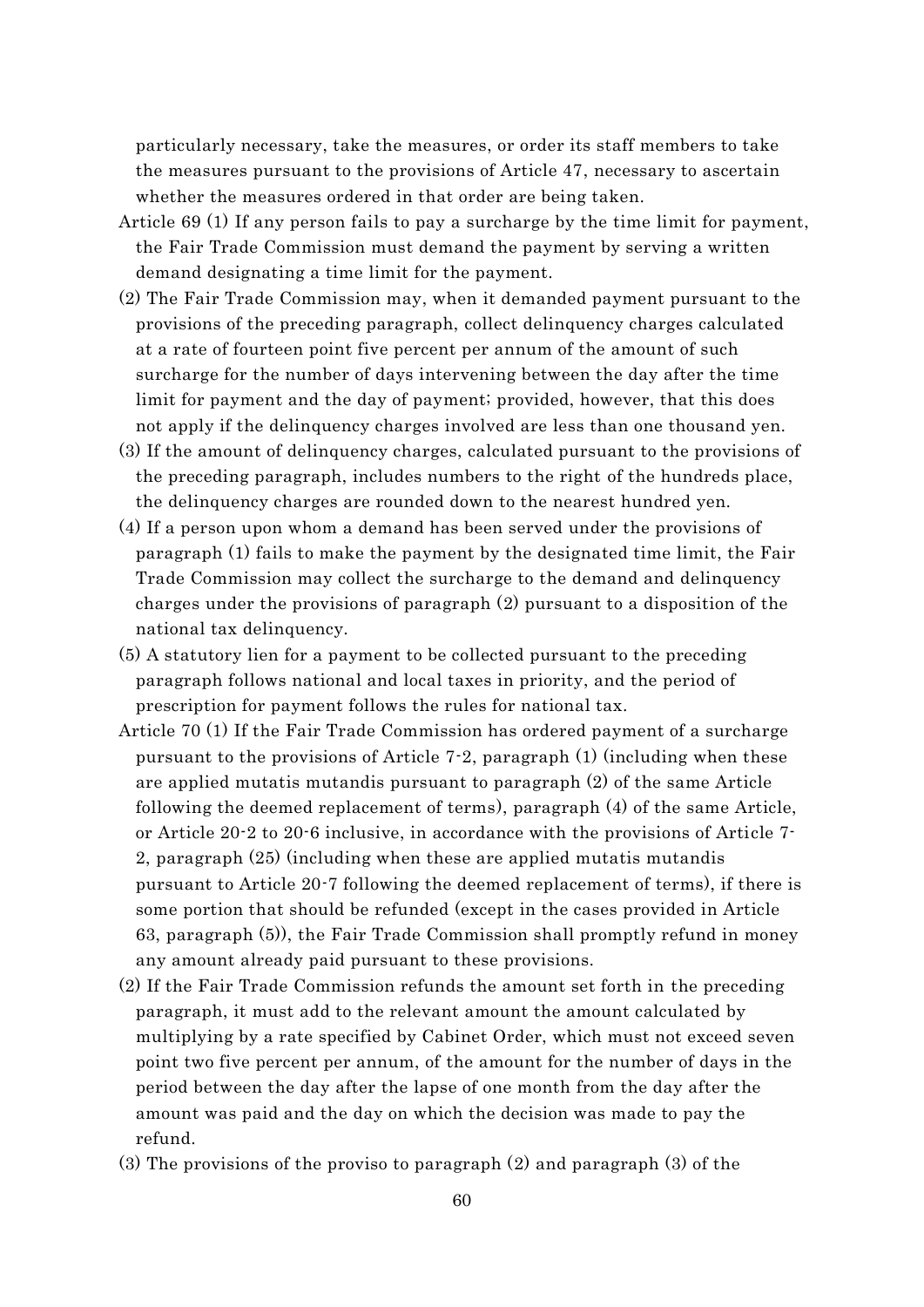preceding Article apply mutatis mutandis to amounts added pursuant to the provisions of the preceding paragraph.

- Article 70-2 (1) When there has been an application for the approval set forth in Article 11, paragraph (1) or (2), the Fair Trade Commission must render a decision to dismiss it if the Fair Trade Commission finds the relevant application to be groundless.
- (2) The provisions of Article 45, paragraph (2) apply mutatis mutandis if an application for approval set forth in the preceding paragraph has been filed.
- (3) The provisions of Article 63, paragraphs (3) and (4) apply mutatis mutandis to a decision under the provisions of paragraph (1).
- Article 70-3 (1) When the Fair Trade Commission has granted the approval set forth in Article 11, paragraph (1) or (2), if the Fair Trade Commission finds that the facts required for the approval have ceased to exist or have changed, it may rescind or modify the approval by a decision.
- (2) The provisions of Articles 49 to 60 inclusive and, Article 63, paragraphs (3) and (4) apply mutatis mutandis to a decision under the provisions of the preceding paragraph.
- (2) If the Fair Trade Commission finds that maintenance of a Cease and Desist Order or a Competition Restoration Order is inappropriate due to changes in economic conditions or other reasons, it may rescind or modify the Cease and Desist Order by a decision; provided, however, that this does not apply if such action harms the interests of the addressee of the Cease and Desist Order or the Competition Restoration Order.
- (4) The provisions of Article 63, paragraphs (3) and (4) apply mutatis mutandis to a decision under the provisions of the preceding paragraph.
- Article 70-4 (1) Upon petition by the Fair Trade Commission, if the court finds there to be an urgent necessity of doing so, the court may order the person engaging in an act suspected of violating the provisions of Article 3; Ar ticle 6; Article 8; Article 9, paragraph (1) or (2); Article 10, paragraph (1); Article 11 paragraph (1); , Article 13; Article 14; Article 15, paragraph (1); Article 15-2, paragraph (1); Article 15-3, paragraph (1); Article 16, paragraph (1); Article 17; or Article 19 to temporarily stop engaging in the act, stop exercising voting rights, or stop executing business as an officer of a company, or may rescind or modify such order.
- (2) The judicial decision under the provisions of the preceding paragraph is made pursuant to the Non-Contentious Case Procedures Act (Act No. 51 of 2011).
- Article 70-5 (1) The execution of a judicial decision under the provisions of paragraph (1) of the preceding Article may be stayed by depositing such security deposits or securities (including book-entry transfer bonds, etc., provided in Article 278, paragraph (1) of the Act on Book-Entry Transfer of Company Bonds, Shares, etc.; the same applies in the following paragraph) as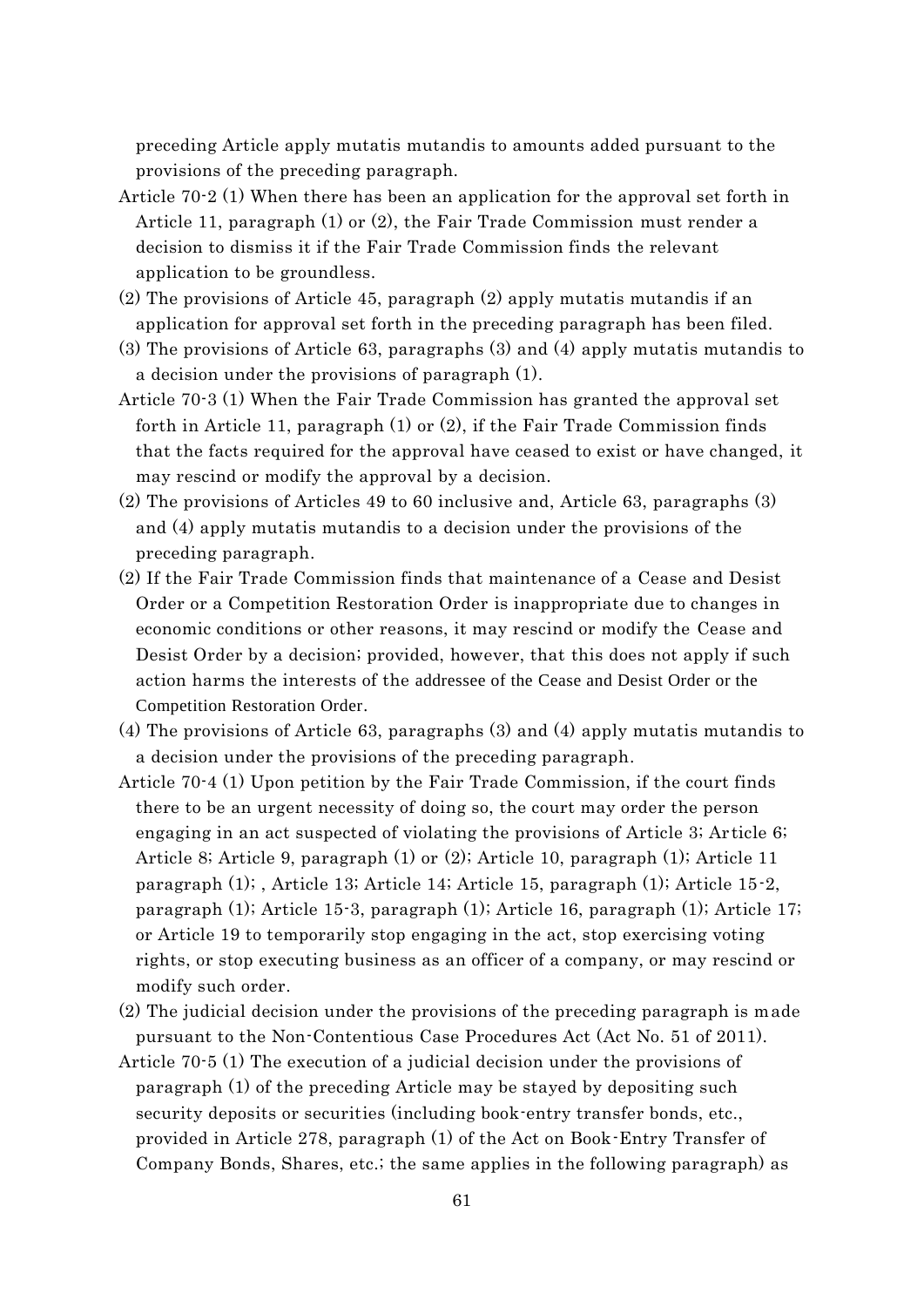the court may fix.

- (2) If a deposit has been made pursuant to the provisions of the preceding paragraph and the judicial decision pursuant to the preceding Article, paragraph (1) has become final and binding, the court may, upon the petition of the Fair Trade Commission, impose a nonpenal confiscation of the whole or a part of the security deposits or securities deposited.
- (3) The provisions of the preceding Article, paragraph (2) apply mutatis mutandis to the judicial decision pursuant to the preceding two paragraphs.
- Article 70-6 Documents to be served are fixed by the Rules of the Fair Trade Commission, in addition to what is provided by this Act.
- Article 70-7 With regard to the service of documents, the provisions of Article 99, Article 101, Article 103, Article 105, Article 106, Article 108 and Article 109 of the Code of Civil Procedure (Act No. 109 of 1996) apply mutatis mutandis. In this case, the term "court execution officer" in Article 99, paragraph (1) of the Code is deemed to be replaced with "staff members of the Fair Trade Commission", and the term "presiding judge" in Article 108 of the same Code and the term "court" in Article 109 of the same Code is deemed to be replaced with "the Fair Trade Commission".
	- Article 70-8 (1) The Fair Trade Commission may make service by publication in the following cases:
	- (i) if the domicile, residence or other place where the would-be service recipient should be served is unknown
	- (ii) for service that should be made in a foreign country, if the provisions of Article 108 of the Code of Civil Procedure as applied mutatis mutandis pursuant to the preceding Article following the deemed replacement of terms cannot be applied, or if it is recognized that service cannot be made based on the provisions
	- (iii) if, after the lapse of six months from the date on which a competent foreign government agency was commissioned to make service pursuant to the provisions of Article 108 of the Code of Civil Procedure as applied mutatis mutandis pursuant to the preceding Article following the deemed replacement of terms, documents certifying that service was made are not received.
- (2) Service by publication is made by posting on the notice board of the Fair Trade Commission to the effect that the documents to be served will be delivered at any time to the person who is to be served.
- (3) Service by publication takes effect after two weeks from the date on which the posting under the provisions of the preceding paragraph began.
- (4) Regarding service by publication in lieu of service to be made in a foreign country, the time period set forth in the preceding paragraph is six weeks.
- Article 70-9 (1) Notice of a disposition, etc. pursuant to Article 2, item (vii) of the Act on Use of Information and Communications Technology in Administrative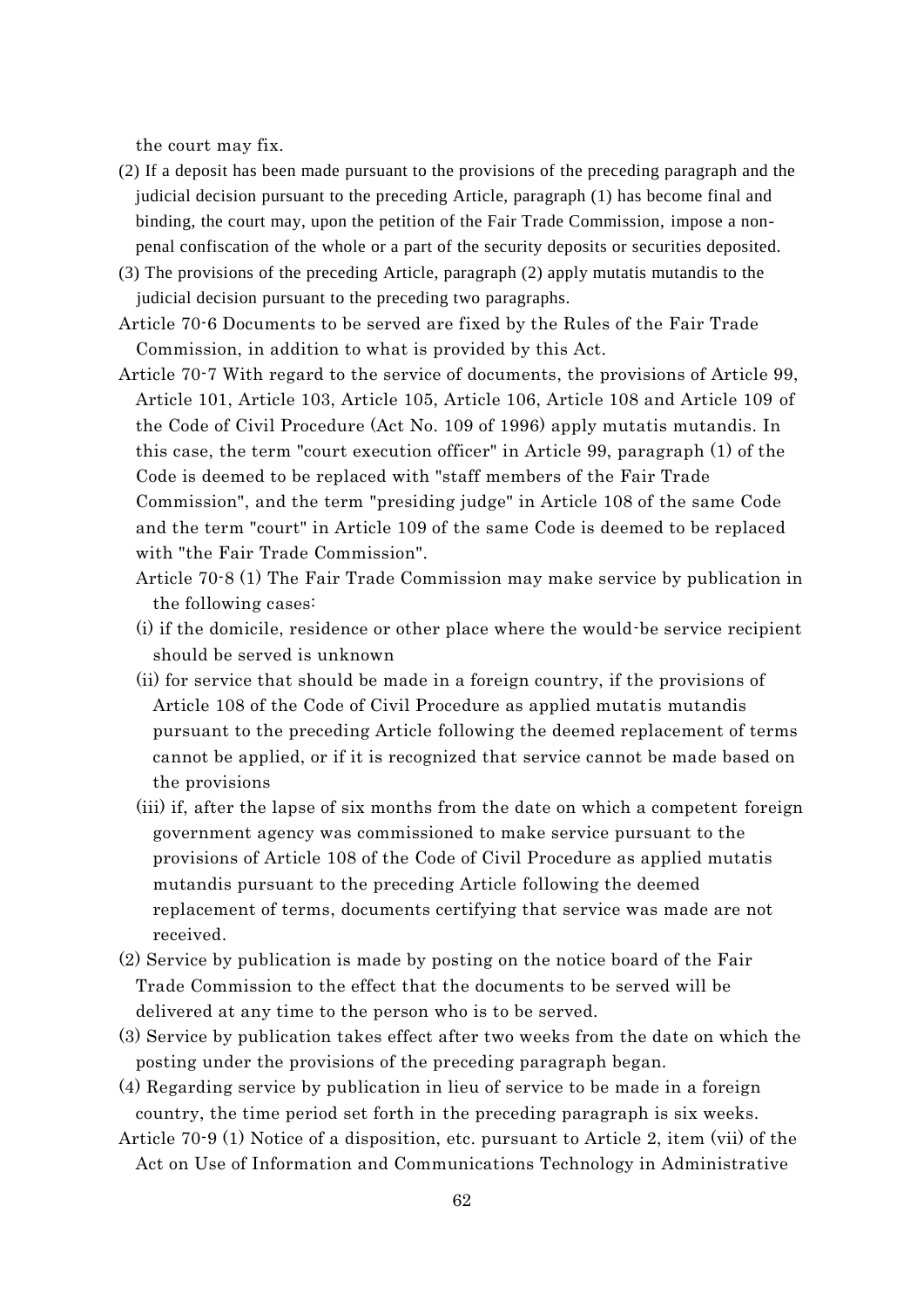Procedure (Act No. 151 of 2002), that is to be effected by the service of documents pursuant to the provisions of this Act or the Rules of the Fair Trade Commission, may not be effected using an electronic data processing system ("electronic data processing system" as provided in Article 4, paragraph (1) of the Act on Use of Information and Communications Technology in Administrative Procedure; hereinafter the same applies in this Article) if the recipient of the notice of the disposition, etc. has not indicated via the method specified in the Rules of the Fair Trade Commission that it will be served, notwithstanding the provisions of the same paragraph.

- (2) Whenever a staff member of the Fair Trade Commission engages in administrative affairs related to notice of a disposition, etc. as provided in the preceding paragraph using an electronic data processing system, the staff member must record matters related to the service under the provisions of Article 109 of the Code of Civil Procedure as applied mutatis mutandis pursuant to Article 70-7 following the deemed replacement of terms in a file stored in a computer (including input and output devices) used by the Fair Trade Commission via an electronic data processing system instead of preparing and submitting a document that states those matters.
- Article 70-10 In addition to what is provided for in this Act, necessary matters with respect to Fair Trade Commission investigation and any other matters relating to the processing of cases, as well as those with respect to deposits set forth in Article 70-5, paragraph (1) are provided by Cabinet Order.
- Article 70-11 The provisions of Chapters II and III of the Administrative Procedure Act (Act No. 88 of 1993) does not apply to Cease and Desist Orders, Payment Orders, Competition Restoration Orders and measures connected with applications for approval provided in Article 70.2, paragraph (1), and approvals, decisions and any other measures under the provisions of this Section (including measures effected by investigators under the provisions of Article 47, paragraph (2) or by a Designated Staff Member under the provisions of this Section) that have been rendered by the Fair Trade Commission.
- Article 70-12 Cease and Desist Orders, Payment Orders and Competition Restoration Orders, and approvals, decisions and any other measures under the provisions of this Section (including measures effected by investigators under the provisions of Article 47, paragraph (2) or by a Designated Staff Member under the provisions of this Section) that have been rendered by the Fair Trade Commission cannot be appealed under the Administrative Appeal Act (Act No. 160 of 1962).

### Section 3 Miscellaneous Provisions

Article 71 If the Fair Trade Commission seeks to designate specific trade practices in a specific field of business pursuant to the provisions of Article 2, paragraph (9), item (vi), it is first to hear the opinions of enterprises that are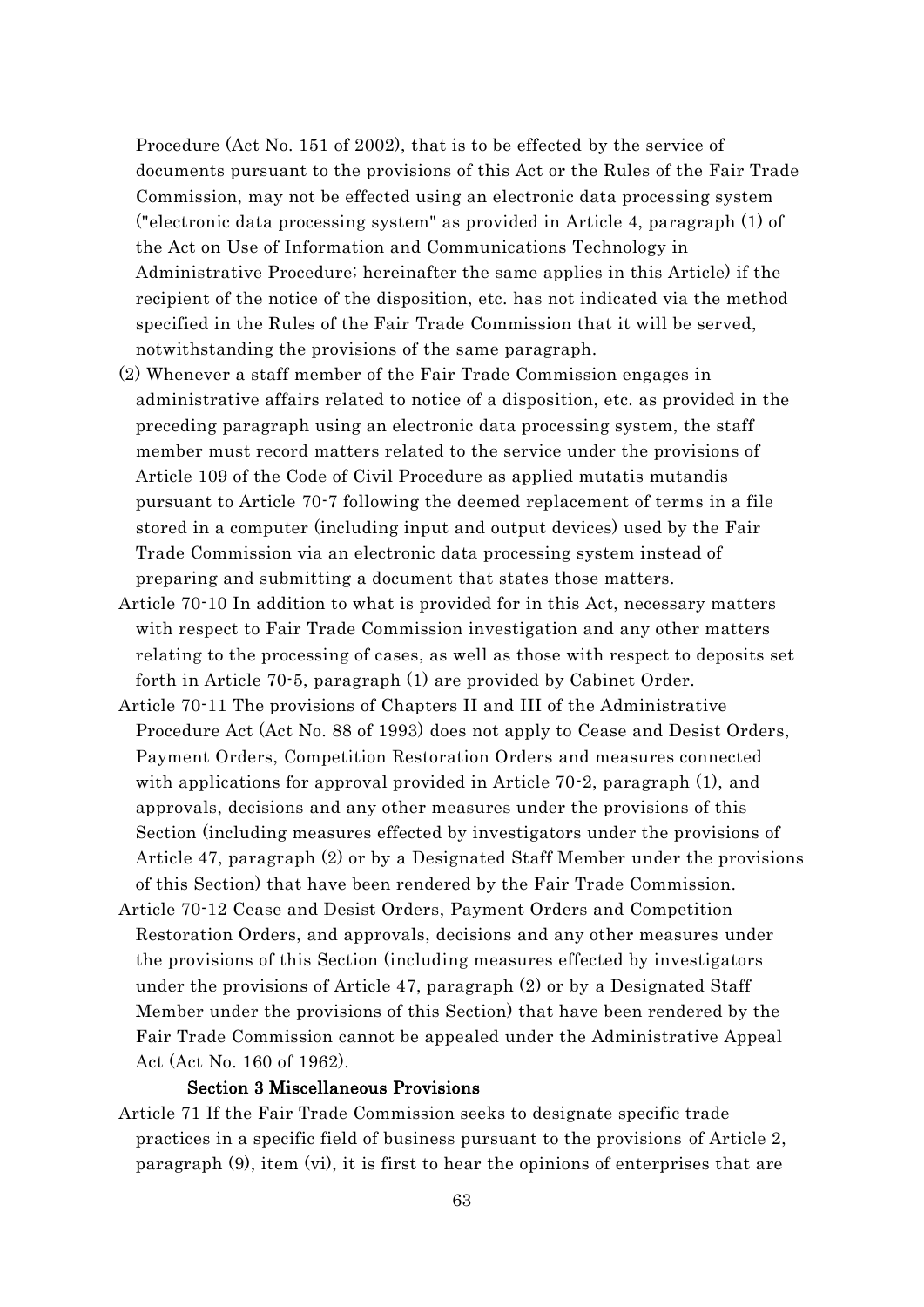engaged in the same type of business as the enterprises who employ the relevant specific trade practices and hold a public hearing to obtain the opinions of the public, and then must make the designation after due consideration of the opinions presented.

- Article 72 Designation under the provisions of Article 2, paragraph (9), item (vi) is effected by public notice.
- Article 73 Deleted.
- Article 74 (1) If the Fair Trade Commission is convinced, after an investigation conducted pursuant to the procedures provided in Chapter XII, that a criminal offense has taken place, it must file an accusation with the Prosecutor General.
- (2) In addition to what is provided for in the preceding paragraph, if the Fair Trade Commission believes that a crime violating the provisions of this Act has taken place, it must file an accusation with the Prosecutor General.
- (3) If the Prosecutor General has decided not to prosecute a case that is the subject of an accusation under the provisions of the preceding two paragraphs, the Prosecutor General must promptly submit a written report to that effect to the Prime Minister through the Minister of Justice, giving the reasons therefor.
- Article 75 Witnesses or expert witnesses who have been ordered to appear or to give expert opinions pursuant to the provisions of Article 47, paragraph (1), items (i) or (ii); Article 47, paragraph (2); may claim travel expenses and allowances set forth by Cabinet Order.
- Article 76 (1) The Fair Trade Commission may establish rules with respect to its internal disciplines, proceedings of cases and necessary procedures for notifications, applications for approval, and other matters.
- (2) In proving rules with respect to the proceedings of cases pursuant to the provisions of the preceding paragraph, the Fair Trade Commission must keep in mind the need to ensure that the relevant proceedings are duly undertaken, including ensuring that the would-be addressee of the Cease and Desist Order, the Payment Order, the Competition Restoration Order, approvals of Article 48-3  $(3)$ and approvals of Article 48-7  $(3)$ , and the decision pursuant to the provisions of the preceding Section (hereinafter referred to as a "Cease and Desist Order, etc.") has sufficient opportunity to state and prove the respondent's claims, etc.

### Chapter IX Legal Actions

- Article 77 The Fair Trade Commission is the defendant in the action for the judicial review of an administrative disposition provided for in Article 3, paragraph (1) of the Administrative Case Litigation Act (Act No. 139 of 1962) in connection with a Cease and Desist Order, etc.
- Article 78 (1) If an action to suspend or prevent an infringement pursuant to the provisions of Article 24 has been filed, the court must issue a ruling ordering the plaintiff to provide adequate security, at the petition of the defendant.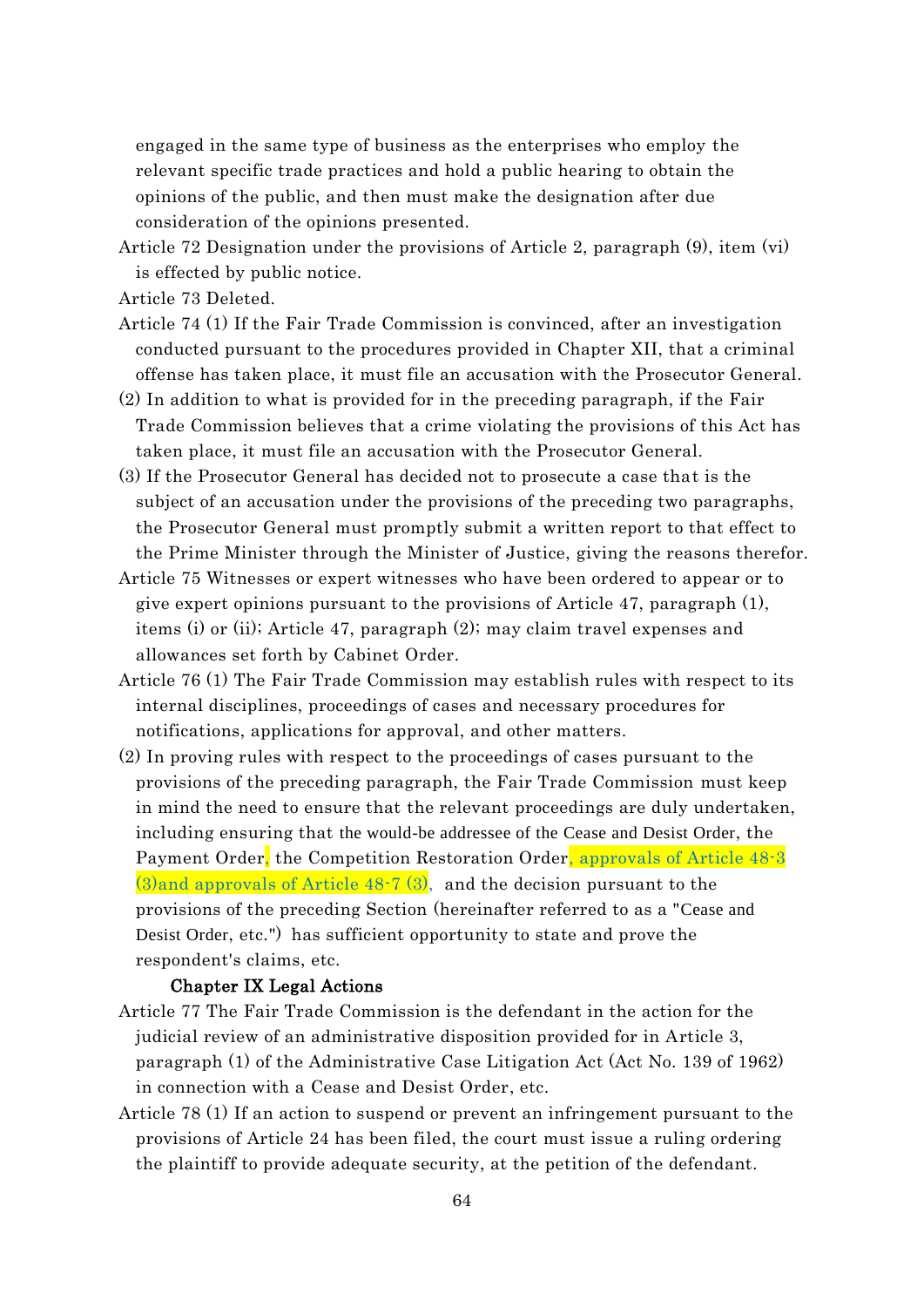- (2) In order to file the petition set forth in the preceding paragraph, the fact that the action set forth in the same paragraph has been filed for a wrongful purpose (meaning for the purpose of acquiring a wrongful benefit, for the purpose of harming another person, or for any other wrongful purpose) must be shown by prima facie evidence.
- Article 79 (1) When an action to suspend or prevent an infringement under the provisions of Article 24 has been filed, the court is to notify the Fair Trade Commission to that effect.
- (2) When an action set forth in the preceding paragraph has been filed, the court may ask for the opinion of the Fair Trade Commission with respect to the application of this Act in the case concerned or with respect to other necessary matters.
- (3) When an action set forth in paragraph (1) has been filed, the Fair Trade Commission may, with the permission of the court, state an opinion to the court on the application of this Act in the case concerned or with respect to other necessary matters.
- Article 80 (1) In an action to suspend or prevent an infringement under the provisions of Article 24, the court may, upon petition of a party, order a party to produce any documents necessary to prove the alleged infringement; provided, however, this does not apply if the holder of the documents has justifiable grounds for refusing to produce them.
- (2) If the court finds it to be necessary in order to ascertain the existence of a justifiable reason prescribed in the proviso to the preceding paragraph, it may require the holder of the documents to produce the documents. In such a case, no person may request disclosure of the produced documents.
- (3) In a case under the preceding paragraph, if the court finds it necessary to disclose the documents prescribed in the second sentence of the preceding paragraph, and to hear the opinions of a party, etc. (meaning a party (or for a juridical person, meaning its representative), an agent (excluding counsel or an assistant), an employee, or other worker of a party; the same applies in paragraph (1) of the following Article), it may disclose the relevant documents to the party, etc. , counsel or an assistant.
- (4) The provisions of the preceding three paragraphs apply mutatis mutandis to the production of objects for inspection necessary to prove the alleged acts of infringement in an action to suspend or prevent an infringement under the provisions of Article 24.
	- Article 81 (1) In an action to suspend or prevent an infringement under the provisions of Article 24, if a prima facie showing of both of the following grounds has been made with regard to a trade secret (meaning a trade secret as provided in Article 2, paragraph (6) of Unfair Competition Prevention Act (Act No. 47 of 1993); the same applies hereinafter) held by a party to the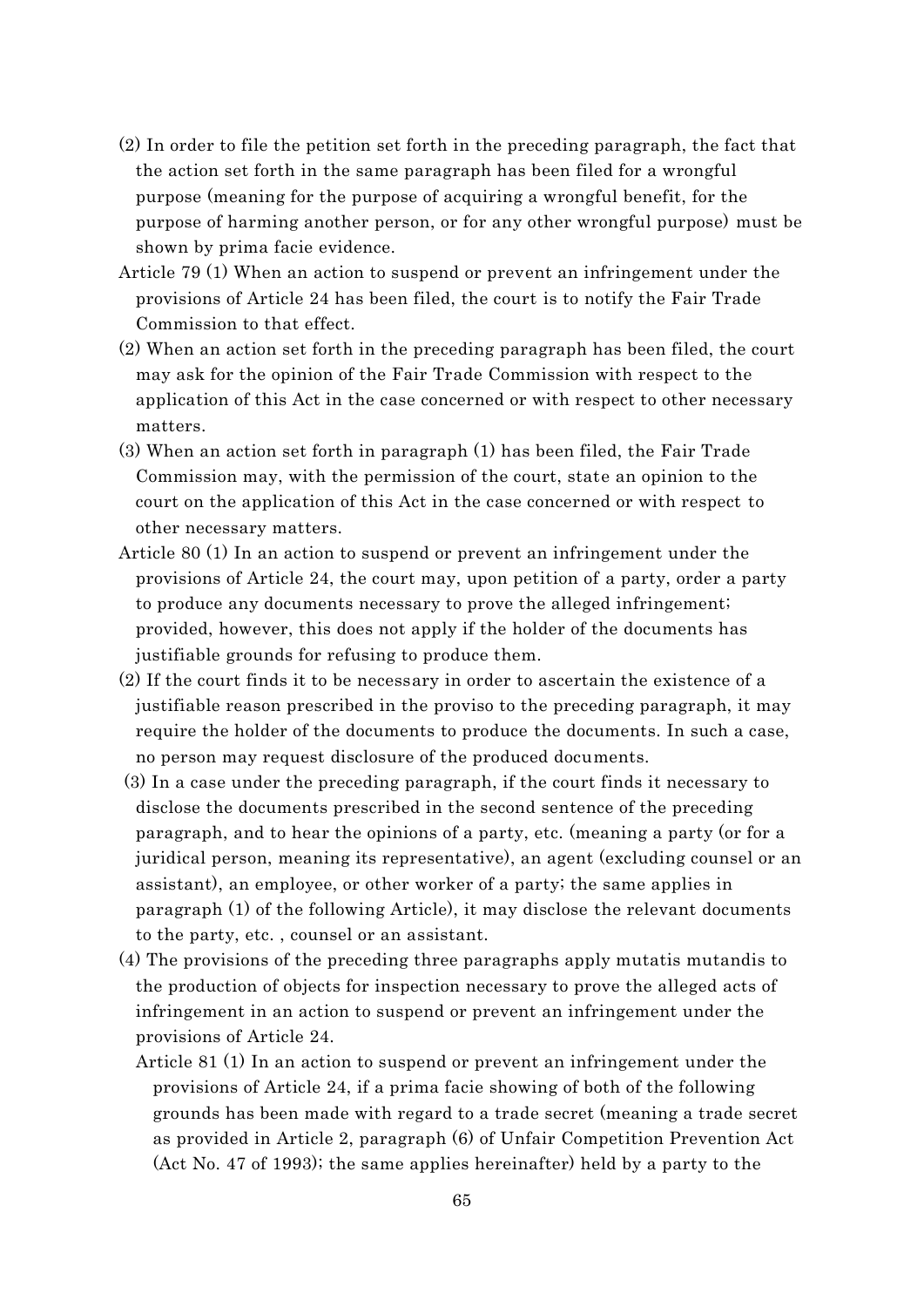action, the court may order the parties, etc. , counsel, or an assistant not to use the trade secret for any purpose other than pursuing the action, and not to disclose the trade secret to anyone other than a person subject to the order prescribed in this paragraph; provided, however, that this does not apply if the party, etc. , counsel, or the assistant had already acquired or held the trade secret by means other than reading the brief prescribed in item (i) or through the examination or disclosure of evidence prescribed in the same item:

- (i) the trade secret held by the party, is written in an already-produced or tobe-produced brief, or included in the contents of already-examined or to-beexamined evidence (including documents disclosed pursuant to the provisions of the paragraph (3) of the preceding Article)
- (ii) the party's business activities based on the trade secret under the preceding item are likely to be hindered by the use of the relevant trade secret for purpose other than pursuing the action or its disclosure, and it is necessary to restrict the use or disclosure of the trade secret in order to prevent this.
- (2) A petition for the order prescribed in the preceding paragraph (hereinafter referred to as the "Protective Order") must be in writing and include the following matters:
	- (i) a person to whom the Protective Order to be issued.
	- (ii) facts that are sufficient for identifying the trade secret to be the subject to the Protective Order
	- (iii) facts that fall under the grounds listed in each of the items of the preceding paragraph
- (3) Whenever the court issues a Protective Order, it must serve a written decision on the person to whom the Protective Order was issued.
- (4) A Protective Order takes effect when a written decision is served on the person to whom the Protective Order was issued.
- (5) If the court dismisses a petition for a Protective Order, the party may lodge an immediate appeal against the decision.
- Article 82 (1) A petitioner for a Protective Order or a person to whom a Protective Order was issued may file a petition for rescission of the Protective Order with the court that retains the case record (if no such court exists, the court that issued the Protective Order) on the grounds that the requirement prescribed in the preceding Article have not been met or are no longer met.
- (2) Whenever the court makes a decision on a petition for rescission of a Protective Order, it must serve a written decision on the petitioner and the adverse party.
- (3) An immediate appeal may be lodged against a decision on the petition for rescission of a Protective Order.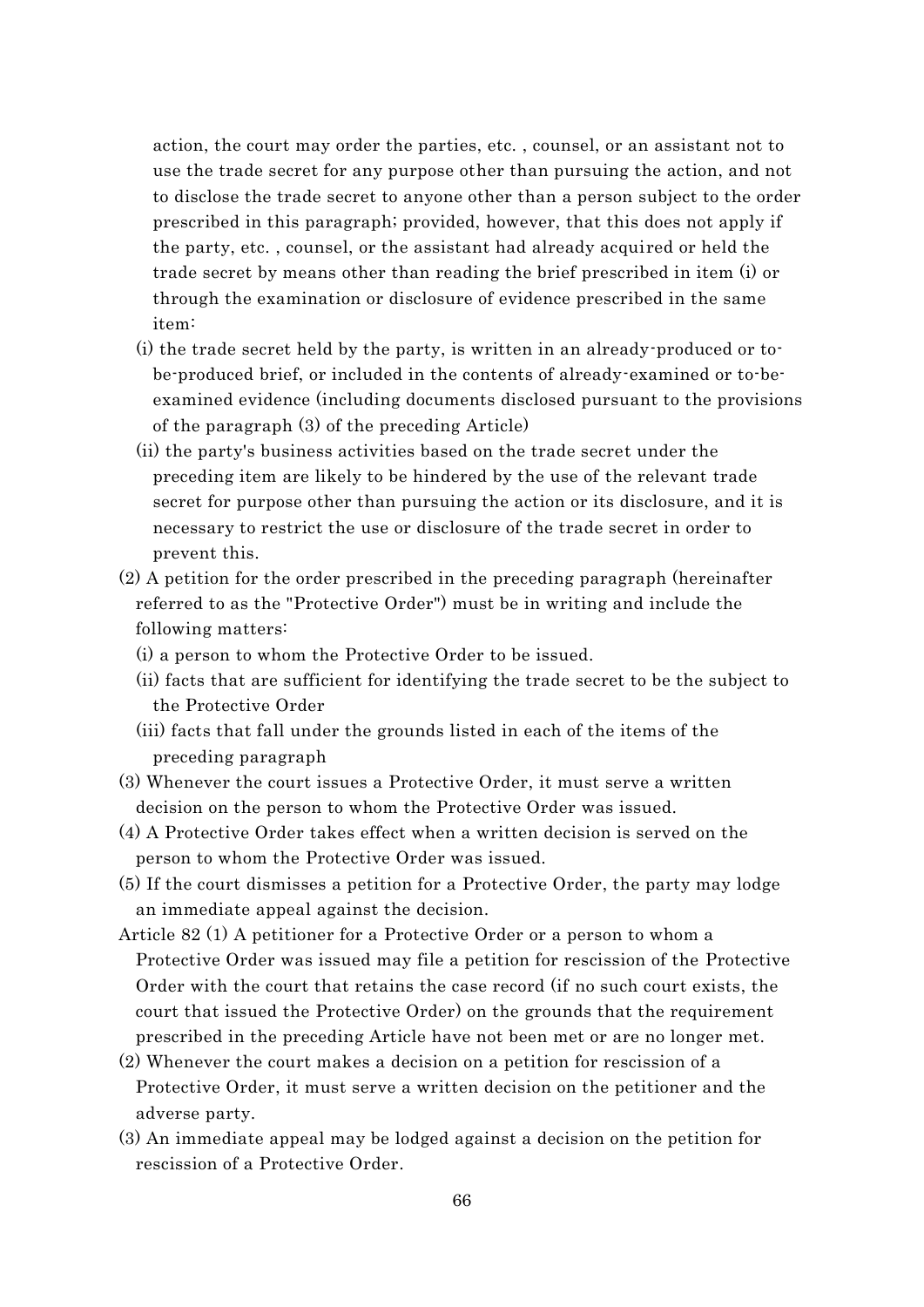- (4) A decision to rescind a Protective Order must not take effect until the decision becomes final and binding.
- (5) When a court has rendered a decision to dismiss a Protective Order, if the court had issued a Protective Order for the protection of the trade secret against any person other than the petitioner for rescission of the Protective Order or the adverse party during the same action in which the Protective Order was issued, the court must immediately notify the person of its decision to rescind the Protective Order.
- Article 83 (1) When a court has issued a ruling under Article 92, paragraph (1) of the Code of Civil Procedure with regard to the case record for an action in which a Protective Order has been issued (excluding an action in which all the Protective Orders have been rescinded), if a party requests to conduct an inspection, etc. of the portion of the record that includes the secret provided for in the same paragraph, and the person who make the request was not subject to a Protective Order in the action, the court clerk must, immediately after the request is made, notify the party that filed the petition under the same paragraph (excluding the requestor; the same applies in paragraph (3)) of the fact that such a request was made.
- (2) In a case under the preceding paragraph, the court must not allow the party who performed the procedure for the request under the same paragraph to conduct an inspection, etc. of the portion of the record that represents the secret until two weeks have passed since the date of the request (if a petition for a Protective Order against the person who performed the procedure for the request was filed on or before such date, until the date on which the decision on the petition becomes final and binding).
- (3) The provisions of the preceding two paragraphs are not to apply if all parties who filed a petition under Article 92, paragraph (1) of the Code of Civil Procedure consent to allow the party who made the request under paragraph (1) to conduct an inspection, etc. of the portion of the record that represents the secret.
- Article 84 (1) Whenever an action for damages under the provisions of Article 25 has been filed, the court may ask for the opinion of the Fair Trade Commission with respect to the amount of damages caused by such violations as provided in the same Article.
- (2) If a claim for damages under the provisions of Article 25 is made in court proceedings for the purpose of a set-off, the provisions of the preceding paragraph apply mutatis mutandis.
	- Article 84-2 (1) When a court listed in one of the following items has jurisdiction over an action to suspend or prevent an infringement under the provisions of Article 24 pursuant to the provisions of Articles 4 and 5 of the Code of Civil Procedure, the action may also be filed with the court set forth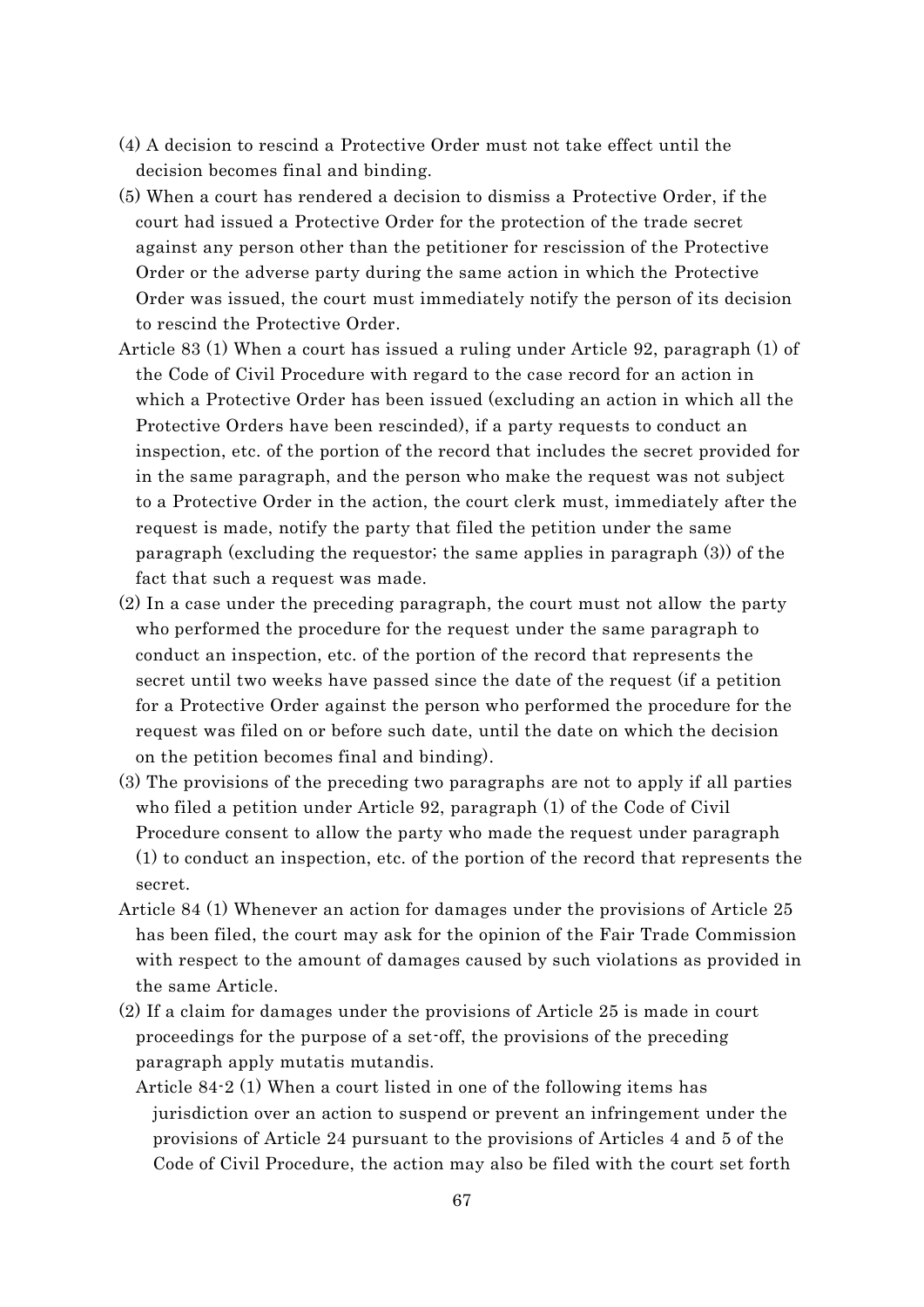in the relevant item:

- (i) a district court located within the jurisdiction of the Tokyo High Court (excluding Tokyo District Court), Osaka District Court, Nagoya District Court, Hiroshima District Court, Fukuoka District Court, Sendai District Court, Sapporo District Court or Takamatsu District Court: Tokyo District Court
- (ii) a district court located within the jurisdiction of the Osaka High Court (excluding Osaka District Court): Tokyo District Court or Osaka District Court
- (iii) a district court located within the jurisdiction of the Nagoya High Court (excluding Nagoya District Court): Tokyo District Court or Nagoya District Court
- (iv) a district court located within the jurisdiction of the Hiroshima High Court (excluding Hiroshima District Court): Tokyo District Court or Hiroshima District Court
- (v) a district court located within the jurisdiction of the Fukuoka High Court (excluding Fukuoka District Court): Tokyo District Court or Fukuoka District Court
- (vi) a district court located within the jurisdiction of the Sendai High Court (excluding Sendai District Court): Tokyo District Court or Sendai District Court
- (vii) a district court located within the jurisdiction of the Sapporo High Court (excluding Sapporo District Court): Tokyo District Court or Sapporo District Court
- (viii) a district court located within the jurisdiction of the Takamatsu High Court (excluding the Takamatsu District Court): Tokyo District Court or Takamatsu District Court
- (2) With respect to the application of the provisions of Article 7 of the Code of Civil Procedure to a case in which several claims are made in one action, including a claim under the provisions of Article 24 of this Act, the term "Article 4 to the preceding Article inclusive (excluding Article 6, paragraph (3))" in Article 7 of the Code of Civil Procedure is deemed to be replaced with "Article 4 to the preceding Article inclusive (excluding Article 6, paragraph (3)), and Article 84-2, paragraph (1) of the Act on Prohibition of Private Monopolization and Maintenance of Fair Trade."
- Article 84-3 The jurisdiction of the first instance over any action involving a crime provided for in Articles 89 to 91 inclusive are to lie in the district courts.
- Article 84-4 If a court listed in one of the items under Article 84-2, paragraph (1) has jurisdiction over a case connected with crimes provided in the preceding Article pursuant to the provisions of Article 2 of the Code of Criminal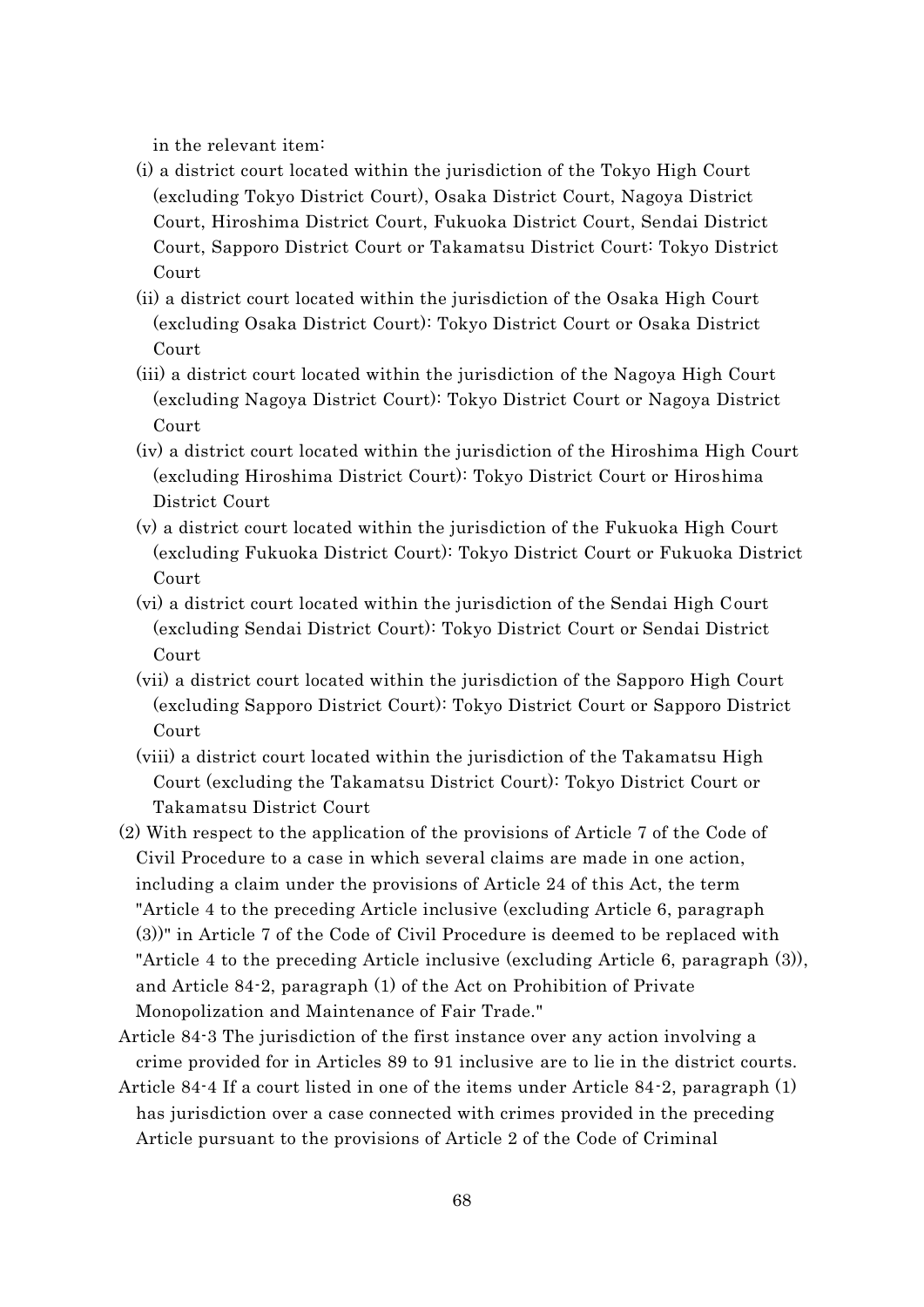Procedure (Act No. 131 of 1948), the court prescribed in the relevant item also has jurisdiction over the case.

- Article 85 Any following action and case is subject to the exclusive jurisdiction of the Tokyo District Court:
	- (i) action for the judicial review of an administrative disposition under Article 3, paragraph (1) of the Administrative Case Litigation Act in connection with the Cease and Desist Order, etc.
	- (ii) any case provided for in Article 70-4, paragraph (1), Article 70-5, paragraphs (1) and (2), Article 97 and Article 98.

Article 85-2 The jurisdiction of the first instance over any actions concerning compensation for damages pursuant to the provisions of Article 25 is to lie with the Tokyo District Court.

- Article 86 (1) The Tokyo District Court is to conduct a proceeding and make a judicial decision by a panel consisting of three judges for action and case provided for in Article 85, as well as actions provided for in the preceding Article.
- (2) Notwithstanding the provisions of the preceding paragraph, the Tokyo District Court, with regard to the action and case preceding paragraph, may make a ruling by the panel of five judges who are to conduct a proceeding and make a judicial decision.
- (3) In the case of the preceding paragraph, the panel may not contain three or more assistant judges simultaneously, and no assistant judge may serve as the presiding judge.
- Article 87 With regard to the case subject to appeal to the Tokyo High Court against a final judgment made by the Tokyo District Court for the action or suit set forth in Article 85, item (i) or the action or suit pursuant to Article 85- 2 or the case subject to appeal to the Tokyo High Court against a ruling made by the Tokyo District Court for the case as set forth in Article 85, item (ii), in the Tokyo High Court, a panel may make a ruling that the panel of five judges is to conduct a proceeding and make a judicial decision on that case.
- Article 87-2 If an action to suspend or prevent an infringement pursuant to the provisions of Article 24 has been filed, and an action pursuant to the same Article in connection with the same or similar acts are pending before another court, when the court finds it proper in consideration of the addresses or locations of the parties, addresses of witnesses to be examined, the commonality of issues or evidence, and any other circumstances, the court may transfer, the case in whole or in part to the relevant other court or other courts having jurisdiction over the relevant action, by the court's own authority pursuant to the provisions of Article 84-2, paragraph (1).
- Article 88 With respect to action for the judicial review of an administrative disposition under Article 3, paragraph (1) of the Administrative Case Litigation Act in connection with the Cease and Desist Order, etc., the provisions of Article 6 of the Act on the Authority of the Minister of Justice over Suits Affecting the Interests of State (Act No. 194 of 1947) do not apply.

## Chapter X Miscellaneous Provisions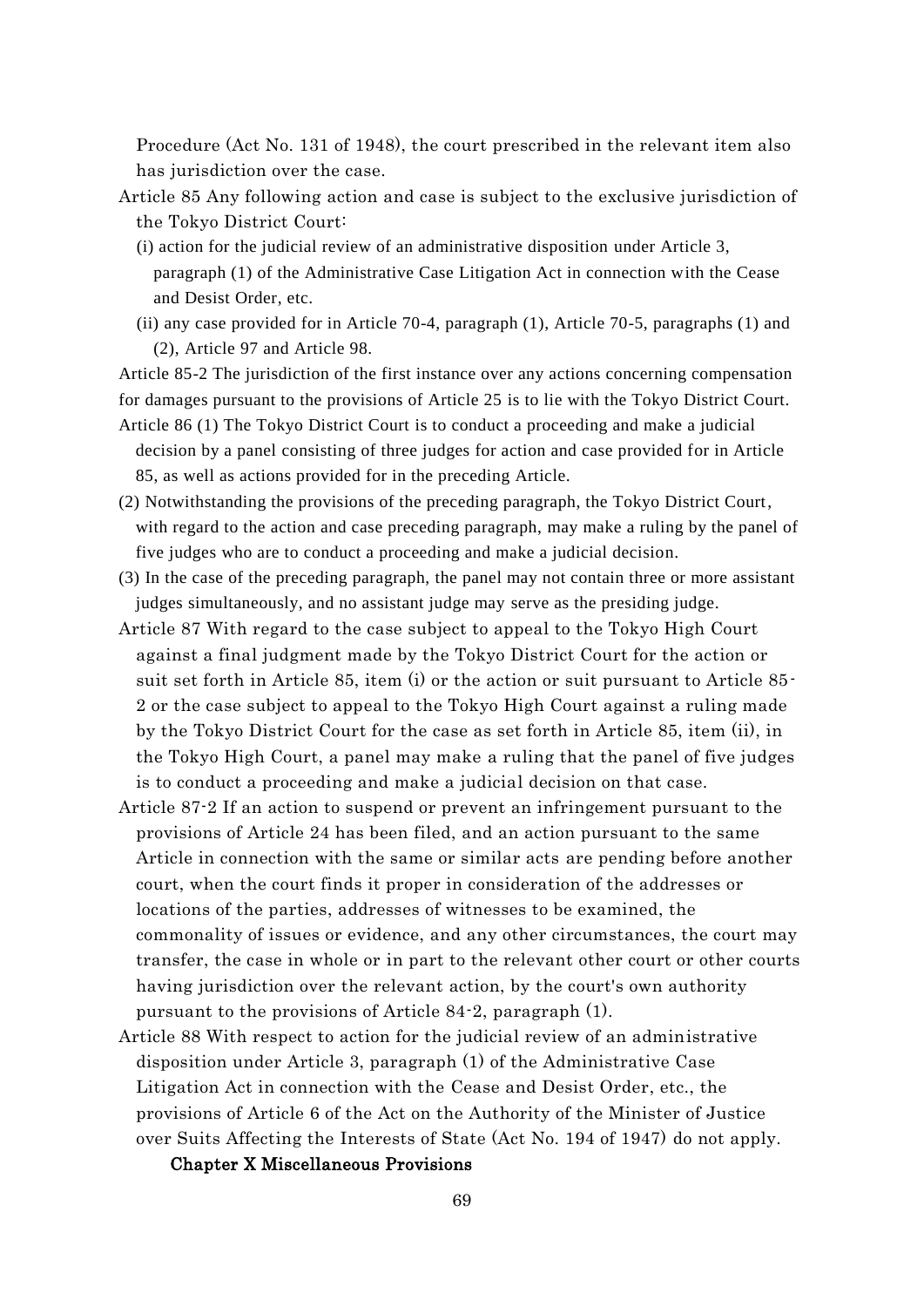Article 88-2 If any Cabinet Order or Rules of the Fair Trade Commission are established, revised or abolished pursuant to the provisions of this Act, necessary transitional measures (including transitional measures relating to penal provisions) may be provided by virtue of the Cabinet Order or the Rules of the Fair Trade Commission to the extent they are considered reasonably necessary along with such establishment, revision or abolition.

#### Chapter XI Penal Provisions

- Article 89 (1) A person who falls under any of the following items are punished by imprisonment with work for not more than five years or by a fine of not more than five million yen:
- (i) a person who, in violation of the provisions of Article 3, has effected private monopolization or unreasonable restraint of trade
- (ii) a person who, in violation of the provisions of Article 8, item (i), has effected substantial restraint of competition in any particular field of trade
- (2) An attempt to commit a crime falling under the preceding paragraph will be punished.
	- Article 90 A person who falls under any of the following items is punished by imprisonment with work for not more than two years or by a fine of not more than three million yen:
	- (i) a person who, in violation of the provisions of Article 6 or Article 8, item (ii) has entered into an international agreement, or an international contract which contains such matters which fall under unreasonable restraint of trade
	- (ii) a person who violated the provisions of Article 8, item (iii) or (iv)
	- (iii) a person who fails to comply with a Cease and Desist Order or a Competition Restoration Order after it has become final and binding
- Article 91 A person who has acquired or held shares in violation of the provisions of Article 11, paragraph (1), who has held shares in violation of provisions of paragraph (2) of the same Article, or who has violated, regarding the prohibition or restriction pursuant to these provisions, the provisions of Article 17, is punished by imprisonment with work for not more than one year or by a fine of not more than two million yen.
	- Article 91-2 A person who falls under any of the following items is punished by a fine of not more than two million yen:
	- (i) a person who, in violation of the provisions of Article 9, paragraph (4), has failed to submit a written report or submitted a written report with a false description
	- (ii) a person who, in violation of the provisions of Article 9, paragraph (7), has failed to notify or submitted a written notification with a false description
	- (iii) a person who, in violation of the provisions of Article 10, paragraph (2), has failed to notify or submitted a written notification with a false description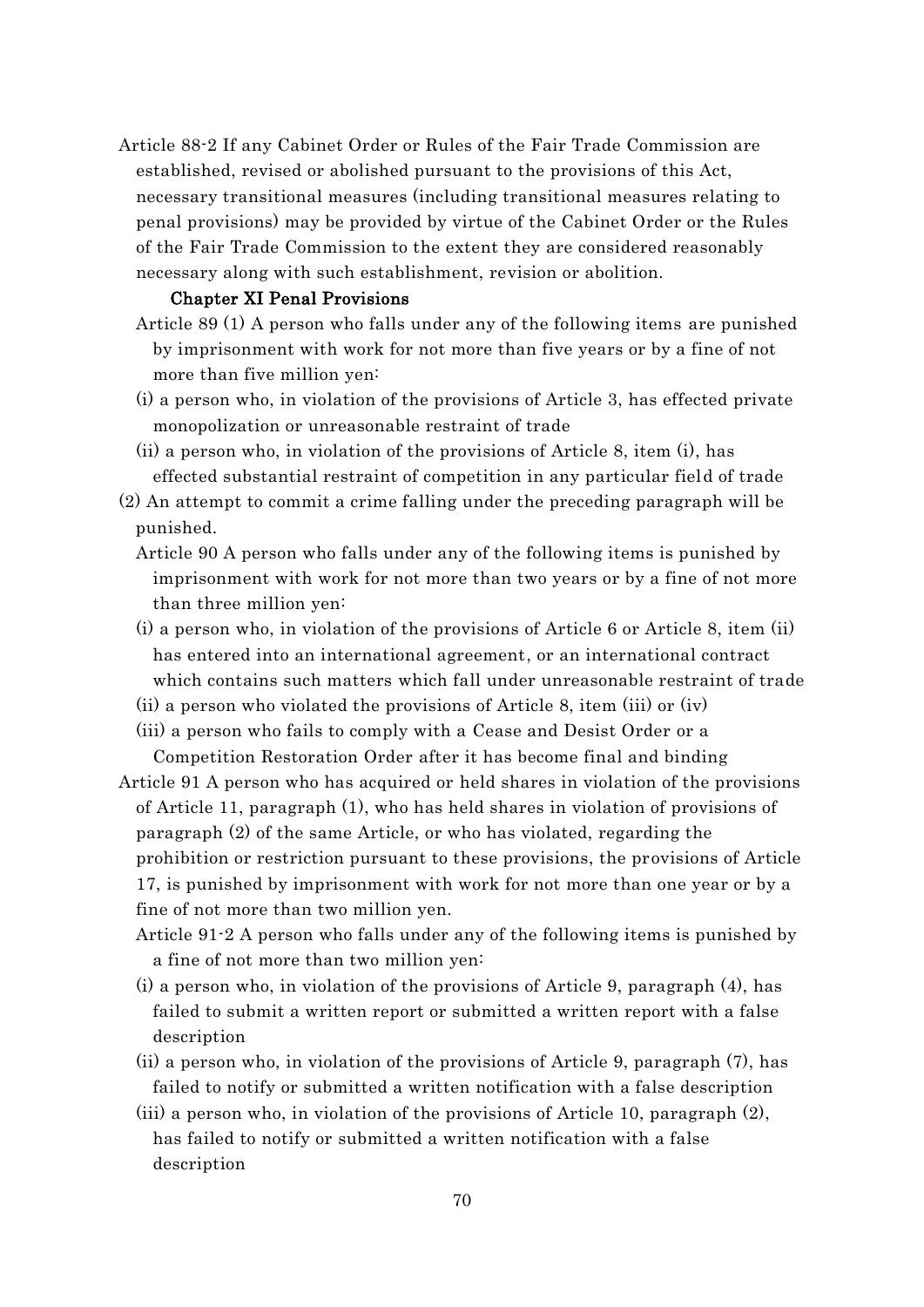- (iv) a person who has acquired shares in violation of the provisions of Article 10, paragraph (8)
- (v) a person who, in violation of the provisions of Article 15, paragraph (2) has failed to notify or submitted a written notification with a false description
- (vi) a person who, in violation of the provisions of Article 10, paragraph (8) as applied mutatis mutandis pursuant to Article 15, paragraph (3) following the deemed replacement of terms, has effected a register of an incorporation or a change as a result of a merger
- (vii) a person who, in violation of the provisions of Article 15-2, paragraphs (2) and (3) has failed to notify or submitted a written notification with a false description
- (viii) a person who, in violation of the provisions of Article 10, paragraph (8) as applied mutatis mutandis pursuant to Article 15-2, paragraph (4) following the deemed replacement of terms, has effected a register of incorporation as a result of a joint incorporation-type company split or a register of change as a result of an absorption-type split
- $(ix)$  a person who, in violation of the provisions of Article 15-3, paragraph  $(2)$ , has failed to give notification or submitted a written notification with a false description
- (x) a person who has effected a register of incorporation as a result of a joint share transfer in violation of the provisions of Article 10, paragraph (8) as applied mutatis mutandis pursuant to Article 15-3, paragraph (3) following the deemed replacement of terms
- (xi) a person who, in violation of the provisions of Article 16, paragraph (2), has failed to give notification or submitted a written notification with a false description
- (xii) any person who, in violation of the provisions of Article 10, paragraph (8) as applied mutatis mutandis pursuant to Article 16, paragraph (3) following the deemed replacement of terms, has carried out an act falling under Article 16, paragraph (1), item (i) or (ii)
- (xiii) a person who, in violation of the provisions of Article 23, paragraph (6), has failed to notify or has submitted a written notification with a false description
- Article 92 A person who has committed any of the crimes provided in Articles 89 to 91 inclusive may be punished by cumulative imposition of both imprisonment with work and a fine, in accordance with the circumstances.
- Article 93 A person who violates the provisions of Article 39 is punished by imprisonment with work for not more than one year or by a fine of not more than one million yen.
- Article 94 A person who falls under any of the following items is punished by imprisonment with work for not more than one year or by a fine of not more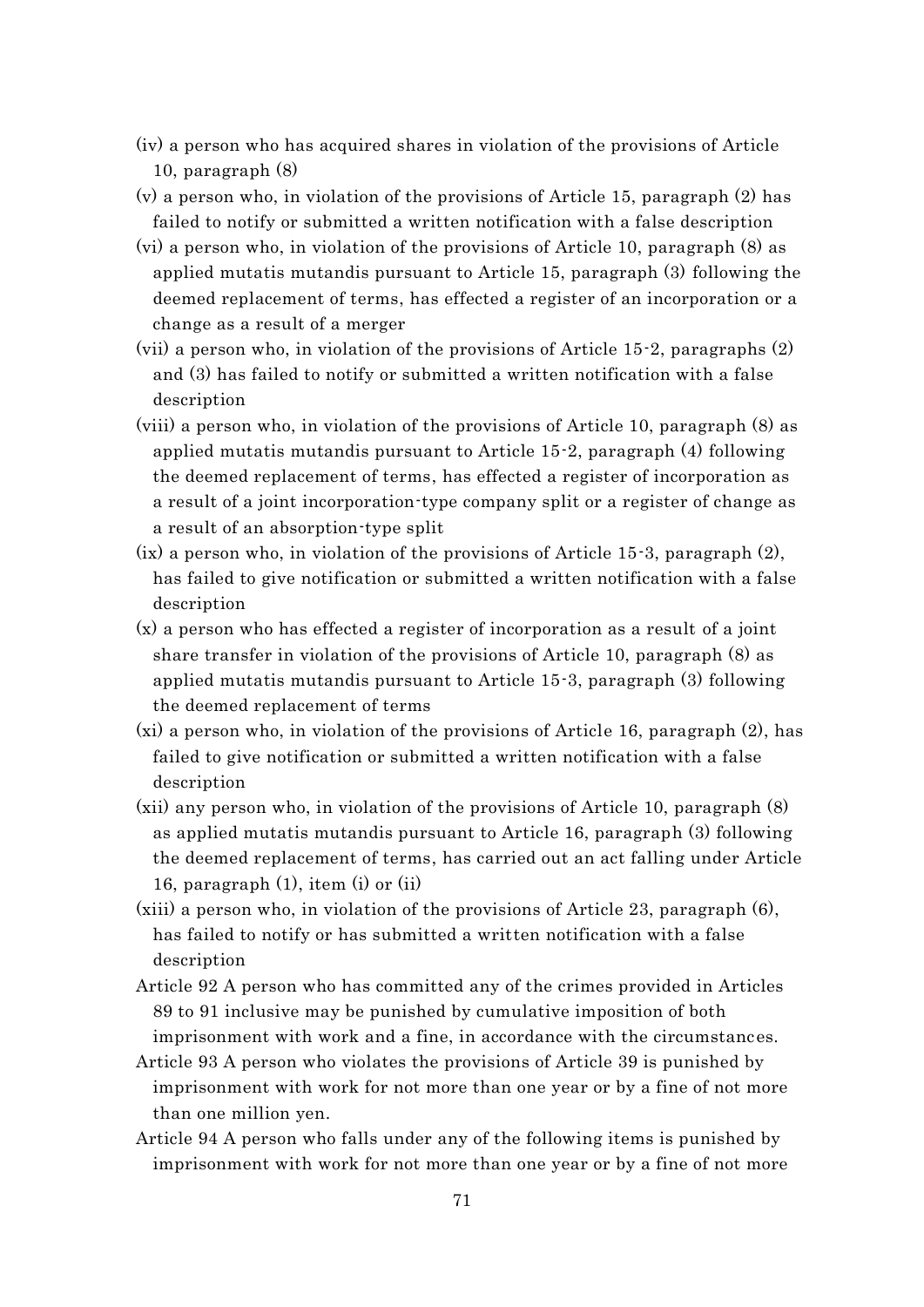than three million yen:

- (i) a person concerned with a case or any witness who, in violation of the measures taken against them, pursuant to the provisions of Article 47, paragraph (1), item (i) or paragraph (2), has failed to appear or to make a statement, or has made a false statement, or failed to submit a report, or submitted a false report
- (ii) an expert witness who, in violation of the measures taken with regard to them, pursuant to the provisions of Article 47, paragraph (1), item (ii) or paragraph (2), has failed to appear or to give an expert opinion, or submitted a false expert opinion
- (iii) a holder of the materials who, in violation of the objects taken with regard to them pursuant to the provisions of Article 47, paragraph (1), item (iii) or paragraph (2), has failed to submit the objects
- (iv) a person who has refused, obstructed or evaded the inspection pursuant to the provisions of Article 47, paragraph (1), item (iv) or paragraph (2)
- Article 94-2 A person who, in violation of the measures pursuant to the provisions of Article 40, has failed to appear or to submit a report, information or materials, or submitted a false report, information or materials is punished by a fine of not more than two hundred thousand yen.
- Article 94-3 (1) A person who violates a Protective Order is punished by imprisonment with work for not more than five years or by a fine of not more than five million yen, or both.
- (2) The offence prescribed in the preceding paragraph may not be persecuted without a complaint.
- (3) The offence prescribed in paragraph (1) also applies to a person who committed it outside Japan.
	- Article 95 (1) If a representative of a juridical person, or an agent, an employee or any other worker of a juridical person or of an individual has, with regard to the business or property of the juridical person or individual, violated the provisions referred to in any of the following items, in addition to the offender being punished, the juridical person or individual is sentenced to the fine prescribed in each of those items.
	- (i) Article 89: Fine of not more than five hundred million yen.
	- (ii) Article 90, item (iii) (excluding violation of an order pursuant to the provisions of Article 7, paragraph (1); or Article 8-2, paragraphs (1) or (3) (limited to portions ordering the party to cease and desist from the act in violation of the provisions of Article 3 or Article 8, item (i))): Fine of not more than three hundred million yen.
	- (iii) Article 90, item (i), (ii), or (iii) (limited to violation of an order pursuant to the provisions of Article 7, paragraph  $(1)$  or Article 8-2, paragraphs  $(1)$  or  $(3)$ (limited to portions ordering the party to cease and desist from the act in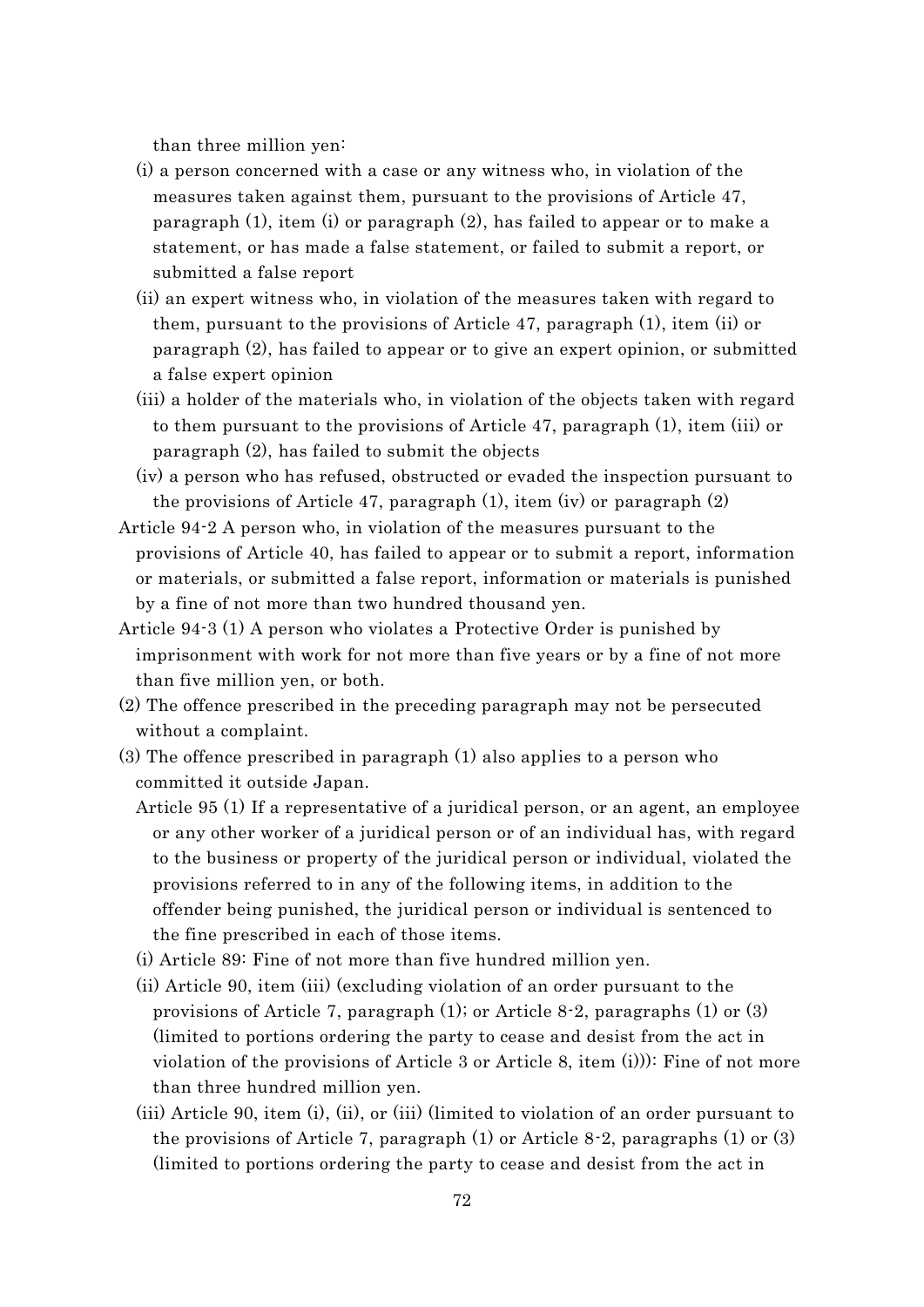violation of the provisions of Article 3 or Article 8, item (i))), Article 91, Article 91-2 or Article 94: Fine as provided in each of the Articles.

- (2) If a representative, manager, agent, employee or any other worker of an organization without juridical personality has, with regard to the business or property of the organization, violated the provisions referred to in any of the following items, in addition to the offender being punished, the organization is sentenced to the fine prescribed in each of those items.
	- (i) Article 89: Fine of not more than five hundred million yen
	- (ii) Article 90, item (iii) (excluding violation of an order pursuant to the provisions of Article 7, paragraph  $(1)$  or Article 8-2, paragraphs  $(1)$  or  $(3)$ (limited to portions ordering the party to cease and desist from the act in violation of the provisions of Article 3 or Article 8, item (i))): Fine of not more than three hundred million yen
	- (iii) Article 90, item (i), (ii), or (iii) (limited to violation of an order pursuant to the provisions of Article 7, paragraph (1) or Article 8-2, paragraphs (1) or (3) (limited to portions ordering the party to cease and desist from the act in violation of the provisions of Article 3 or Article 8, item (i))), or Article 94: Fine as provided in each of the Articles
- (3) If a representative of a juridical person, or an agent, employee or any other of a juridical person or an individual has violated paragraph (1) of the preceding Article, in addition to the offender being punished, the juridical person is sentenced to a fine of not more than three hundred million yen, or the individual is sentenced to the fine prescribed in the same paragraph.
- (4) The period of prescription of a penalty sentenced to a fine, to be imposed on a juridical person, an individual or organization pursuant to the provisions of paragraphs (1) or (2) in regard to a violation of Article 89 is the same as those for the offenses prescribed in the same Article.
- (5) In a case under paragraph (2), the representative or manager represents the organization in procedural acts, and the provisions of the Code of Criminal Procedure that are applicable to procedural acts if a juridical person is the accused or the suspect apply mutatis mutandis.
- (6) The period of prescription for a sentence to a fine imposed upon a juridical person or an individual pursuant to the provisions of paragraph (3) in regard to a violation of paragraph (1) of the preceding Article is the same as for the offences prescribed in the same paragraph.
- Article 95-2 If a violation of Article 89, paragraph (1), item (i); Article 90, item (i) or (iii); or Article 91 occurs, the representative of the relevant juridical person (excluding those that fall under the category of a trade association for a violation of Article 90, items (i) or (iii)) that has failed to take necessary measures to prevent the violation despite the knowledge of a plan for the violation or that has failed to take necessary measures to rectify the violation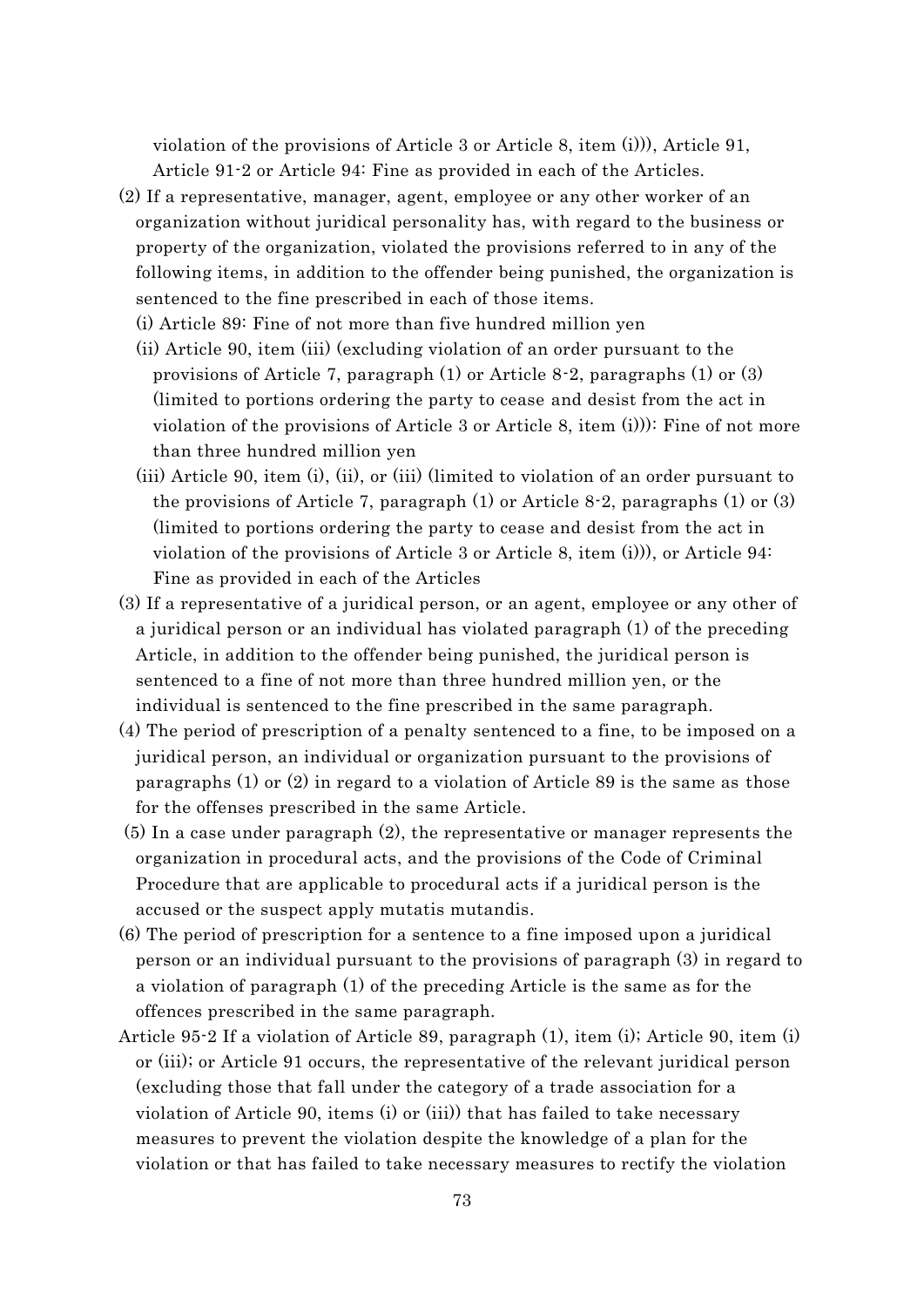despite the knowledge of the violation, is also to be punished by the fine as prescribed in the relevant Article.

- Article 95-3 (1) If a violation of Article 89, paragraph (1), item (ii) or Article 90 occurs, an officer or any other officer or a manager of the relevant trade association or its constituent enterprise (including, if the officer, employee, agent or other person who has engaged in the act for the benefit of an enterprise was a constituent enterprise, the relevant enterprise) that has failed to take necessary measures to prevent the violation despite the knowledge of a plan for the violation or who has failed to take necessary measures to rectify the violation despite knowledge of the violation, is also to be punished by the fine as prescribed in each of the Articles.
- (2) If an officer or any other officer or a manager of the relevant trade association or its constituent enterprise as provided in the preceding paragraph is a juridical person or any other organization, the provisions of the preceding paragraph apply to the officer or other officer or manager of the organization.
- Article 95-4 (1) If the court finds that sufficient grounds exist, it may sentence a trade association to dissolution, simultaneously with the rendition of punishments as provided in Article 89 or Article 90, paragraph (1), item (ii).
- (2) If a trade association has been sentenced to dissolution pursuant to the provisions of the preceding paragraph, the trade association is dissolved by virtue of the sentence, notwithstanding the provisions of any other laws or regulations, articles of incorporation or other stipulations.
- Article 96 (1) A crime under Articles 89 to 91 inclusive is considered only after an accusation is filed by the Fair Trade Commission.
- (2) The accusation set forth in the preceding paragraph is made in writing.
- (3) In filing an accusation under paragraph (1), whenever the Fair Trade Commission finds it to be appropriate for the sentence under paragraph (1) of the preceding Article or Article 100, paragraph (1), item (i) to be rendered with respect to a crime related to the accusation, the Fair Trade Commission may state to that effect in the written accusation set forth under the preceding paragraph.
- (4) The accusation under paragraph (1) cannot be revoked after institution of prosecution.
- Article 97 Any person who has violated a Cease and Desist Order is subject to a non-criminal fine of not more than five hundred thousand yen; provided, however, that the foregoing does not apply if the relevant act is to be punished.
- Article 98 Any person who has violated a judicial decision under the provisions of Article 70-4, paragraph (1) is punished by a non-criminal fine of not more than three hundred thousand yen.

Article 99 Deleted.

Article 100 (1) In a case under Article 89 or 90, the court may issue the following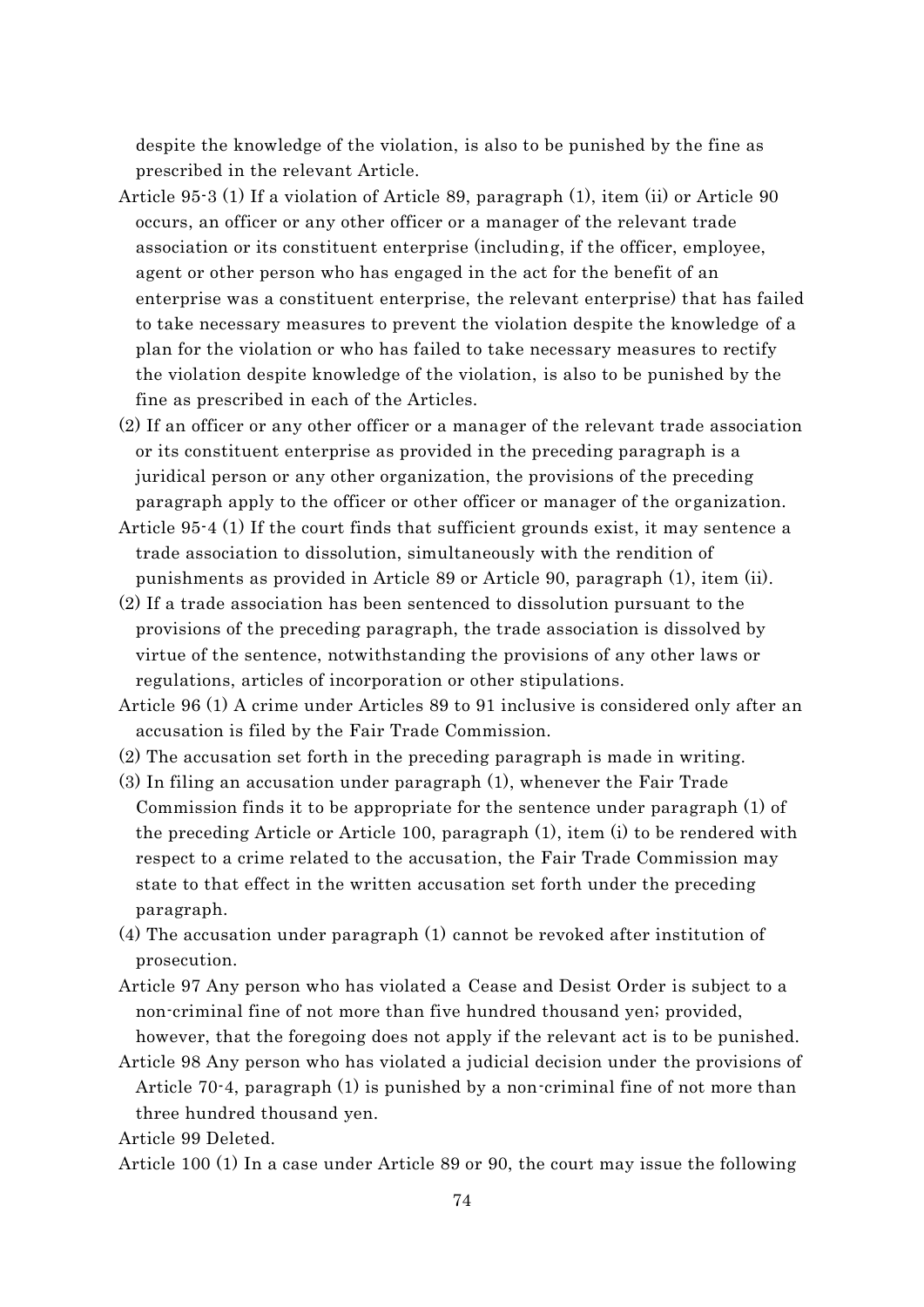sentences simultaneously with the rendition of punishments, depending on the circumstances; provided, however, that the sentence under item (i) is limited to a case in which the relevant patent right, or exclusive or nonexclusive license for a patented invention belongs to the criminal:

- (i) that the patent under patent right or the exclusive or non-exclusive license for the patented invention which was used for the violation related is revoked
- (ii) that the criminal may not enter into a contract with the government for a period of not less than six months and not more than three years after the judgment becoming final and binding
- (2) When a judgment with a sentence as provided in item (i) of the preceding paragraph becomes final and binding, the court must send a copy thereof to the Commissioner of the Patent Office.
- (3) The Commissioner of the Patent Office must, upon receipt of the copy of the judgment under the provisions of the preceding paragraph, revoke the patent under the patent right, or the exclusive or non-exclusive license for the patented invention.

## Chapter XII Investigation of Criminal Cases, Etc.

- Article 101 (1) Whenever necessary in the investigation of a criminal case (cases related to crimes in Articles 89 to 91 inclusive; hereinafter the same applies in this Chapter), a staff member of the Fair Trade Commission (limited to the staff members designated by the Fair Trade Commission; hereinafter referred to in this Chapter as "FTC Staff Member(s)") may request a criminal suspect or witness (hereinafter referred to in this paragraph as "Criminal Suspect(s), etc.") to appear before the Fair Trade Commission, may question a Criminal Suspect, etc. , inspect an object possessed or abandoned by a Criminal Suspect, etc. , and may retain an object voluntarily submitted or abandoned by a Criminal Suspect, etc.
- (2) In the course of an investigation in a criminal case, an FTC Staff Member may inquire with a public agency or public or private organization and request that the agency or organization report the necessary matters.
- Article 102 (1) Whenever necessary in the investigation of a criminal case, an FTC Staff Member may conduct an on-site inspection, search, or seizure, by virtue of a Warrant issued in advance by a judge of the district court or summary court having jurisdiction over the location of the Fair Trade Commission (Note: Tokyo District Court and Tokyo Summary Court).
- (2) In a case under the preceding paragraph requiring urgency, an FTC Staff Member may take the measures under the preceding paragraph by virtue of a warrant issued in advance by a judge of the district court or the summary court having jurisdiction over the location of the site to be inspected, the site, body or an object to be searched, or the object to be seized.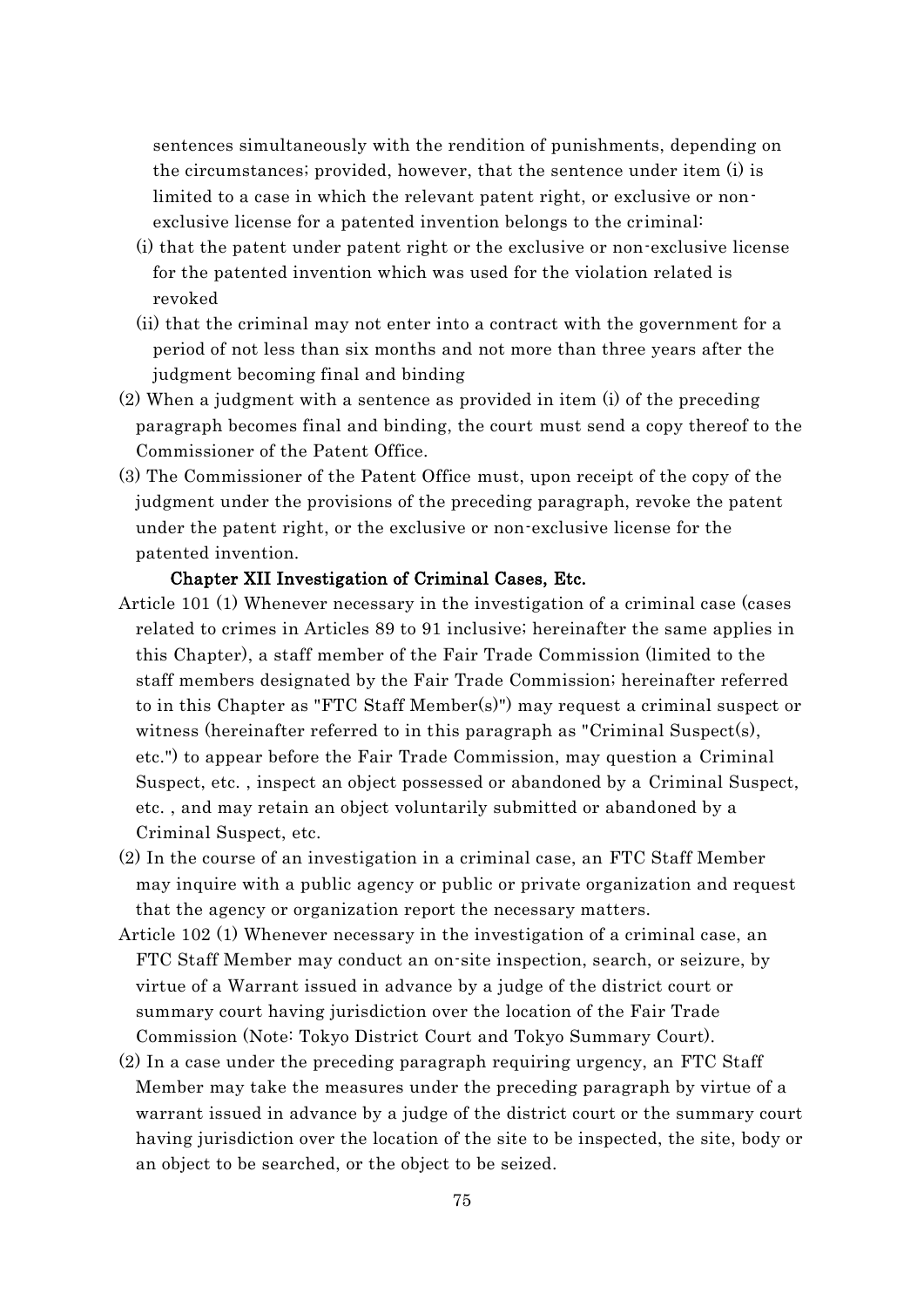- (3) When an FTC Staff Member requests a warrant provided for in paragraph (1) or the preceding paragraph (hereinafter referred to in this Chapter as a "Warrant"), the FTC Staff Member must submit materials that confirm the existence of a criminal case.
- (4) If a request provided in the preceding paragraph is made, the judge of the district court or the summary court must issue a Warrant to the FTC Staff Member with the judge's name and seal affixed thereto, and the following information entered thereon: the site to be inspected; the site, body or object to be searched; or the object to be seized; the government position and name of the person making the request; the Warrant's valid period; the fact that the inspection, search or seizure may not be initiated and the Warrant must be returned after the expiration of the valid period; the date of issuance of the Warrant; and the name of the court to which the judge belongs. In this case, the name of the criminal suspect and the fact of a criminal offense, if known, must also be written.
- (5) An FTC Staff Member may deliver a Warrant to another FTC Staff Member and have that FTC Staff Member conduct the on-site inspection, search or seizure.
- Article 103 (1) Whenever necessary in the investigation of a criminal case, after receipt of a Warrant, an FTC Staff Member may seize postal items, correspondence or documents related to telegrams that are sent by or to a criminal suspect and stored or possessed by persons handling communication affairs pursuant to the provisions of laws and regulations.
- (2) After receipt of a Warrant, an FTC Staff Member may seize postal items, correspondence or documents related to telegrams that are stored or possessed by persons handling communication affairs pursuant to the provisions of laws and regulations and do not fall under the provisions of the preceding paragraph, to the extent that there are sufficient grounds to suspect each of the items are related to a criminal case.
- (3) If the measures under the preceding two paragraphs have been taken, FTC Staff Members must notify the sender or recipient of the items to that effect; provided, however, that this does not apply if notifying the sender or recipient is likely to hinder the investigation of the criminal case.
- Article 104 (1) No on-site inspection, search or seizure may be conducted during the period from sunset to sunrise unless it is specified on the Warrant that the Warrant may be executed at night.
- (2) If it is considered to be necessary, an on-site inspection, search or seizure that was initiated before sunset may be continued beyond sunset.
- Article 105 Warrants for on-site inspection, search or seizure must be shown to the person that is subject to such measures.
- Article 106 When conducting questioning, inspection, retention, on-site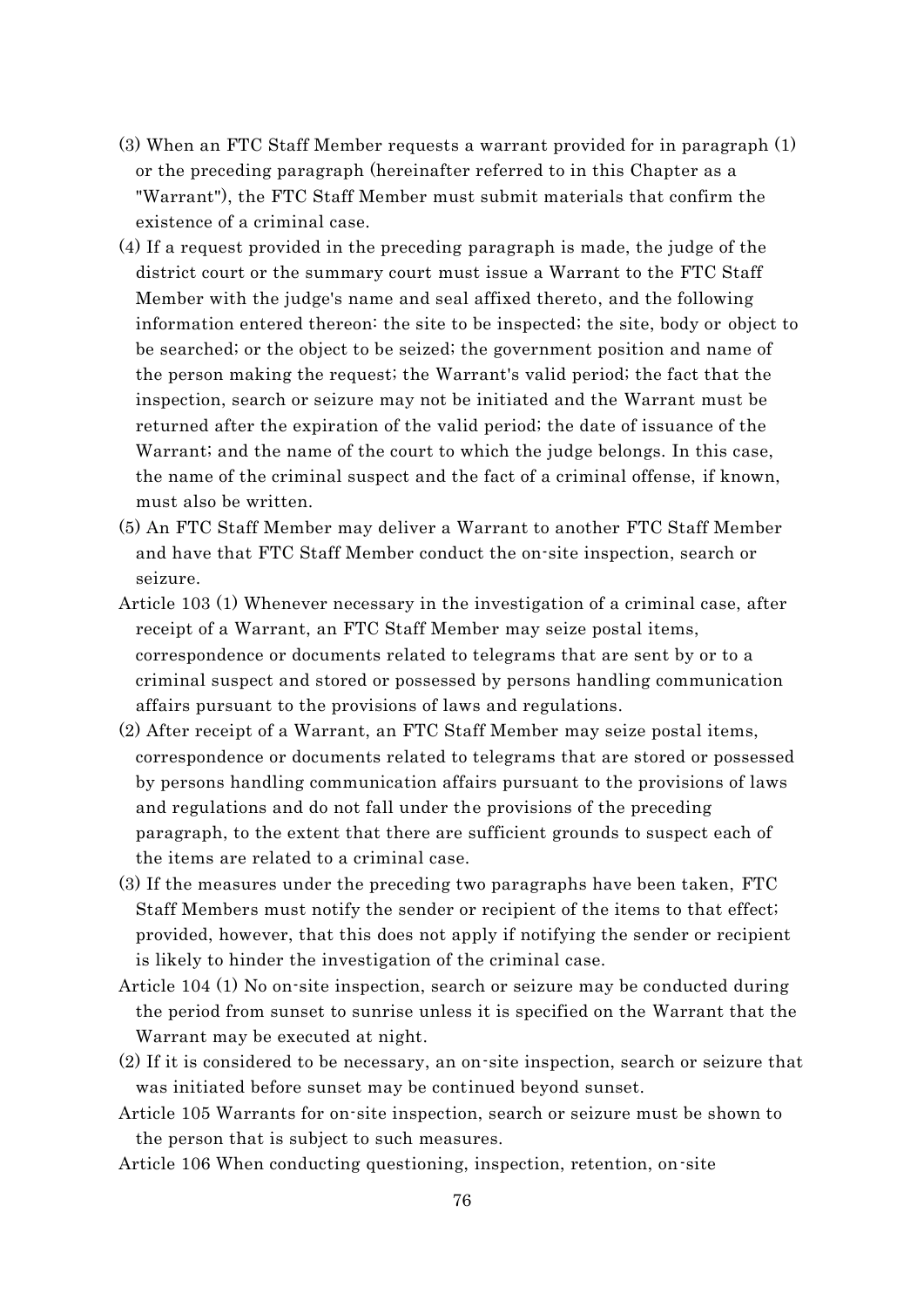inspection, search or seizure pursuant to the provisions of this Chapter, an FTC Staff Member must carry an identification card that indicates their official status and produce it at the request of persons concerned.

- Article 107 (1) Whenever necessary for conducting an on-site inspection, search, or seizure, an FTC Staff Member may open locks, open seals and take other necessary measures.
- (2) The measures set forth in the preceding paragraph may be taken in relation to objects retained or seized.
- Article 108 FTC Staff Members may prohibit any person from entering or leaving the site without permission while the questioning, inspection, retention, on-site inspection, search or seizure pursuant to the provisions of this Chapter are being conducted.
- Article 109 (1) When conducting an on-site inspection, search or seizure of a person's residence, or a residence, building or other site guarded by a person, an FTC Staff Member must have the owner or superintendent (including their representative or agent or other person who can act on their behalf), or their employee or cohabitating relative who has attained the age of majority witness it.
- (2) If it is not possible, in a case under the preceding paragraph, to have a person provided in that paragraph witness the on-site inspection, search, or seizure, an FTC Staff Member must have a neighbor who has attained the age of majority or a local police official or local government official witness it.
- (3) Any body-search of a female must be conducted in the presence of a female witness over the age of majority; provided, however, that this does not apply to urgent cases.
- Article 110 If necessary in the course of an on-site inspection, search or seizure, an FTC Staff Member may request the assistance of police officials.
- Article 111 After carrying out questioning, inspection, retention, on-site inspection, search or seizure pursuant to the provisions of this Chapter, an FTC Staff Member must prepare a written report that states the date when the measures were taken and the findings, and show it to the person who was questioned or the witness, and, along with the person who was questioned or the witness, affix the person's name and seal thereto; provided, however, that if the person who was questioned or the witness does not affix the person's name and seal thereto or is unable to do so, it is sufficient to make supplementary note to that effect.
- Article 112 After carrying out retention or seizure, an FTC Staff Member must prepare an inventory of the objects retained or seized and deliver a copy of the inventory to the owner or holder of the objects retained or seized or a person who can act in lieu of the owner or holder.
- Article 113 Regarding a retained or seized object that is difficult to transport or